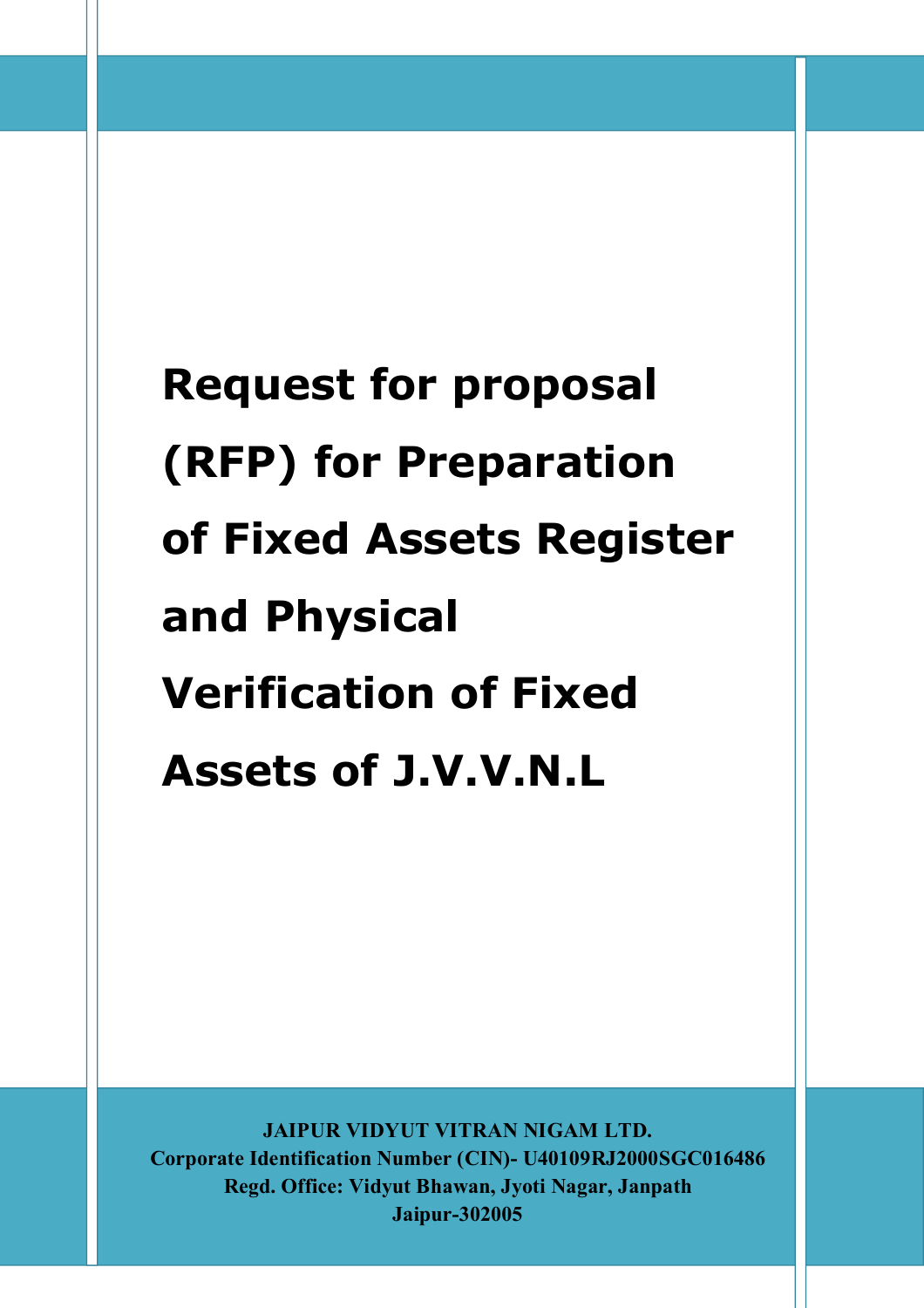## **NOTICE INVITING TENDER "Through E-Tendering Process only"**

## **RFP SPECIFICATION NO.**

Jaipur Vidyut Vitran Nigam Ltd.(J.V.V.N.L.), invites tenders for professional services from reputed Companies registered under the Companies Act 1956/2013 or a Partnership firm registered under Partnership Act 1932/2008 or a Proprietor firms for the job of Preparation of Fixed Asset Register and Physical Verification of Fixed Assets of the company, through etendering system.

| Mode of Bid Submission                      | Online through e-Procurement/e-Tendering system<br>at http://eproc.rajasthan.gov.in                    |  |
|---------------------------------------------|--------------------------------------------------------------------------------------------------------|--|
|                                             | Chief Accounts Officer ((FM-W&M),                                                                      |  |
| <b>Tendering Authority</b>                  | Jaipur Vidyut Vitran Nigam Ltd.                                                                        |  |
|                                             | Vidyut Bhawan, Jaipur-302005                                                                           |  |
| Estimated cost of Project (Approx.)         | Rs. 5,00,00,000/- (Rupees Five crores only)                                                            |  |
| Submission of Demand Draft for Tender Fee,  |                                                                                                        |  |
| with $C.A.O.(FM-W&M)$<br>in favour<br>of    | Rs. 2500/- (Rupees Two Thousand Five Hundred                                                           |  |
| A.O.(Cash), J.V.V.N.L., Jaipur<br>$(non-$   | only)                                                                                                  |  |
| refundable)                                 |                                                                                                        |  |
| Draft for e-Tender<br>Submission Demand     |                                                                                                        |  |
| Processing Fee with C. A.O.(FM-W&M) in      | Rs.1,000/- (Rupees One thousand only)                                                                  |  |
| favour of M.D., RISL payable at Jaipur      |                                                                                                        |  |
| (non-refundable)                            |                                                                                                        |  |
| Submission of Earnest Money Deposit         |                                                                                                        |  |
| (EMD) C.A.O.(FM-W&M) in favour of           | Rs. $10,00,000/$ - (Rupees Ten lakhs only)                                                             |  |
| A.O.(Cash), J.V.V.N.L., Jaipur (in form of  |                                                                                                        |  |
| Demand Draft)                               |                                                                                                        |  |
| <b>Publishing Date</b>                      | $3rd$ July 2017                                                                                        |  |
| Document Download / Sale End Date/Time      | 31 <sup>st</sup> July 2017, 3:00 PM                                                                    |  |
| Bid submission Last Date/Time Submission of |                                                                                                        |  |
| Demand Drafts for Tender Fee, EMD and       | $1st$ August 2017, 3:00 PM                                                                             |  |
| Processing Fee.                             |                                                                                                        |  |
| Date & Time of Opening of Technical Bids    | $1st$ August 2017, 4:00 PM                                                                             |  |
| Date & Time of Opening of Financial Bids    | Will be intimated later to technically qualified and                                                   |  |
|                                             | responsive bidders as per bidding document.                                                            |  |
|                                             | http://www.jaipurdiscom.com/                                                                           |  |
| Websites for downloading Tender Document,   | www.eproc.rajasthan.gov.in                                                                             |  |
| Corrigendum's, Addendums etc.               | http://sppp.rajasthan.gov.in                                                                           |  |
|                                             |                                                                                                        |  |
|                                             | 120 days from date of opening of Technical bid or<br>90 days from the date of opening of Financial bid |  |
| Bid & EMD Validity                          | whichever is later.                                                                                    |  |
|                                             |                                                                                                        |  |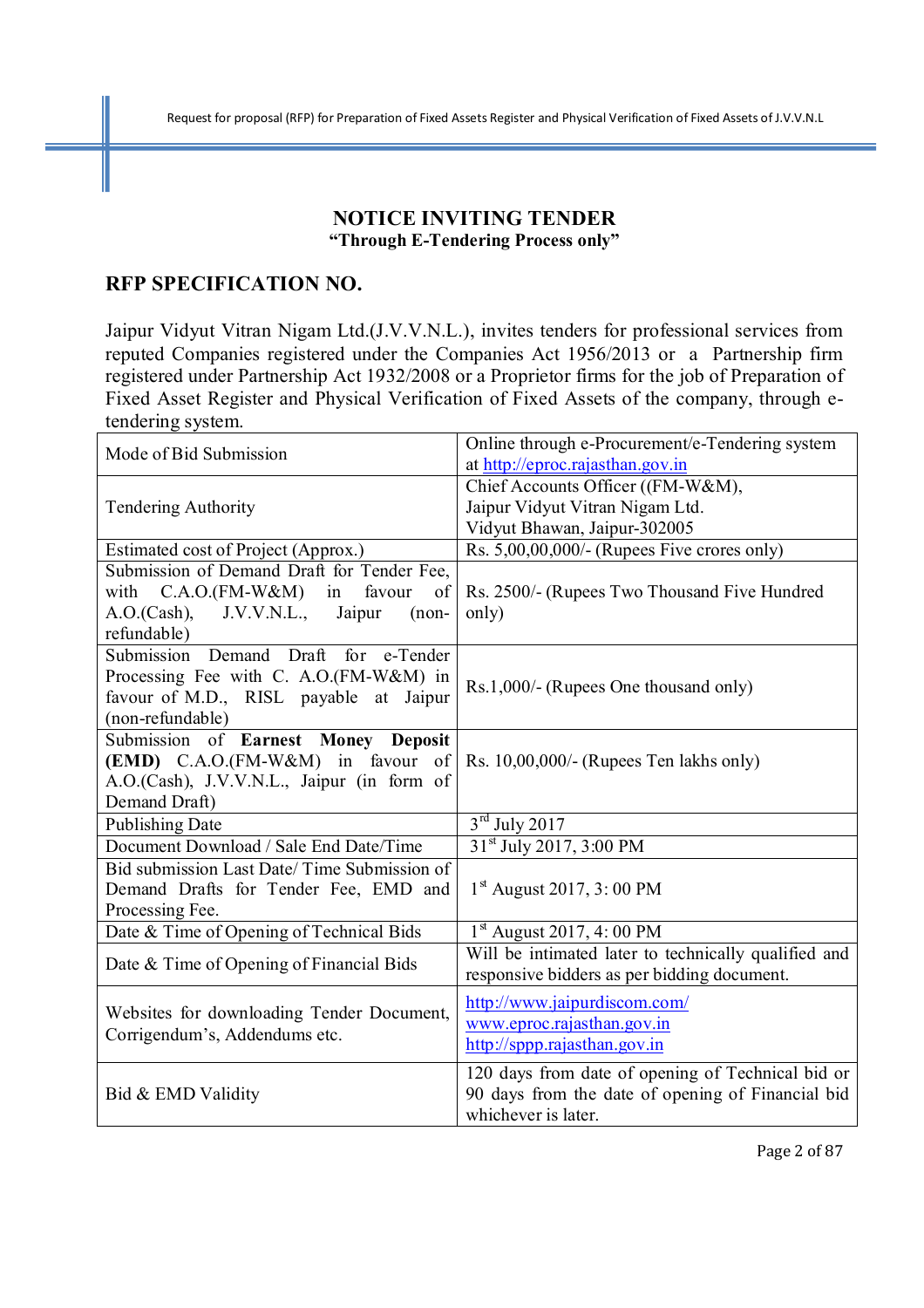The prospective bidder should have the necessary competence, sufficient experience, expertise and financial capabilities as per eligibility criteria. The other qualifying requirements are detailed in the specification.

#### **Important Notes:-**

- 1. The tender/bid shall only be submitted through online tendering system of www.eproc.rajasthan.gov.in.
- 2. Bidders who wish to participate in this tender will have to register on https://www.eproc.rajasthan.gov.in. To participate in online tenders, Bidders will have to procure Digital Signature Certificate (Type – II or Type – III) as per Information Technology Act-2000 using which they can sign their electronic bids. Bidders can procure the same from any CCA approved certifying agency i.e. TCS, Safecrypt, Ncode etc. or they may contact e-Procurement Cell, Department of IT & C, Government of Rajasthan for future assistance. Bidders who already have a valid Digital Certificate need not to procure a new Digital Certificate**. Contact No.** 0141 – 4022688 (Help desk of RISL - 10.00 AM to 6.00 PM on all working days) **E-mail:** eproc@rajasthan.gov.in

**Address:** e-Procurement Cell, RISL, Yojana Bhawan, Tilak Marg, C-Scheme, Jaipur.

- 3. Bidders should refer to the website https://www.eproc.rajasthan.gov.in and go through the link "Help For Contractors", "Information About DSC", "FAQ" and "Bidders Manual Kit" and **Section-I** to know the process for submitting the electronic bids at the website.
- 4. The 'Instructions to bidders' and other terms and conditions of this tender pertaining to the bidding process generally follow the guidelines of e-tendering system of the government of Rajasthan, available at URL https://www.eproc.rajasthan.gov.in. However, wherever there is any anomaly between terms related to the bidding process referred to in this document and the GoR e-tendering system, the latter shall be prevailed.
- 5. The complete bid document has been published on the websites http://www.jaipurdiscom.com, https://www.eproc.rajasthan.gov.in and http://sppp.rajasthan.gov.in for the purpose of downloading.
- 6. The downloaded bid document shall be considered valid for participation in the bid process subject to submission of required Bid document fee of Rs. 2500/- only (Rupees Two thousand Five Hundred only) in Demand Draft with C.A.O. (FM-W&M), J.V.V.N.L., Jaipur in favour of A.O. (Cash), J.V.V.N.L., Jaipur payable at Jaipur and e-Tender Processing Fee: Rs. 1,000/- (Rupees One Thousand only) in Demand Draft in favour of M.D, RISL payable at Jaipur. Scanned copies of the aforesaid DDs shall be enclosed with the submission of bid online whereas original DDs shall be furnished to the Chief Accounts Officer (FM-W&M), J.V.V.N.L., Jaipur in separate envelopes up to the date  $\&$  time specified for the submission of bid.
- 7. All the communication/ correspondence including the bid document (Technical and Financial Bid) should be signed digitally and stamped on each page by the designated authorized

Page 3 of 87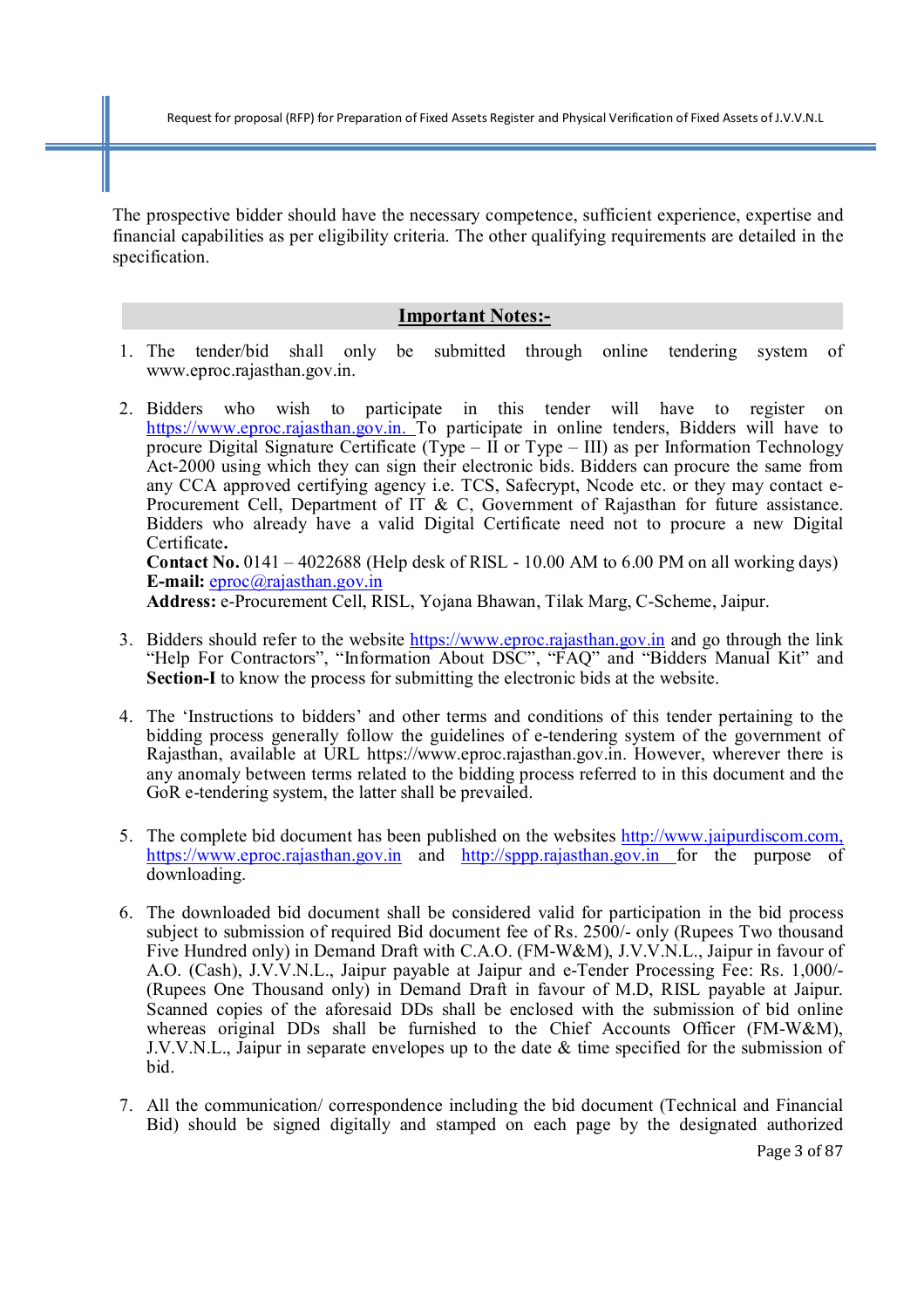representative of the bidder.

- 8. No contractual obligation whatsoever shall arise from the RFP/ bidding process unless and until a formal contract is signed and executed between the tendering authority and the successful bidder(s).
- 9. J.V.V.N.L. disclaims any factual or any other errors in this document (the onus is purely on the individual bidders to verify such information) and the information provided herein are intended only to help the bidders to prepare a logical bid-proposal.
- 10. Bids will be considered only in the prescribed form/ document. Bids not submitted in the prescribed format will be summarily rejected. Also, bidders should refrain from providing the information which is not relevant.
- 11. Copies of various documents to be enclosed along with the bid-proposals must be legible and be self-attested by the authorized signatory with official seal. Claims made by bidder related to the project experience and other requirements shall be considered only when appropriate supporting documents are provided.
- 12. The Bids can be submitted up to date and time given as specified in the NIT.
- 13. The complete bidding process is defined in the RFP document.
- 14. In case, a bidder imposes conditions which are in addition or at variance or in conflict with the terms and conditions as specified in this RFP document, all such bid-proposals will be summarily rejected.
- 15. Tendering Authority reserves the complete right to accept or reject in part or full any or all the offers without assigning any reasons whatsoever. No further discussion/ interaction will be held with the bidders whose bids have been disqualified/ rejected by the J.V.V.N.L./ tendering authority.
- 16. In case, a dispute arises with regard to interpretation/ omission/ error in the RFP document, bid submitted, other documents; the decision of J.V.V.N.L. will be final and binding upon the bidders.
- 17. Interested bidders may obtain further information from the office of The Chief Accounts Officer (FM-W&M), Jaipur Vidyut Vitran Nigam Ltd, Jyoti Nagar, Jaipur on any working day between 10:00 AM to 6:00 PM.

**Chief Accounts Officer (FM-W&M),**  Jaipur Vidyut Vitran Nigam Ltd. Vidyut Bhawan, Jyoti Nagar, Jaipur-302005

Page 4 of 87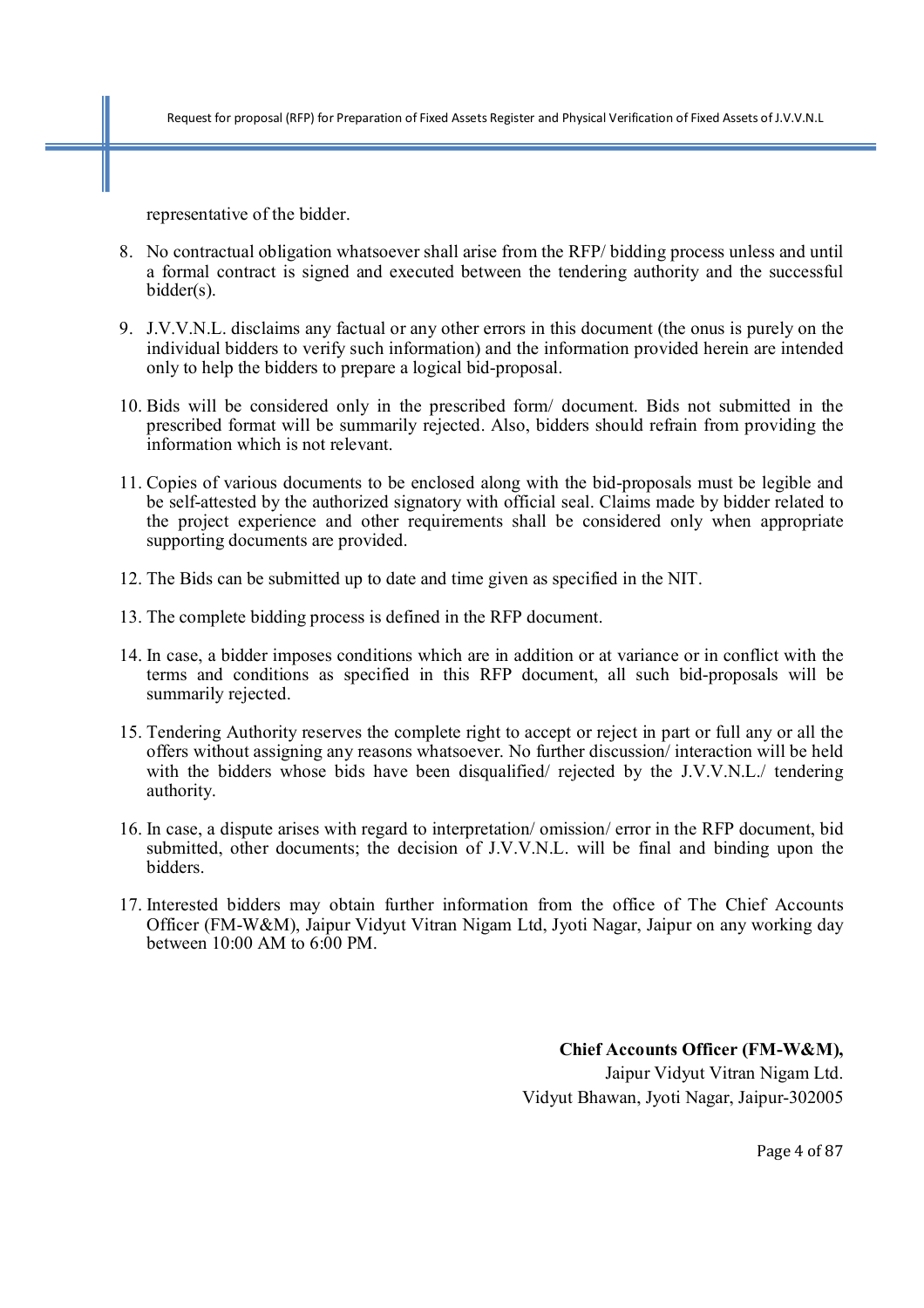## **Introduction**

#### **1.1 Background:**

Jaipur Vidyut Vitran Nigam Limited (J.V.V.N.L.) is a Distribution Utility entrusted with the license for sub-transmission and distribution of electric power in the designated areas within the State of Rajasthan covering the district of Jaipur, Dausa, Alwar, Bharatpur, Dholpur, Kota, Bundi, Baran, Jhalawar, Sawaimadhopur, Tonk and Karauli. The Company was established on 19<sup>th</sup> June, 2000 by Government of Rajasthan under the provision of the Rajasthan Power Sector Reforms Act, 1999 as the successor company of RSEB and presently has its corporate office at Vidyut Bhawan, Jyoti Nagar, Jaipur-302005.

#### **1.2 General details:**

| S.No. | <b>Description</b>                                                   |    |
|-------|----------------------------------------------------------------------|----|
|       |                                                                      |    |
|       | <b>Number of Zones:-</b>                                             |    |
|       | Jaipur, Bharatpur and Kota                                           |    |
| 2.    | Number of Circles (O&M and Non O&M units):-                          |    |
|       | Jaipur City Circle, Jaipur District Circle, Dausa, Alwar, Bharatpur, | 13 |
|       | Dholpur, Kota, Bundi, Baran, Jhalawar, Sawaimadhopur, Tonk and       |    |
|       | Karauli.                                                             |    |
| 3.    | Number of Non-O&M units:-                                            |    |
|       | Head Office, AO (Cash), AO (Budget), CPC, AO (TW), MM and CE         |    |
|       | Jaipur Zone office                                                   |    |

*Note: In the event of circle or any unit being reorganized, divided, merged or altered in any other possible way, the successful bidder shall not be allowed to claim any additional payment whatsoever in lieu of that. For the purpose of execution of this work, the circles and units having identified boundaries of jurisdiction as on date of publishing of this RfP shall be considered for completion of milestones and payment thereof.*

## **1.3 Overview of Fixed Assets of J.V.V.N.L.**

J.V.V.N.L.'s Fixed Assets consists of land, Buildings, Plant and Machinery, Power Distribution System of electrical network of 33KV lines, 11KV lines, Low Tension lines, Sub-Stations, Vehicles, Furniture & Fixtures and Office Equipment distributed across the geographic area of operation of the company within the State of Rajasthan. It is advised to the bidders to familiarize themselves with the geographic spread of the operation of JVVNL and shall assess the quantum of work accordingly. Under any circumstances, no additional payment shall be paid by the JVVNL, over and above the contractual admissible fees agreed at the time of issuing Letter of Intent or Work Order.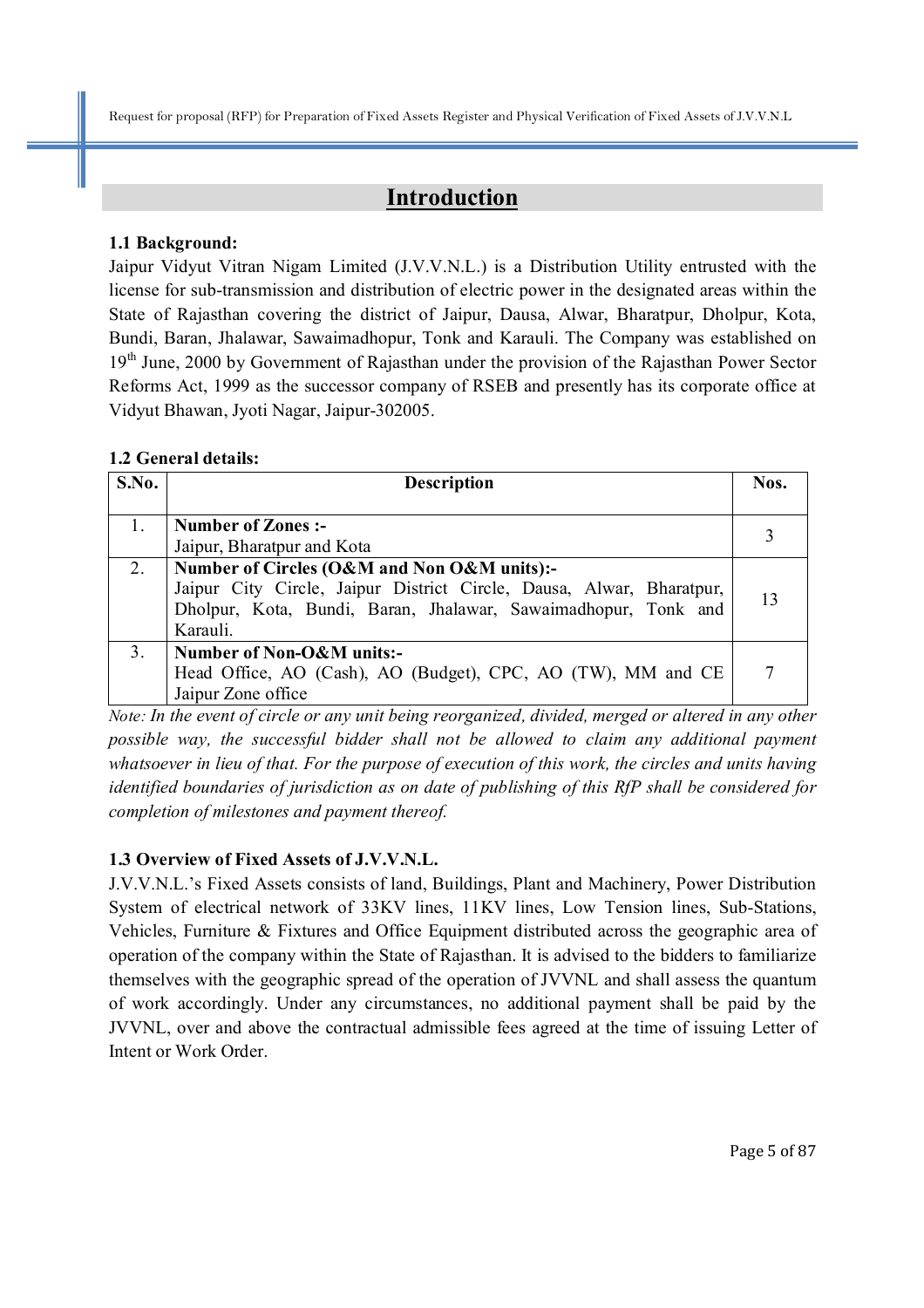## **DEFINITIONS AND ABBREVIATIONS**

The following words and expressions shall have the meanings hereby assigned to them:

(a) "Applicable Law" means the laws and any other instruments having the force of law in the Government's country, as they may be issued and in force from time to time.

(b) "Applicant" shall mean the bidder.

(c) "Bank" or "Banks", refers to all scheduled Indian Banks as per the RBI current list (Schedule-II).

(d) "Bidder" shall mean any firm/ agency/ company/ contractor/ supplier/ vendor, either a sole bidder or a consortium of companies responding to Invitation for Bids / Request for Proposal / Notice Inviting Tender and which is participating in the Bid. In case of consortium, lead bidder and consortium members both will be jointly and severely responsible.

(e) "Completion" shall mean the completion of the Related Services by the Contractor in accordance with the terms and conditions set forth in the Contract.

(f) "Contract" means the Agreement entered into between the Purchaser and the Contractor together with the Contract Documents referred to therein, including all attachments, appendices and all documents incorporated by reference therein.

(g) "Contract Documents" shall mean the following documents listed, including any amendments thereto be read and construed as part of this Agreement, viz.:

i. The Detailed award of contract;

ii . The Special Conditions of Contract;

iii. The General Conditions of Contract;

iv. The Instructions to bidders;

v. The Purchaser's Notification to the Bidder for Award of Contract;

vi. Bidder's response (proposal) to the RFP, including the Bidder's technical offer and the financial offer;

vii. Agreement;

viii. Performance Security.

(h) "Contract Price" means the price payable to the Contractor as specified in the Agreement, subject to such additions and adjustments thereto or deductions there from, as may be made pursuant to the Contract.

(i)"Contractor" means the agency appointed to perform services for the Utility under this contract. Supplier/Successful Bidder has been used to mean Contractor in this document.

(j) "Day" means English calendar day.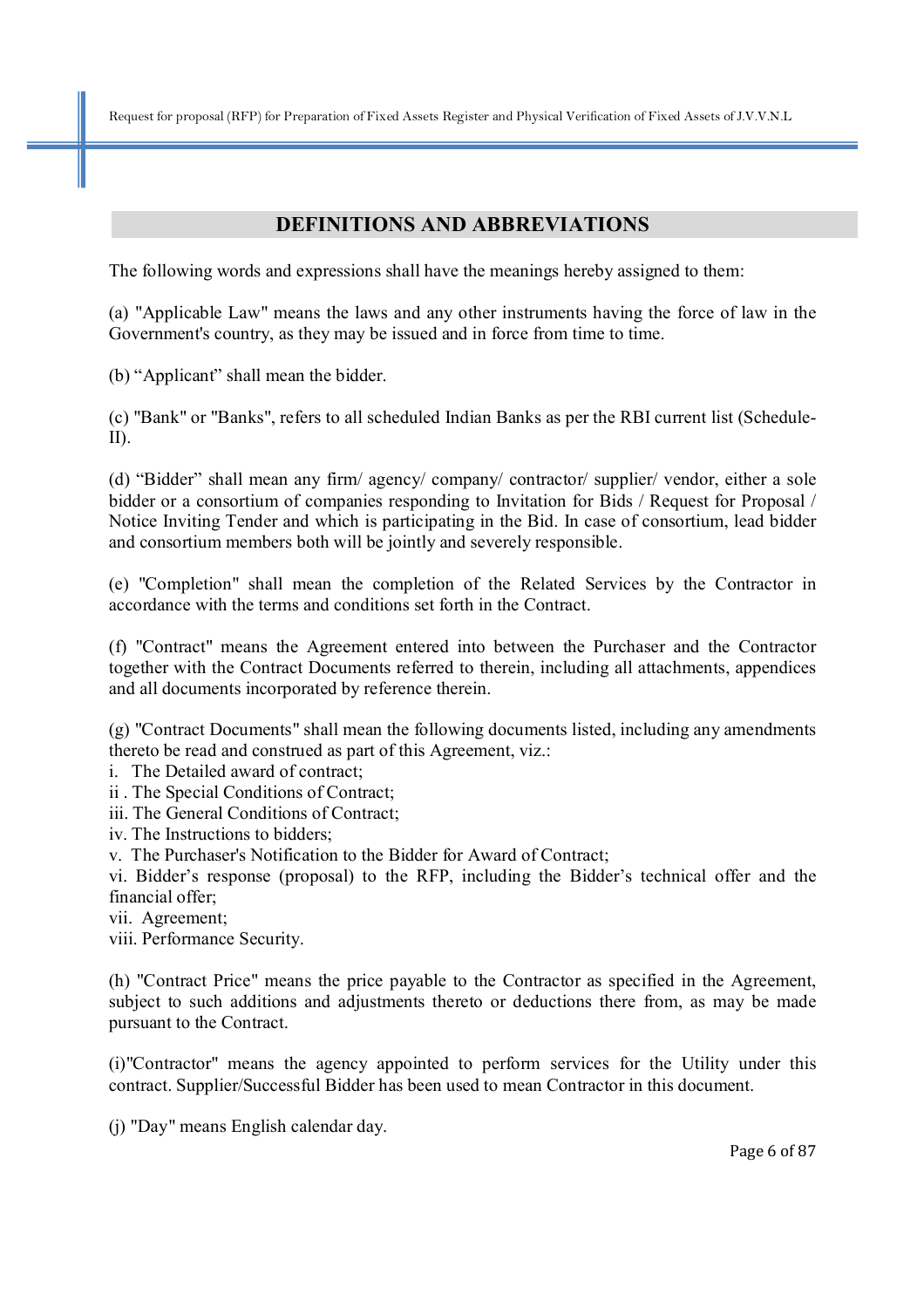(k) "Delivery" means the delivery of Services from the Supplier to the Purchaser in accordance with the terms and conditions set forth in the Contract.

(l) "Effective Date" means the date on which this Contract comes into force and effect pursuant to Clause 8 of GCC;

(m) "GCC" means the General Conditions of Contract.

(n) "Government" means the Government of Rajasthan unless the context implies the Government of India.

(o) "Intellectual Property Rights" means any patent, copyright, trademark, trade name, service marks, brands, propriety information, whether arising before or after the execution of this Contract and the right to ownership and registration of these rights;

(p) "In writing" shall include any manuscript type, written or printed statement, under or over signature or seal as the case may be.

(q) "J.V.V.N.L." shall mean the JAIPUR VIDYUT VITRAN NIGAM LIMITED represented by Managing Director and shall include their legal personal representative, successors and assignees.

(r) "Month" shall mean, English calendar month i.e. period of 30/31 days

(s) "Owner" means the "Utility" calling for RFP.

(t) "Party" means the Utility or the Contractor, as the case may be;

(u) "Personnel" means persons hired by the Contractor as employees and assigned to the performance of the Services or any part thereof; "Foreign Personnel" means such persons who at the time of being so hired had their domicile outside the Government's country; and "Local Personnel" means such persons who at the time of being so hired had their domicile inside the Government's country;

(v) "Project" means all activities covered under present contract.

(w) "Proposal Due Date (PDD)" means last date of submission of bid document.

(x) "Purchaser's Country" shall mean India.

(y) "Purchaser" means the entity availing the Services, as specified in the SCC. It has been used to mean **Jaipur Vidyut Vitran Nigam Limited (JVVNL)** in this document.

(z) "Related Services" means the services to be provided as per the requirements / conditions specified in the Contract. In addition to this, the definition would also include other related/ancillary services that may be required to execute this Contract.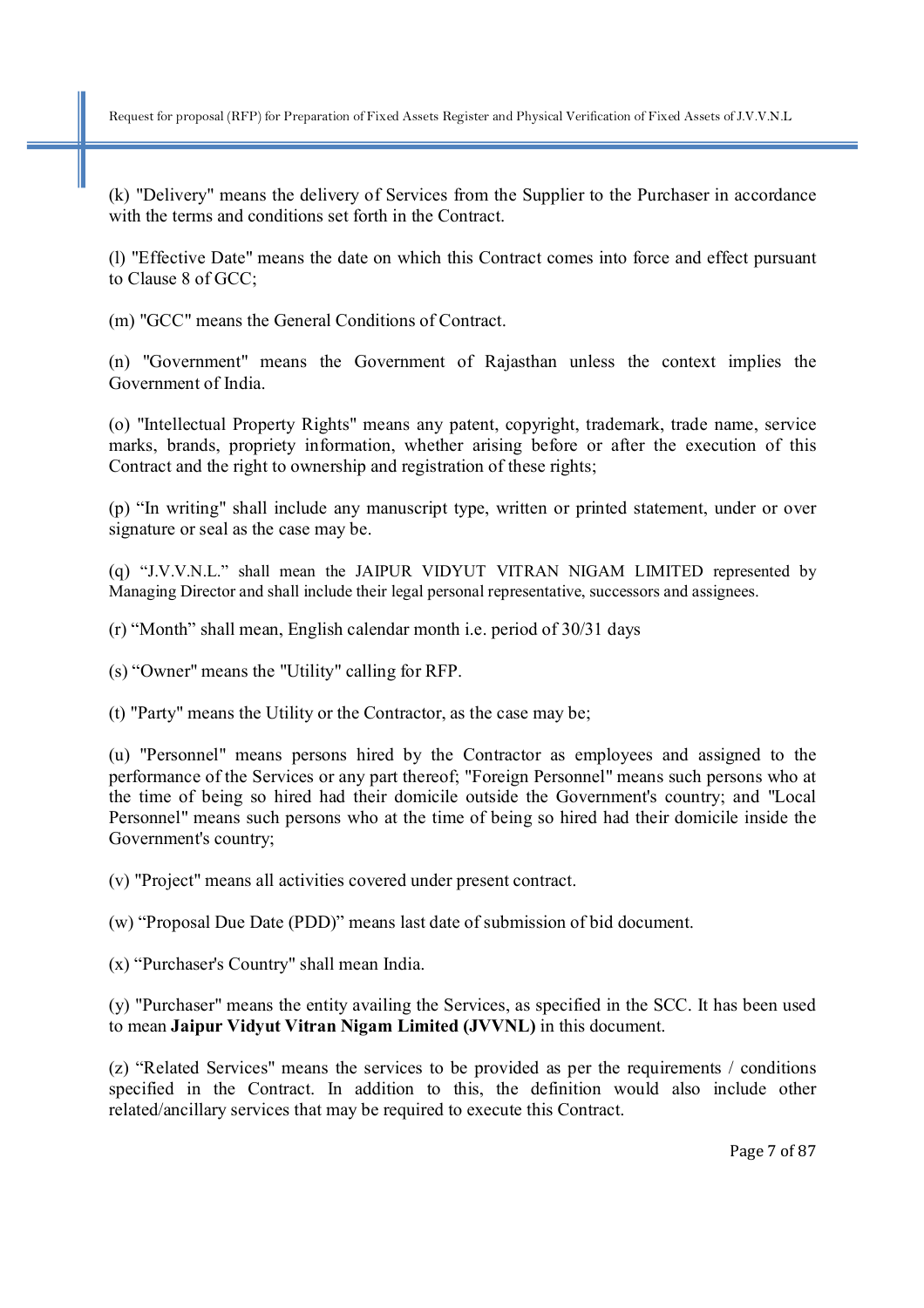(aa) "SCC" means the Special Conditions of Contract.

(bb) "Services" means the work to be performed by the Contractor pursuant to this Contract for the purposes of the Project, as described in the Scope of Work hereto;

(cc) "Sub-contractor" means any natural person, private or government entity, or a combination of the above, including its legal successors or permitted assigns, to whom any part of the Goods to be supplied or execution of any part of the Services is sub-contracted by the Contractor.

(dd) "Successful Bidder" shall mean whose bid has been accepted by the Utility and appointed to perform services for the Utility under this contract.

(ee) "The Site" shall mean all identified locations within the State of Rajasthan, where the Contractor carries out any installation of Goods or is required to provide any Services.

(ff) "Third Party" means any person or entity other than the Government, the Utility, the Contractor or any other party as implied by the usage and context.

(gg) "Utility" means the Utility calling for RFP, i.e., JVVNL.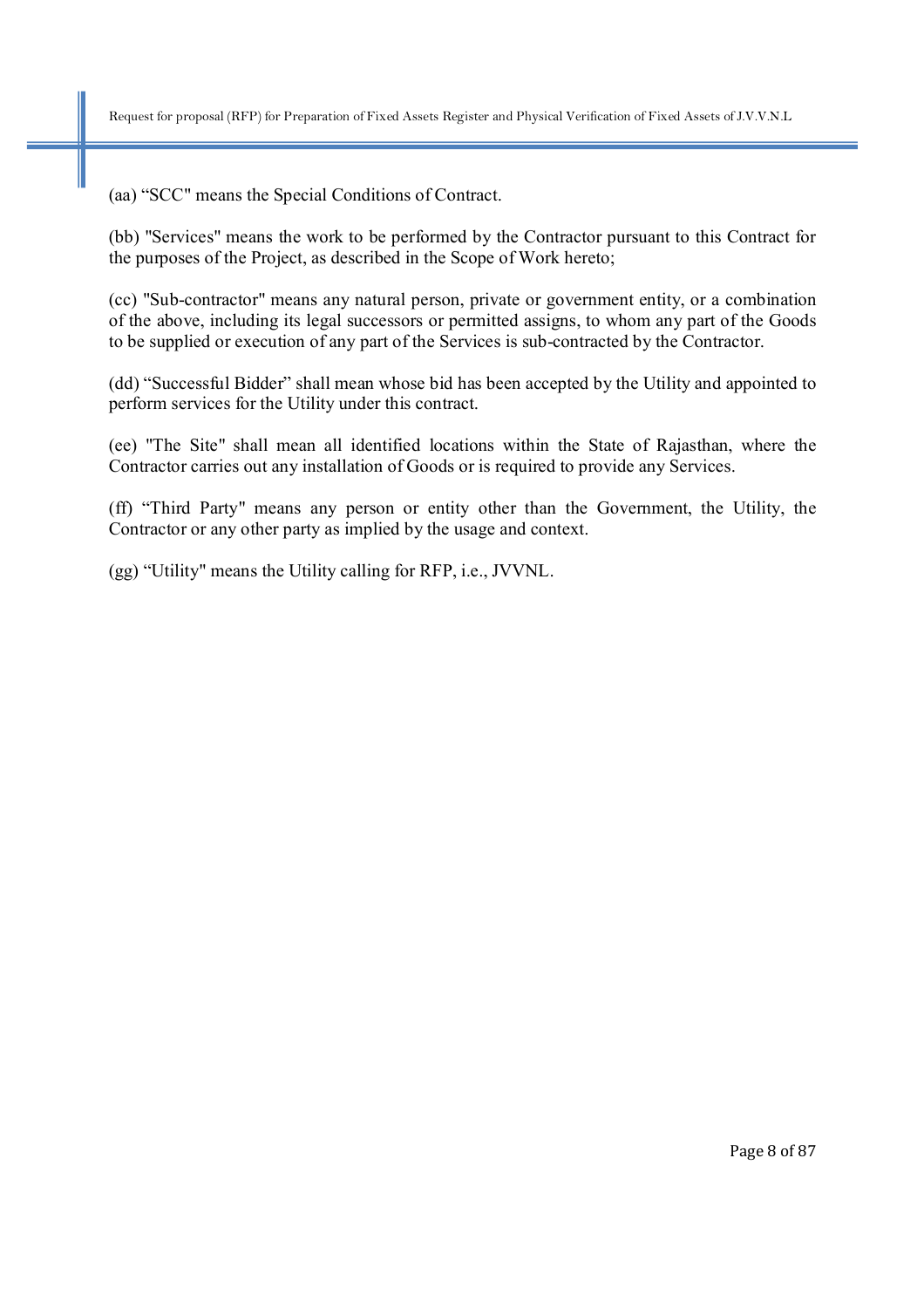# **SECTION I INSTRUCTION TO BIDDERS:**

## **1. General Instructions:-**

## **1.1. Objective of the RFP:**

The objective of the RFP is to do the physical verification of J.V.V.N.L.'s fixed assets, to digitally prepare scaled Single Line Diagram (SLD) of electrical distribution network on the geographical map, to prepare fixed assets register and to reconcile the value of assets in fixed asset register with that of the value in books of accounts. The assets are distributed across the approximately 72474 Sq. kM. of geographic area of operation of the company within the State of Rajasthan.

1.2. The tender/bid shall only be submitted through online tendering system of www.eproc.rajasthan.gov.in.

1.3. Bidders who wish to participate in this tender will have to register on https://www.eproc.rajasthan.gov.in. To participate in online tenders, Bidders will have to procure Digital Signature Certificate (Type – II or Type – III) as per Information Technology Act-2000 using which they can sign their electronic bids. Bidders can procure the same from any CCA approved certifying agency i.e. TCS, Safecrypt, Ncode etc. or they may contact e-Procurement Cell, Department of IT & C, Government of Rajasthan for future assistance. Bidders who already have a valid Digital Certificate need not to procure a new Digital Certificate.

Contact No.  $0141 - 4022688$  (Help desk of RISL - 10.00 AM to 1.00 PM on all working days) E-mail: eproc@rajasthan.gov.in Address: e-Procurement Cell, RISL, Yojana Bhawan, Tilak Marg, C-Scheme, Jaipur.

Bidders should refer to the website https://www.eproc.rajasthan.gov.in and go through the link "Help For Contractors", "Information About DSC", "FAQ" and "Bidders Manual Kit" and Section-I to know the process for submitting the electronic bids at the website.

1.4. The 'Instructions to bidders' and other terms and conditions of this tender pertaining to the bidding process generally follow the guidelines of e-tendering system of the government of Rajasthan, available at URL https://www.eproc.rajasthan.gov.in. However, wherever there is any anomaly between the conditions referred to in this document and the GoR e-tendering system, the latter shall be prevailed.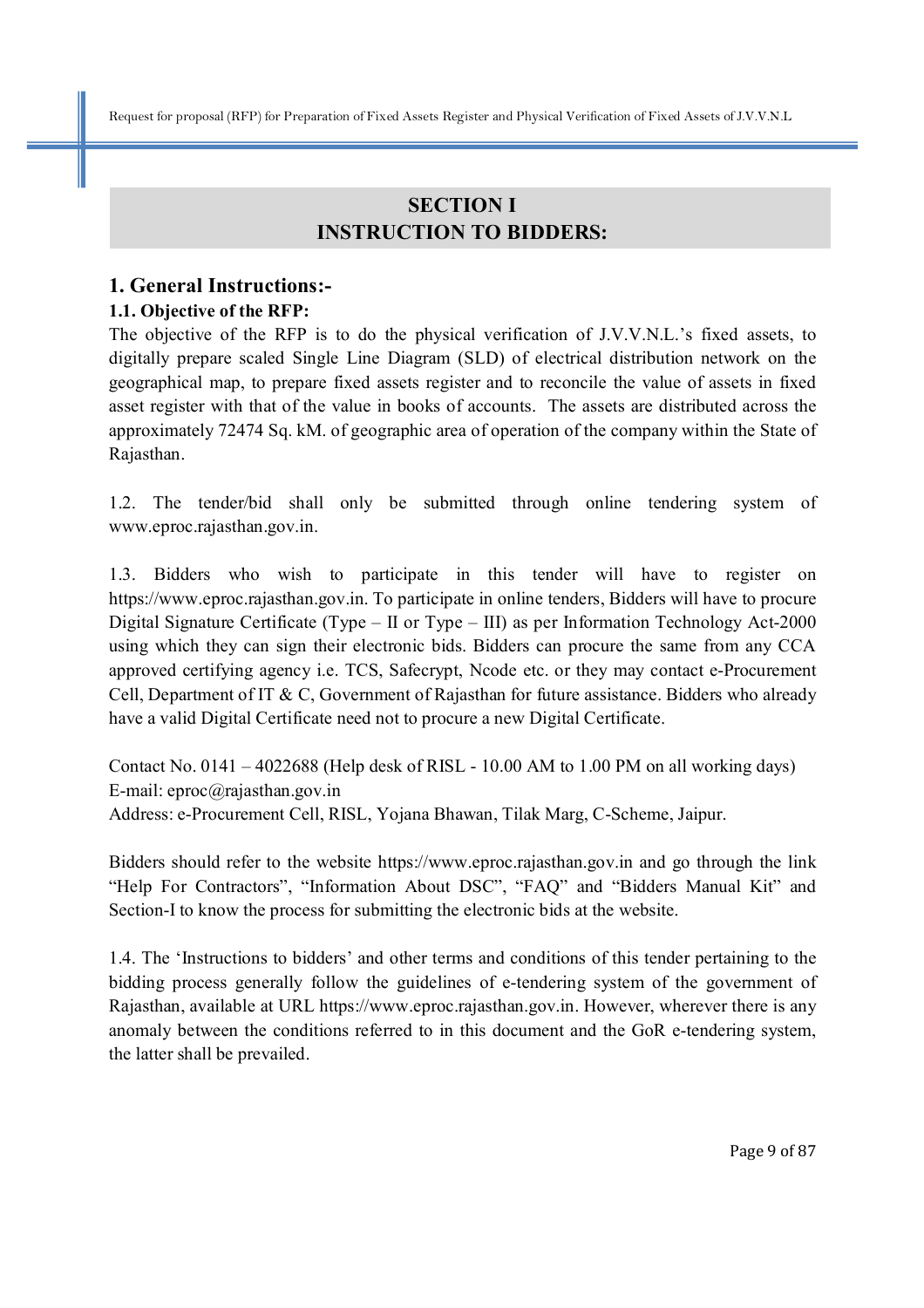1.5. The complete bid document has been published on the websites, http://www.jaipurdiscom.com, https://www.eproc.rajasthan.gov.in and http://sppp.rajasthan.gov.in for the purpose of downloading.

1.6. The downloaded bid document shall be considered valid for participation in the bid process subject to submission of required Bid document fee of Rs. 2500/- only (Rupees Two Thousand Five Hundred only) in Demand Draft in favour of A.O. (Cash), J.V.V.N.L., Jaipur payable at Jaipur and e-Tender Processing Fee: Rs. 1000/- (Rupees One Thousand only) in Demand Draft in favour of M.D., RISL payable at Jaipur. Scanned copies of the aforesaid DDs shall be enclosed with the submission of bid online whereas original DDs shall be furnished to the Chief Accounts Officer (FM-W&M), J.V.V.N.L., Jaipur in separate envelopes up to the date & time specified for the submission of bid.

1.7. Period of Engagement: The stage-wise assignment completion period is mentioned under SCC clause No. 1.11. The successful bidder must formulate the work completion strategy accordingly and deploy the sufficient work force on the said assignment, so as to complete the work in the given timeline.

1.8. All the communication/ correspondence including the bid document (Technical and Financial Bid) should be signed digitally and stamped on each page by the designated authorized representative of the bidder.

1.9. Eligible Bidders: The bidder should be a legal identity. The bidder would be evaluated on the basis of eligibility criteria set out in Section –II of the RFP.

1.10. Sub contracting: The successful bidder shall not be permitted to sub-contract any part of its obligations under the Contract with the J.V.V.N.L.

1.11 Joint venture, Consortium or Association: The consortium or Joint venture is allowed subject to the fulfillment of the Qualification Criteria as specified in this bidding document. Bids submitted by a joint venture having not more than three partners with one partner as lead partner, shall comply with the following requirements:

i. The bid shall include all the information/attachment required for Form  $- F 9$  of this bidding Document.

ii. The bid shall be signed so as to be legally binding on all partners.

iii. One of the partners responsible for performing a key component of the contract shall be designated as leader; this authorization shall be evidenced by submitting with the bid a power of attorney signed by legally authorized signatories as per Form- F 11 of this bidding document.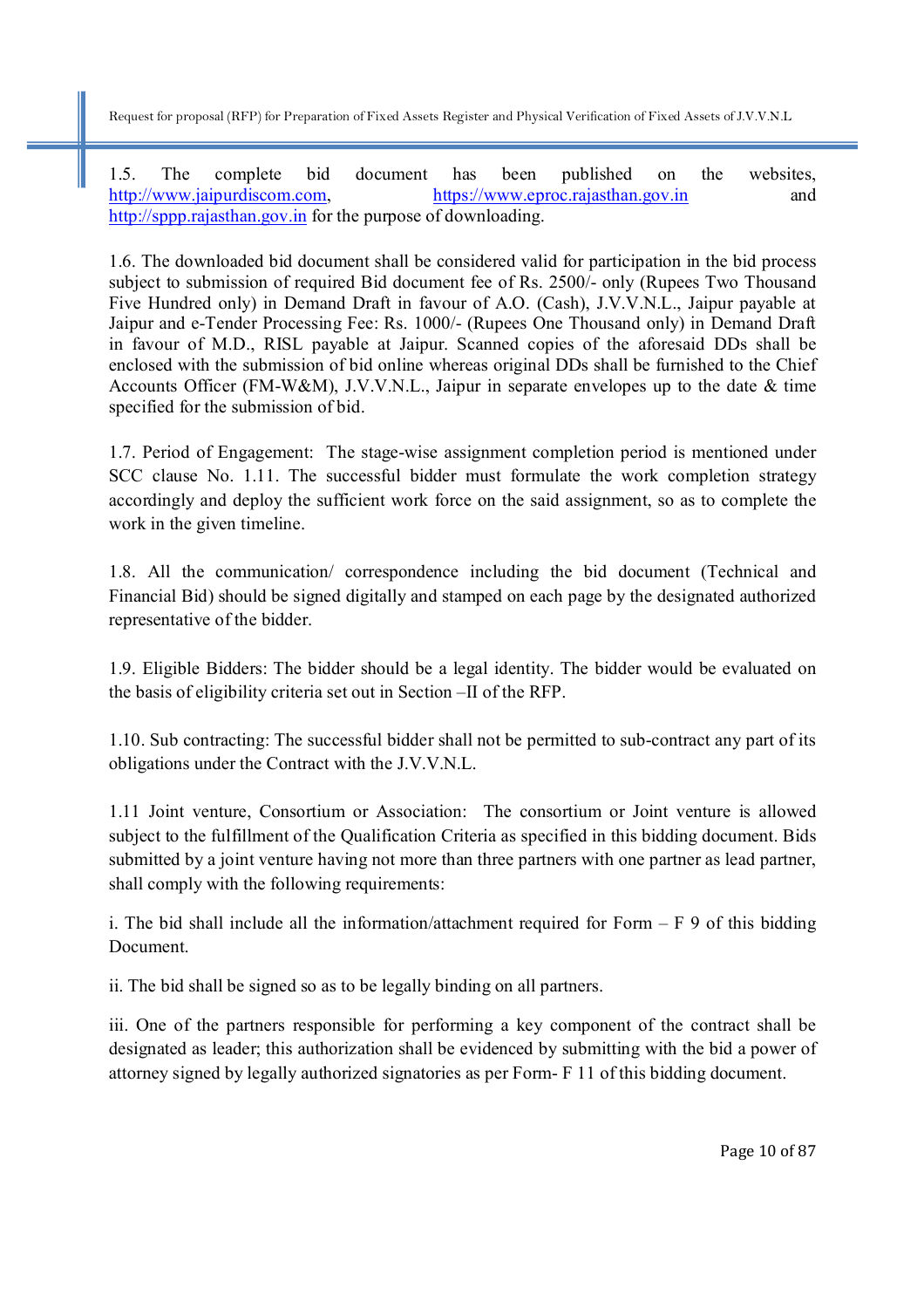iv. The leader shall be authorized to incur liabilities and receive instructions for and on behalf of any and all partners of the joint venture, and the entire execution of the contract, including payment, shall be done exclusively with the leader, provided otherwise requested by the joint venture and agreed between the JVVNL and the leader.

v. All partners of the joint venture shall be liable jointly and severally for the execution of the contract in accordance with the contract terms.

vi. A copy of the agreement entered into by the joint venture partners shall be submitted with the bid as per Form – F 10 of this bidding document, including inter-alia delineation of responsibilities and obligations of each partners appended thereto, notwithstanding the joint and several liability.

vii. The joint venture agreement should indicate precisely the responsibility of all members of JV in respect of deployment of manpower, conducting physical verification of asset, preparation of Fixed Asset Register, determination of historical value of fixed assets, updation of Fixed asset Register and any such related activity whatsoever.

viii. All members of JV should have active participation in execution during the currency of the contract. This should not be varied/modified subsequently without prior approval of the JVVNL; and

ix. In order for a joint venture to qualify, each of its partners or combination of partners must meet the minimum criteria listed in the Qualification Requirement for the Bidder in enclosed. Failure to comply with this requirement will result in rejection of the joint venture bid.

x. A firm can be a partner in only one joint venture; bids submitted by joint ventures or consortia including the same firm as partner will be rejected.

1.12. Corrigendum: Any corrigendum issued shall form part of the RFP Document and shall be issued on the e-procurement website https://www.eproc.rajasthan.gov.in, http://www.jaipurdiscom.com and http://sppp.rajasthan.gov.in

## **2. Preparation of Bidding documents:-**

## **2.1. EARNEST MONEY DEPOSIT (EMD):**

2.1.1. Every Bidder, if not exempted, participating in the bidding process will be required to furnish the bid security as specified in this bidding document.

2.1.2 The Bidder shall furnish Earnest Money Rs. 10,00,000/- (Rupees Ten lakhs only) through any acceptable instrument as specified in this bidding document.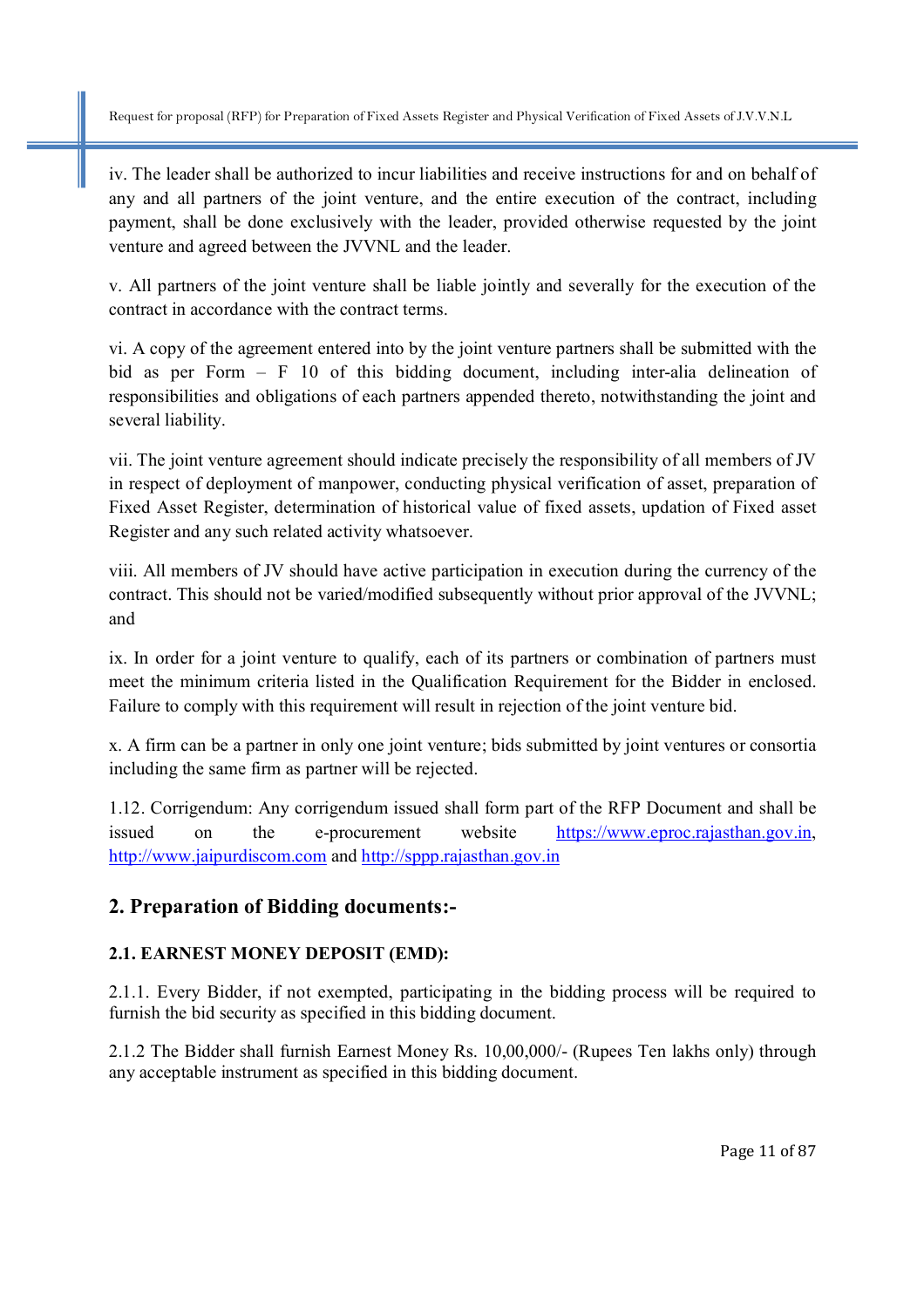2.1.3 The bid security shall, at the bidder's option, be in the form of a crossed bank draft/pay orders/bank guarantee in favour of JVVNL from a reputed **(i) Public Sector Bank of India; or (ii) Scheduled Commercial Indian Private Bank located in India**. Bid security shall remain valid for a period of thirty (30) days beyond the original bid validity period, and beyond any extension subsequently requested. In case of submission of the Bid Security in form of Bank Guarantee, bid security shall be submitted in Format provided at **Annexure - III** specified in this bidding document.

2.1.4 The Bid Security shall be submitted in favour of Accounts Officer (Cash), J.V.V.N.L., Jaipur payable at Jaipur, Rajasthan.

The Bank Guarantee for bid security shall be executed on Rajasthan Non-Judicial Stamp Paper worth 0.25% of BG value (maximum stamp duty of Rs 25,000/-).

2.1.5. Scanned copy of the acceptable instrument for bid security shall be enclosed with the submission of bid online whereas original instrument shall be furnished to the Chief Accounts Officer (FM-W&M) in separate envelope up to the date & time specified for submission of bid.

2.1.6. Any bid not accompanied with the scanned copy of the bid security against deposition of earnest money or the original bid security against earnest money has not been furnished to the Chief Accounts Officer (FM-W&M) up to the date  $\&$  time specified for submission of the same, shall be rejected and the bid shall not be opened.

2.1.7. The bid securities of unsuccessful bidders will be returned as promptly as possible, but not later than twenty-eight (28) days after the expiration of the bid validity period.

2.1.8 The bid security of the successful Bidder will be returned when the Bidder has signed the Contract Agreement and has furnished the required performance security.

2.1.9. Request for adjustments/proposals for acceptance of Earnest Money deposits, if any, already lying with the J.V.V.N.L. in connection with some other bids/orders shall not be entertained.

2.1.10. No interest shall be payable on the amount of EMD.

2.1.11. The Bid security taken from a bidder shall be forfeited in the following cases, namely: -

i. when the bidder withdraws or modifies its bid after opening of bids;

ii. when the bidder does not execute the agreement, if any, after placement of supply/ work order within the specified period;

iii. when the bidder fails to commence the supply of the goods or service or execute work as per supply/ work order within the time specified;

iv. when the bidder does not deposit the performance security within specified period after the supply/ work order is placed; and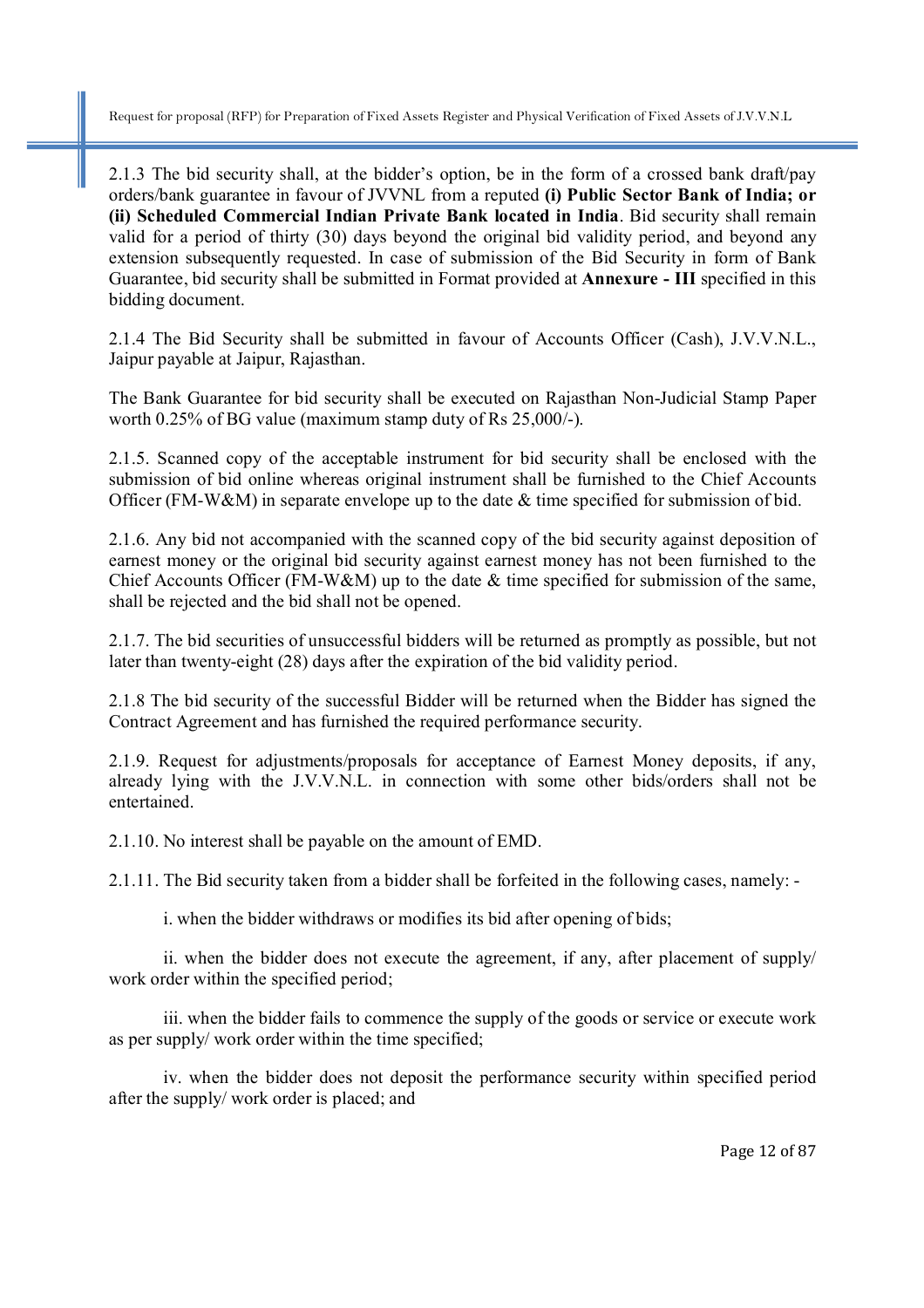v. if the bidder breaches any provision of code of integrity, prescribed for bidders, specified in the bidding document.

2.1.12 The Discom shall promptly return the bid security after the earliest of the following events, namely:-

i. The expiry of validity of bid security;

ii. The execution of agreement for procurement and performance security is furnished by the successful bidder;

iii. The cancellation of the procurement process; or

iv. The withdrawal of bid prior to the deadline for presenting bids, unless the bidding documents stipulate that no such withdrawal is permitted.

#### **2.2. COST OF TENDER SPECIFICATION AND e-TENDER PROCESSING FEES.**

2.2.1. The bidders can download the bid document from https://www.eproc.rajasthan.gov.in. However, Cost of tender/bidding document Rs. 2500 (Rs.Two Thousand Five Hundred only,nonrefundable) shall be deposited through Demand Draft payable to the Accounts Officer (Cash), J.V.V.N.L., Jaipur. The bidder shall also deposit e-tender processing fee amounting to Rs. 1000/- (Rs. One thousand, non-refundable) through Demand Draft in favour of M.D, RISL payable at Jaipur. Scanned copies of the aforesaid DDs shall be enclosed with the submission of bid online whereas original DDs shall be furnished to the Chief Accounts Officer (FM-W&M) in separate envelopes up to the date & time specified for the submission of bid.

2.2.2. Any bid not accompanied with the scanned copy of the Demand Drafts against deposition of Cost of Tender Specification and E-Tender Processing fee or the original demand drafts against the Cost of Tender Specification and E-Tender Processing fee have not been furnished to the Chief Accounts Officer (FM-W&M) up to the date & time specified for submission of the same, shall be rejected and the bid shall not be opened.

## **3. Submission and Opening of Bids:-**

#### **3.1 COST OF BIDDING**

The Bidder shall bear all costs associated with the preparation and submission of his Bid. The tendering authority shall not be responsible or liable for any costs, regardless of the conduct or outcome of the bidding process.

#### **3.2 LANGUAGE OF BIDS**

The Bid, as well as all correspondence and documents relating to this Bid shall be exchanged and considered by the Bidder and the tendering authority in English Language only.

Supporting documents and printed literatures comprising part of the Bid may however be provided in English/ Hindi language.

#### **3.3 SUBMISSION OF PROPOSALS**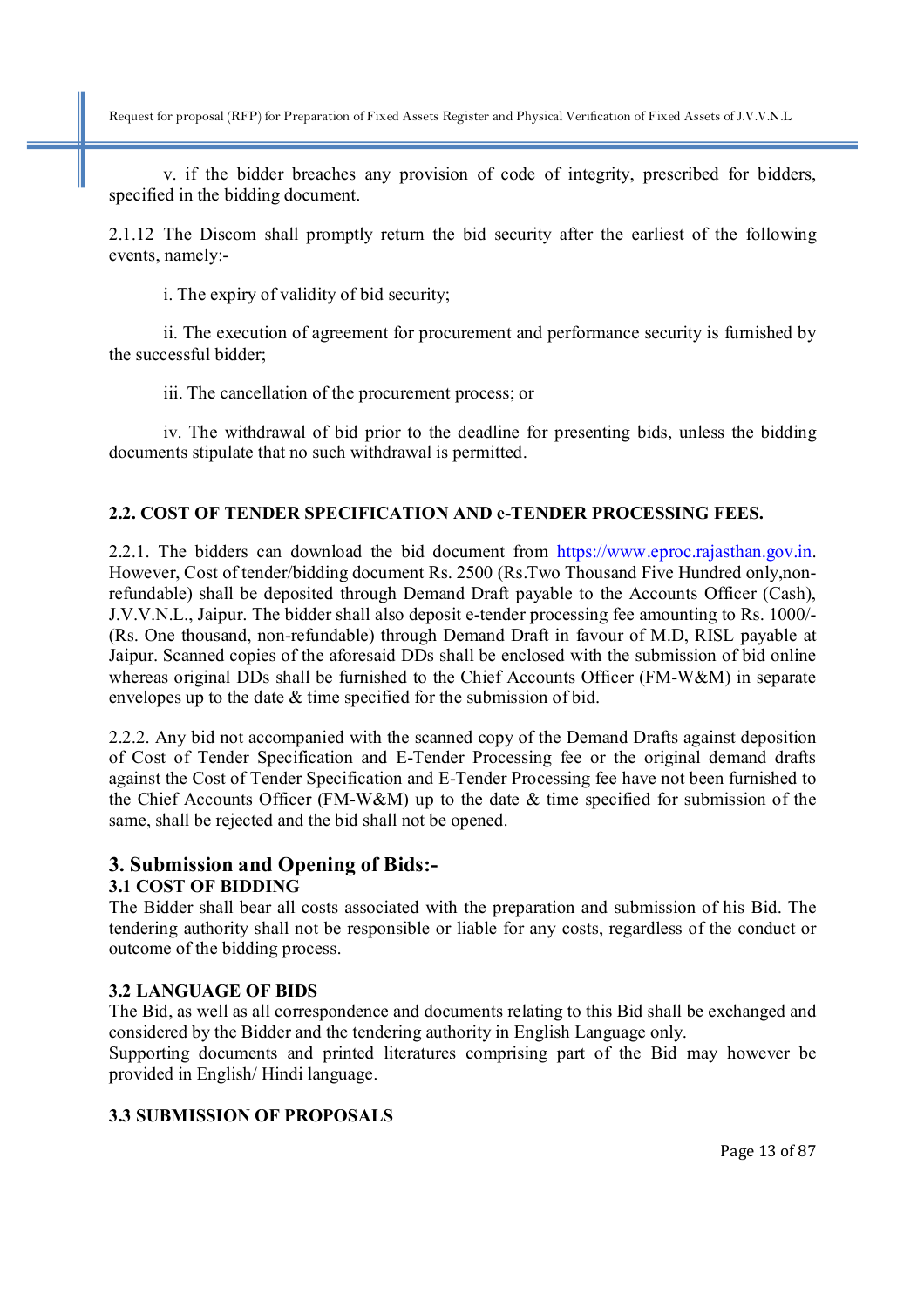3.4.1 The Bidder shall submit their bid only in electronic format at https://eproc.rajasthan.gov.in. The bid should be digitally signed and stamped on each page by a responsible and authorized person. The Bidder shall procure Digital Signature Certificate (DSC) as per IT act - 2000.

#### **3.4 DOCUMENTS COMPRISING THE BID**

#### **Bids are to be submitted in two parts:-**

**3.4.1 Part-I (Technical part of bid, to be filed in .pdf format):-** This shall contain the following:-

(i) Scanned copy of bid security issued in favor of the Accounts Officer (Cash), J.V.V.N.L., Jaipur towards deposition of EMD amount,

(ii) Scanned copy of Demand Draft issued in favor of M.D. RISL payable at Jaipur towards e-Tender Processing Fees,

(iii) Scanned copy of Demand Draft issued in favor of the Accounts Officer (Cash), J.V.V.N.L., Jaipur on account of deposition of the cost of tender document,

(iv) Technical Bid offer cover letter on company's / firm's letter head and related formats as specified under Section-VII*"Technical Bid"* of this RFP.

(iv) Other Documents/ certificates about bidder's competence, financial strength, details of experience in accordance with the QR specified so that the J.V.V.N.L. may be able to examine whether the offer submitted is technically acceptable and also confirm to our commercial terms and conditions or not.

#### **3.4.2 Part-II (Financial/ Price bid/ BOQ, to be filed in .xls format):-**

(i) This shall contain the financial offer for carrying out the scope of work. The financial offer must be submitted in excel file of BOQ in the format as specified under Section-VIII *"Financial Offer Declaration"* of this RFP.

(ii) The price bid shall only be opened after examination of Technical Bid as per requirement stipulated in this specification and being satisfied about the fulfillment of the eligibility criteria. Price bid of only successful and qualified bidders shall only be opened. The date of opening of the price Bids shall be intimated to successful bidders, after evaluation technical bid (Part-I).

**3.4.3** If required, J.V.V.N.L. may ask any bidder to furnish original copy of any documents or copy thereof duly attested by the Notary as the case may be for physical verification form on short notice of three days.

## **3.5 FILLING OF BIDS**

3.5.1 The bid shall be submitted online in the electronic formats attached here to and all blanks in the tender and the schedule to the specification shall be duly filled in. The completed forms, schedule(s) shall be considered as part of the contract documents in case of the successful bidder. 3.5.2 No alteration shall be permitted to the formats and schedules enclosed with this tender specification and the Bidder must entirely comply with the specification.

3.5.3 The tender and all accompanying documents shall be in Hindi/English Language and shall be signed digitally by a responsible and authorized person. The name, designation and authority of the signatory shall be stated in the tender. For any accompanying/supporting document supplied in language other than the specified, translated document of the same shall also be provided; otherwise, the document shall to be deemed as null and void.

3.5.4 The bid shall be accompanied with the Power of Attorney (PoA) issued in the favour of authorized signatory of the bid. The PoA shall be on the Non-Judicial Stamp Paper of Rajasthan having value of Rs. 500/-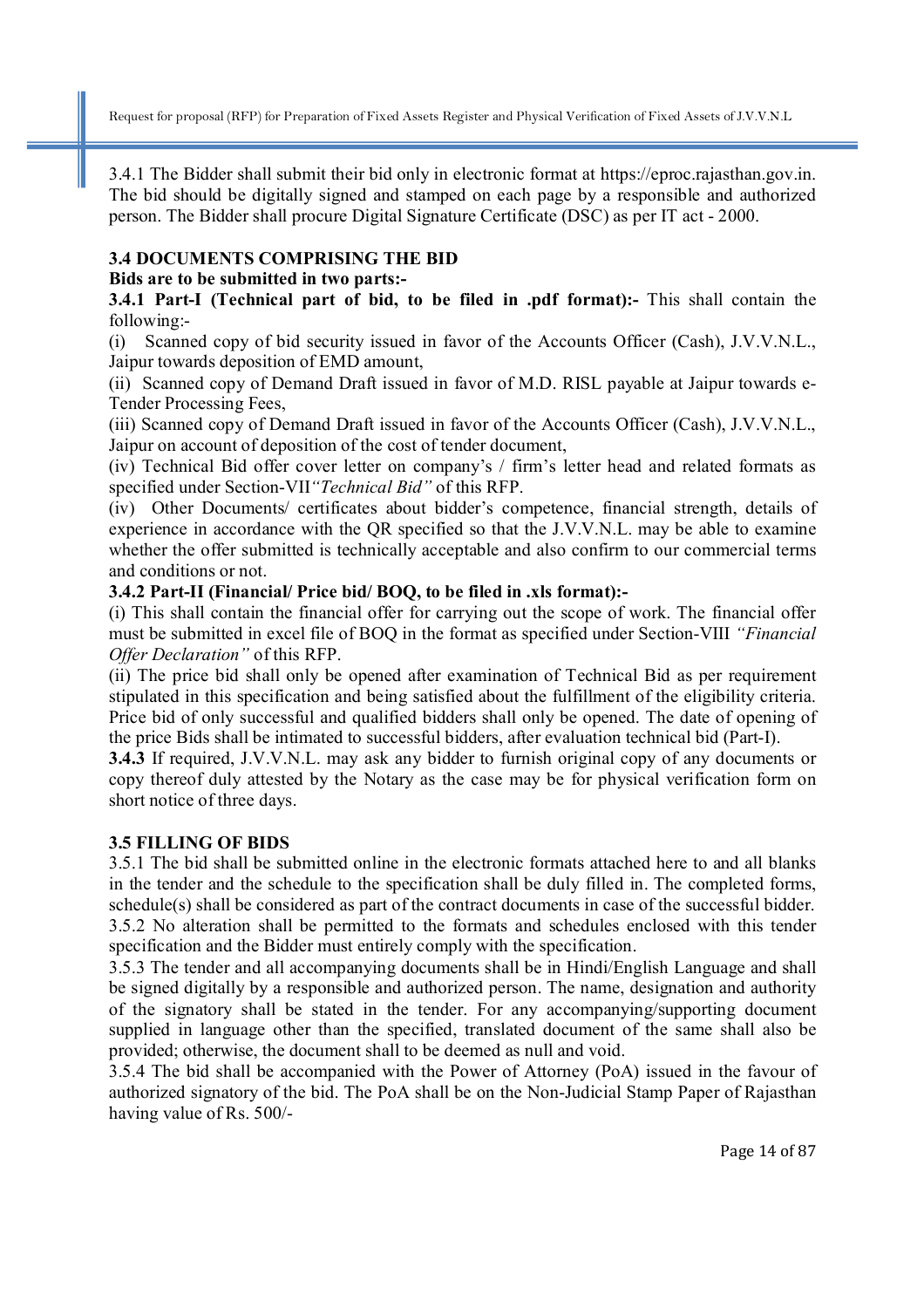3.5.5 The bidder must quote the prices strictly in the manner as indicated herein, failing which the bid shall be liable for rejection. These must not contain any additions, alterations or corrections and any other marking which leave any room for doubt.

3.5.6 The J.V.V.N.L. will not be responsible to accept any cost involved in the preparation or submission of bids.

3.5.7 Any printed conditions of service on the bid shall not be accepted by the J.V.V.N.L.

3.5.8 All bids and accompanying documents shall be addressed to the Chief Accounts Officer (FM-W&M), J.V.V.N.L., Shed No. 01 Room No. 11, Vidyut Bhawan, Jyoti Nagar, Jaipur-302005.

3.5.9 The tenders/quotations given in the form other than the form prescribed shall not be considered.

3.5.10 After submission of valid authorization certificate of the authorized signatory of the bid, only one person shall be allowed for presence during the opening of the bid.

#### **3.6 ALTERNATIVE BIDS**

Alternative bids shall not be considered.

#### **3.7 BID PRICES**

3.7.1 All the prices should be quoted in Indian Rupees (INR) only.

3.7.2 The prices quoted in BOQ.xls should be inclusive of all the applicable taxes and other government levies, including service tax if any applicable at present.

3.7.3 The bidder shall furnish break-up of the quoted price in financial offer according to the Section VIII, indicating amount of service tax clearly, as per the prevailing rates on the bid date. Any statutory variation due to imposition of new tax or any increase in existing taxes by the government subsequently during the currency of the contract shall be on the part of the J.V.V.N.L. Similarly, any waiver or reduction in the existing taxes shall also be passable to the J.V.V.N.L.

#### **3.8 PERIOD OF VALIDITY OF BIDS**

3.8.1 The submission of any bid connected with these documents and specification shall constitute an agreement that the Bidder shall have no cause of action or claim, against the J.V.V.N.L. for rejection of its bid. The J.V.V.N.L. shall always be at liberty to reject or accept any bid or bids at its sole discretion and any such action will not be called into question and the Bidder shall have no claim in that regard against the owner.

3.8.2 The bids shall be valid for a minimum period of 120 days (One hundred twenty) days from the date of opening Part-I (Technical part of bid) or 90 (Ninety) days from the date of opening of Part-II (Price bid) wherever is later. Bids mentioning a shorter validity period other than specified are likely to be summarily rejected / ignored.

3.8.3 J.V.V.N.L. may ask for extension in validity period. The Bidder will be at liberty to accept it or not.

#### **3.9 SIGNING OF THE BID**

3.9.1 The bidding document shall be digitally signed by a person duly authorized to sign on behalf of the bidder, in token of acceptance of all the terms and conditions of the bidding document. This authorization shall consist of a written confirmation as specified in the bidding document and shall be attached to the bid.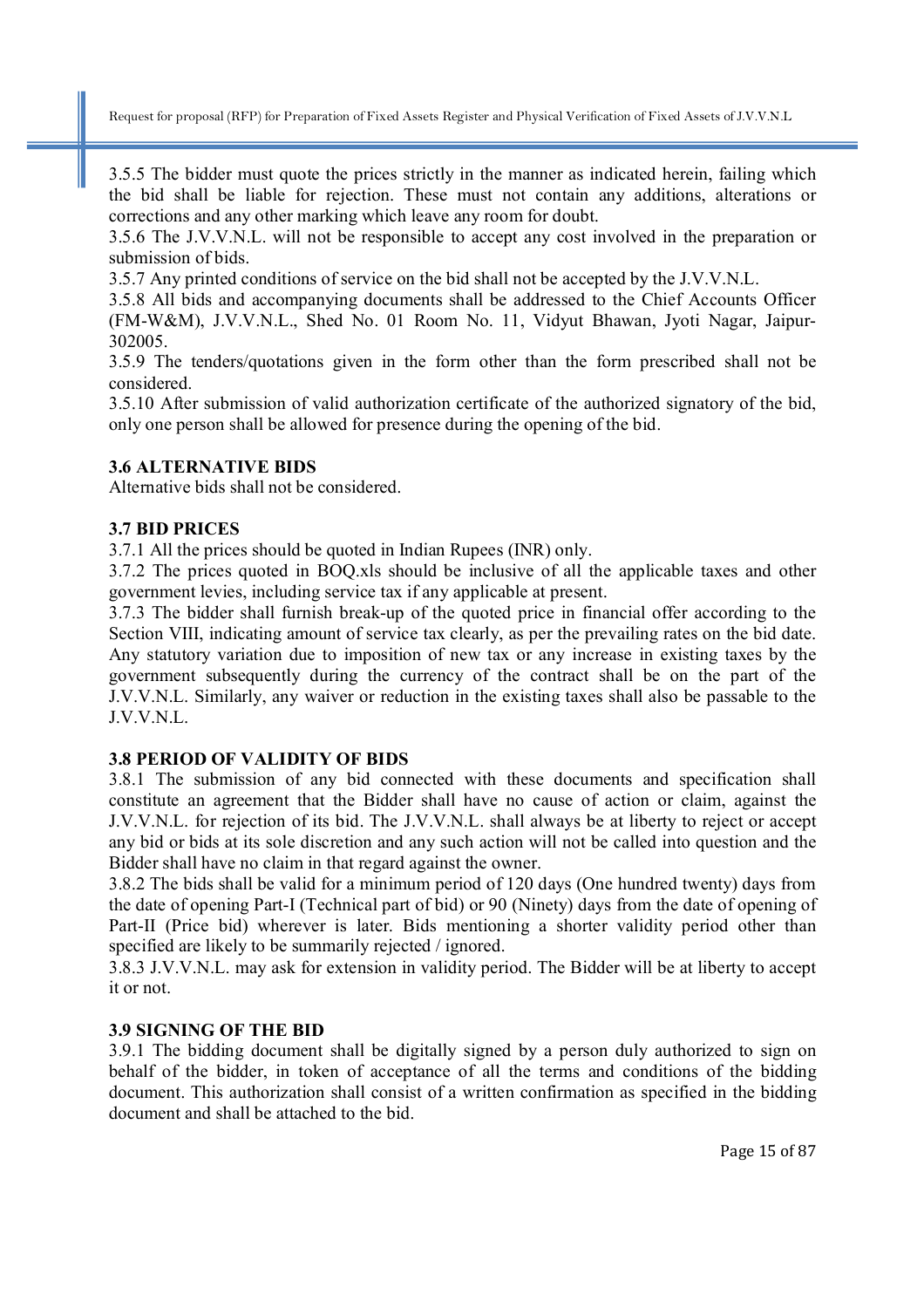3.9.2 Bid by a partnership must be furnished with full names of authorized partner followed by the signature(s) and designation (s) of the authorized partner(s).

3.9.3 Bids by corporation/ company must be signed with the legal name of the corporation/ company by the President, Managing Director or by the Secretary or other person or persons authorized to sign the bid on behalf of such corporation/company.

3.9.4 A bid signed by a person who affixes to his signature the word 'President', 'Managing Director' 'Secretary', 'Agent' or other designation without disclosing his principal will be liable to be summarily rejected.

3.9.5 Satisfactory evidence of the authority of the person signing on behalf of the Bidder shall be furnished with the bid.

3.9.6 The Bidder's name stated on the proposal shall be exact legal name of the firm/agency.

3.9.7 Bids not conforming to the above requirements of signing shall be disqualified.

#### **3.10 AMENDMENT/CORRIGENDUM/ADDENDUM IN RFP DOCUMENT AND DEADLINE FOR SUBMISSION OF BID**

3.10.1 Bids must be submitted online by the bidders on the website https://www.eproc.rajasthan.gov.in and earlier than the date and time specified in the NIT.

3.10.2 At any time prior to the Bid Due Date, the Authority may for any reason, whether on its own initiative or as a result of a response to a query received during Pre-Bid Conference, modify the RFP Document/extend Bid Due Date by issuing "Amendment/Corrigendum/Addendum".

3.10.3 The Amendment/Corrigendum/Addendum shall be published on http://www.jaipurdiscom.com, https://eproc.rajasthan.gov.in and http://sppp.rajasthan.gov.in. Each such Amendment/ Corrigendum/ Addendum shall become part of the RFP Document.

3.10.4 Change in date of submission and opening of bids if any shall also be placed on the J.V.V.N.L. website immediately. However, if the modifications in bidding document, specifications of service are substantial, fresh publication of original bid inquiry may also be issued.

3.10.5 The J.V.V.N.L. on its discretion, reserves right to extend the deadline for the submission of bids.

#### **3.11 RECEIPT OF TENDERS/ BIDS**

3.11.1 Access to the bids is strictly restricted and will be provided only to the concerned officers of J.V.V.N.L. doing the evaluation.

3.11.2 Bids received by modes other than submission on https://www.eproc.rajasthan.gov.in website shall not be considered.

#### **3.12 WITHDRAWAL, SUBSTITUTION AND MODIFICATION OF BIDS**

A Bidder may substitute or modify its bid after it has been submitted but prior to the deadline prescribed for submission of bids as per the e-tendering process but bidder cannot withdraw his bid after submitting it once.

#### **3.13 BID OPENING**

3.13.1 The designated Committee will perform the bid opening.

3.13.2 The tendering authority shall conduct the bid opening at the address, date and time specified in the NIT.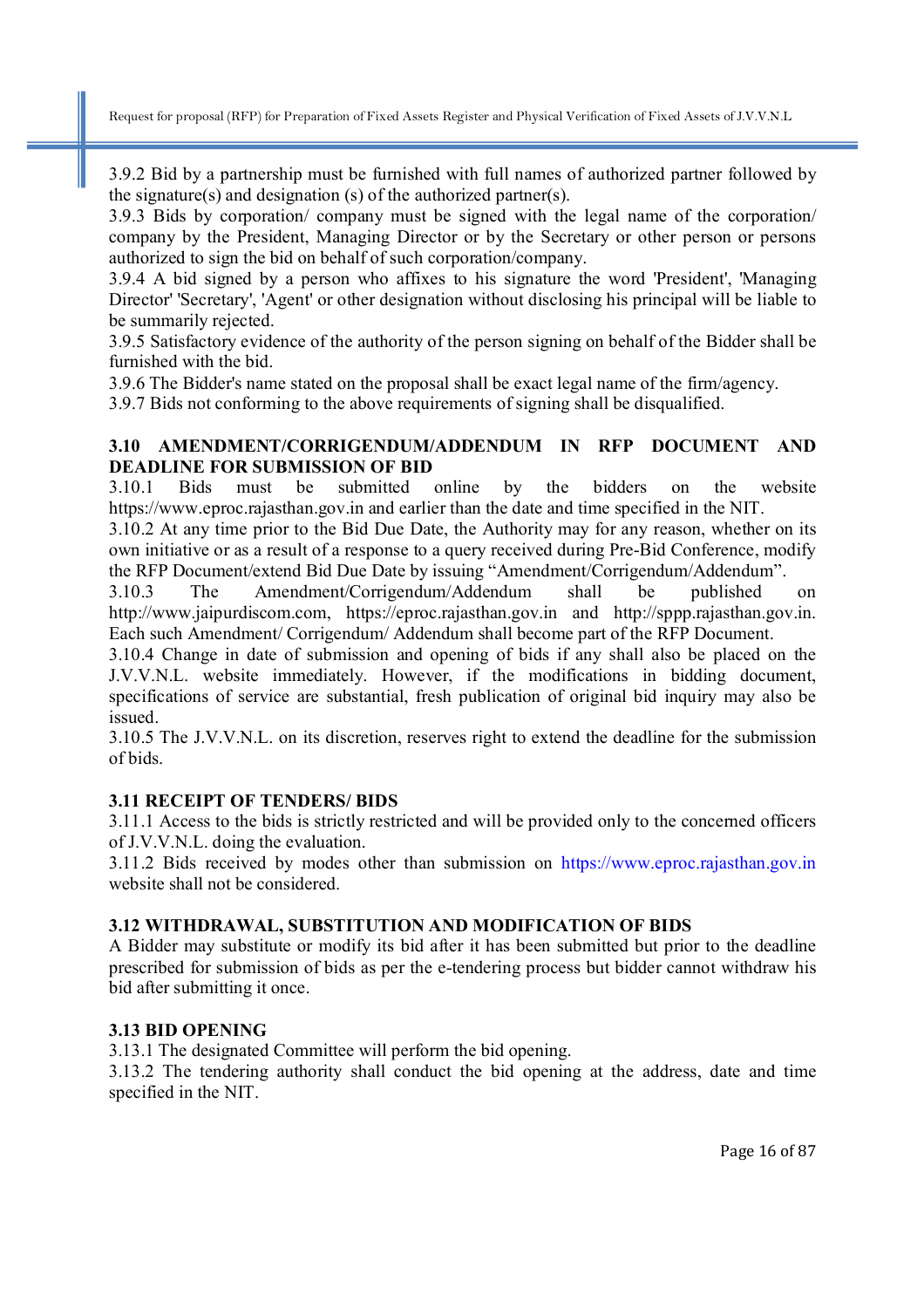3.13.3 All the bids received up to the specified time and date in response by all the bidders shall be opened by the members of the designated Committee after entering their corresponding credentials (login id and digital signatures) in the website https://www.eproc.rajasthan.gov.in at the specified place, date and time in the presence of bidders or their authorized representatives who may choose to be present.

3.13.4 No bid shall be rejected at bid opening except for alternative bids, bids not accompanied with the required evidences regarding deposition of cost of tender documents, EMD, and etender processing fees.

3.13.5 The Tendering authority shall prepare a record of the bid opening that shall include name of the bidder, the bid price and the presence or absence of Tender fee, EMD. The bidder's representatives who are present shall be required to sign the attendance sheet. The omission of a bidder's signature on the record shall not invalidate the contents and effect of the record.

3.13.6 Only the Part-I containing "Technical Bid" shall be opened first. The Part-II containing "Financial Bid" shall be kept intact and shall be opened later on the specified date and time which shall be intimated to the bidders who qualify in the evaluation of technical bids.

3.13.7 The details of deposit of tender fee, EMD and processing fees with each bid shall be read out loudly.

3.13.8 A list of names of the representatives of the biding firms present at the time of opening of tenders shall be prepared and read out and got signed by the respective representatives.

## **4. EVALUATION OF BIDS**

4.1.1 The tendering authority shall evaluate each bid that has been determined, up to the stage of the evaluation, to be substantially responsive.

4.1.2 To evaluate a bid, the tendering authority shall use all the criteria and methodologies defined in Section IV "BID EVALUATION METHODOLOGY" of this bidding document.

#### **4.2 EVALUATION OF TECHNICAL BIDS**

4.2.1 The initial technical evaluation shall be completed by the designated Committee as early as possible after opening of technical bids.

4.2.2 The number of firms qualified in technical evaluation, if less than three, and it is considered necessary by the tendering authority to continue with the bid process, reasons shall be recorded in writing; otherwise fresh bids may also be invited.

4.2.3 After approval of the technical evaluation by tendering authority, the firms which qualified in the technical evaluation shall be informed in writing about the date, time and place of opening of their financial bids.

4.2.4 For the firms which could not qualify in technical evaluation, EMD shall be refunded after completion of the bidding process i.e. award of the contract to the successful bidder.

4.2.5 The Tendering Authority will carry out a detailed evaluation of the bids as per criteria prescribed under Eligibility Criteria mentioned in the RFP and on the basis of documents enclosed with the technical bid.

4.2.6 In order to determine whether the bidders are qualified and whether the technical aspects are substantially responsive to the requirements set forth in the bidding documents, the Tendering Authority will examine the information supplied by the Bidders.

## **4.3 EVALUATION OF FINANCIAL BIDS**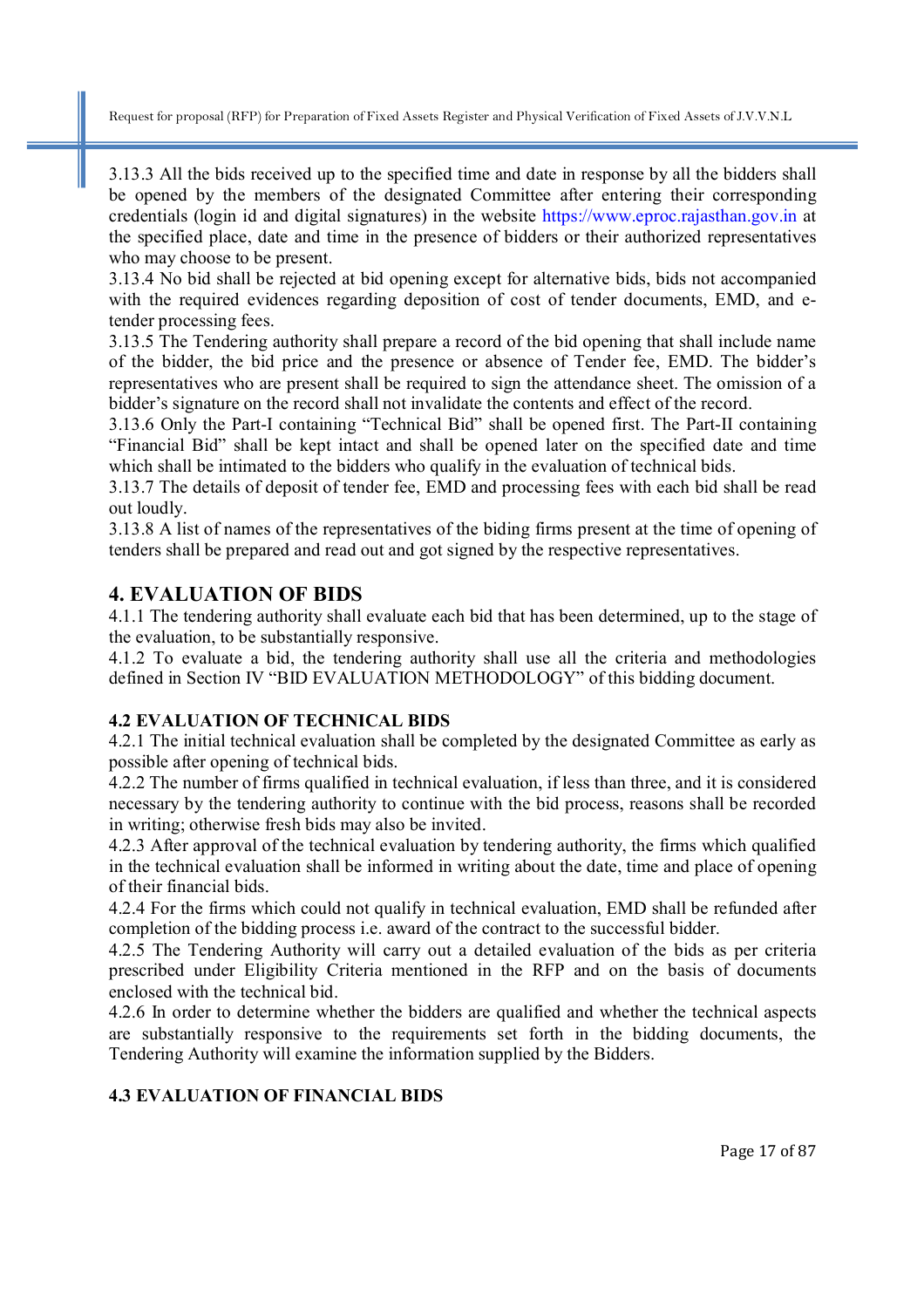4.3.1 The financial bids of bidders who qualified in technical evaluation shall be opened at the notified time, date and place by the members of the designated Committee in the presence of the bidders or their representatives who choose to be present.

4.3.2 The process of opening of financial bids shall be similar to that of technical bids.

4.3.3 The names of the firms, the rates given by them and conditions if any, shall be read out and recorded in the tender opening register.

4.3.4 Conditional bids are liable to be rejected.

4.3.5 *The offers shall be evaluated on L1 basis* and the technically qualified bidder quoting the lowest price shall be considered as L1 bidder, bidder quoting price next higher to the L1 bidder's price shall be considered as L2 bidder and so on. If the *"Quoted Rate"* are same for two bidders, then their ascending order would be determined on the basis of drawl of lottery in presence of the bidder who whishes to be present.

4.3.6 It shall be ensured that the offer recommended for sanction is justifiable looking to the prevailing market rates of the goods or service required to be procured.

The bidders may note that J.V.V.N.L. is not bound to accept the lowest financial offer.

Note: If the bidder quotes zero or null value against any of the item(s) in column "3" of the financial offer i.e. "BOQ", the same offer shall be rejected. In this case the Qualified bidder evaluated by e-proc system shall deviate and shall not be considered to be valid.

#### **4.4 CORRECTION OF ARITHMETIC ERRORS**

4.4.1 Provided that the bid is substantially responsive, the competent Committee shall correct arithmetical errors on the following basis: -

i. If there is an error in a total corresponding to the addition or subtraction of subtotals, the subtotals shall prevail and the total shall be corrected; and

ii. If there is a discrepancy between words and figures, the amount in words shall prevail, unless the amount expressed in words is related to an arithmetic error, in which case the amount in figures shall prevail subject to point i above.

#### **4.5 NEGOTIATIONS**

4.5.1 As a general rule, negotiations after opening of bids would be discouraged. However, negotiations may be undertaken in exceptional circumstances, as under: -

-When the quoted rates have wide variations and are much higher than the market rates prevailing at the time of opening of bids.

4.5.2 Negotiations shall not make original offer of the bidder ineffective.

4.5.3 Negotiations shall be conducted with the L1 bidder only and by information given in writing with a minimum period of 3 days (in case of a local bidder) and 7 days (in case of an outstation bidder) shall be given for holding negotiations. In case of urgency the tender sanctioning committee may reduce the notice period for negotiations, provided the bidder receives the information regarding holding negotiations.

4.5.4 In case the lowest bidder does not reduce his rates in response to negotiations or the rates so reduced are still considered to be higher, the tender sanctioning Committee may decide to make a written counter offer to the lowest bidder. If the lowest bidder does not accept the counter offer given by the Committee, the Committee may recommend rejecting the bid or may repeat the process to make the same counter offer to second lowest bidder and so on to third, fourth lowest bidder, etc. till any bidder accepts it.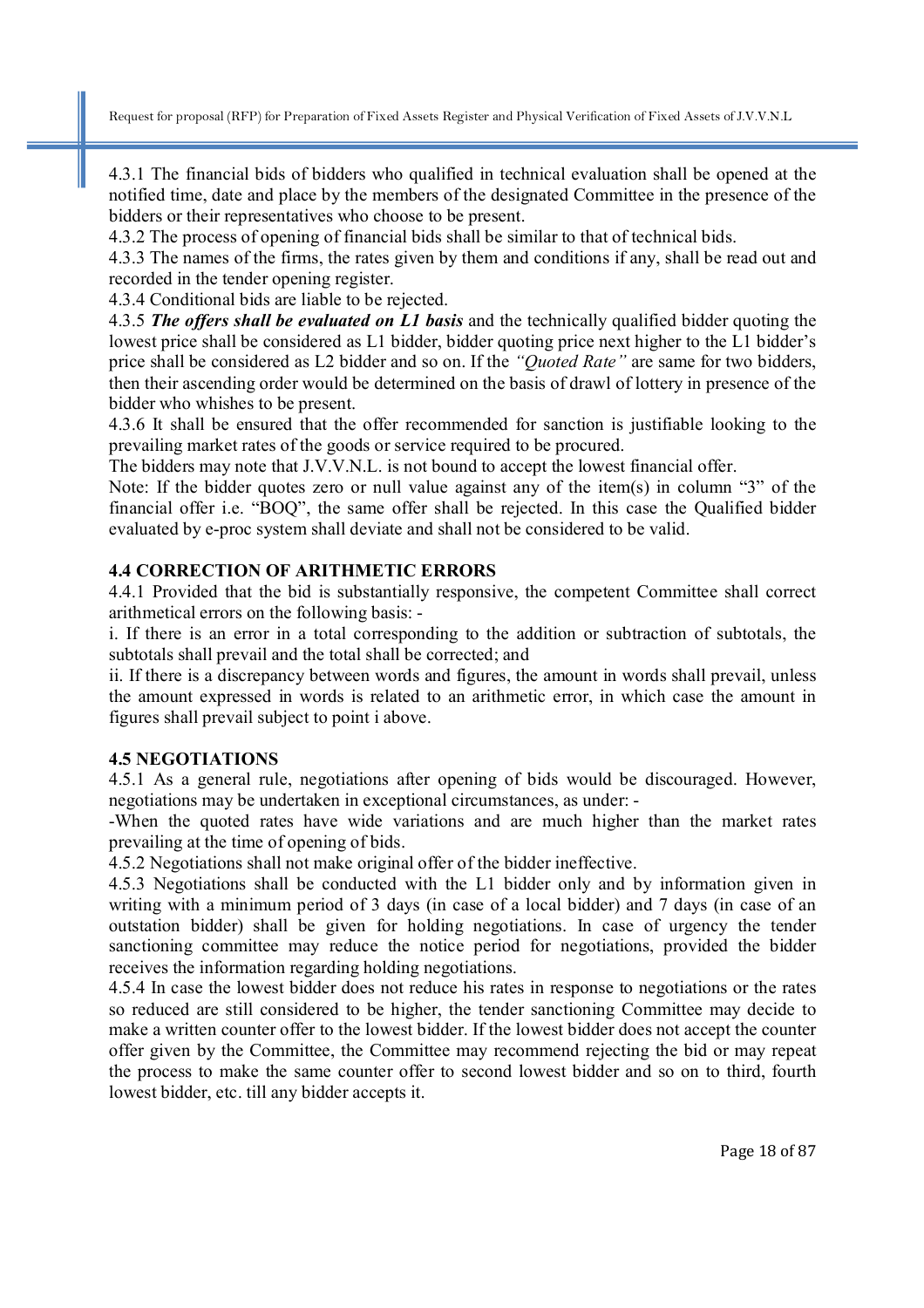#### **5. Rejection of bids:**

5.1 The bid may be considered as rejected /non responsive on account of any of the followings:-

i. Any action on the part of the bidder to revise the rates/prices and modification in technical or commercial substance of original offer subsequent to opening of tender.

ii. Submission of any supplementary information unless  $\&$  otherwise asked for by the bidder after opening of the Bid may result in rejection of the Bid and may also debar him from submission of Bid to J.V.V.N.L. at least for a year.

iii. The J.V.V.N.L. reserves the right to accept or reject any bid, and to cancel the bidding process and reject all bids at any time prior to award of contract, without thereby incurring any liability to the affected bidder or bidders or any obligation to inform the affected bidder or bidders of the grounds for the J.V.V.N.L.'s action.

iv. In case of bidder not furnishing the desired information in the desired format the bid/offer may be rejected.

v. In case of bidder not adhering to the format of financial offer given with this document the bid/ offer may be rejected.

vi. In case of any foot note or explanatory statement in the financial offer the bid/offer may be rejected.

vii. In case of financial offer comprising any supplementary statement or discount or any condition the bid / offer may be rejected.

viii. In case, the bidder quotes zero or null value against any of the item(s) in column "3" of the financial offer i.e. "BOQ", the same offer shall be rejected.

#### **6. Signing of agreement**

6.1 On receipt of Letter of award from J.V.V.N.L., the successful bidder shall enter into an agreement with J.V.V.N.L. by jointly signing. The draft of the agreement based on the terms, detailed in Section-V and Section-VI will be forwarded to the successful bidder for execution. The *agreement shall be executed within fifteen days* thereafter. The person to sign the agreement must be duly authorized by the Bidding entity.

6.2 If the bidder, who has been selected for contract, fails to sign a written agreement for contract or fails to furnish the required security deposit within specified period, the Discom shall take action against the successful bidder as per the provisions of the bidding document. The Discom may, in such case, cancel the contract with the bidder, forfeit the EMD and debar the bidder to participate in any future bid.

#### **7. Performance Security**

The successful Bidder within *fifteen (15) days* of the receipt of letter of award from the J.V.V.N.L. shall furnish the Performance Security in accordance with the respective clauses of GCC & SCC. *The value of Performance Security would be 10% of the contract value*. The Performance Security would be valid up to a period of 6 months post the date of completion of the work. The performance security shall be deposited in formats as provided in **Annexure – IV**.

The Bank Guarantee for bid security shall be executed on Rajasthan Non-Judicial Stamp Paper worth 0.25% of BG value (maximum stamp duty of Rs 25,000/-).

## **8. Understanding and clarifications on documents and specifications**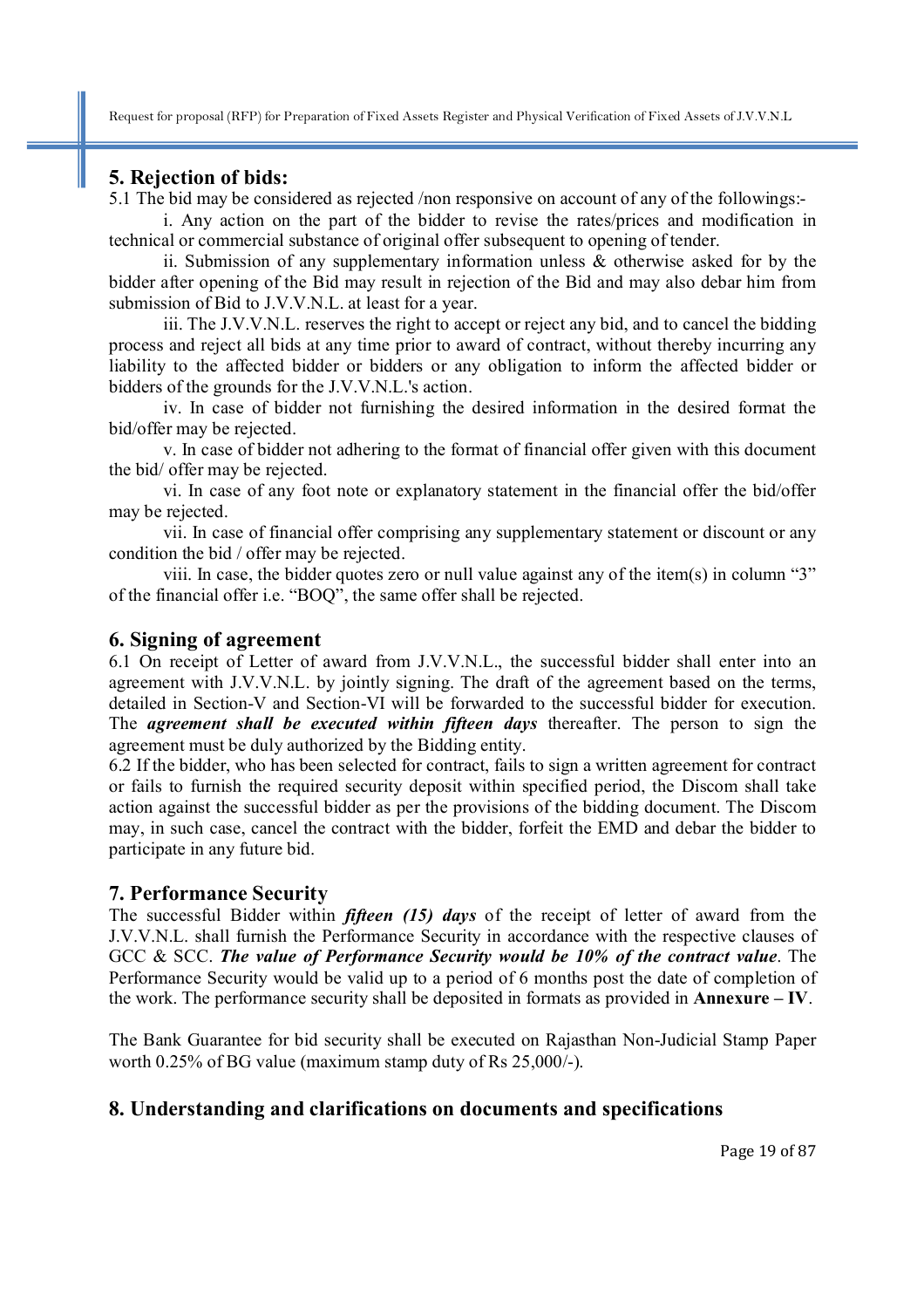i. The bidder is required to carefully examine the specifications and documents and fully aware itself about all the terms & conditions and matters which may in any way affect the Work or the cost thereof. If any Bidder finds discrepancies or omissions in the specifications and documents or is in doubt as to the true meaning of any part, he shall at once request in writing for an interpretation/clarification to the tendering authority. The J.V.V.N.L. shall issue interpretation and clarifications as it may think fit in writing. After receipt of such interpretations and clarifications, the Bidder may submit its bid but within the time and date specified in the Invitation to Bid. All such interpretations and clarifications shall form a part of the specifications and documents, and accompany the bidder's proposal.

ii. Verbal clarifications and information given by the J.V.V.N.L. or its employee(s) or its representative(s) shall not in any way be binding on the J.V.V.N.L.

#### **9. Policy for bids under consideration**

Bids shall be deemed to be under consideration immediately after they are opened and until such time official intimation of award/rejection is made by the J.V.V.N.L. to the bidders. While the bids are under consideration, bidders or their representatives or other interested parties are advised to refrain from contacting by any means, the J.V.V.N.L. or its employees/ representatives on matters related to the bids under consideration, in the event of such happening the bidders proposal may be declared as rejected irrespective of his selection or rejection on the basis of the tender conditions. The J.V.V.N.L., if necessary, will obtain clarifications on the bids by requesting for such information from any or all the bidders, either in writing or through personal contact, as may be necessary. Bidder will not be permitted to change the substance of the bid after the bid has been opened.

#### **10. Preliminary examination and evaluation**

10.1. J.V.V.N.L. shall examine the bids to determine whether they are complete, free from computational errors, required cost and fees have been furnished or not and whether the documents furnished are properly signed and the bids submitted are generally in order.

10.2. Prior to the detailed evaluation, the J.V.V.N.L. will determine the substantial responsiveness of each bid against the bidding document.

10.3. For the purpose of above, a substantially responsive bid is one which conforms to all the terms and conditions of the bidding document without material deviations. A material deviation is one which affects in any way the prices, quality, quantity or delivery period of the equipment/services/material or which limits in any way to the responsibilities or liabilities of the bidder of any right of J.V.V.N.L. as required under these specifications and documents. Determination of a bid's responsiveness shall be based on the contents of the bid itself without recourse to extrinsic evidence.

10.4. A bid determined as not substantially responsive will be rejected and shall not be treated responsive subsequently by correction of the non conformity by the bidder.

10.5. Bid price shall mean the total price quoted by each bidder for complete package in its proposal for the complete scope of works.

10.6. J.V.V.N.L. will evaluate and compare the bids previously determined to be substantially responsive, pursuant in the manner specified above, for each package separately.

10.7. No bid shall be considered responsive if the complete requirements covered in the package are not included in the bid.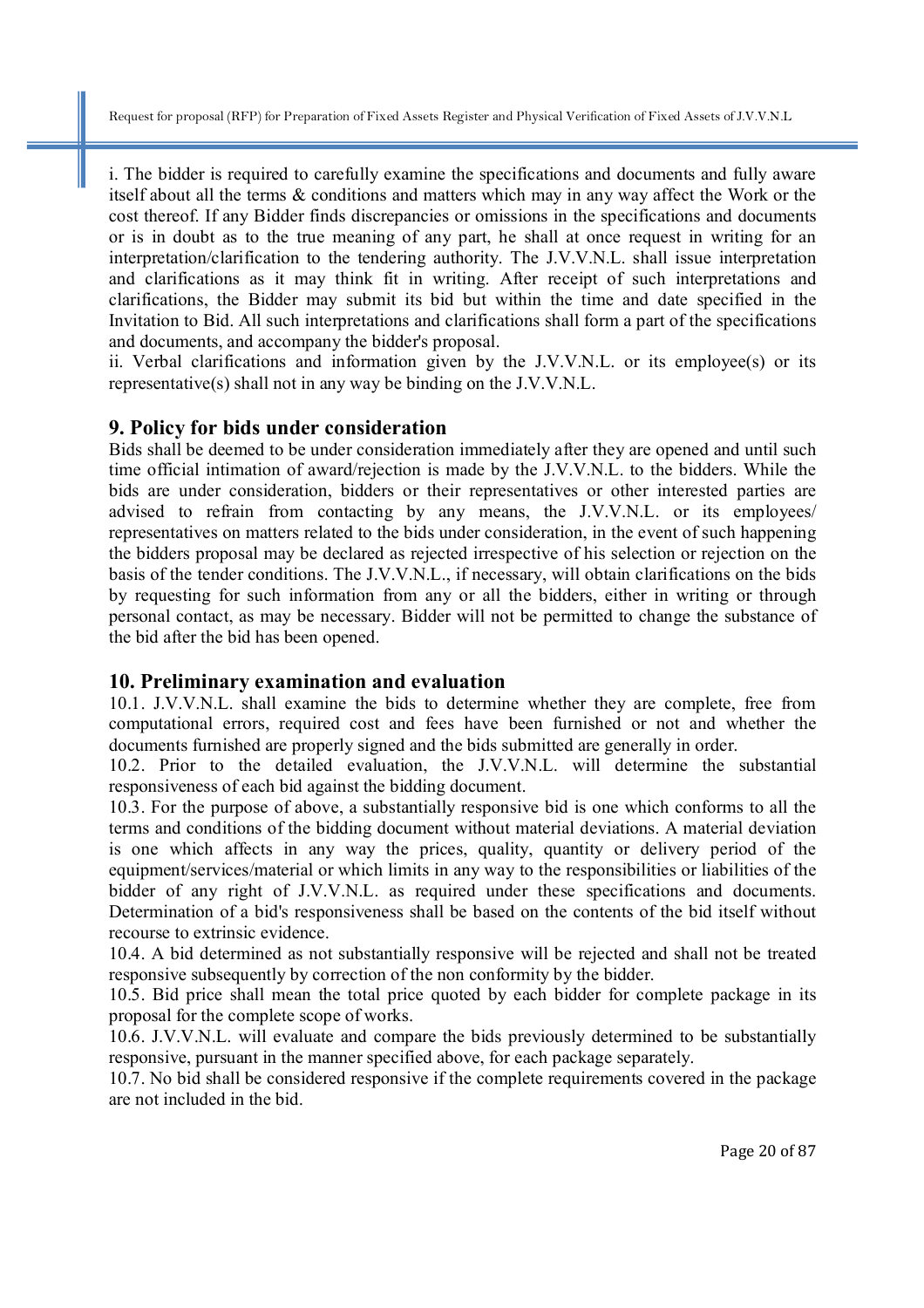#### **11. Award of contract**

11.1. Notification of award of contract will be made in writing to the successful bidder.

11.2. The contract will be awarded to the best qualified and the substantially responsive bidder in conformity with the requirements of these specifications and documents and the JVVNL shall be the sole judge in this regard and subject to the provisions of these instructions to bidders and other terms and conditions detailed out in these documents and specifications.

11.3. A responsive bid is one which accepts all terms and conditions of these specifications and documents without any major modifications. A major modification is one which affects in any way the prices, quality, quantity or delivery period of the equipment or which limits in any way the responsibilities or liabilities of the bidder or any rights of the owner as required in these specifications and documents. The award of contract may be distributed among more than one bidder.

## **12. General**

12.1. The cost of specification will not be refunded under any circumstances.

12.2. The bidder shall treat the details of the specification and other Bid documents as private and confidential and shall not reproduce without the written authorization of J.V.V.N.L.

12.3. J.V.V.N.L. shall not bind itself to accept the lowest or any bid or any part of the bid and shall not assign any reason(s) for the rejection of any bid or a part thereof.

12.4. The fact of submission of bid to J.V.V.N.L. shall be deemed to constitute an agreement between the bidder and J.V.V.N.L. whereby such bid shall remain open for acceptance by the J.V.V.N.L. and Bidder shall not have option to withdraw its offer, impair or derogate the same. If the Bidder is notified during the period of validity of bid that its bid is accepted by the J.V.V.N.L., the bidder shall be bound by the terms of agreement constituted by its bid and such acceptance thereof by the J.V.V.N.L., until formal contract of the same bid has been executed between the bidder and the J.V.V.N.L. in replacement of such agreement.

12.5. The successful bidder will have to execute the contract agreement towards proper fulfillment of the contract. In case of ambiguous or contradictory terms and conditions mentioned in the bid, interpretations as may be advantageous to J.V.V.N.L. may be taken, if satisfactory clarification is not furnished within the prescribed period.

12.6. J.V.V.N.L. will not be responsible for any cost or expenses incurred by the bidder in connection with preparation or submission of bids.

12.7. Telex, Telegraphic, Fax bids or bid submitted in hard copy shall not be accepted.

12.8. J.V.V.N.L. reserves the right to:

a. Amend the scope of the proposed contract.

- b. Reject or accept any bid.
- c. Cancel the bid process and reject all applications.
- d. Change the area.
- e. Change the period of contract

J.V.V.N.L. shall neither be liable for any action nor be under any obligation to inform the bidders of the grounds for any of the above actions.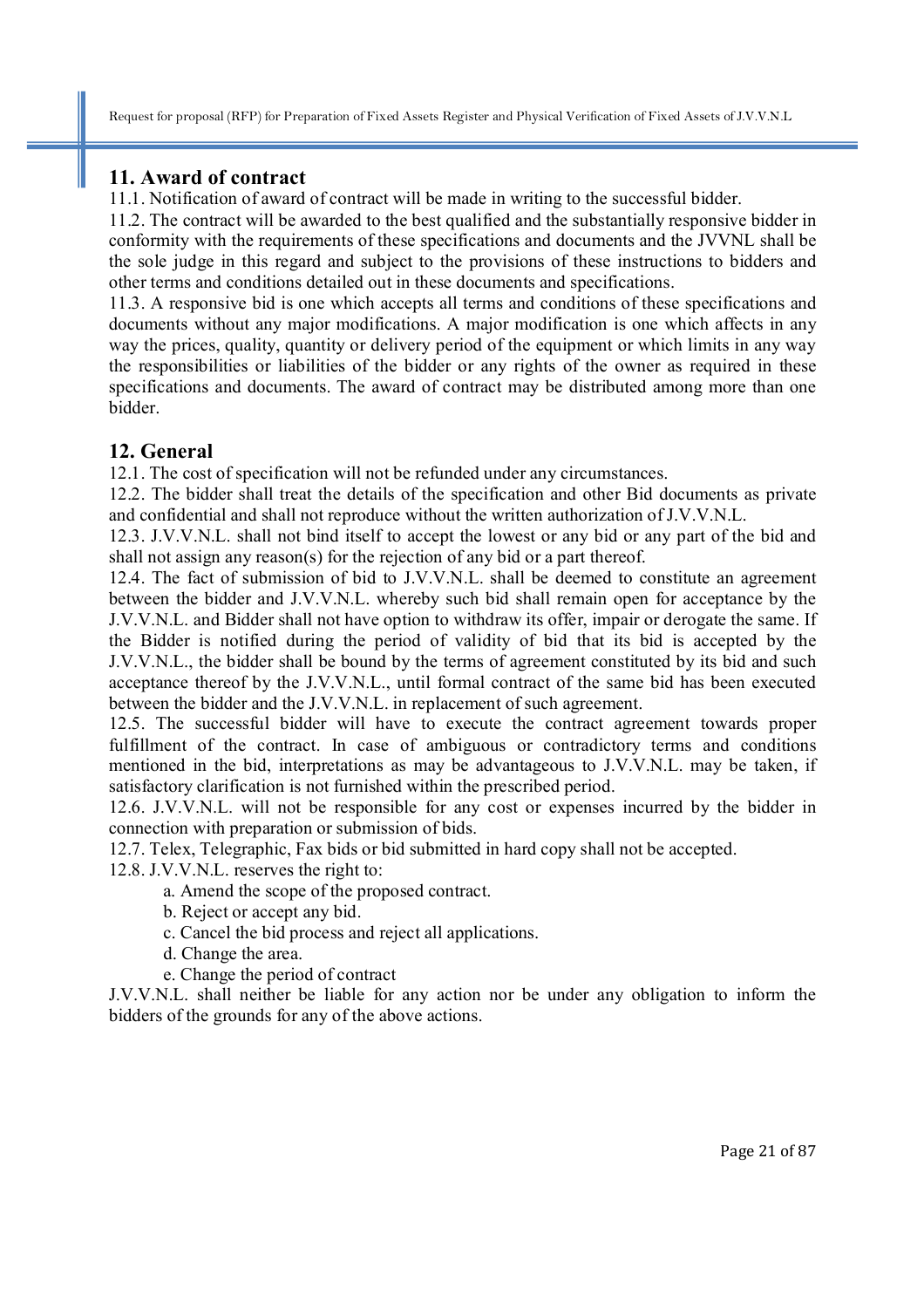## **Section-II Eligibility Criteria**

1.0. The bidder should be a Company registered under the Companies Act 1956/2013 or a Partnership firm including Limited Liability Partnership (L.L.P.) registered under Partnership Act 1932/2008 or a Proprietor firms. The following eligibility criteria are mandatory and nonfulfillment of which will lead to disqualification of the bid (Satisfactory evidence to be provided by the bidder)

2.0 Bids may also be submitted by joint venture firms (having not more than three partners with one partner as lead partner).

2.1 One of the partners shall be nominated as lead partner, and the lead partner shall be authorized to incur liabilities and receive instruction for and on behalf of any and all partners of the joint venture and the entire execution of the contract including receipt of payment shall be done exclusively through the lead partner. This authorization shall be evidenced by submitting a power of attorney signed by legally authorized signatories of all the partners as per Form –II of this bidding document.

2.2 All partner of the joint venture shall be liable jointly and severally for the execution of the contract in accordance with the contract terms and a copy of the agreement entered into by the joint venture partners having such a provision shall be submitted with the bid.

2.3 All the partners of the JV shall meet, individually, the qualification set forth at S. No. 1 in the table below.

2.4 Lead partner of the JV shall meet, not less than 40% of the minimum criteria given at S. No. 3 in the table below **AND** each of the other partner(s) shall meet not less than 25% of the criteria given at S. No. 3 in the table below.

2.4 All the partners of the JV shall meet, collectively, the requirement set forth at S. No. 2 in the table below.

| S.<br>No. | <b>Particulars</b>                         | <b>Qualifying criteria</b>                                                                                                                                                                                                                                                                | <b>Supporting</b><br><b>Documents</b><br>required                      |
|-----------|--------------------------------------------|-------------------------------------------------------------------------------------------------------------------------------------------------------------------------------------------------------------------------------------------------------------------------------------------|------------------------------------------------------------------------|
| 1.        | Company's/<br>Firm's                       | Company/ Firm should be registered under the<br>Companies Act 1956/2013 or a Partnership<br>firm including Limited Liability Partnership<br>(L.L.P.) registered under Partnership Act<br>1932/2008 or a Proprietor firms                                                                  | Company's/<br>Firm's<br>Incorporation/<br>Registration<br>Certificate. |
| 2.        | Company's/<br>Firm's Project<br>Experience | The Company/ Firm should have done at least<br>one successful assignment in Preparation of<br>Fixed Asset Register of any Power Distribution<br>or Transmission utility in past five years i.e on or<br>after 01.04.2012.<br><b>AND</b><br>At least one successful assignment on physical | Letter of Award<br>and completion<br>certificate.                      |

#### **Eligibility Criteria for the participatory firm(s)/ Company**

Page 22 of 87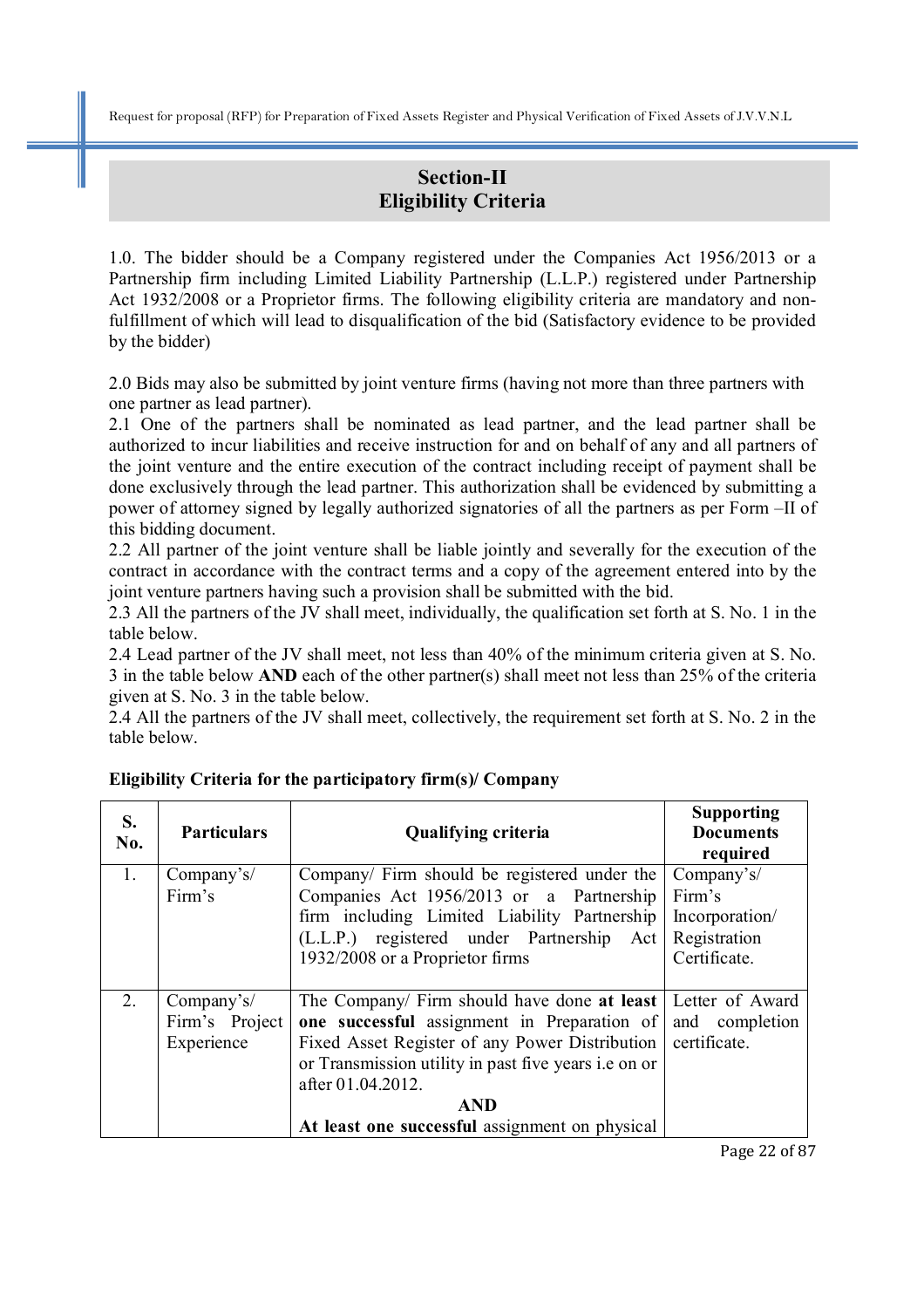|                |                                                     | verification of Fixed Assets of any Power<br>Distribution or Transmission utility in past five<br>years i.e on or after 01.04.2012<br>Note (i) Above mentioned works if done in a<br>single assignment then, it shall be considered for<br>qualification requirement.<br>(i) The cumulative project worth, either<br>undertaken in a single assignment or as two<br>separate assignments, shall be minimum of Rs.<br>$1.50$ crore.                                                                                                                                             |                                                                                                                                   |
|----------------|-----------------------------------------------------|--------------------------------------------------------------------------------------------------------------------------------------------------------------------------------------------------------------------------------------------------------------------------------------------------------------------------------------------------------------------------------------------------------------------------------------------------------------------------------------------------------------------------------------------------------------------------------|-----------------------------------------------------------------------------------------------------------------------------------|
| 3 <sub>1</sub> | Financial<br>strength of the<br>Company/firm        | The cumulative turnover of the applicant from<br>the last three financial years <i>i.e.</i> financial year<br>2014-15, 2015-16 & 2016-17 shall not be less<br>than Rs. 15 crores (Rupees Fifteen crores only).<br>The Company/ firm should have earned profits<br>in each of the said years, if it was in operation in<br>that year.                                                                                                                                                                                                                                           | Audited<br>Accounts<br>of<br>Financial<br>year<br>2014-15, 2015-<br>16 & 2016-17.                                                 |
| 4.             | Composition of<br>Project<br>implementation<br>Team | The applicant should have the following key<br>personnel with requisite qualifications<br>and<br>experience, as partners or employees of the<br>company/ firmas on the bid submission date,<br>who<br>the part<br>of Project<br>will<br>become<br>implementation Team:-<br>a) Financial Expert: -at least Chartered<br>Accountant having minimum 10 (ten) years of<br>experience. The experience shall be Counted<br>after acquiring of CA Qualification. Having<br>experience of at least 1 (one) fixed asset<br>management project in public sector utility is<br>essential. | Curriculum vitae<br>$(CV)$ ,<br>Professional<br>Qualification<br>Certificate/<br>Degree<br>and<br>Work experience<br>certificate. |
|                |                                                     | <b>b)</b> Technical Expert :-<br>BE/ B. Tech in Electrical Engineering with<br>minimum 8 (Eight) years of experience in the<br>Power Distribution/Transmission Sector. The<br>experience shall be counted after acquiring of<br>graduation in Electrical Engineering Discipline.                                                                                                                                                                                                                                                                                               |                                                                                                                                   |
|                |                                                     | c) Associate (Finance & Accounts) - minimum<br>3 persons:-At Least Chartered Accountants with<br>minimum 3 (three) years of experience and<br>having experience in the area of accounts<br>preparation/ audit of accounts of Public Sector                                                                                                                                                                                                                                                                                                                                     |                                                                                                                                   |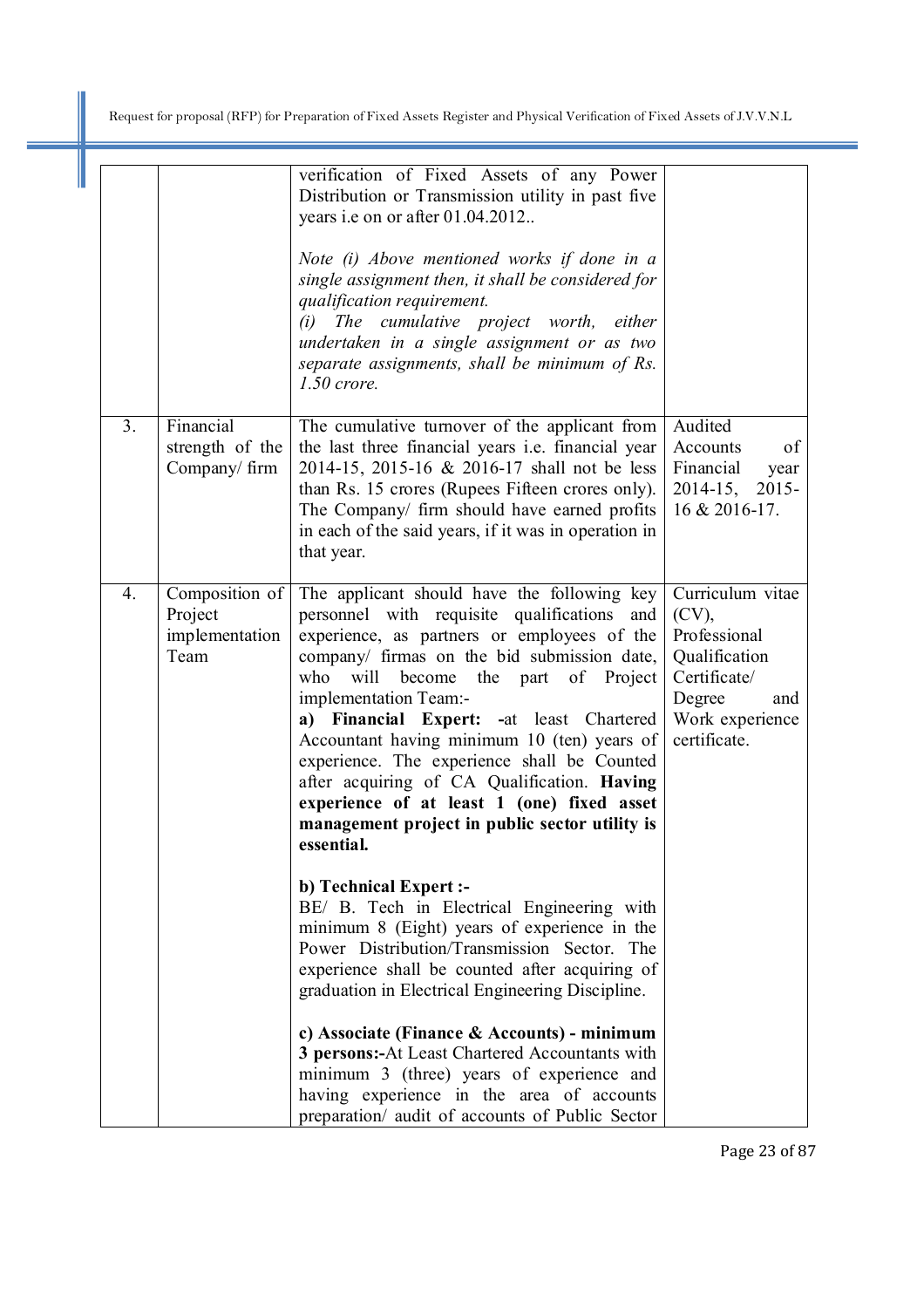I

| Utilities, preparation of Fixed Assets and<br>depreciation register etc. The experience shall be<br>Counted after acquiring of CA Qualification.                                                                                                                                        |  |
|-----------------------------------------------------------------------------------------------------------------------------------------------------------------------------------------------------------------------------------------------------------------------------------------|--|
| d) Associate (Technical) - Electricalminimum<br>3 persons:-<br>BE/ B. Tech in Electrical Engineering with<br>minimum $3$ (three) years of experience in the<br>Power Sector. The experience shall be Counted<br>after acquiring of graduation in Electrical<br>Engineering Discipline.  |  |
| e) Associate (Technical) - Civil minimum 1<br>persons:-<br>BE/ B. Tech/Diploma in Civil Engineering with<br>minimum 3 (three) years of experience in the<br>infrastructure Sector. The experience shall be<br>Counted after acquiring of graduation in Civil<br>Engineering Discipline. |  |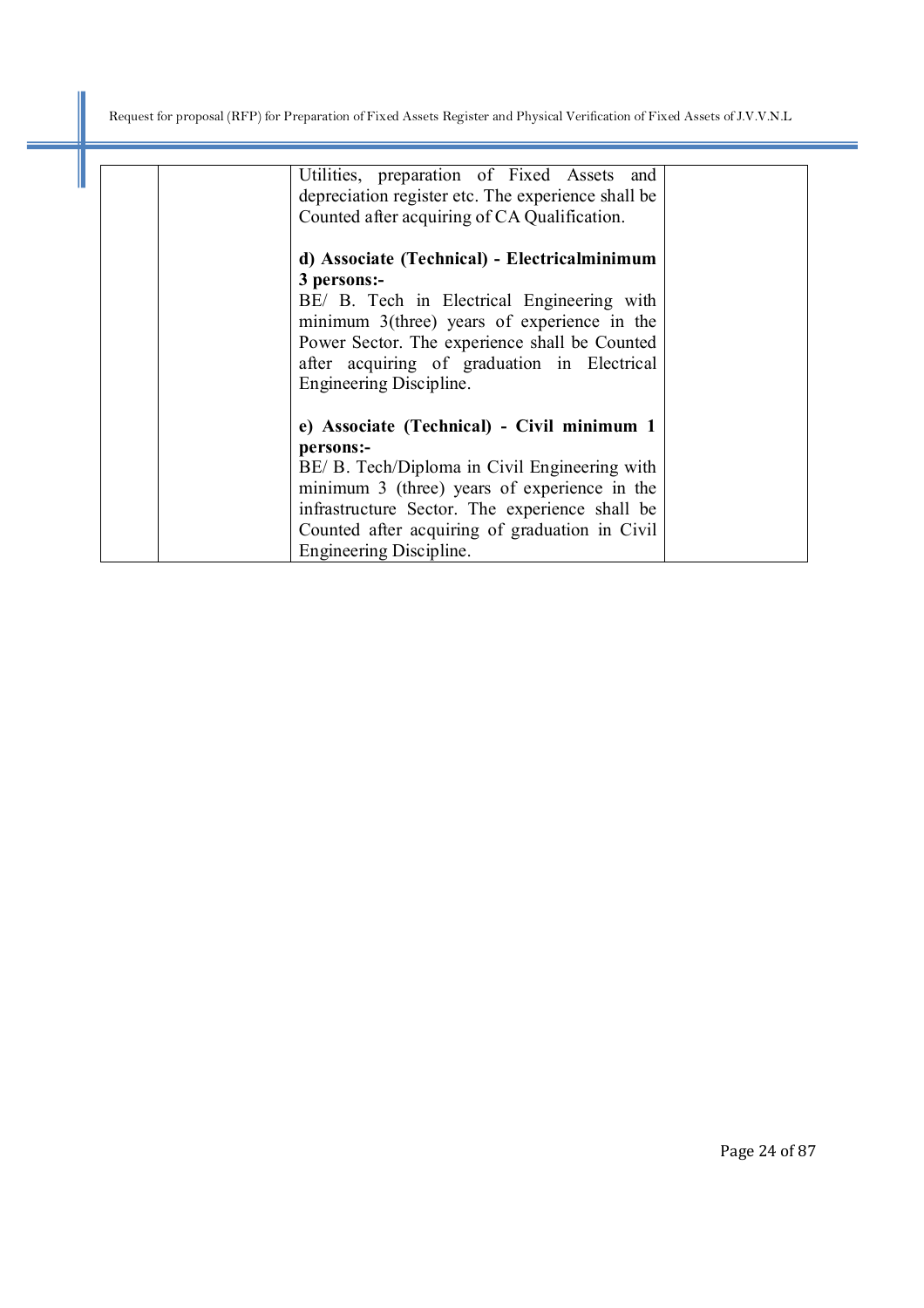# **SECTION-III Scope of Work**

#### **1. General**

1.1 Time is the essence of the contract.

1.2 For the purpose of this bidding document, Fixed Assets shall include Land, Buildings, Plant and machinery, power distribution system of electrical network of 33kV, 11kV, Low Tension lines, Sub-stations, vehicles, furniture & Fixtures and office equipment distributed across the geographic area of operation of the company within the State of Rajasthan.

1.3 Physical verification of the Fixed Assets has to be carried out in respect of all infrastructure of the JVVNL from 33 kV level to the LT level. Consumer metering details shall be provided by the JVVNL, however, costing is to be determined by the successful bidder independently.

1.4 The cut-off date of physical verification is 31.3.2017.

1.5 The Fixed Assets as per Physical Verification is to be reconciled with the Fixed Asset Register (FAR) on the cut-off date. Discrepancies between physical Assets and FAR, if any, is to be reconciled and necessary details of rectification entries to be passed by the unit has to be made out separately and given along with the report.

1.6 SE (O&M) of each circle shall be the nodal officer for the purpose of accomplishment of this assignment and verification of the reports submitted by the successful bidder as a part of deliverable.

1.7 SE (O&M) shall nominate JEN/AEN for the purpose of physical verification of the assets on the field along with the representative of the successful bidder's firm.

1.8 It shall be the duty of the successful bidder to communicate the field visit plan along with the details of manpower scheduled for such visit to the SE (O&M) with a copy to MD JVVNL, at least 7 days in advance of such field visit.

## **2. SCOPE OF WORK:**

The scope of work is broadly classified into two modules, the details of work included in each module are as follows:-

## **2.1 Module-I**

#### **a.) Physical verification of assets:**

2.1.1 Perform physical verification of all fixed assets considering cut-off date of physical verification as 31.3.2017 to the satisfaction of the J.V.V.N.L.

2.1.2 Land details and building details are to be captured along with the area and the measurement of relevant dimensions.

2.1.3 Digital and properly scaled single line diagram shall be prepared on geographical map.

#### **b.) Preparation of fixed asset register:**

2.1.4 Prepare and compile voltage – wise fixed asset registers and depreciation registers.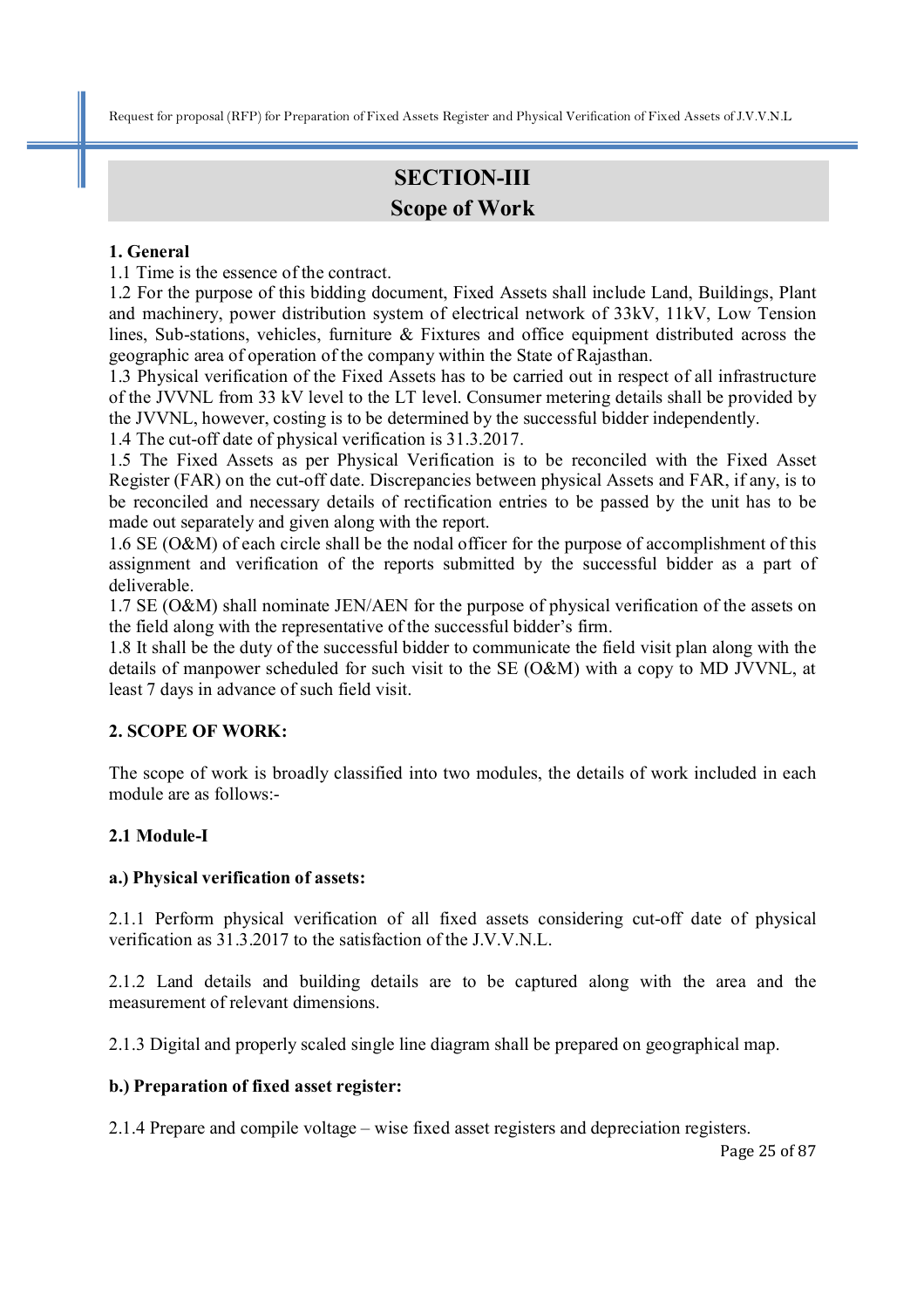- The registers shall be prepared with cut off date as  $31.03.2017$ , for each accounting unit as well as for J.V.V.N.L. as a whole, to the satisfaction of the J.V.V.N.L.
- All assets shall have details of the year of installation/commissioning so that year wise asset register can be prepared with ease.

#### **c.) Determination of historical cost of assets:**

2.1.5 Prepare a plausible methodology to determine the historical cost of the fixed assets. The methodology shall be approved by the Committee, formed for this purpose by JVVNL.

2.1.6 Compile and assess the value of asset through approved methodology.

2.1.7 Reconcile the value of asset with that of the value as per books of accounts of JVVNL. In case of any noted discrepancies between the values, the bidder shall assist to remove the discrepancies by way of appropriate and suitable accounting principles recognized in India.

#### **2.2 Module-II**

#### **a.) Development of methodology and updation of fixed asset register (FAR):**

2.2.1 Develop offline formats, suitable to update the fixed asset register on continuous basis and methodology to duly reconcile it with the books of accounts of JVVNL.

2.2.2 Prepare the report from each circle on physical verification of those fixed assets created/ modified/ shifted from one location to another, after the immediately preceding physical verification date. The said physical verification shall be performed by the firm in the manner and formats as developed under 2.2.1 of the scope of work. The physical verification for the FY 2017-18 shall be performed at the end of year and for FY 2018-19, this will be on half-year basis.

2.2.3 The firm shall update the SLD and fixed assets registers so prepared under module-I on yearly basis for the next two years i.e FAR upto  $31<sup>st</sup>$  March 2018 and FAR upto  $31<sup>st</sup>$  march 2019, based on the relevant fixed assets physical verification reports as mentioned in clause 2.2.2 above. The successful bidder shall also reconcile the updated FAR with the books of accounts of JVVNL.

2.2.4 Provide hand-holding support to officers of the JVVNL in familiarizing with the procedure to update the Fixed Asset Register using the format so developed. The successful bidder shall ensure the complete knowledge-transfer necessary for updation of FAR by discom employees in subsequent years post completion of this assignment.

2.2.5 The successful bidder shall simultaneously undertake the work for physical verification of assets, preparation of SLD and duly reconciled FAR as on  $31<sup>st</sup>$  Mar 2017 (under Module – I) and FAR as on 31<sup>st</sup> March 2018 (under Module – II) so that they shall be available by 30<sup>th</sup> June 2018.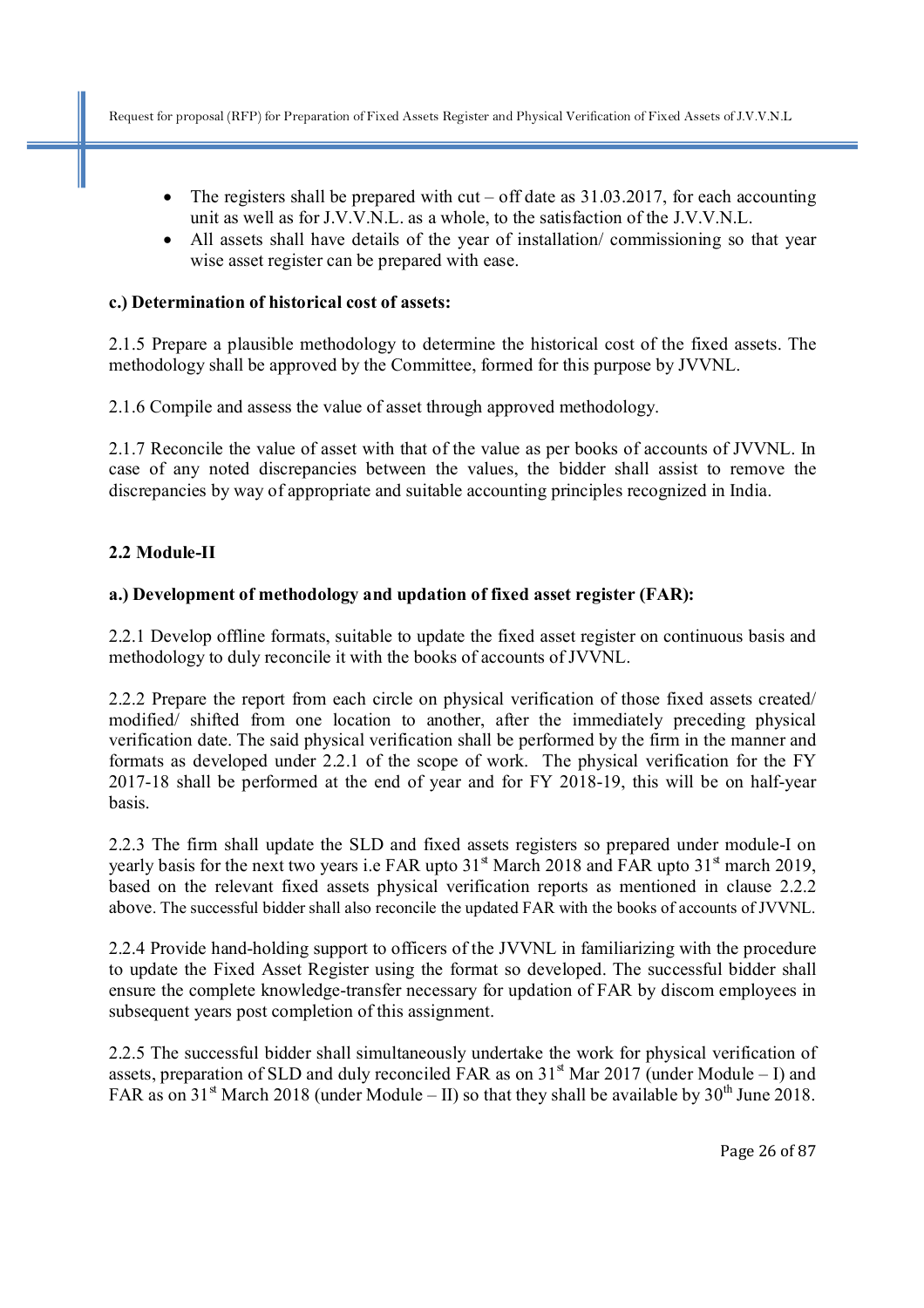2.2.6 Module-II may be extended to further to prepare FAR for next three years, one year at a time, on satisfactory performance of the bidder. The extension shall be discretion of JVVNL on same terms as conditions that are mentioned in the original base contract agreement.

#### **2.3 Details of work to be performed under both modules**

#### **A) Physical Verification of Assets:**

2.3.1 The details of assets and the manner in which physical verification work to be performed by the successful bidder under both the above mentioned modules is as follows:-

- The fixed assets include all Grid Sub- Stations assets, 33KV line network, 11KV line network, LT line network, HT or LT poles, all classes of installed transformers, feeder/DT metering equipment installed on electricity distribution network and any other class of distribution asset installed at electricity distribution network of the J.V.V.N.L.
- Distribution assets will cover all the assets relating to distribution of power such as Power & distribution transformers, distribution lines including underground lines & cables, conductor, insulator, PCC poles, cross arms, lattice tower, assets related to the consumer connections, Metering Equipment etc.
- Consumer metering related details shall be provided by the JVVNL, no physical verification shall be carried out for such asset class.
- For LT level network, assets such as service line and assets related to the consumer connections except consumer metering shall be assessed on lump-sum basis.
- The civil structures shall include all O&M and Non O&M offices' buildings, auxiliary and ancillary buildings including residential colonies, etc.
- Extent of all land, land appurtenant to J.V.V.N.L.'s offices and colonies should be identified and the details of area in acreage/ hectares/ square meters etc. as the case may be, and the reference of land records, etc. must be given.
- All movable vehicles include car, trucks, jeeps, dumpers and excavators, etc. to be subcategorized under heavy and light vehicles categories.
- All items relating to and forming part of Furniture & Fixtures and Office equipment shall be verified and listed under suitable heads
- All electronic items such as computers and peripherals, Typewriters/ Photocopiers, slide projectors, cameras, fax machine, EPBAX systems etc. should be listed under suitable heads.
- Physical verification of the Fixed Assets has to be carried out in such a manner that it shall include details of all the asset available with the JVVNL. For this purpose any asset class, which is not specified in the above-mentioned assets is deemed to be included in the scope of work.
- Physical verification report in respect of each unit/office under a circle is to be confirmed with counter signature by the competent authority of the respective units/office at the location and acceptance by the SE (O&M) of the circle.

2.3.2 The successful bidder has to prepare single line diagram of the electrical distribution network as per follows:

• SLD shall be digital, i.e., in the soft form and can be editable.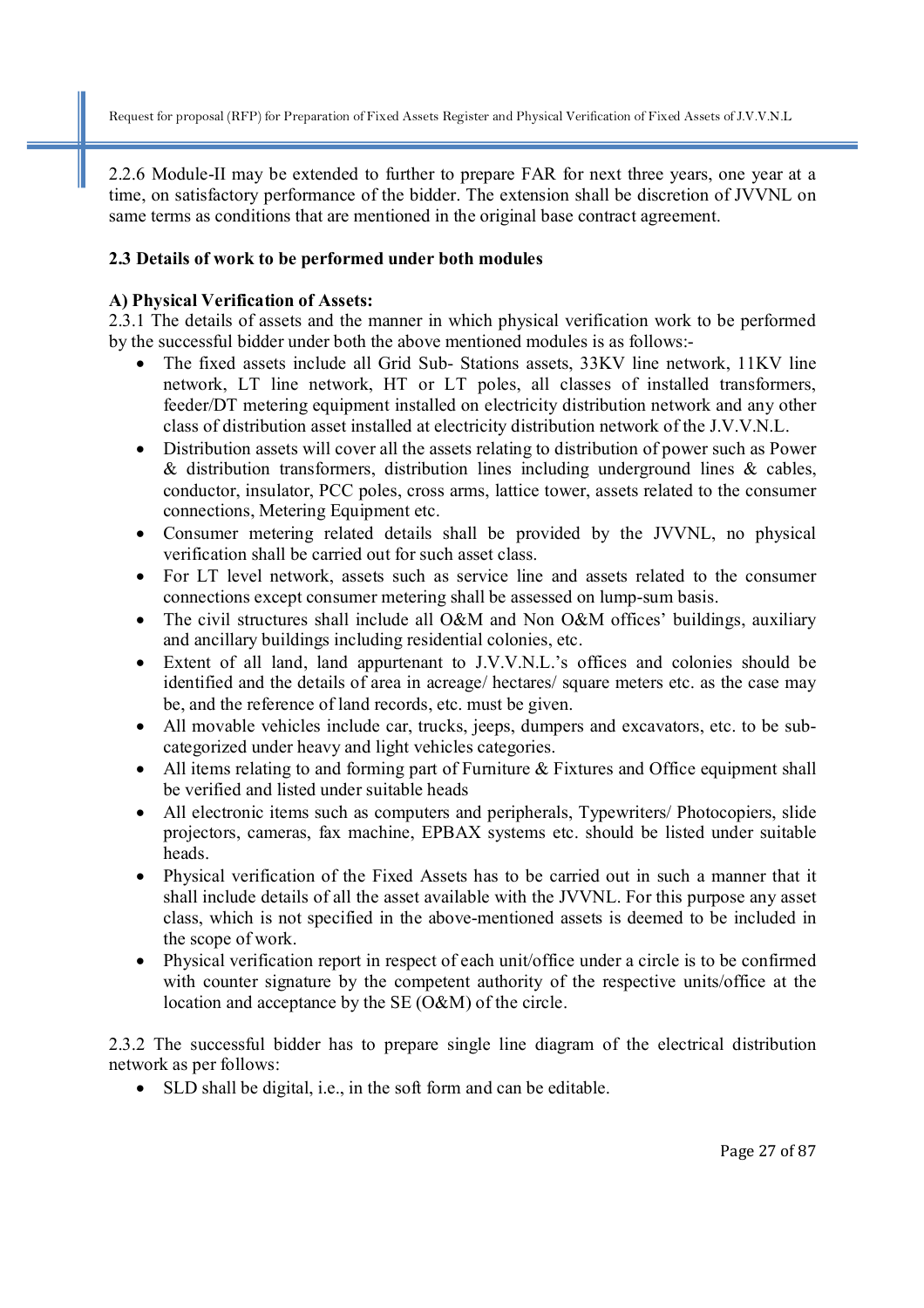- SLD shall be scaled properly and shall indicate length, material and size of the HT, LT and spur line in kM, location of Sub-stations, Power Transformers with its ratings, Distribution transformer with its ratings
- SLD may be drawn on AUTOCAD or Google Earth or similar such platform. Prior approval of JVVNL is required while deciding the platform by the successful bidder.

2.3.3 The successful bidder has to develop a suitable coding scheme to generate fixed asset identification number containing essential assets attributes of the fixed assets so physically verified. The successful bidder shall also prepare the single line diagrams of these fixed assets.

2.3.4 The successful bidder will present the physical verification reports as per the template provided in Annexure-I attached to the RFP, or they can use the other advanced template that could serve the purpose of this assignment. The physical verification shall be in the manner that it is to the level of satisfaction of the J.V.V.N.L's management.

2.3.5 The physical verification of assets under Module-II shall be based on the information regarding creation of new assets, withdrawal of any existing asset, shifting of existing assets etc. The successful bidder shall collect this information through field/sub-division visit and shall physically verify and update the same in the record.

2.3.6 The successful bidder shall submit the half-yearly physical verification reports as per module-II, to the J.V.V.N.L's management, along with the details of assets created during the half-year and assets withdrawn during the half-year, for their consideration and acceptance. The successful bidder shall have to reconcile the updated FAR with the books of accounts.

#### **Preparation of Fixed Asset Register (FAR)**

2.3.7 The successful bidder is required to carry out the following tasks related to preparation of fixed assets register: -

- The Fixed Assets Registers of J.V.V.N.L. shall be prepared for all assets with cut off date of  $31<sup>st</sup>$  mar 2017. The FAR shall be duly certified by the firm as well as concerned Circle S.E. and Circle Sr. A.O. /A.O. The successful bidder shall have to reconcile the FAR with the books of accounts.
- The above prepared fixed assets registers shall also be updated and reconciled with books of accounts for the next two financial years i.e. upto FY 2018-19 based on the relevant fixed assets physical verification reports.
- Fixed Assets Record shall be compiled conforming to the requirements of all relevant Acts/Regulations and shall provide complete particulars of the assets giving details with regard to costs with segregation of major cost components, description of assets, quantities, location, sub-division, month & particular of acquisition/ put to use, depreciation and other critical information in relation to conduct and management. Care should be exercised to establish that the record compiled shall be satisfactory in context to the prevailing accounting standard. Assets Registers will be prepared Circle wise as well as J.V.V.N.L. as a whole.
- For LT level network, lump-sum details of the service line and associated consumer connection related accessories/equipment except consumer meter may be entered into the FAR along with its costing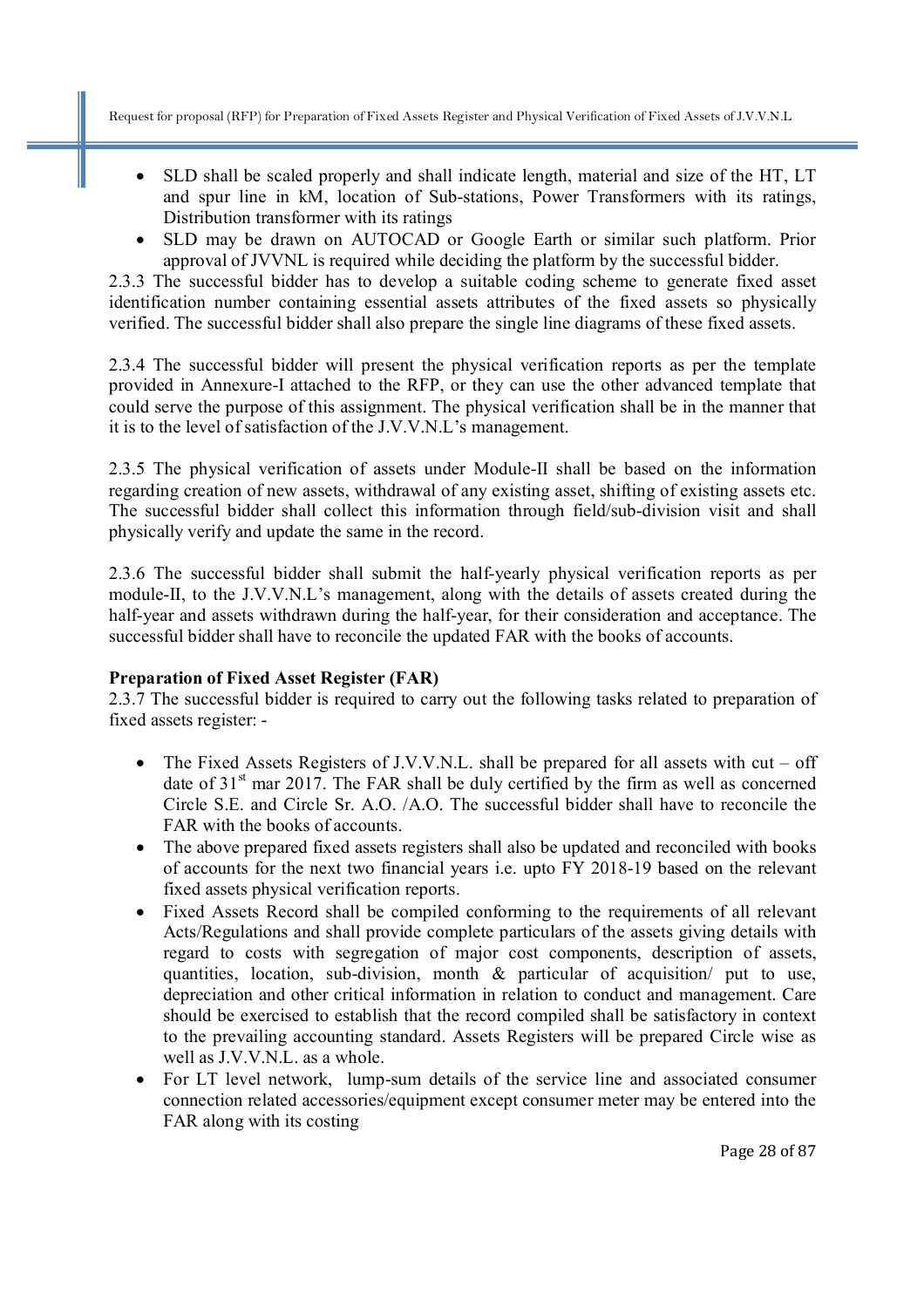- For all other assets, except as stated in preceding bullet point, year-wise categorization of the assets shall be maintained with details including asset code, description, quantity and location, based on the physical verification reports as done above and also with the help of available records.
- Year-wise categorization of assets into applicable assets classes, the major asset categories will include Land & Land Rights, Buildings, Other Civil Work, Sub-Stations, Transformers with civil constructions, Other Plant and Machinery, Line & Cable Network, assets related to the consumer connections, Metering Equipment, Vehicles, Furniture & Fixtures, Office Equipment etc. These asset categories should be clearly depicted the Direct Cost, Capitalized Expenditure and Accumulated Depreciation on individual asset basis. Wherever such details/ information are not available with reference to the financial records of the year, the capitalization value will need to be assigned/apportioned based on best available resources.
- The valuation of the land shall be done as per the record available with the discom or as suggested by the discom's management.
- Assets sold and leased back though physically exists as part of J.V.V.N.L's net of assets but are out of books of the company. Such asset are to be shown distinctly in the fixed asset register with 'nil' value.
- Assets sold on lease to lesser earlier and returned back to J.V.V.N.L. after expiry of lease period at its residual value, may be shown distinctly as no further depreciation is to be charged on such assets.
- Depreciation shall be computed keeping in view the statutory provisions and shall conform to managements policy prescribed in this regard.
- The Voltage wise segregation of fixed assets i.e. classification of fixed assets between the 33KV supply network, 11KV supply network and LT supply network and depreciation thereon as required by Rajasthan Electricity Regulatory Commission (R.E.R.C.) in the tariff petition, shall also be incorporated in the fixed assets register.
- The fixed asset register will be prepared in a computer based format for which the soft and hard copy will be provided to the J.V.V.N.L.
- The fixed asset register shall conforms to the requirement of Rajasthan Electricity Regulatory Commission (R.E.R.C.). The successful bidder shall advise the JVVNL on the matter of keeping the FAR compliant with the requirement of RERC and shall make necessary changes in the methodology, formats, data type, data category etc. after the approval of JVVNL.

2.3.8 Fixed Assets Registers so prepared shall be reconciled with the financial records such as General Ledger and Balance Sheet. All constraints and limitations shall be exhaustively explained so that management is able to establish satisfactory improvements and controls going forward on sustained basis. The successful bidder shall also suggest the accounting treatment of the difference, if any, between the book value of the assets and the value as per Asset Register and shall be given along with the report as instructed in sample template provided in Annexure-II attached to the RFP. The accounting treatment should be as per the requirement of accounting standards issued by ICAI or other valid accounting principle recognized in India.

2.3.9 The Successful bidder shall also update and reconcile the FAR on regular basis as specified under Module-II of the scope of work and suggest the procedure to be followed by the J.V.V.N.L. for preparation/ updation of Fixed Assets Register and Physical Verification Report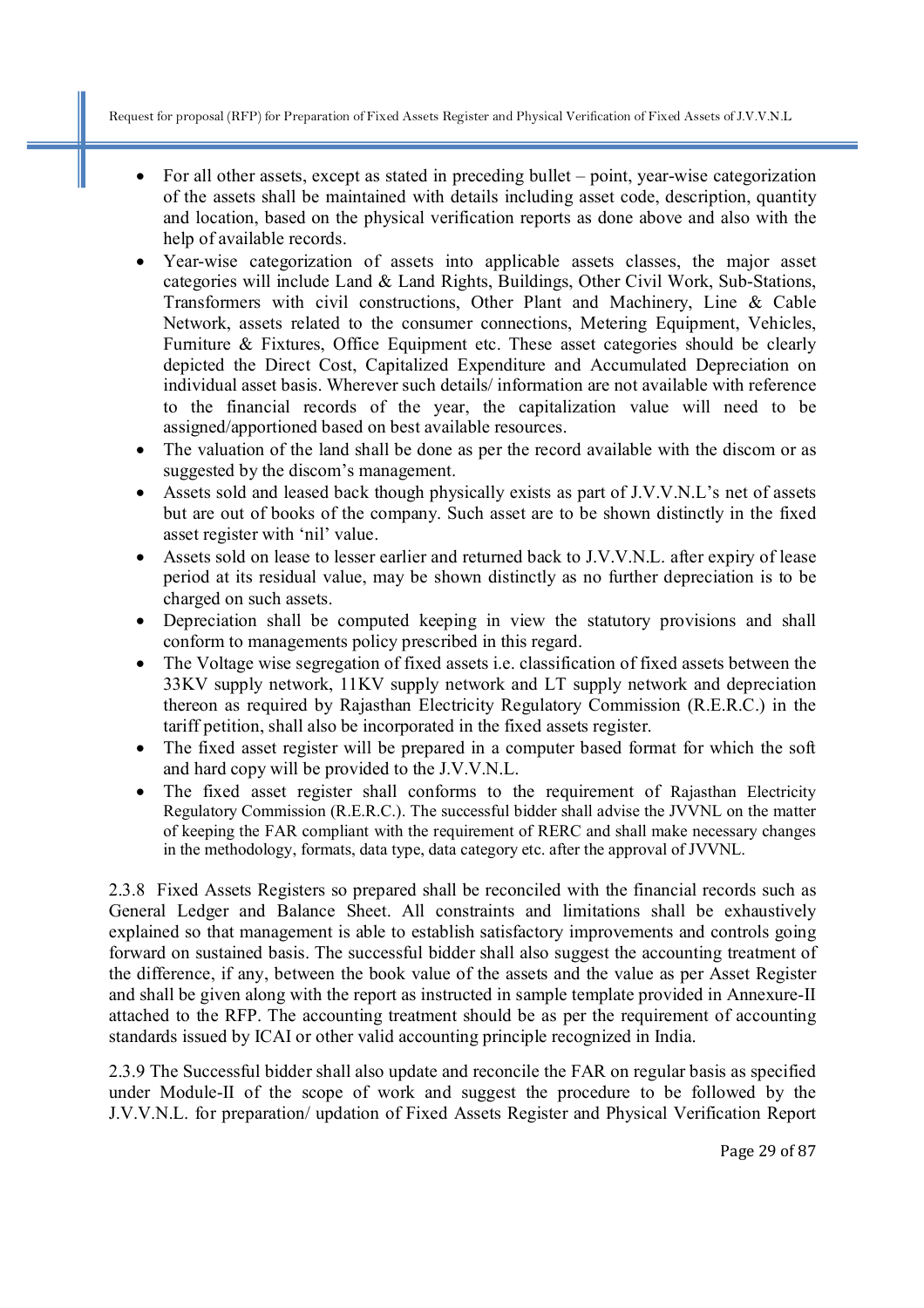of fixed assets after the completion of the said contract. Detailed Methodology including data collection formats etc. in this regard shall be designed by the successful bidder in this regard.

2.3.10 For the purpose of monitoring and assessing the progress of the entire project adhering to the given timeline for its completion, the Chief Accounts Officer (FM-W&M), J.V.V.N.L., Jaipur will be appointed as Project incharge by the J.V.V.N.L. Further, in order to provide required assistance to the successful bidder for completion of the project as committed under this RFP at field level, the concerned Circle Superintending Engineer shall be appointed as circle nodal officers by the J.V.V.N.L. in timely manner.

#### **3. Allocation of Responsibilities for successful execution of work: 3.1 Responsibilities of Discom:**

3.1.1 To form a committee for approval of methodology suggested by the successful bidder for:

- determination of historical cost of assets
- reconciliation or write-off of the value of asset to match the value with books of accounts

3.1.2 To verify the Physical Verification Report and Fixed Asset Register, on sample basis, to validate and conform the quantity of asset in the report with the actual quantity in the field.

3.1.3 To appoint SE (O&M) of each circle as nodal officer of their circle. The SE (O&M) shall nominate and depute JEN/AEN for physical verification of the fixed assets along with the firm's representatives on the request of the firm within 7 days.

3.1.4 SE (O&M) shall nominate and depute Account officer/Senior Account Officer at Circle level for supervising the work of reconciliation of asset book value with that of the FAR.

3.1.5 To approve the coding scheme for the assets

3.1.6 To provide the assets details of Discom Area under Distribution Franchisee

## **3.2 Responsibilities of successful bidder:**

3.2.1 To physically verify the fixed assets

3.2.2 To prepare SLD of electrical distribution network in the manner as specified in this bidding document

3.2.3 To suggest methodology for determination of historical cost of assets

3.2.4 To suggest methodology for reconciliation/ write-off of the assets

3.2.5 To prepare formats for updation of FAR and to update the FAR on half-yearly and annual basis. The successful bidder shall have to reconcile the updated FAR with the books of accounts.

3.2.6 To develop coding scheme for the fixed assets

3.2.7 To hold meeting at regular intervals with the management of J.V.V.N.L. The Meeting shall be attended by Financial Expert and Technical Expert as proposed by the bidder during bid submission.

3.2.8 To deliver the reports/methodology/scheme etc. in timely manner, as time is the essence of the contract

3.2.9 To provide training/support to field officers to update the formats required for updation of FAR in successive years of the contract

3.2.10 To compile the fixed assets register, complaint with the RERC requirements, having complete details of fixed assets categories, historical cost, depreciation and other related information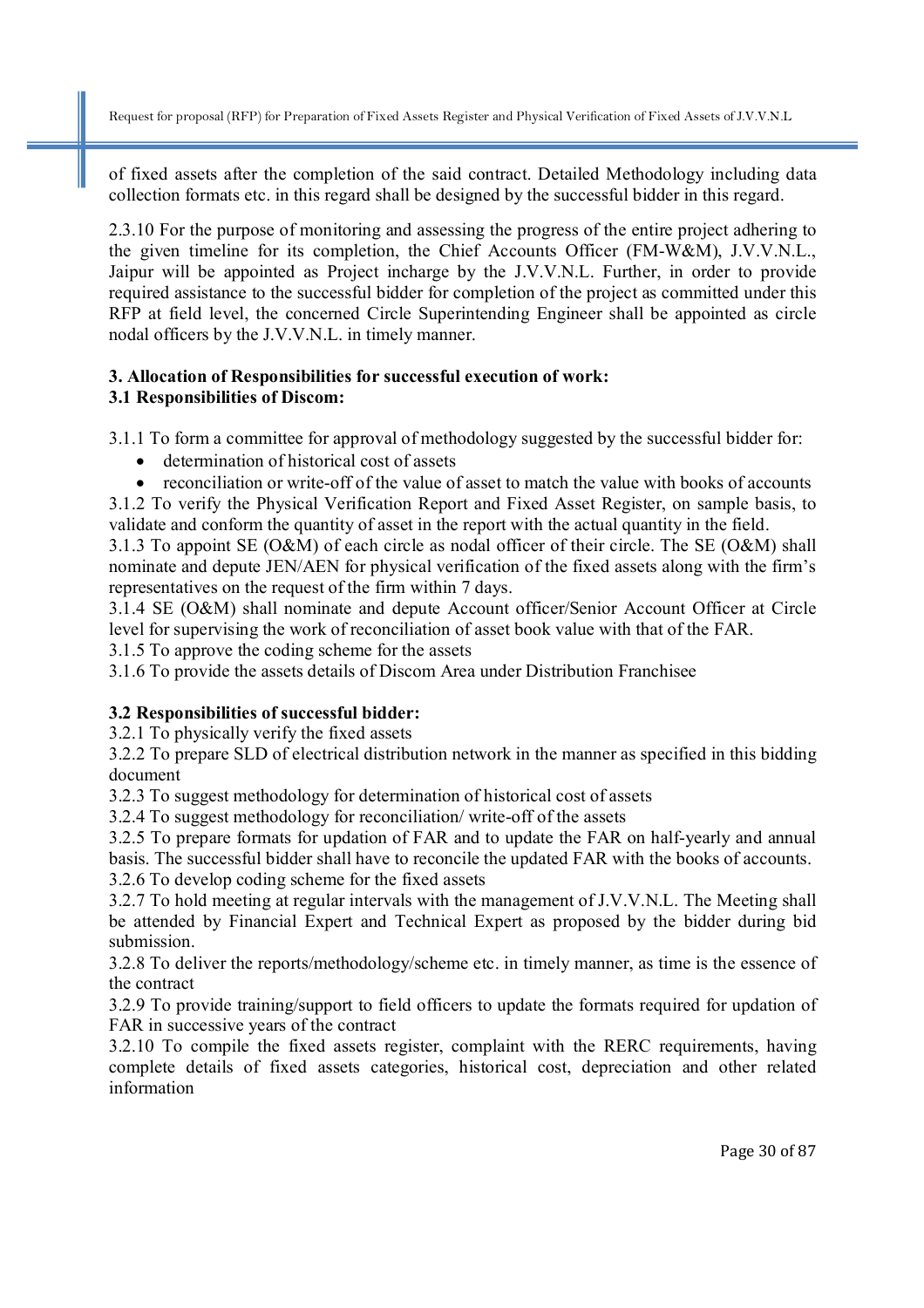## **4. DELIVERABLE:**

The deliverable shall be classified as following:

A. Methodologies:

- Methodology for determination of historical cost of the fixed assets
- Methodology for reconciliation or write-off of the value of asset to match the value with books of accounts
- Scheme for coding of fixed assets
- Methodology and formats for updation of fixed asset register

B. Draft reports:

- Physical verification report for each circle (O&M and non O&M units) and Discom as a whole
- Fixed Asset Register having details of historical cost and categorization for each circle (O&M and non O&M units) and Discom as a whole
- Half-yearly/Annually updated FAR (O&M and non O&M units)
- Digital Single Line Diagram

C. Final reports

- Physical verification report for each circle (O&M and non O&M units) and Discom as a whole
- Fixed Asset Register having details of historical cost and categorization for each circle (O&M and non O&M units) and Discom as a whole
- Half-yearly/Annually updated FAR (O&M and non O&M units)
- Digital Single Line Diagram

4.1 The successful bidder shall submit a accounting unit wise fixed assets register (including both O&M and Non-O&M units) and a accounting unit wise draft assets physical verification report to J.V.V.N.L. incorporating inter alia the discrepancies observed during the process of physical verification of fixed assets and its related reconciliation with the financial records, impairment of assets, if any on the balance sheet date as per sample template provided in Annexure-II attached to the RFP with necessary details of rectification entries to be passed by the accounting unit has to be made out separately. The physical verification report shall also include under each category the following:

(i) List of assets which have been capitalized against replacement of existing assets such as replacement of computer peripherals, etc.

(ii) List of details of all such fixed assets which have been impaired or which are not in usable condition and needs to be written off together with their Asset ID, Description, Book Value, Accumulated Depreciation & WDV as on the reporting date.

(iii) Suitable adjustments/accounting of the excess and shortages giving full details as to the locations is to be provided.

(iv) A detail list of movement of assets including assets during the period of physical verification is to be prepared. This list shall form a part of the report.

(v) Single line diagram of electrical distribution network

4.2 The successful bidder has to develop a suitable coding scheme to generate fixed asset identification number containing essential assets attributes of the fixed assets so physically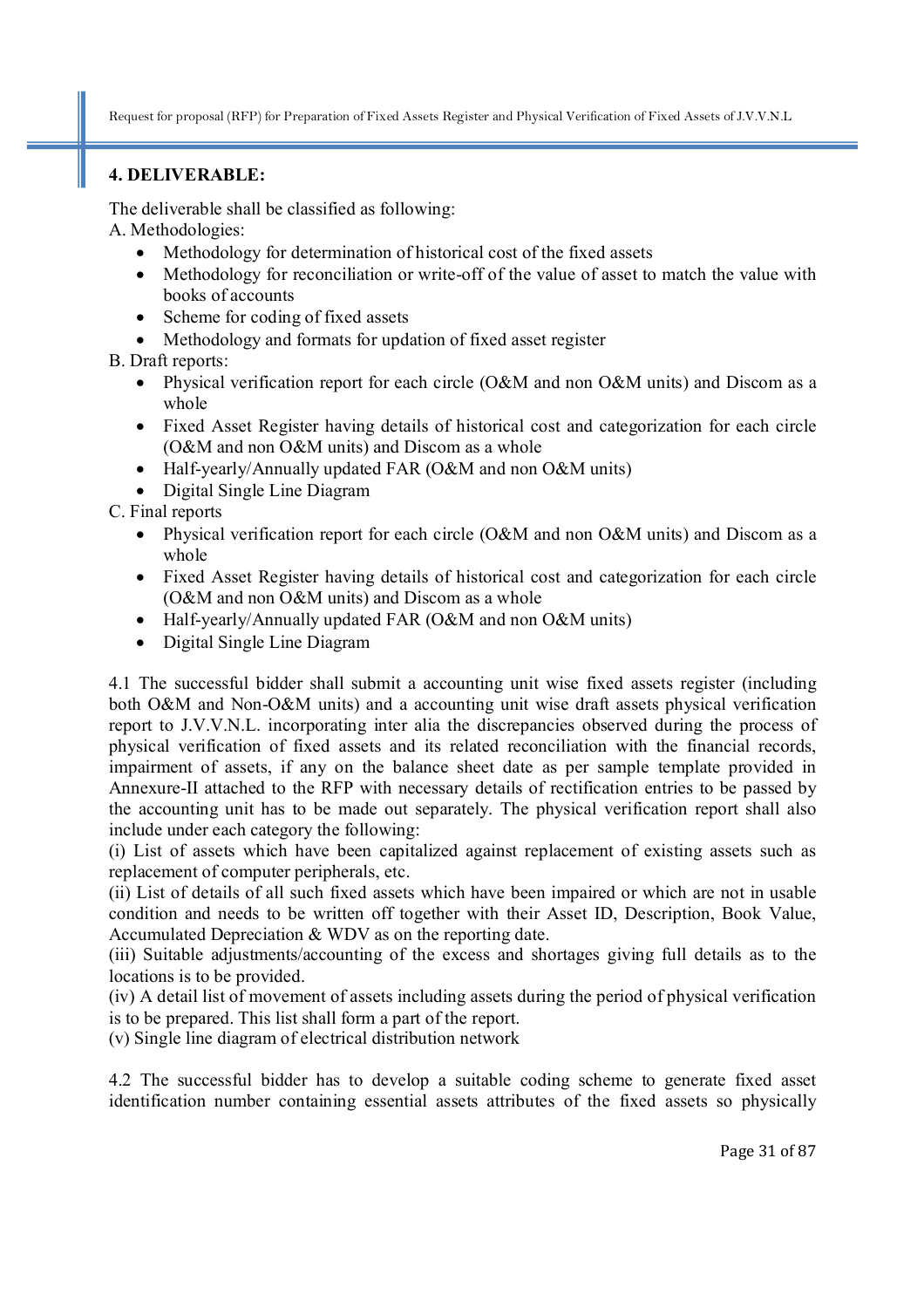verified. The successful bidder shall also prepare the single line diagrams of these fixed assets in the manner .

4.3 The successful bidder will present the physical verification reports as per the Annexure-I attached to the RFP, to the J.V.V.N.L's management for their consideration and acceptance.

4.4 After presenting the physical verification reports considering the cut-off date i.e.  $31<sup>st</sup>$  March, 2017, the successful bidder will continuously perform the half – yearly physical verification of those fixed assets which are created/ modified / shifted from one location to another after the immediately preceding physical verification date, for the next two financial years ending as on 31<sup>st</sup> March, 2019.

4.5 The said physical verification shall be based on the information regarding creation of new assets, withdrawal of any existing asset, shifting of existing assets etc., as physically verified by the .firm's representative.

4.6 The successful bidder shall submit the half – yearly physical verification reports as per Module-II, to the J.V.V.N.L's management, along with the details of assets created during the half – year and assets withdrawn during the half – year, for their consideration and acceptance.

4.7 A discussion on these draft reports will be held by J.V.V.N.L. with the successful bidder for obtaining management observations/ comments on all observations highlighted in the draft reports.

4.8 After obtaining management comments/ observations, the successful bidder will submit the accounting unit wise Physical Verification Report as on the cut-off date and the Year-wise, accounting unit wise Fixed Assets Register. The consolidation of physical verification report and year-wise fixed assets register for J.V.V.N.L. as a whole will also be provided by the successful bidder after obtaining approval of reports pertaining to all accounting units by the J.V.V.N.L. management.

4.9 Physical verification report and Templates as per Annexure-I of the RFP in respect of each unit/office is to be confirmed with counter signature and acceptance by the competent authority of the respective units/office at the location.

4.10 J.V.V.N.L. shall also require the successful bidder's suggestions for writing off any insignificant value of any fixed asset. The Successful bidder shall also suggest the procedure to be followed by the J.V.V.N.L. for preparation/ updation of Fixed Assets Register and Physical Verification Report of fixed assets after the completion of the said contract. Detailed Methodology including data collection formats etc. in this regard shall be designed by the successful bidder in this regard.

4.11 The successful bidder is required to submit the deliverables in soft copy as well as 3 (three) hard copies of each.

#### **5. Location-wise Scope of Work:**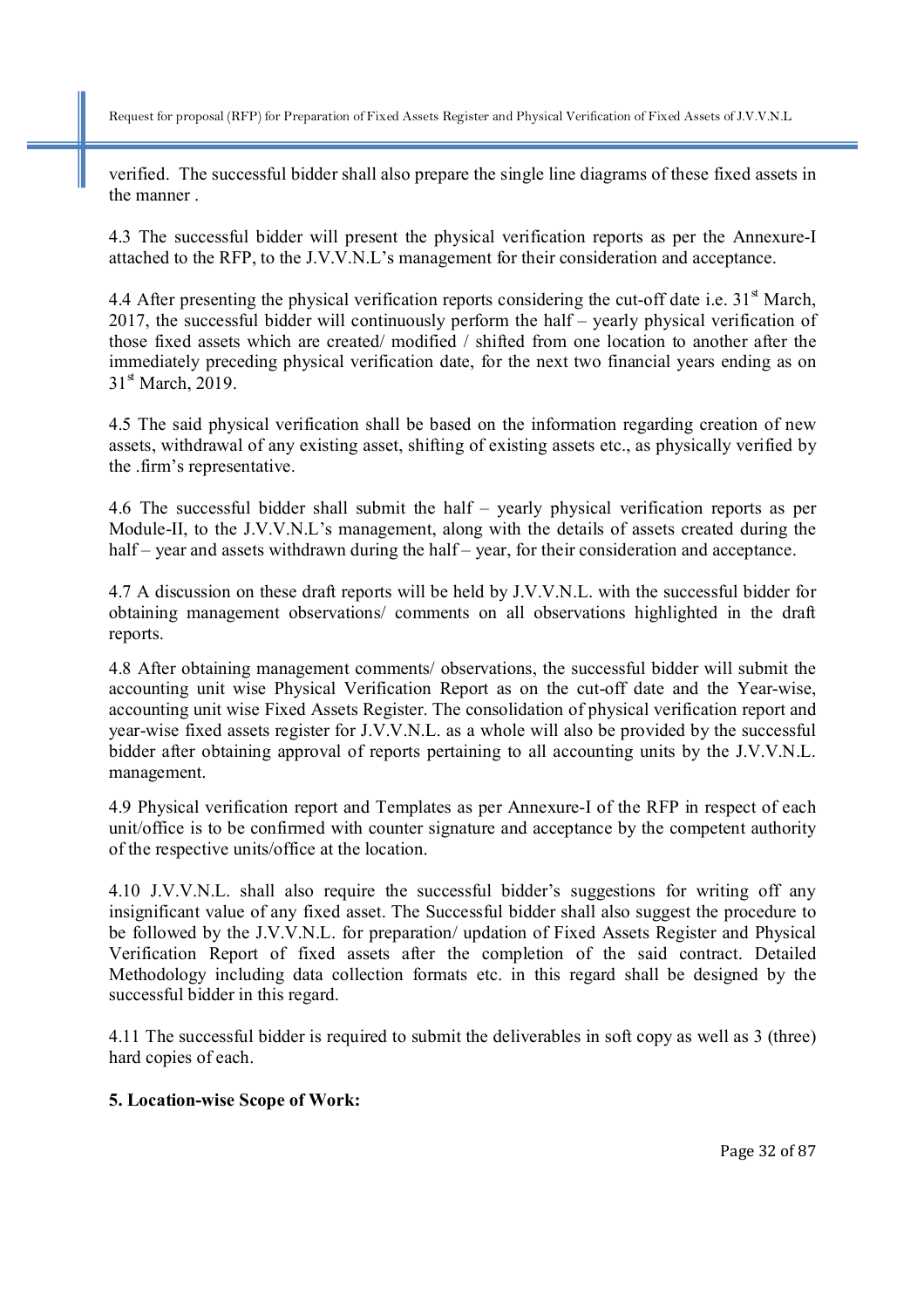The physical verification of assets is to be carried out at each of the following locations/ offices of J.V.V.N.L.:

(A) All the 13 (Thirteen) O&M Circle offices i.e. Jaipur City Circle, Jaipur District Circle, Dausa, Alwar, Bharatpur, Dholpur, Kota, Bundi, Baran, Jhalawar, Sawaimadhopur, Tonk and Karauli including all their sub-ordinate offices/ offices fall under their jurisdiction.

Based on the geographical area of the Circles, they are categorized as follows:

**Category –A:** JCC, Dausa, Dholpur, Karauli, Tonk

**Category – B:** Kota, Jhalawar, Bundi, Sawai Madhopur, Baran

**Category – C:** JPDC, Alwar, Bharatpur

(B) All the Seven (7) Non-O&M offices i.e. Head Office, AO (Cash), AO (Budget), CPC, AO (TW), MM and CE Jaipur Zone office **including all their sub-ordinate offices/ offices fall under their jurisdiction.** 

*Note: In the event of circle being reorganized, divided, merged or altered in any other possible way, the successful bidder shall not be allowed to claim any additional payment whatsoever in lieu of that. For the purpose of execution of this work, the circles having identified boundaries of jurisdiction as on date of publishing of this RfP shall be considered for completion of milestones and payment thereof.* 

*In case scope of work is reduced on increased due to deletion or addition of any new subdivision (reorganization of existing sub-division shall be excluded) then the contract value shall be adjusted on pro – rata basis of number of sub – divisions covered in the actual scope of work at the time of signing of the contract.* 

|                | <u>v.i Thinthint ivi Mouunt -i</u>               |                                |  |  |
|----------------|--------------------------------------------------|--------------------------------|--|--|
| S. No.         | Particular                                       | Timeline                       |  |  |
| 1.             | Effective start date of the contract             | Date of acceptance of LOA      |  |  |
|                |                                                  | (Zero date for the assignment) |  |  |
| 2 <sub>1</sub> | Submission of Asset Coding Scheme for            | Within 15 days                 |  |  |
|                | Approval of JVVNL                                |                                |  |  |
| 3 <sub>1</sub> | Submission of methodology for determination of   | Within 15 days                 |  |  |
|                | historical cost of the asset along with the      |                                |  |  |
|                | accounting treatment for depreciation            |                                |  |  |
| 4.             | Development of formats for updation of FAR on    | Within 15 days                 |  |  |
|                | Half - yearly basis (To start Module $-II$ of    |                                |  |  |
|                | <i>assignment</i> )                              |                                |  |  |
| 5 <sub>1</sub> | Providing comments/Approval for                  | Within 1 month                 |  |  |
|                | <b>Asset Coding Scheme</b><br>$\bullet$          |                                |  |  |
|                | Methodology for determination<br>of<br>$\bullet$ |                                |  |  |

#### **6. Timelines for deliverable: 6.1 Timeline for Module -I**

Page 33 of 87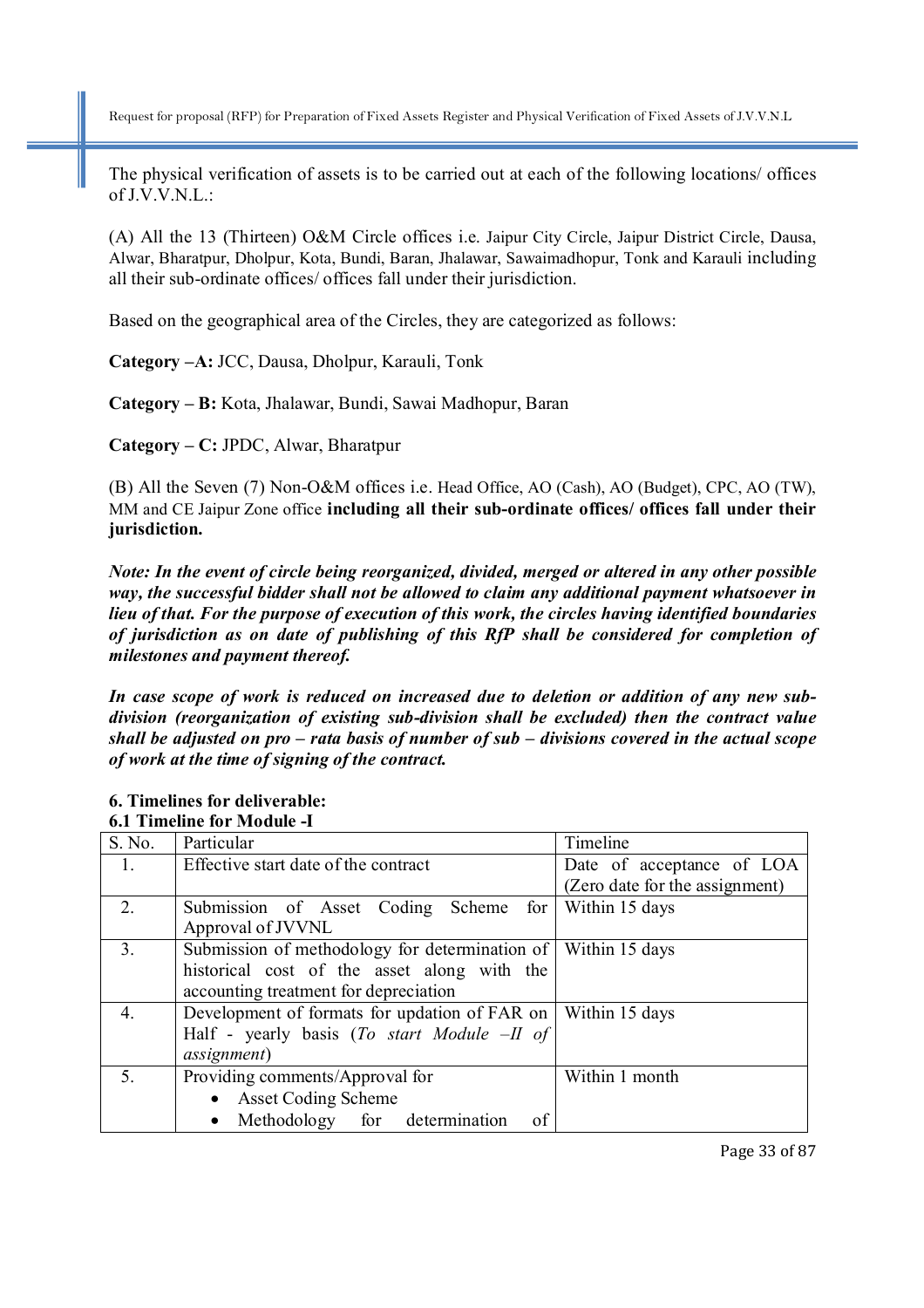|     | historical cost of the asset along with the                                  |                     |
|-----|------------------------------------------------------------------------------|---------------------|
|     | accounting treatment for depreciation and                                    |                     |
|     | Formats for updation of FAR on half -<br>$\bullet$                           |                     |
|     | yearly basis                                                                 |                     |
| 6.  | physical<br>Submission of draft report<br>on                                 | Within 2.5 months   |
|     | verification of assets for A-category Circles                                |                     |
|     | (O&M and Non - O&M units) along with SLD                                     |                     |
| 7.  | Providing comments/Approval of draft report by                               | Within 3.0 months   |
|     | <b>JVVNL</b>                                                                 |                     |
| 8.  | Submission of draft FAR for A- Category circles                              | Within 3.5 months   |
|     | (O&M and Non - O&M units) along with the                                     |                     |
|     | historical cost of assets and depreciation register                          |                     |
| 9.  | Submission of methodology for reconciliation/                                | Within 3.5 months   |
|     | write-off the value of asset to match it with the                            |                     |
| 10. | books of accounts<br>Providing comments/Approval of draft report for         | Within 4.0 months   |
|     | FAR and methodology for reconciliation/ write-                               |                     |
|     | off the value of asset to match it with the books of                         |                     |
|     | accounts by JVVNL                                                            |                     |
| 11. | Submission of draft<br>on physical<br>report                                 | Within 5.5 months   |
|     | verification of assets for B-category Circles                                |                     |
|     | (O&M and Non $-$ O&M units) along with SLD                                   |                     |
| 12. | Submission of draft FAR for B- Category circles                              | Within 5.5 months   |
|     | (O&M and Non $-$ O&M units) along with the                                   |                     |
|     | historical cost of assets and depreciation register                          |                     |
| 13. | Providing comments/Approval of draft report for                              | Within 6.0 months   |
|     | FAR and methodology for reconciliation/ write-                               |                     |
|     | off the value of asset to match it with the books of                         |                     |
|     | accounts by JVVNL                                                            |                     |
| 14. | Submission<br>of draft<br>physical<br>report<br>on                           | Within $8.5$ months |
|     | verification of assets for C-category Circles                                |                     |
|     | (O&M and Non - O&M units) along with SLD                                     |                     |
| 15. | Submission of draft FAR for C- Category circles                              | Within 8.5 months   |
|     | (O&M and Non - O&M units) along with the                                     |                     |
|     | historical cost of assets and depreciation register                          |                     |
| 16. | Submission of draft FAR for Head office, AO                                  | Within 8.5 months   |
|     | (Cash), AO (Budget), CPC, AO (TW), MM and CE                                 |                     |
| 17. | Jaipur Zone office.<br>of<br>draft<br>Submission<br>physical<br>report<br>on | Within 8.5 months   |
|     | verification of assets for Discom as a whole                                 |                     |
| 18. | Submission of draft FAR for Discom as a whole                                | Within 8.5 months   |
|     | along with the historical cost of assets and                                 |                     |
|     | depreciation register                                                        |                     |
| 19. | Providing comments/Approval of draft report for                              | Within 9.0 months   |
|     | FAR and methodology for reconciliation/ write-                               |                     |
|     | off the value of asset to match it with the books of                         |                     |

Page 34 of 87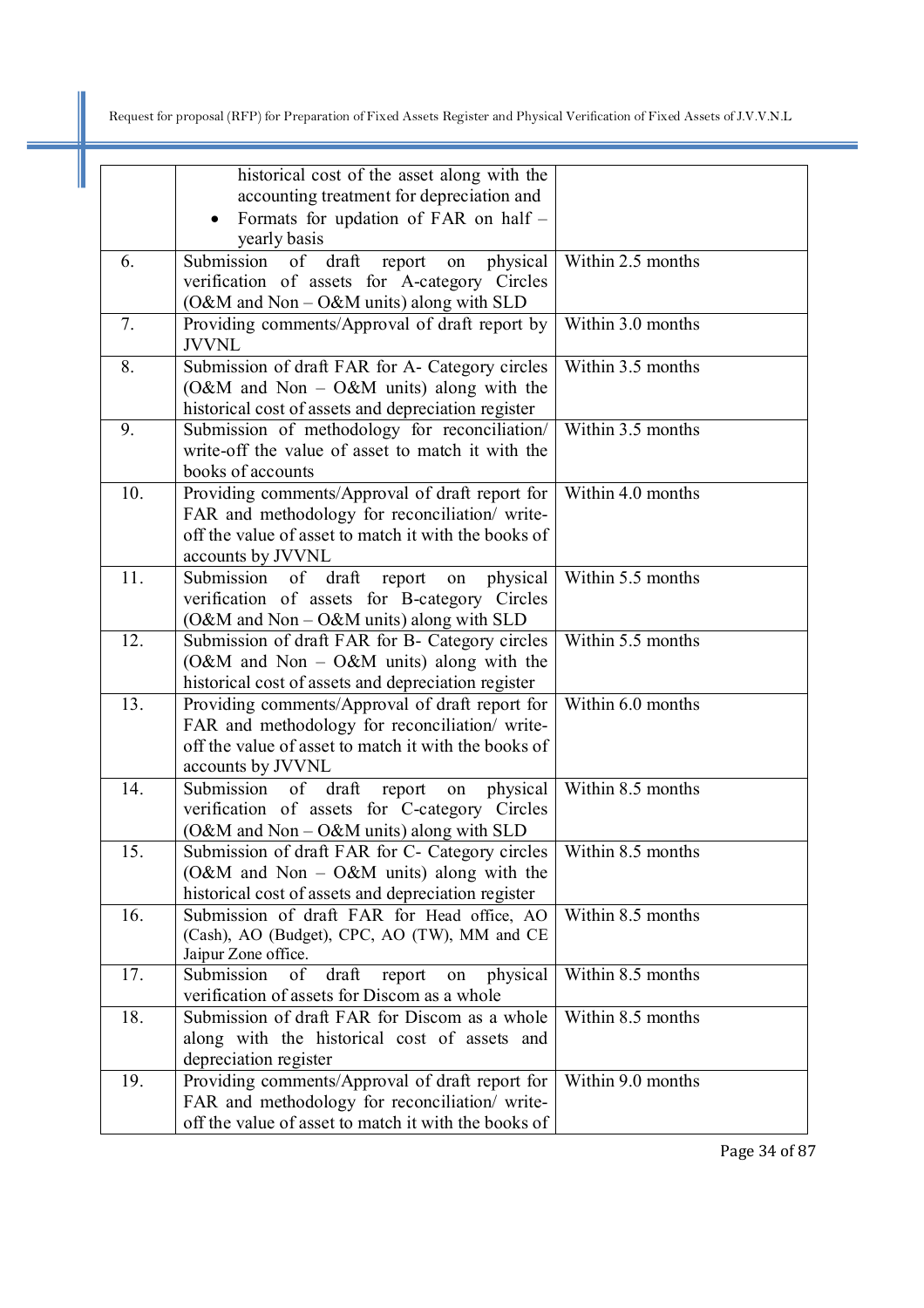accounts by JVVNL

a. The successful bidder shall submit the final report within 15 days of receiving comments from the JVVNL. LD shall be levied after due date of submission of final report.

b. It is envisaged that FAR as on  $31<sup>st</sup>$  March 2017 shall be prepared by the successful bidder and approved by Discom by  $30<sup>th</sup>$  June 2018

**Note: JVVNL shall reserve the discretionary right to change sequence of execution of the work for a circle or group of circles. However, the payment linked for a circle under the particular category shall remain same.** 

#### **6.2 Timeline for Module –II**

| S. No.           | Particular                                                | Timeline                      |
|------------------|-----------------------------------------------------------|-------------------------------|
| 1.               | Effective start date of the contract                      | of formats<br>for<br>Approval |
|                  |                                                           | updation of FAR on half -     |
|                  |                                                           | yearly basis for JVVNL (Zero  |
|                  |                                                           | date for the assignment)      |
| $\overline{2}$ . | Submission of updated SLD, physical verification          | By $30th$ June 2018           |
|                  | report, updated and reconciled FAR for FY 2017-           |                               |
|                  | 18 i.e. as on $31st$ March 2018                           |                               |
| 3 <sub>1</sub>   | Providing Comments/ Approval of updated SLD,              | By $15^{th}$ July 2018        |
|                  | physical verification report, updated<br>and              |                               |
|                  | reconciled FAR for FY 2017-18 i.e. as on $31st$           |                               |
|                  | March 2018                                                |                               |
| 4.               | Submission of half – yearly physical verification         | By $31st$ October 2019        |
|                  | report, updated and reconciled FAR for FY 2018-           |                               |
|                  | 19                                                        |                               |
| 5 <sub>1</sub>   | Providing Comments/ Approval of half - yearly             | By $15^{th}$ November 2019    |
|                  | physical verification report,<br>updated<br>and           |                               |
|                  | reconciled FAR for FY 2018-19                             |                               |
| 6.               | Submission of updated SLD, physical verification          | By $30th$ April 2019          |
|                  | report, updated and reconciled FAR as on 31 <sup>st</sup> |                               |
|                  | March 2019                                                |                               |
| 7.               | Providing Comments/ Approval of updated SLD,              | By $15^{th}$ May 2019         |
|                  | physical verification report, updated<br>and              |                               |
|                  | reconciled FAR as on 31 <sup>st</sup> March 2019          |                               |

- a. The successful bidder shall submit the final report within 15 days of receiving comments from the JVVNL. LD shall be levied after due date of submission of final report.
- b. *The successful bidder shall simultaneously undertake the work for physical verification of assets, preparation of SLD and duly reconciled FAR as on 31st Mar 2017 (under Module – I) and FAR as on 31st March 2018 (under Module – II) so that they shall be available by 30th June 2018.*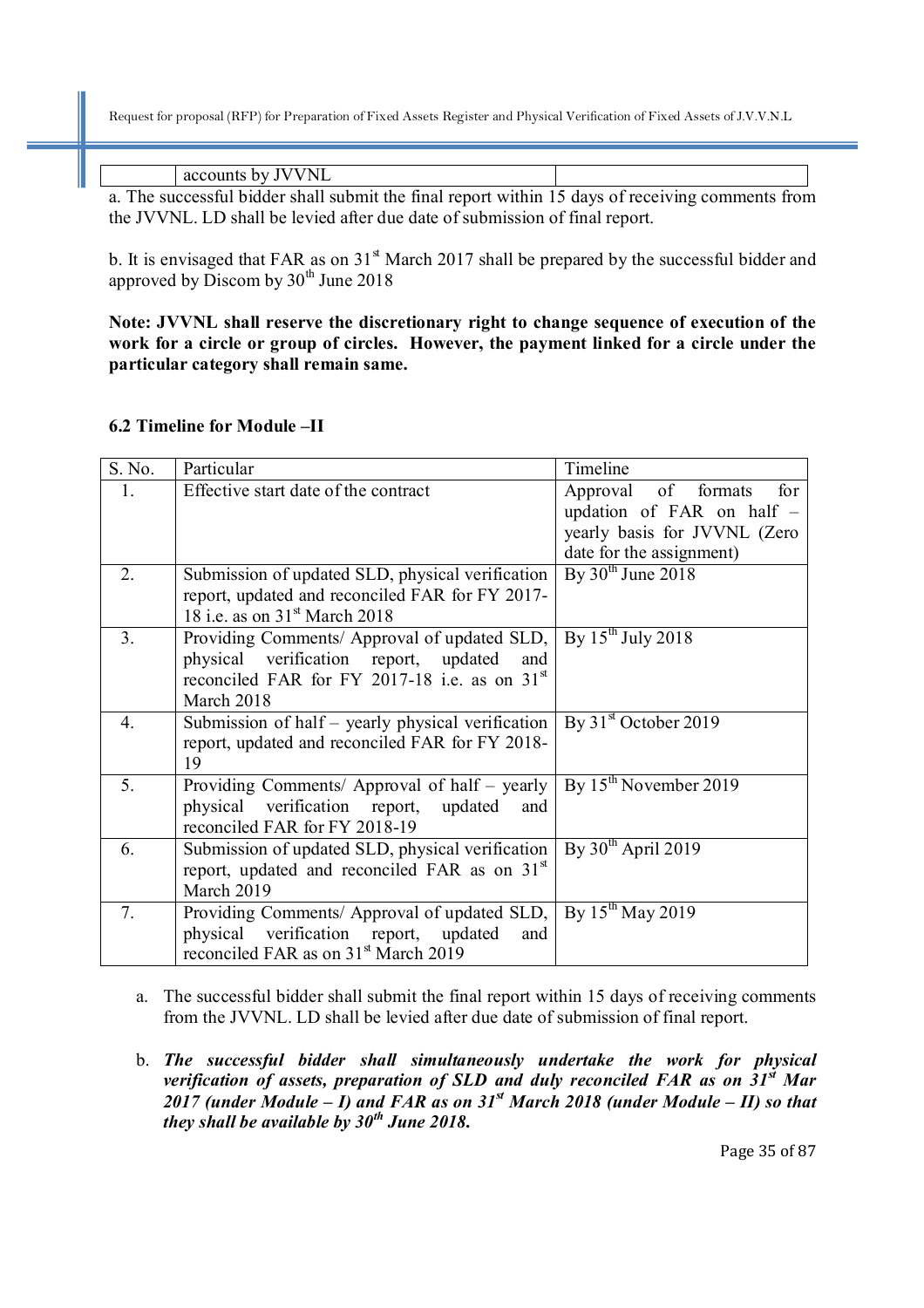# **SECTION IV BID EVALUATION METHODOLOGY**

1.1 Only those bidders which satisfy all the conditions for qualification of bidders as per Eligibility Criteria shall be considered for financial evaluation.

1.2 The selection shall be as per *L 1 basis*.

1.3 The Selection Committee will thoroughly evaluate the firm details, project experience and CVs of the proposed consultants and may require to produce original documents for verification to validate the claims on Project Experience as a firm, Education Qualifications, Personal Experience and Certifications to establish the quality and competency of the firm

1.4 After evaluating the Technical Bids, JVVNL shall notify the technically qualified bidders, the date, time and place for opening of the Financial Bids.

1.5 Financial Evaluation:

- The technical qualified bidder with lowest financial quotes shall be ranked as  $L 1$ bidder
- The technical qualified bidder with second lowest financial quotes shall be ranked as  $L -$ 2 bidder and so on for other qualified bidders
- The tendering authority/ selection committee, in observance of best practices, shall:
	- o Maintain the bid evaluation process strictly confidential as per the details below.
	- o Reject any attempts or pressures to distort the outcome of the evaluation, including fraud and corruption.
	- o Strictly apply only and all of the evaluation and qualification criteria specified in the bidding document.
- The competent Committee shall prepare a comparative statement in tabular form and its report on the evaluation of financial bids with its recommendations shall be forwarded to the tendering authority for sanction of the best offer.
- It shall be ensured that the offer recommended for sanction is justifiable looking to the prevailing market rates of the goods or service required to be procured.
- The bidders may note that J.V.V.N.L. is not bound to accept the lowest financial offer.
- If the bidder quotes zero or null value against any of the item(s) in column "3" of the financial offer i.e. "BOQ", the same offer shall be rejected. In this case, bid of even technically qualified bidder shall not be considered valid.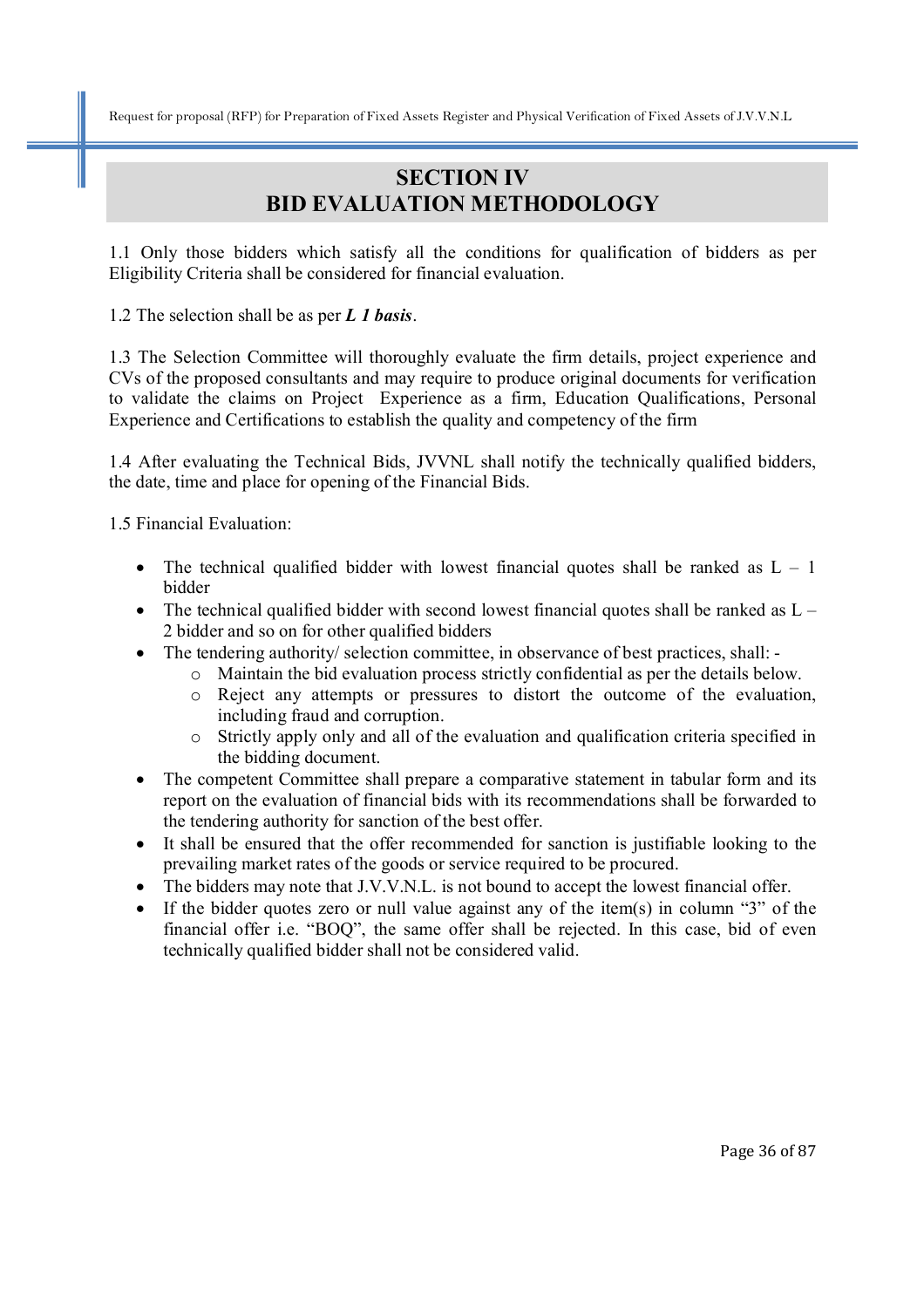# **SECTION V General conditions of Contract (GCC)**

| 1. Contract       | 1.1 Subject to the order of precedence set forth in the Agreement, all         |
|-------------------|--------------------------------------------------------------------------------|
| Documents         | documents forming the Contract (and all parts thereof) are intended to be      |
|                   | correlative, complementary, and mutually explanatory.                          |
| 2.Corrupt         | 1.2 The J.V.V.N.L. requires bidders, suppliers, and Contractors to observe the |
| Practices         | (a) The following definitions apply:                                           |
|                   | "corrupt practice" means the offering, giving receiving, or soliciting,        |
|                   | directly or indirectly, of anything of value to influence the action of any    |
|                   | party in the procurement process or the execution of a contract;               |
|                   | "fraudulent practice" means a misrepresentation or omission of facts in        |
|                   | order to influence a procurement process or the execution of a contract;       |
|                   | "collusive practices" means a scheme or arrangement between two or             |
|                   | more bidders, with or without the knowledge of the J.V.V.N.L., designed        |
|                   | to influence the action of any party in a procurement process or the           |
|                   | execution of a contract;                                                       |
|                   | "coercive practices" means harming or threatening to harm, directly or         |
|                   | indirectly, persons, or their property to influence their participation in a   |
|                   | procurement process, or affect the execution of a contract;                    |
|                   | (b) The J.V.V.N.L. will reject a proposal for award if it determines that      |
|                   | the bidder recommended for award has, directly or through an agent,            |
|                   | engaged in corrupt, fraudulent, collusive, or coercive practices in            |
|                   | competing for the Contract.                                                    |
| 3. Interpretation | 1.3 In this Contract unless a contrary intention is evident:                   |
|                   | (a) the clause headings are for convenient reference only and do not form      |
|                   | part of this Contract. The headings shall not limit, alter or affect the       |
|                   | meaning of this Contract;                                                      |
|                   | (b) unless otherwise specified a reference to a clause number is a             |
|                   | reference to all of its sub-clauses;                                           |
|                   | (c) unless otherwise specified a reference to a clause, sub-clause or          |
|                   | section is a reference to a clause, sub-clause or section of this Contract     |
|                   | including any amendments or modifications to the same from time to             |
|                   | time;                                                                          |
|                   | (d) a word in the singular includes the plural and a word in the plural        |
|                   | includes the singular;                                                         |
|                   | (e) a word imparting a gender includes any other gender;                       |
|                   | (f) a reference to a person includes a partnership and a body corporate;       |
|                   | (g) a reference to legislation includes legislation repealing, replacing or    |
|                   | amending that legislation;                                                     |
|                   | (h) where a word or phrase is given a particular meaning it includes the       |
|                   | appropriate grammatical forms of that word or phrase which have                |
|                   | corresponding meanings;                                                        |
|                   | (i) in the event of an inconsistency between the terms of this Contract and    |
|                   | the Bid document and the proposal, the terms of this contract hereof shall     |
|                   | prevail.                                                                       |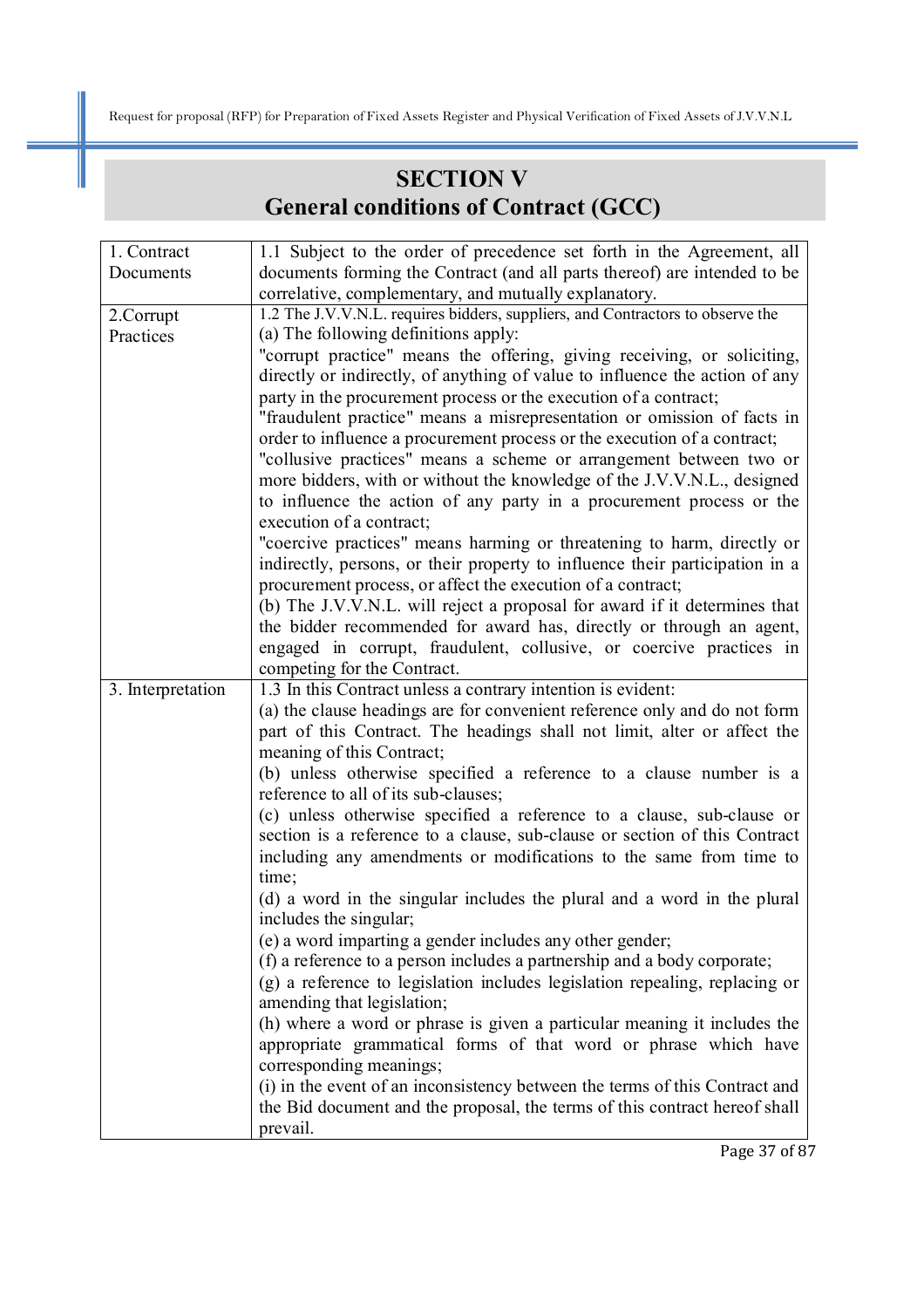|                   | 1.4 Entire Agreement                                                          |
|-------------------|-------------------------------------------------------------------------------|
|                   | The Contract constitutes the entire agreement between the J.V.V.N.L. and      |
|                   | the successful bidder and supersedes all communications, negotiations         |
|                   | and agreements (whether written or oral) of parties with respect thereto      |
|                   | made prior to the date of Contract.                                           |
|                   | 1.5 Amendment                                                                 |
|                   | No amendment or other variation of the Contract shall be valid unless it is   |
|                   | in writing, is dated, expressly refers to the Contract, and is signed by a    |
|                   | duly authorized representative of each party thereto.                         |
|                   | 1.6 Non-waiver                                                                |
|                   | (a) Subject to GCC Clauses 31 and 33 below, no relaxation, forbearance,       |
|                   | delay, or indulgence by either party in enforcing any of the terms and        |
|                   | conditions of the Contract or the granting of time by either party to the     |
|                   | other shall prejudice, affect, or restrict the rights of that party under the |
|                   | Contract, neither shall any waiver by either party of any breach of           |
|                   | Contract operate as                                                           |
|                   | waiver of any subsequent or continuing breach of Contract. Any waiver of      |
|                   | a party's rights, powers, or remedies under the Contract must be in           |
|                   | writing, dated, and signed by an authorized representative of the party       |
|                   | granting such waiver, and must specify the right and the extent to which it   |
|                   | is being waived.                                                              |
|                   | 1.7 Severability                                                              |
|                   | If any provision or condition of the Contract is prohibited or rendered       |
|                   | invalid or unenforceable, such prohibition, invalidity or unenforceability    |
|                   | shall not affect the validity or enforceability of any other provisions and   |
|                   | conditions of the Contract                                                    |
| 4. Language       | 1.8 The Contract as well as all correspondence and documents relating to      |
|                   | the Contract exchanged by the Successful bidder and the J.V.V.N.L., shall     |
|                   | be written in English. Supporting documents and printed literature that are   |
|                   | part of the Contract may however be provided in English/Hindi language.       |
| 5. Joint venture, | 1.9 The bidder shall be a legal identity and consortium or association is     |
| Consortium or     | allowed. Forming of any Joint venture by the successful bidder after          |
| Association       | allotment of work is also not allowed                                         |
| 6. Eligibility to | 1.10 Firms fulfilling the eligibility criteria as may be fixed by the JVVNL   |
| bid               | are eligible to bid.                                                          |
| 7. Location       | 1.11 The Services shall be performed at area / location to be defined, by,    |
|                   | J.V.V.N.L., or at such location required by J.V.V.N.L. within the state of    |
|                   | Rajasthan.                                                                    |
| 8. Effectiveness  | 1.12 This Contract shall come into force and effect on the date (the          |
| of Contract       | "Effective Date") of J.V.V.N.L.' s notification of award of contract to the   |
|                   | Successful bidder confirming that this Contract has been approved by          |
|                   | J.V.V.N.L.                                                                    |
| 9. Authorized     | 1.13 Any action required or permitted to be taken, and any document           |
| representative    | required or permitted to be executed under this Contract, may be taken or     |
|                   | executed:                                                                     |
|                   | (a) on behalf of J.V.V.N.L. by its designated representative;                 |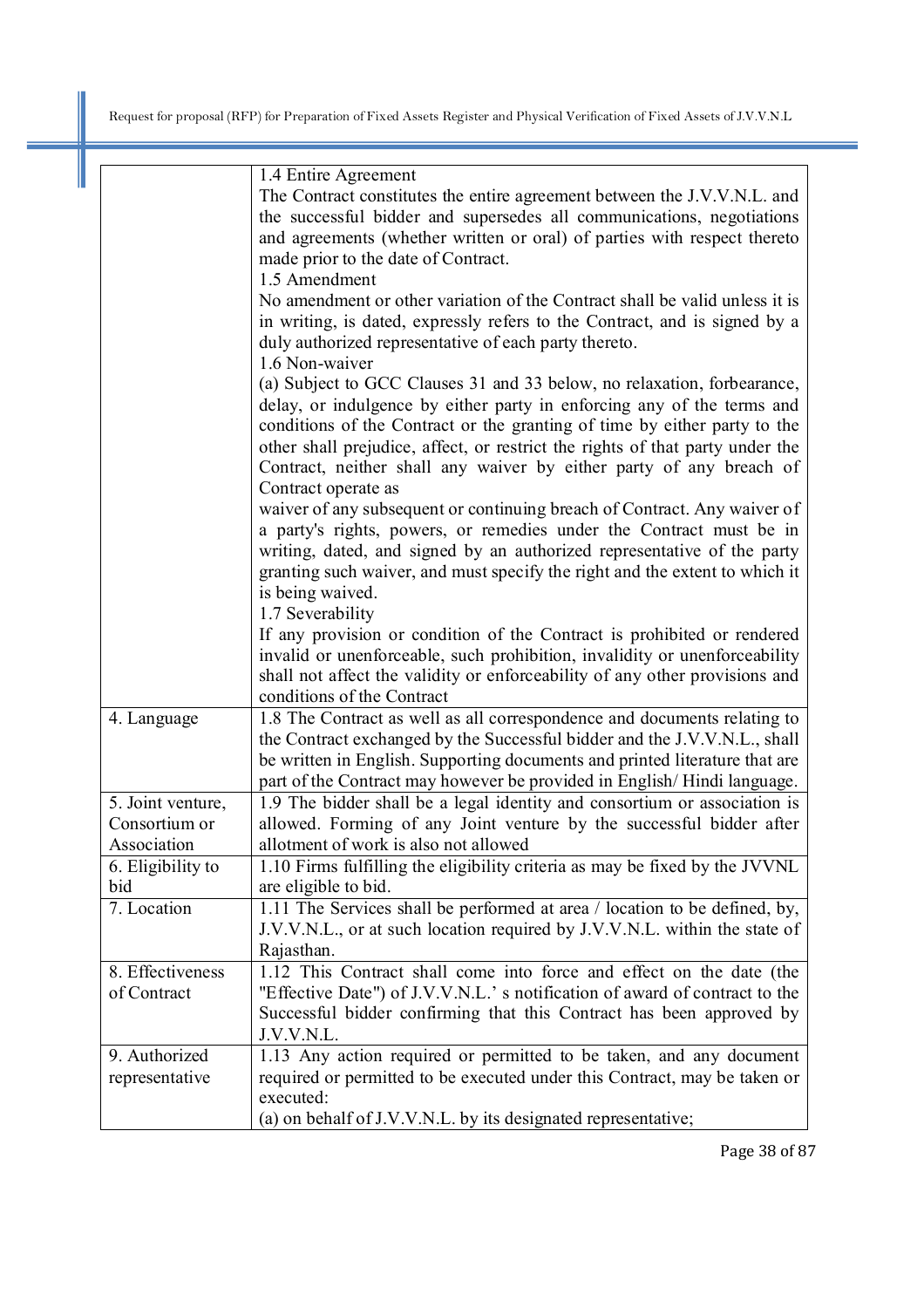|                   | (b) on behalf of the Successful bidder by or his designated representative. |
|-------------------|-----------------------------------------------------------------------------|
| 10. Relation      | 1.14 Nothing contained herein shall be construed as establishing a relation |
| between the       | of master and servant or of agent and principal as between the J.V.V.N.L.   |
| parties           | and the Successful bidder.                                                  |
|                   | 1.15 The Successful bidder, subject to this Contract, has complete charge   |
|                   | of Personnel performing the Services and shall be fully responsible for the |
|                   | Services performed by them or on their behalf hereunder.                    |
| 11. Notices       | 1.16 Any Notice given by one party to the other pursuant to the Contract    |
|                   | shall be in writing to the address specified in the SCC. The term "in       |
|                   | writing" means communicated in written form with proof of receipt.          |
|                   | 1.17 Any such notice, request or consent shall be deemed to have been       |
|                   | given or made when delivered in person to an authorized representative of   |
|                   | the Party to whom the communication is addressed, or when sent by           |
|                   | registered post or E-mail address as specified in SSC to such Party.        |
| 12. Governing     | 1.21 The Contract shall be governed by and interpreted in accordance        |
| Law               | with the laws of the India. The Courts in Jaipur shall have exclusive       |
|                   | jurisdiction with respect of the tendering process, award of Contract and   |
|                   | execution of the Contract.                                                  |
| 13. Settlement of | 1.22 The J.V.V.N.L. and the Successful bidder shall make every effort to    |
| disputes          | resolve amicably by direct informal negotiation any disagreement or         |
|                   | dispute arising between them under or in connection with the Contract.      |
|                   | If the parties fail to resolve such a dispute or difference by mutual       |
|                   | consultation within thirty (30) days from the commencement of such          |
|                   | dispute and difference, either party may require that the dispute referred  |
|                   | to the corporate level settlement committee constituted by J.V.V.N.L. and   |
|                   | the mutual settlement so arrived at shall be final and binding on both the  |
|                   | parties.                                                                    |
|                   | The date of commencement of the dispute shall be taken from the date        |
|                   | when this clause reference is quoted by either party in a formal            |
|                   | communication clearly mentioning existence of dispute or as mutually        |
|                   | agreed.                                                                     |
| 14. Scope of      | 1.23 The services to be rendered by Successful bidder shall be as per       |
| Work              | scope of work (Given in the Section IV-Scope of Work).                      |
|                   | 1.24 At the time of awarding the contract, the J.V.V.N.L. shall specify     |
|                   | any change in the Scope of Work. Such changes may be due to increase        |
|                   | or decrease in the scope of work at the time of award.                      |
|                   | 1.25 Unless otherwise stipulated in the Contract, the Scope of Work shall   |
|                   | include all such items not specifically mentioned in the Contract but that  |
|                   | can be reasonably inferred from the Contract as being required for          |
|                   | attaining Delivery and Completion of Related Services as if such items      |
|                   | were expressly mentioned in the Contract.                                   |
| 15.               | 1.26 The Successful bidder shall begin carrying out the Services            |
| Commencement      | immediately viz. from the date of issue of Letter of Award (the "Starting   |
| of services       | Date"), or on such date as the Parties may agree in writing.                |
| 16. Delivery      | 1.27 The Delivery of services and Completion of the Related Services        |
|                   | shall be in accordance with the Section IV, Scope of Work and               |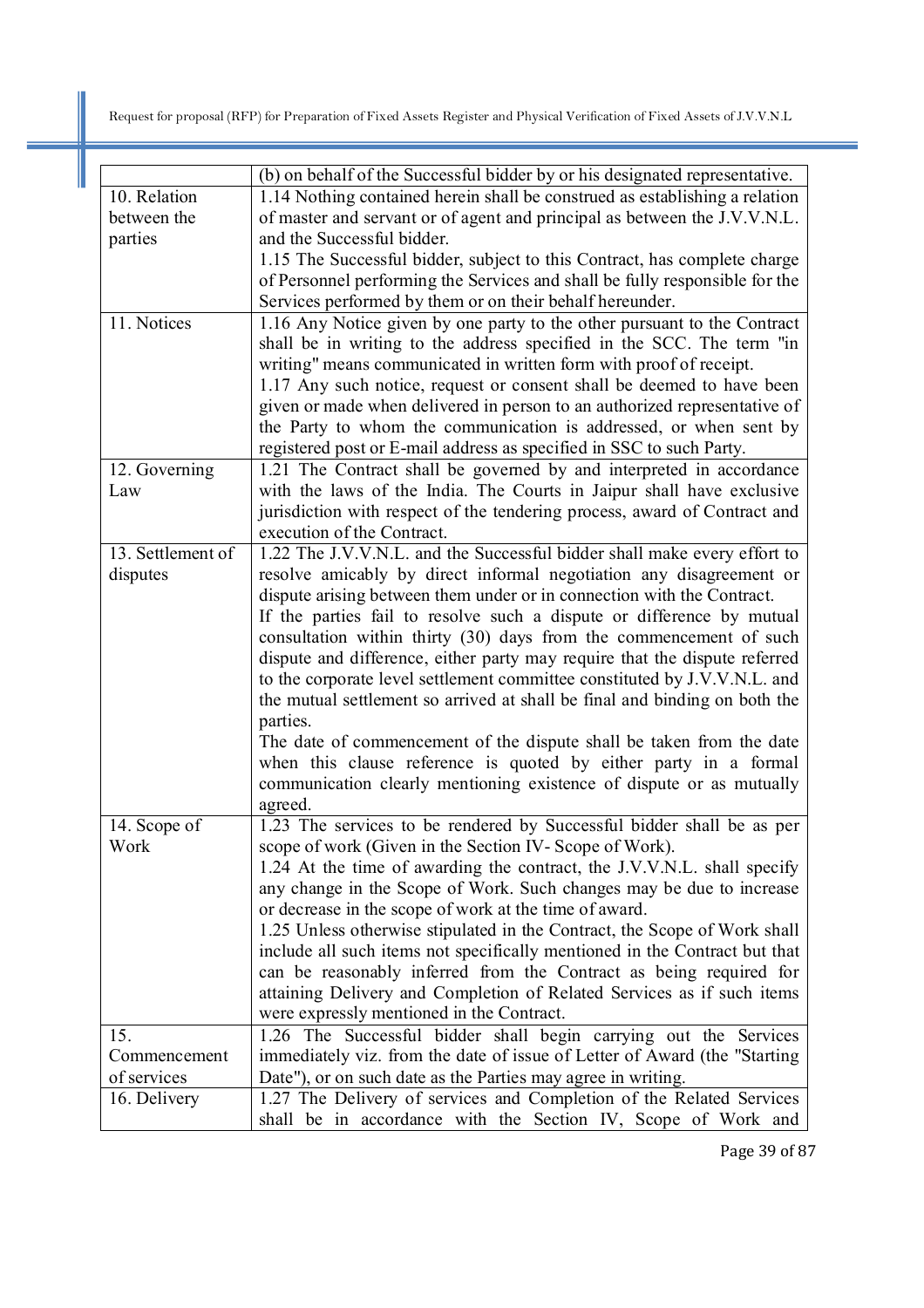|                    | acceptance of the services rendered by the J.V.V.N.L.                                                                                                       |
|--------------------|-------------------------------------------------------------------------------------------------------------------------------------------------------------|
|                    | 1.28 The Successful bidder, in relation to its deliverables, shall provide                                                                                  |
|                    | any supporting data or information required by the J.V.V.N.L.                                                                                               |
| 17. Successful     | 1.29 The Successful bidder shall provide the services mentioned in the                                                                                      |
| bidder's           | Scope of Work and the Delivery and Completion Schedule, as per Section                                                                                      |
| Responsibilities   | IV- General Scope of Work and relevant SCC clauses.                                                                                                         |
| 18. J.V.V.N.L.'s   | 1.30 For successful completion of the assignment, as and when required                                                                                      |
| Responsibilities   | by the Successful bidder, the J.V.V.N.L. shall provide data and support                                                                                     |
|                    | based on availability of the same and without prejudice. In the event that<br>the appropriate utility is unable to provide the required data or support for |
|                    | a requirement which the Successful bidder cannot be reasonably expected                                                                                     |
|                    | to procure on its own or from alternate sources.                                                                                                            |
|                    | 1.31 The Successful bidder shall bear all costs involved in the                                                                                             |
|                    | performance of its responsibilities, in accordance with GCC Clause 17.                                                                                      |
|                    | 1.32 The C.A.O. (FM-W&M) or equivalent and above authority of                                                                                               |
|                    | J.V.V.N.L. shall act as the nodal point for implementation of the contract                                                                                  |
|                    | and for issuing necessary instructions, approvals, commissioning,                                                                                           |
|                    | acceptance certificates, payments etc. to the Successful bidder.                                                                                            |
|                    | 1.33 J.V.V.N.L. may provide on Successful bidder's request, particulars/                                                                                    |
|                    | information / or documentation that may be required by the Successful                                                                                       |
|                    | bidder for proper planning and execution of Scope of Work under this contract.                                                                              |
|                    | 1.34 J.V.V.N.L. shall provide to the Successful bidder sitting space and                                                                                    |
|                    | infrastructure and utilities, in the J.V.V.N.L.'s offices at such location as                                                                               |
|                    | may be mutually decided by the Parties.                                                                                                                     |
| 19. Contract Price | 1.35 The Contract Price shall be as specified in the Agreement subject to<br>any additions and adjustments thereto, or deductions there from, as may        |
|                    | be made pursuant to the Contract.                                                                                                                           |
| 20. Terms of       | 1.36 The Contract Price shall be paid in the manner specified in the SCC.                                                                                   |
| Payment            | No invoice for extra work/change order on account of change order will                                                                                      |
|                    | be submitted by the Successful bidder unless the said extra work /change                                                                                    |
|                    | order has been authorized/approved by the J.V.V.N.L. in writing.                                                                                            |
|                    | 1.37 The Successful bidder 's request for payment shall be made to the                                                                                      |
|                    | J.V.V.N.L. in writing, accompanied by invoices describing,<br>as                                                                                            |
|                    | appropriate, Services provided, accompanied by the documents submitted                                                                                      |
|                    | pursuant to GCC Clause 16. The Successful bidder shall submit the bills                                                                                     |
|                    | in triplicate to the office of the C.A.O. (FM-W&M), J.V.V.N.L., Jaipur.                                                                                     |
|                    | 1.38 Payments shall be made promptly by the J.V.V.N.L., after                                                                                               |
|                    | submission of an invoice along with supporting documents or request for                                                                                     |
|                    | payment by the Successful bidder, and the J.V.V.N.L. has accepted it. But                                                                                   |
|                    | if the progress is not satisfactory and according to agreed work                                                                                            |
|                    | program/schedule the payment may be withheld.                                                                                                               |
|                    | 1.39 The final payment under this Clause shall be made only after<br>satisfactory completion of the activities mentioned in the Scope of work.              |
|                    |                                                                                                                                                             |
|                    |                                                                                                                                                             |
|                    | 1.40 If any excess payment has been made by the J.V.V.N.L. due to<br>difference in quoted price in proposal and Successful bidder's invoice, the            |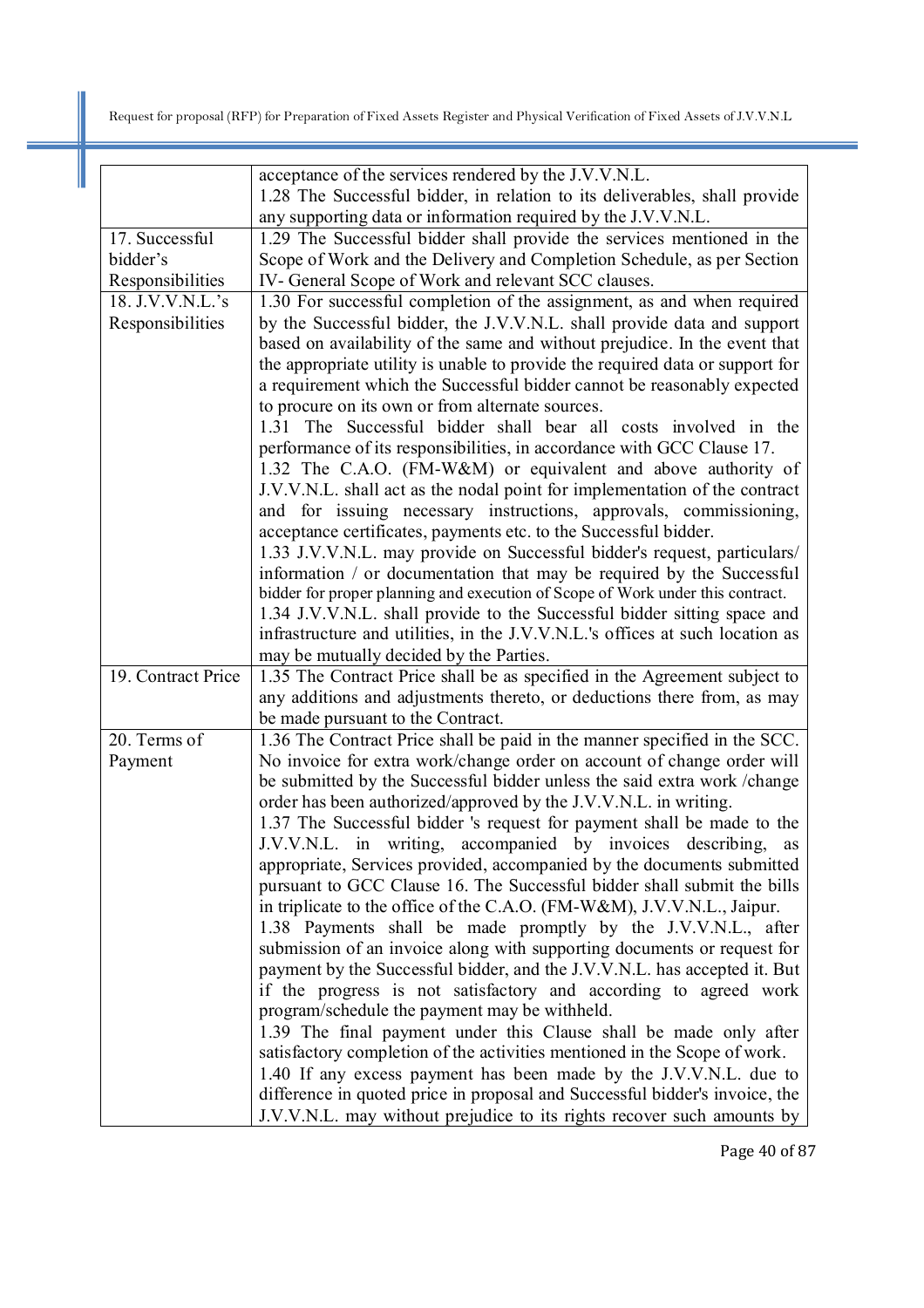|                              | other means after notifying the Successful bidder or deduct such excess<br>payment from any payment subsequently falling due to the Successful bidder.                                                                                                                                                                                                                                                                                                                                                                                                                                                                                                                                                                                                                                                                                                                                                                                                                                                                                                                                                                                                                                                                                                                                                                                                                                                                                                                                                                                                                                                                                                                                                                                                                                                                                                                                                                                                                                                                                                                                                                                                                                                                                                                                                               |
|------------------------------|----------------------------------------------------------------------------------------------------------------------------------------------------------------------------------------------------------------------------------------------------------------------------------------------------------------------------------------------------------------------------------------------------------------------------------------------------------------------------------------------------------------------------------------------------------------------------------------------------------------------------------------------------------------------------------------------------------------------------------------------------------------------------------------------------------------------------------------------------------------------------------------------------------------------------------------------------------------------------------------------------------------------------------------------------------------------------------------------------------------------------------------------------------------------------------------------------------------------------------------------------------------------------------------------------------------------------------------------------------------------------------------------------------------------------------------------------------------------------------------------------------------------------------------------------------------------------------------------------------------------------------------------------------------------------------------------------------------------------------------------------------------------------------------------------------------------------------------------------------------------------------------------------------------------------------------------------------------------------------------------------------------------------------------------------------------------------------------------------------------------------------------------------------------------------------------------------------------------------------------------------------------------------------------------------------------------|
| 21. Performance<br>Security  | 1.41 The Successful bidder shall, within fifteen (15) days of the<br>notification of Contract award, provide a Performance Security for the<br>due performance of the Contract in the amounts and currencies specified<br>in the SCC.<br>1.42 The J.V.V.N.L. shall at its sole discretion invoke the Performance<br>Security and appropriate the amount secured there under, in the event that<br>the Successful bidder commits any delay or default in Services rendered<br>or commits any breach of the terms and conditions of the Contract.<br>1.43 The Performance Security shall be discharged by the J.V.V.N.L. and<br>returned to the Successful bidder not later than 6 months following the<br>date of completion of the Successful bidder's performance obligations<br>under the Contract.                                                                                                                                                                                                                                                                                                                                                                                                                                                                                                                                                                                                                                                                                                                                                                                                                                                                                                                                                                                                                                                                                                                                                                                                                                                                                                                                                                                                                                                                                                                |
| 22. Intellectual<br>Property | 1.44 J.V.V.N.L. shall own and have a right in perpetuity to use all newly<br>created Intellectual Property Rights which have been developed solely<br>during execution of this Contract, including but not limited to all Source<br>code, Object code, records, reports, designs, application configurations,<br>data and written material, products, specifications, reports, drawings and<br>other documents which have been newly created and developed by the<br>Successful bidder solely during the performance of Related Services and<br>for the purposes of inter-alia use or sublicense of such Services under this<br>Contract. The Successful bidder undertakes to disclose all such<br>Intellectual Property Rights arising in performance of the Related<br>Services to the J.V.V.N.L. and execute all such agreements/documents<br>and file all relevant applications, effect transfers and obtain all permits<br>and approvals that may be necessary in this regard to effectively transfer<br>and conserve the Intellectual Property Rights of the J.V.V.N.L. To the<br>extent that Intellectual Property Rights are unable by law to so vest, the<br>Successful bidder assigns those Intellectual Property Rights to J.V.V.N.L.<br>on creation.<br>1.45 The Successful bidder shall be obliged to ensure that all approvals,<br>registrations, licenses, permits and rights etc. which are inter-alia<br>necessary for use of the goods supplied /installed by the Successful bidder<br>(if any), as part of the service obligations under the present contract, shall<br>be acquired in the name of the J.V.V.N.L., and the same may be assigned<br>by the J.V.V.N.L. to the Successful bidder solely for the purpose of<br>execution of any of its obligations under the terms of this Contract.<br>However, subsequent to the term of this Contract, such approvals,<br>registrations, licenses, permits and rights etc. shall endure to the exclusive<br>benefit of the J.V.V.N.L.<br>1.46 The Successful bidder shall ensure that while it uses any software,<br>hardware, processes, document or material in the course of performing the<br>Services, it does not infringe the Intellectual Property Rights of any<br>person and the Successful bidder shall keep the J.V.V.N.L. indemnified |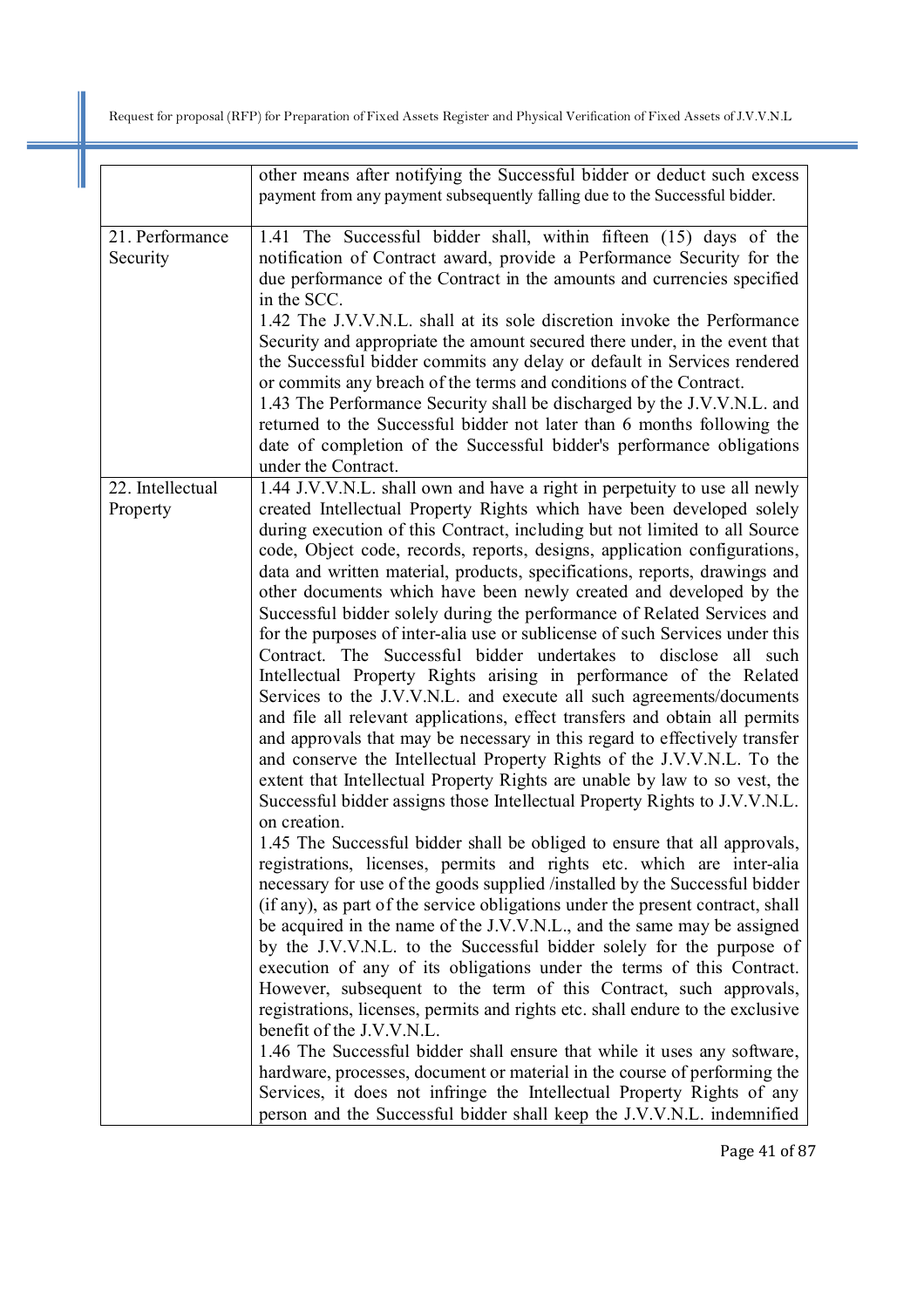|                  | against all costs, expenses and liabilities howsoever, arising out any<br>illegal or unauthorized use (piracy) or in connection with any claim or<br>proceedings relating to any breach or violation of any permission/license<br>terms or infringement of any Intellectual Property Rights by the<br>Successful bidder or its personnel during the course of performance of the<br>Related Services. In case of any infringement by the Successful bidder,<br>the Successful bidder shall have sole control of the defense and all related<br>settlement negotiations.<br>1.47 Subject to sub-clauses 1.48 to 1.52, the Successful bidder shall retain<br>exclusive ownership of all methods, concepts, algorithms, trade secrets,<br>software documentation, other intellectual property or other information<br>belonging to the Successful bidder that existed before the effective date of<br>the contract.                                                                                                                                                                                                                                                                                                                                                                                                                                                     |
|------------------|----------------------------------------------------------------------------------------------------------------------------------------------------------------------------------------------------------------------------------------------------------------------------------------------------------------------------------------------------------------------------------------------------------------------------------------------------------------------------------------------------------------------------------------------------------------------------------------------------------------------------------------------------------------------------------------------------------------------------------------------------------------------------------------------------------------------------------------------------------------------------------------------------------------------------------------------------------------------------------------------------------------------------------------------------------------------------------------------------------------------------------------------------------------------------------------------------------------------------------------------------------------------------------------------------------------------------------------------------------------------|
| 23. Confidential | 1.48 The Successful bidder and the personnel of any of them shall not                                                                                                                                                                                                                                                                                                                                                                                                                                                                                                                                                                                                                                                                                                                                                                                                                                                                                                                                                                                                                                                                                                                                                                                                                                                                                                |
| Information      | either during the term or within two (2) years after the expiration of this<br>contract, disclose any proprietary or confidential information relating to<br>the Project, the Services, this Contract or the Owner's business or<br>operations without the prior written consent of the owner.<br>1.49 The J.V.V.N.L. shall not use such documents, data, and other<br>information received from the Successful bidder for any purposes<br>unrelated to the Contract. Similarly, the Successful bidder shall not use<br>such documents, data, and other information received from the J.V.V.N.L.<br>for any purpose other than the design, procurement, or other work and<br>services required for the performance of the Contract.<br>1.50 The Successful bidder shall not use such documents, data, and other<br>information received from the J.V.V.N.L. for any purpose other than the<br>design, procurement, or other work and services required for the<br>performance of the Contract.<br>1.51 The above provisions of GCC Clause 23 shall not in any way modify<br>any undertaking of confidentiality given by either of the parties hereto<br>prior to the date of the Contract in respect of the Supply or any part<br>thereof.<br>1.52 The provisions of GCC Clause 23 shall survive completion or<br>termination, for whatever reason, of the Contract. |
| 24.              | 1.53 The Successful bidder shall not be permitted to sub-contract any part                                                                                                                                                                                                                                                                                                                                                                                                                                                                                                                                                                                                                                                                                                                                                                                                                                                                                                                                                                                                                                                                                                                                                                                                                                                                                           |
|                  |                                                                                                                                                                                                                                                                                                                                                                                                                                                                                                                                                                                                                                                                                                                                                                                                                                                                                                                                                                                                                                                                                                                                                                                                                                                                                                                                                                      |
| Subcontracting   | of its obligations under the Contract with J.V.V.N.L.                                                                                                                                                                                                                                                                                                                                                                                                                                                                                                                                                                                                                                                                                                                                                                                                                                                                                                                                                                                                                                                                                                                                                                                                                                                                                                                |
| 25. Service      | 1.54 The J.V.V.N.L. may reject any Service rendered or any part thereof                                                                                                                                                                                                                                                                                                                                                                                                                                                                                                                                                                                                                                                                                                                                                                                                                                                                                                                                                                                                                                                                                                                                                                                                                                                                                              |
| Quality          | that fail to conform to the specifications. The Successful bidder shall take<br>measures necessary to meet the specifications at no cost to the J.V.V.N.L.                                                                                                                                                                                                                                                                                                                                                                                                                                                                                                                                                                                                                                                                                                                                                                                                                                                                                                                                                                                                                                                                                                                                                                                                           |
| 26. Liquidated   | 1.55 Except as provided under GCC Clause 31, if the Successful bidder                                                                                                                                                                                                                                                                                                                                                                                                                                                                                                                                                                                                                                                                                                                                                                                                                                                                                                                                                                                                                                                                                                                                                                                                                                                                                                |
| Damages and      | fails to perform any or all of the Services within the period specified in                                                                                                                                                                                                                                                                                                                                                                                                                                                                                                                                                                                                                                                                                                                                                                                                                                                                                                                                                                                                                                                                                                                                                                                                                                                                                           |
| Penalty          | the Contract, the J.V.V.N.L. may without prejudice to all its other                                                                                                                                                                                                                                                                                                                                                                                                                                                                                                                                                                                                                                                                                                                                                                                                                                                                                                                                                                                                                                                                                                                                                                                                                                                                                                  |
|                  | remedies under the Contract, deduct from the Contract Price, as liquidated                                                                                                                                                                                                                                                                                                                                                                                                                                                                                                                                                                                                                                                                                                                                                                                                                                                                                                                                                                                                                                                                                                                                                                                                                                                                                           |
|                  | damages, a sum equivalent to 1.0 % of the value of the Services, supplied                                                                                                                                                                                                                                                                                                                                                                                                                                                                                                                                                                                                                                                                                                                                                                                                                                                                                                                                                                                                                                                                                                                                                                                                                                                                                            |
|                  |                                                                                                                                                                                                                                                                                                                                                                                                                                                                                                                                                                                                                                                                                                                                                                                                                                                                                                                                                                                                                                                                                                                                                                                                                                                                                                                                                                      |
|                  | beyond stipulated delivery schedule for each week or part thereof of delay                                                                                                                                                                                                                                                                                                                                                                                                                                                                                                                                                                                                                                                                                                                                                                                                                                                                                                                                                                                                                                                                                                                                                                                                                                                                                           |
|                  | until actual performance, subject to a maximum of 5% of value of such                                                                                                                                                                                                                                                                                                                                                                                                                                                                                                                                                                                                                                                                                                                                                                                                                                                                                                                                                                                                                                                                                                                                                                                                                                                                                                |

Page 42 of 87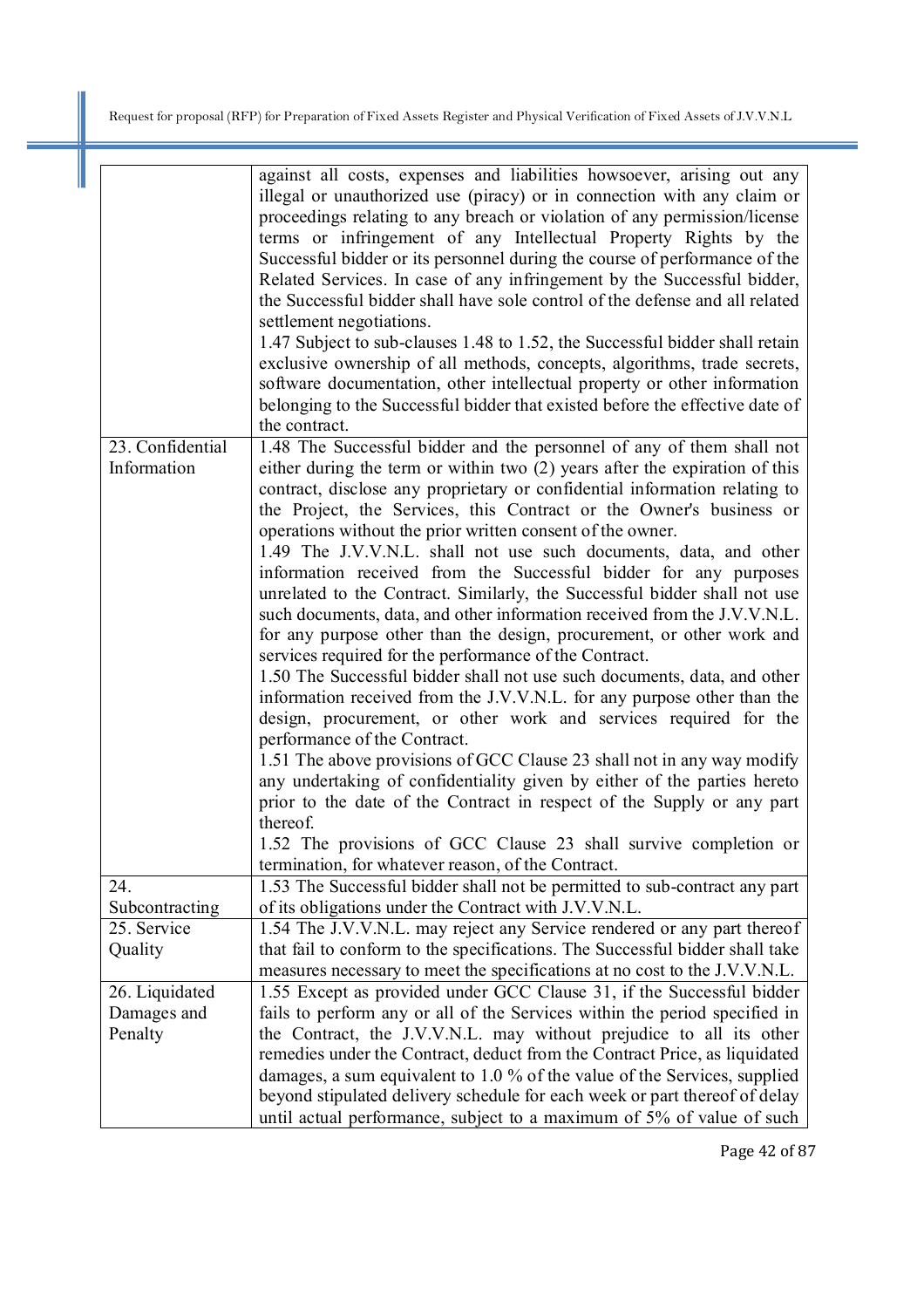|                              | services.                                                                                                                                                                                                                                                                                                                                                                                                                                                                                                                                                                                                                                                                                                                                                                                                                                                                                                                                                                                                                                                                                                                                                                                                                                                                                                                                                                                                                                                                                                                                                                                                           |
|------------------------------|---------------------------------------------------------------------------------------------------------------------------------------------------------------------------------------------------------------------------------------------------------------------------------------------------------------------------------------------------------------------------------------------------------------------------------------------------------------------------------------------------------------------------------------------------------------------------------------------------------------------------------------------------------------------------------------------------------------------------------------------------------------------------------------------------------------------------------------------------------------------------------------------------------------------------------------------------------------------------------------------------------------------------------------------------------------------------------------------------------------------------------------------------------------------------------------------------------------------------------------------------------------------------------------------------------------------------------------------------------------------------------------------------------------------------------------------------------------------------------------------------------------------------------------------------------------------------------------------------------------------|
|                              | LD is applicable at each intermediate stages of delivery of services.<br>However, in the event of completion of whole project (each module shall<br>be considered separately to consider completion of project) on stipulated<br>time as specified under this bidding document, then LD levied during the<br>intermediate stages shall be adjusted along with the final invoice.                                                                                                                                                                                                                                                                                                                                                                                                                                                                                                                                                                                                                                                                                                                                                                                                                                                                                                                                                                                                                                                                                                                                                                                                                                    |
|                              |                                                                                                                                                                                                                                                                                                                                                                                                                                                                                                                                                                                                                                                                                                                                                                                                                                                                                                                                                                                                                                                                                                                                                                                                                                                                                                                                                                                                                                                                                                                                                                                                                     |
| 27. Liability /<br>Indemnity | 1.56 The Successful bidder hereby agrees to indemnify the J.V.V.N.L.,<br>for all conditions and situations mentioned in this clause, in a form and<br>manner acceptable to the J.V.V.N.L. The Successful bidder agrees to<br>indemnify the J.V.V.N.L. and its officers, servants, agents (" J.V.V.N.L.<br>Indemnified Persons") from and against any costs, loss, damages,<br>expense, claims including those from third parties or liabilities of any<br>kind howsoever suffered, arising or incurred inter alia during and after the<br>Contract period out of:<br>(a) any negligence or wrongful act or omission by the Successful bidder<br>or its agents or employees or any third party associated with Successful<br>bidder in connection with or incidental to this Contract; or<br>(B) any infringement of patent, trademark/copyright or industrial design<br>rights arising from the use of the supplied Goods and Services or any part<br>thereof.<br>1.57 The Successful bidder shall also indemnify the J.V.V.N.L. against<br>any privilege, claim or assertion made by third party with respect to right<br>or interest in, ownership, mortgage or disposal of any asset, property,<br>movable or immovable as mentioned in any Intellectual Property Rights,<br>licenses and permits<br>1.58 Without limiting the generality of the provisions of this article 1.58,<br>the Successful bidder shall fully indemnify, hold harmless and defend the<br>J.V.V.N.L. Indemnified Persons from and against any and all suits,<br>proceedings, actions, claims, demands, liabilities and damages which the |
|                              | J.V.V.N.L. Indemnified Persons may hereafter suffer, or pay by reason of<br>any demands, claims, suits or proceedings arising out of claims of<br>infringement of any domestic or foreign patent rights, copyrights or other<br>intellectual property, proprietary or confidentiality rights with respect to<br>any Goods, Services, information, design or process supplied or used by<br>the Successful bidder in performing the Successful bidder 's obligations or<br>in any way incorporated in or related to the Project. If in any such suit,<br>action, claim or proceedings, a temporary restraint order or preliminary<br>injunction is granted, the Successful bidder shall make every reasonable<br>effort, by giving a satisfactory bond or otherwise, to secure the suspension<br>of the injunction or restraint order. If, in any such suit, action, claim or<br>proceedings, the Goods or Services, or any part thereof or comprised<br>therein, is held to constitute an infringement and its use is permanently<br>enjoined, the Successful bidder shall promptly make every reasonable<br>effort to secure for the J.V.V.N.L. a license, at no cost to the J.V.V.N.L.,                                                                                                                                                                                                                                                                                                                                                                                                                           |
|                              | authorizing continued use of the infringing work. If the Successful bidder                                                                                                                                                                                                                                                                                                                                                                                                                                                                                                                                                                                                                                                                                                                                                                                                                                                                                                                                                                                                                                                                                                                                                                                                                                                                                                                                                                                                                                                                                                                                          |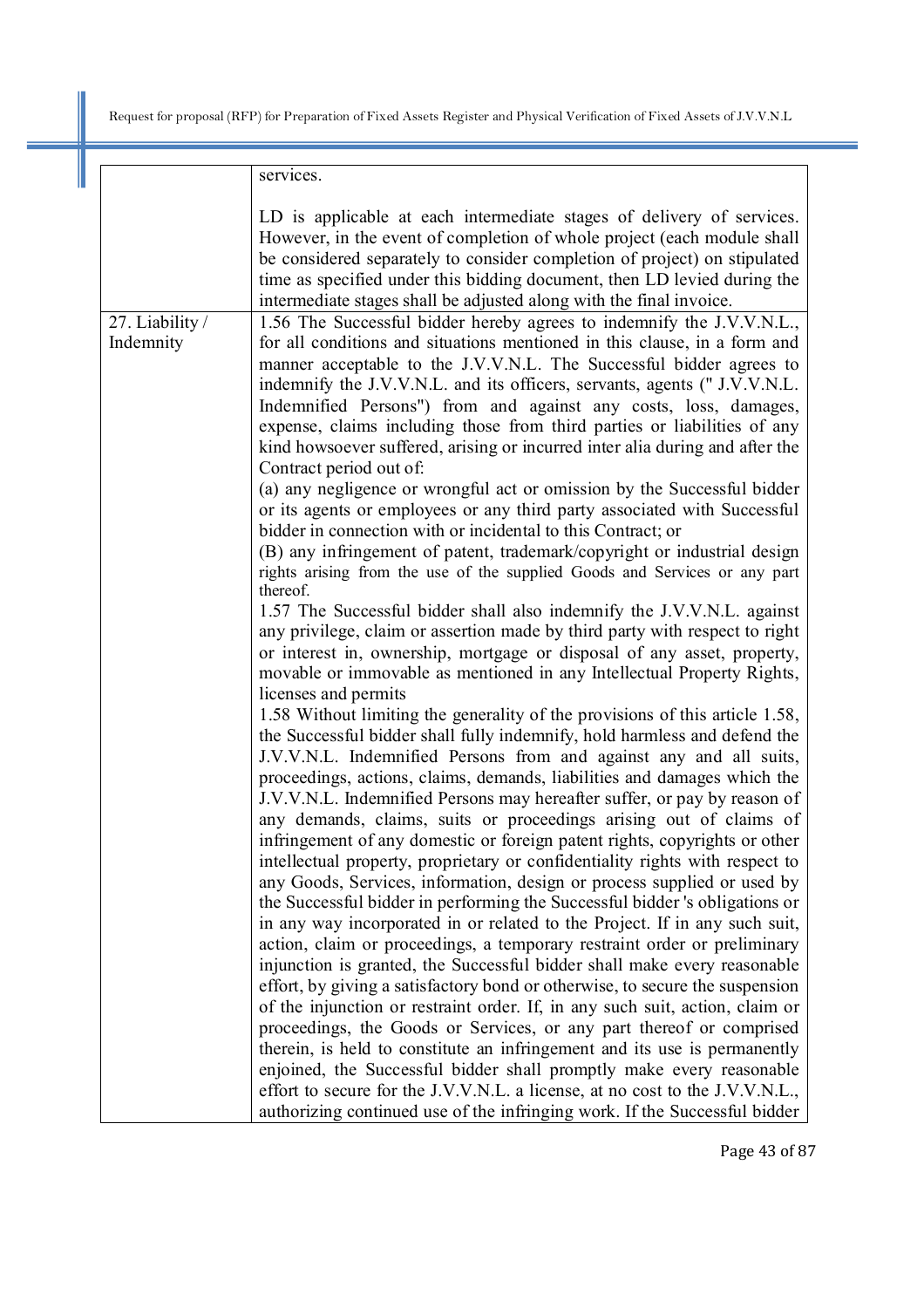|                                | is unable to secure such license within a reasonable time, the Successful<br>bidder shall, at its own expense, and without impairing the specifications<br>and standards, either replace the affected work, or part, or process thereof<br>with non-infringing work or part or process, or modify the same so that it<br>becomes non-infringing. The provisions of this Clause 27 shall survive<br>Termination of contract.                                                                                                                                                                                                                                                                                                                                                                                                                                                                                                                                                                                                                                                                                                                                                                                                                                                                                                                                                                                                                                                                                                                                                                                                                                                                                                                                                                                                                                                                                                                                                                                                                                                                             |
|--------------------------------|---------------------------------------------------------------------------------------------------------------------------------------------------------------------------------------------------------------------------------------------------------------------------------------------------------------------------------------------------------------------------------------------------------------------------------------------------------------------------------------------------------------------------------------------------------------------------------------------------------------------------------------------------------------------------------------------------------------------------------------------------------------------------------------------------------------------------------------------------------------------------------------------------------------------------------------------------------------------------------------------------------------------------------------------------------------------------------------------------------------------------------------------------------------------------------------------------------------------------------------------------------------------------------------------------------------------------------------------------------------------------------------------------------------------------------------------------------------------------------------------------------------------------------------------------------------------------------------------------------------------------------------------------------------------------------------------------------------------------------------------------------------------------------------------------------------------------------------------------------------------------------------------------------------------------------------------------------------------------------------------------------------------------------------------------------------------------------------------------------|
| 28. Limitation of<br>Liability | 1.59 Except in cases of gross negligence or willful misconduct<br>(a) neither party shall be liable to the other party for any indirect or<br>consequential loss or damage, loss of use, loss of production, or loss of<br>profits or interest costs, provided that this exclusion shall not apply to any<br>obligation of the Successful bidder to pay liquidated damages to the<br>J.V.V.N.L.; and (b) the aggregate liability of the Successful bidder to the<br>J.V.V.N.L., whether under the Contract, in tort, or otherwise, shall not<br>exceed the amount specified in the Contract Price. Provided that this<br>limitation shall not apply to the cost of repairing or replacing defective<br>equipment, or to any obligation of the Successful bidder to indemnify the<br>J.V.V.N.L. with respect to patent infringement.                                                                                                                                                                                                                                                                                                                                                                                                                                                                                                                                                                                                                                                                                                                                                                                                                                                                                                                                                                                                                                                                                                                                                                                                                                                                     |
| 29. Force Majeure              | 1.60 For the purposes of this Contract, "Force Majeure" means an event<br>which is beyond the reasonable control of a Party, and which makes a<br>Party's performance of its obligations hereunder impossible or so<br>impractical as reasonably to be considered impossible in the<br>circumstances, and includes, but is not limited to, war, riots, civil<br>disorder, earthquake, fire, explosion, storm, flood or other adverse<br>weather conditions, strikes, lockouts or other industrial action (except<br>where such strikes, lockouts or other industrial action are within the<br>power of the Party invoking Force Majeure to prevent), confiscation or any<br>other action by government agencies.<br>1.61 Force Majeure shall not include:<br>(a) Any event which is caused by the negligence or intentional action of a<br>Party or such Party's employees, nor<br>(b) Any event which a diligent Party could reasonably have been expected<br>to both (i) take into account at the time of the conclusion of this Contract,<br>and (ii) avoid or overcome in the carrying out of its obligations hereunder.<br>1.62 The failure of a Party to fulfill any of its obligations hereunder shall<br>not be considered to be a breach of, or default under, this Contract in so<br>far as such inability arises from an event of Force Majeure, provided that<br>the Party affected by such an event has taken all reasonable precautions,<br>due care and reasonable alternative measures, all with the objective of<br>carrying out the terms and conditions of this Contract.<br>1.63 A Party affected by an event of Force Majeure shall take all<br>reasonable measures to remove such Party's inability to fulfill its<br>obligations hereunder with a minimum of delay.<br>1.64 A Party affected by an event of Force Majeure shall notify the other<br>Party of such event as soon as possible, and in any event not later than<br>fourteen (14) days following the occurrence of such event, providing<br>evidence of the nature and cause of such event, and shall similarly give |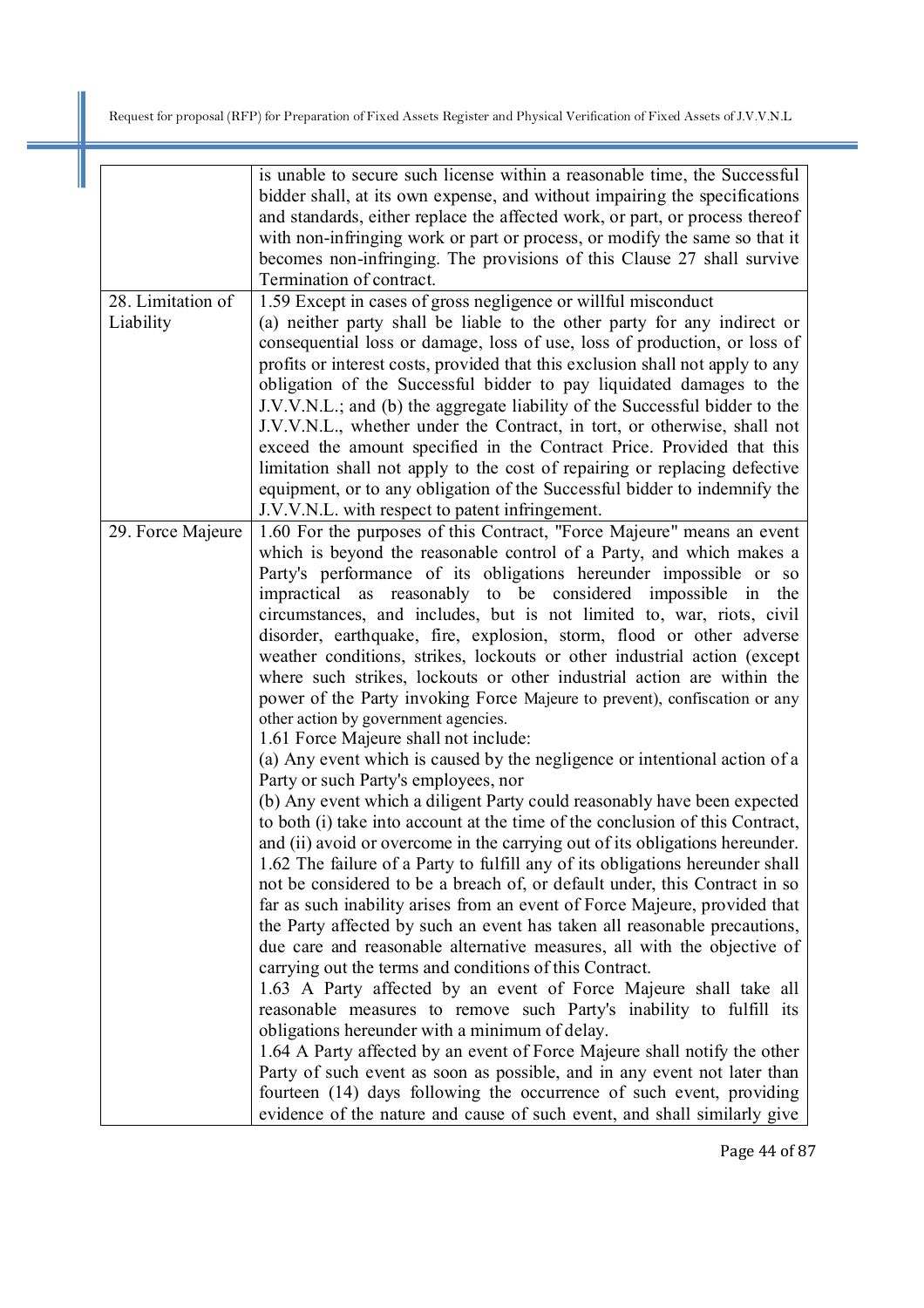|                   | notice of the restoration of normal conditions as soon as possible.           |
|-------------------|-------------------------------------------------------------------------------|
|                   | 1.65 The Parties shall take all reasonable measures to minimize the           |
|                   | consequences of any event of Force Majeure.                                   |
|                   | 1.66 The decision of the J.V.V.N.L. with regard to the occurrence,            |
|                   | continuation, period or extent of Force Majeure shall be final and binding    |
|                   | on the Successful bidder.                                                     |
|                   | 1.67 Any period within which a Party shall, pursuant to this Contract,        |
|                   | complete any action or task, shall be extended for a period equal to the      |
|                   | time during which such Party was unable to perform such action as a           |
|                   | result of Force Majeure.                                                      |
|                   | 1.68 Not later than thirty (30) days after the Successful bidder, as the      |
|                   | result of an event of Force Majeure, have become unable to perform a          |
|                   | material portion of the Services, the Parties shall consult with each other   |
|                   | with a view to agreeing on appropriate measures to be taken in the            |
|                   | circumstances.                                                                |
| 30. Change Orders | 1.69 The J.V.V.N.L. may at any time order the Successful bidder through       |
| and Contract      | Notice in accordance GCC Clause 11, to make changes within the terms          |
| Amendments        | and conditions of this Contract, including any modification of the scope      |
|                   | of the Services.                                                              |
|                   | 1.70 If any such Change Order causes an increase or decrease in the cost      |
|                   | of, or the time required for, the Successful bidder's performance of any      |
|                   | provisions under the Contract, an equitable adjustment shall be made in       |
|                   | the Contract Price or in the Delivery and Completion Schedule, or both,       |
|                   | and the Contract shall accordingly be amended. Any claims by the              |
|                   | Successful bidder for adjustment under this Clause must be asserted           |
|                   | within thirty (30) days from the date of the Successful bidder 's receipt of  |
|                   | the J.V.V.N.L.'s Change Order.                                                |
|                   | 1.71 No variation or modification of the terms of the contract shall be       |
|                   | made except by written amendment signed by the parties.                       |
| 31. Extension of  | 1.72 If at any time during performance of the Contract, the Successful        |
| Time              | bidder should encounter conditions impeding timely completion of              |
|                   | Services pursuant to GENERAL SCOPE OF WORK Section-IV, the                    |
|                   | Successful bidder shall promptly notify the J.V.V.N.L. in writing of the      |
|                   | delay, its likely duration, and its cause. As soon as practicable after       |
|                   | receipt of the Successful bidder 's notice, the J.V.V.N.L. shall evaluate the |
|                   | situation and may at its discretion extend the Successful bidder 's time for  |
|                   | performance, in which case the extension shall be ratified by the parties     |
|                   | by amendment of the Contract.                                                 |
|                   | 1.73 Except in case of Force Majeure, as provided under GCC Clause 29         |
|                   | or where the delay in delivery of the Goods or completion of Services is      |
|                   | caused due to any delay or default of the J.V.V.N.L., any extension           |
|                   | granted under clause 31 shall not absolve the Successful bidder from its      |
|                   | liability to the pay of liquidated damages pursuant to GCC Clause 26.         |
| 32. Suspension    | 1.74 J.V.V.N.L. may by written notice of suspension to the Successful         |
|                   | bidder, suspend all payments to the Successful bidder hereunder if the        |
|                   | Successful bidder fail to perform any of their obligations under this         |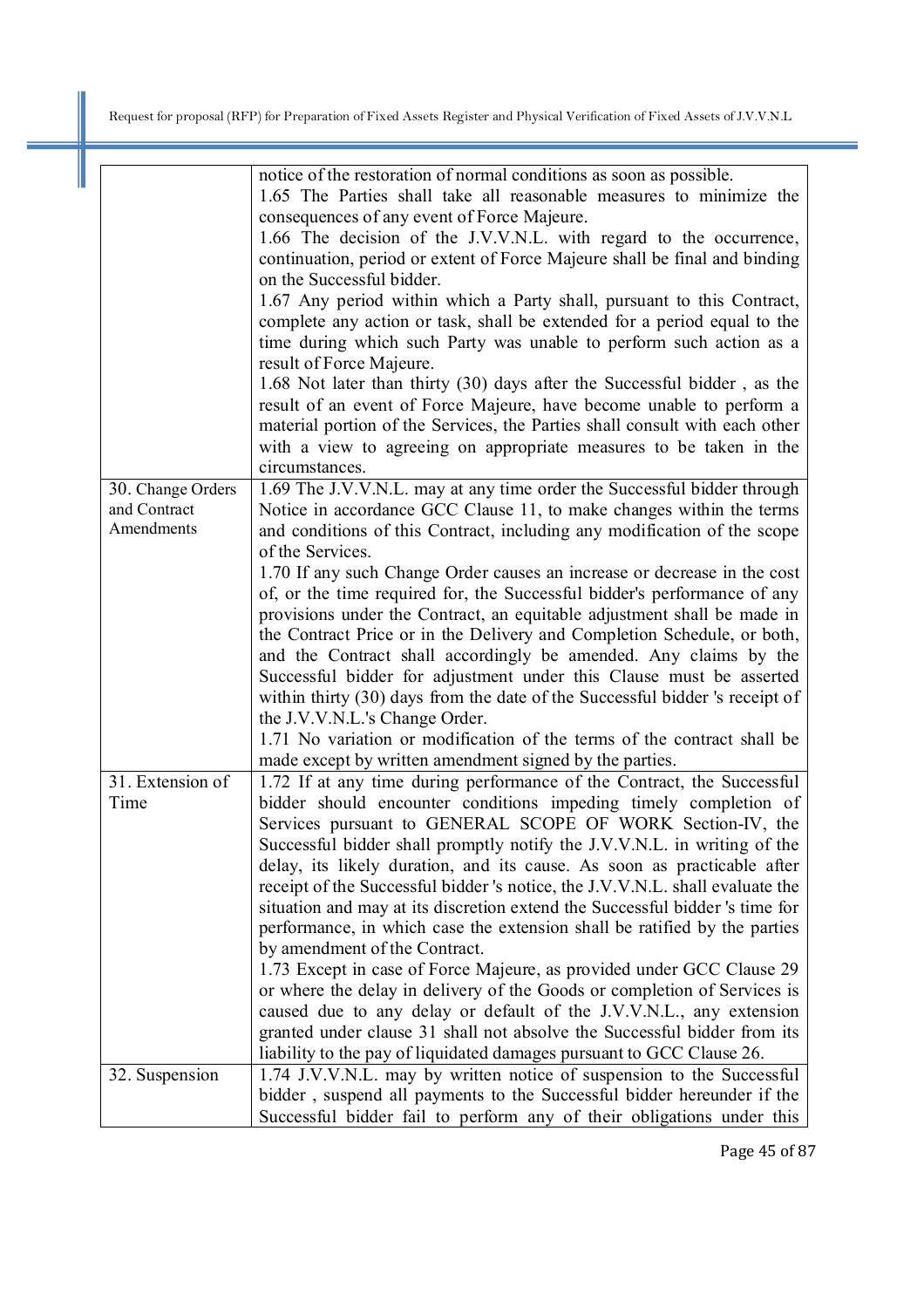|                 | Contract, including the carrying out of the Services as per schedule,<br>provided that such notice of suspension (i) shall specify the nature of the<br>failure, and (ii) shall request the Successful bidder to remedy such failure<br>within a period not exceeding Seven (7) days after receipt by the<br>Successful bidder of such notice of suspension and shall invoke contract<br>performance guarantee.                                                                                                                                                                                                                                                                                                                                                                                                                                                                                                                                                                                                                                                                                                                                                                                                                                                                                                                                                                                                                                                                                                                                                                                                                                                                                                                                                                                                                                        |
|-----------------|--------------------------------------------------------------------------------------------------------------------------------------------------------------------------------------------------------------------------------------------------------------------------------------------------------------------------------------------------------------------------------------------------------------------------------------------------------------------------------------------------------------------------------------------------------------------------------------------------------------------------------------------------------------------------------------------------------------------------------------------------------------------------------------------------------------------------------------------------------------------------------------------------------------------------------------------------------------------------------------------------------------------------------------------------------------------------------------------------------------------------------------------------------------------------------------------------------------------------------------------------------------------------------------------------------------------------------------------------------------------------------------------------------------------------------------------------------------------------------------------------------------------------------------------------------------------------------------------------------------------------------------------------------------------------------------------------------------------------------------------------------------------------------------------------------------------------------------------------------|
| 33. Termination | <b>1.75 Termination for Default</b>                                                                                                                                                                                                                                                                                                                                                                                                                                                                                                                                                                                                                                                                                                                                                                                                                                                                                                                                                                                                                                                                                                                                                                                                                                                                                                                                                                                                                                                                                                                                                                                                                                                                                                                                                                                                                    |
|                 | (a) The J.V.V.N.L. may, without prejudice to any other remedy for breach<br>of Contract, by Notice of default sent to the Successful bidder terminate<br>the Contract in whole or in part:<br>(i) if the Successful bidder fails to provide acceptable quality of Services<br>within the period specified in the Contract, or within any extension<br>thereof granted by the J.V.V.N.L. pursuant to GCC Clause 31; or<br>(ii) if the Successful bidder, in the judgment of the J.V.V.N.L. has<br>engaged in corrupt, fraudulent, collusive, or coercive practices, as defined<br>in GCC Clause 2, in competing for or in executing the Contract; or<br>(iii) Any representation made by the bidder in the proposal is found to be<br>false or misleading if the Successful bidder commits any breach of the<br>Contract and fails to remedy or rectify the same within the period of two<br>weeks (or such longer period as the J.V.V.N.L. in its absolute discretion<br>decide) provided in a notice in this behalf from the J.V.V.N.L If the<br>Successful bidder fail to comply with any final decision reached as a<br>result of arbitration proceedings. If, as the result of Force Majeure, the<br>Successful bidder is unable to perform a material portion of the Services<br>for a period of not less than sixty $(60)$ days.<br>(b) In the event J.V.V.N.L. terminates the Contract in whole or in part,<br>pursuant to GCC Clause 33, the Utility may procure, upon such terms and<br>in such manner as it deems appropriate, Goods or Services similar to<br>those undelivered or not performed, and the Successful bidder shall be<br>liable to the J.V.V.N.L. for any additional costs for such similar Goods or<br>Services. However, the Successful bidder shall continue performance of<br>the Contract to the extent not terminated. |
|                 |                                                                                                                                                                                                                                                                                                                                                                                                                                                                                                                                                                                                                                                                                                                                                                                                                                                                                                                                                                                                                                                                                                                                                                                                                                                                                                                                                                                                                                                                                                                                                                                                                                                                                                                                                                                                                                                        |
|                 | 1.76 Termination for Insolvency<br>The J.V.V.N.L. may at any time terminate the Contract by giving Notice<br>to the Successful bidder if the Successful bidder becomes bankrupt or<br>otherwise insolvent. In such event, termination will be without<br>compensation to the Successful bidder, provided that such termination<br>will not prejudice or affect any right of action or remedy that has accrued<br>or will accrue thereafter to the J.V.V.N.L.                                                                                                                                                                                                                                                                                                                                                                                                                                                                                                                                                                                                                                                                                                                                                                                                                                                                                                                                                                                                                                                                                                                                                                                                                                                                                                                                                                                           |
|                 | <b>1.77 Termination for Convenience</b>                                                                                                                                                                                                                                                                                                                                                                                                                                                                                                                                                                                                                                                                                                                                                                                                                                                                                                                                                                                                                                                                                                                                                                                                                                                                                                                                                                                                                                                                                                                                                                                                                                                                                                                                                                                                                |
|                 | The J.V.V.N.L., by Notice sent to the Successful bidder, may terminate<br>the Contract, in whole or in part, at any time for its convenience. The<br>Notice of termination shall specify that termination is for the J.V.V.N.L.'s<br>convenience, the extent to which performance of the Successful bidder<br>under the Contract is terminated, and the date upon which such                                                                                                                                                                                                                                                                                                                                                                                                                                                                                                                                                                                                                                                                                                                                                                                                                                                                                                                                                                                                                                                                                                                                                                                                                                                                                                                                                                                                                                                                           |
|                 | termination becomes effective.                                                                                                                                                                                                                                                                                                                                                                                                                                                                                                                                                                                                                                                                                                                                                                                                                                                                                                                                                                                                                                                                                                                                                                                                                                                                                                                                                                                                                                                                                                                                                                                                                                                                                                                                                                                                                         |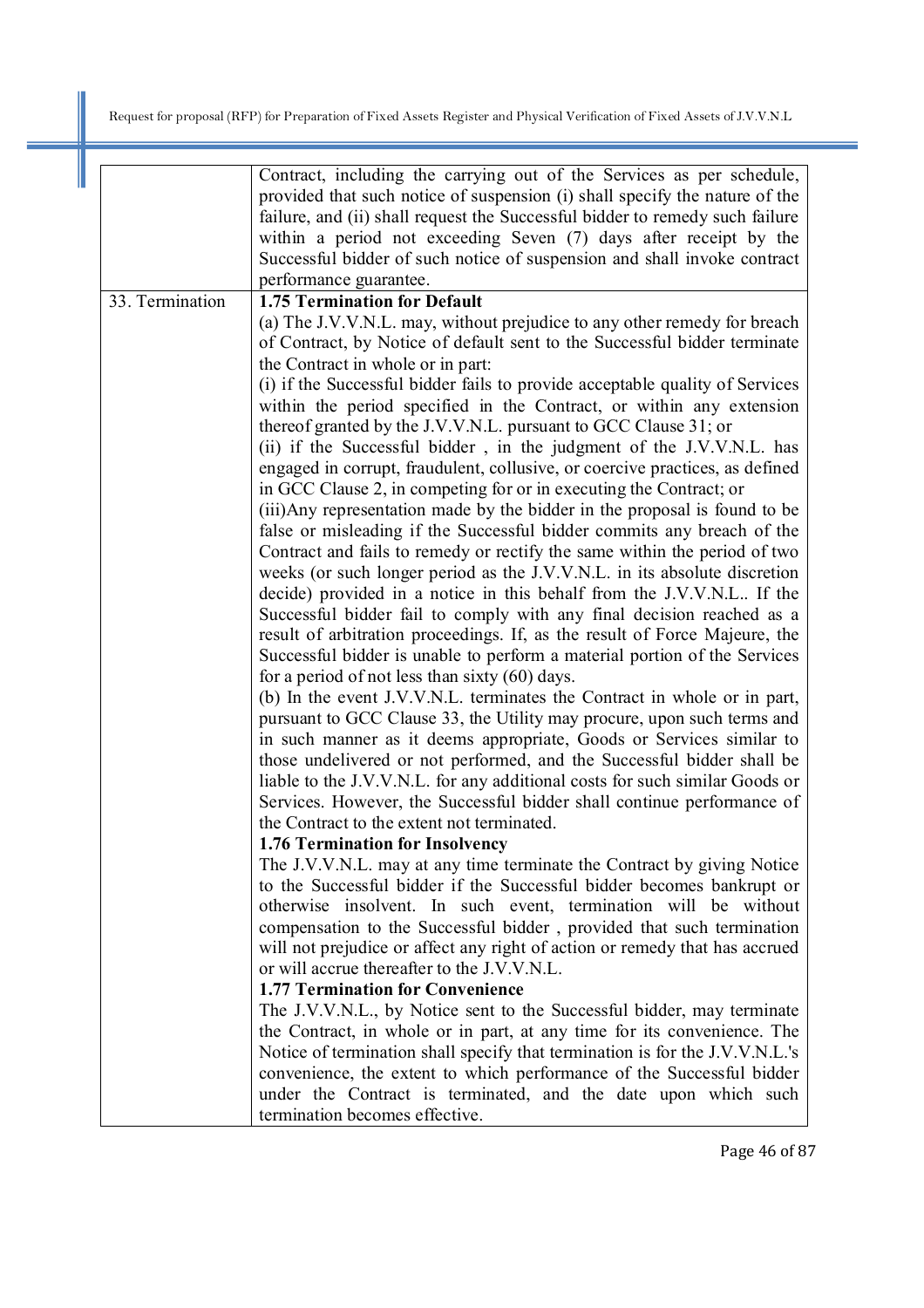|                  | <b>1.78 Consequences of Termination</b>                                       |
|------------------|-------------------------------------------------------------------------------|
|                  | In the event of failure of the agency to fulfill its obligations, duties and  |
|                  | responsibilities as per the agreement terms, J.V.V.N.L. shall inter alia      |
|                  | have the right, at any time to resort to termination arrangement. Under       |
|                  | this plan, J.V.V.N.L. shall take charge of all facilities and systems         |
|                  | whether in operation or under execution after giving suitable notice as       |
|                  | provided in the agreement and can recover from the performance security       |
|                  | deposit the losses suffered due to such failure. If the performance security  |
|                  | deposit is insufficient, the Agency shall pay the difference to J.V.V.N.L.    |
|                  | failing which J.V.V.N.L. shall have the right to recover the sum through      |
|                  | legal or other means.                                                         |
|                  | The J.V.V.N.L. shall have the right in such circumstances to manage the       |
|                  | system itself after taking charge of the facilities as above or through any   |
|                  | other agency as it may deem fit and no claim of Agency for compensation       |
|                  | in this respect shall be entertained. This provision shall be made in the     |
|                  | agreement.                                                                    |
| 34. Cessation of | 1.79 Upon termination of this Contract pursuant to Clause 33 hereof, or       |
| Rights and       | upon expiration of this Contract pursuant to Clause 44 hereof, all rights     |
| Obligations      | and obligations of the Parties hereunder shall cease, except Such rights      |
|                  | and obligations as may have accrued on the date of termination or             |
|                  | expiration, The obligation of confidentiality set forth in Clause 23 hereof,  |
|                  | Any right which a Party may have under the Applicable Law.                    |
| 35. Cessation of | 1.80 Upon termination of this Contract by notice to pursuant to Clause 33     |
| services         | hereof, the Successful bidder shall, immediately upon dispatch or receipt     |
|                  | of such notice, take all necessary steps, to bring the Services to a close in |
|                  | a prompt and orderly manner.                                                  |
| 37. Payment      | 1,81 Upon termination of this Contract pursuant to Clause 33 hereof, the      |
| upon             | Utility shall make the following payments to the Successful bidder:           |
| Termination      | (a) Remuneration pursuant to Clause 1.77 of GCC for Services                  |
|                  | satisfactorily performed prior to the effective date of termination;          |
|                  | (b) Reimbursable expenditures pursuant to Clause 1.77 of GCC for              |
|                  | expenditures actually incurred prior to the effective date of termination.    |
| 36. Disclaimer   | 1.82 J.V.V.N.L. reserves the right to share, with any Successful bidder of    |
|                  | its choosing, any resultant Proposals in order to secure expert opinion.      |
|                  | 1.83 J.V.V.N.L. reserves the right to accept or reject any proposal deemed    |
|                  | to be in the best interest of J.V.V.N.L.                                      |
| 37. Public       | 1.84 All materials provided to the J.V.V.N.L. by bidder are subject to        |
| Disclosure       | India and Rajasthan public disclosure laws such as RTI etc.                   |
|                  | 1.85 The Successful bidder / Successful bidder's Team shall not make or       |
|                  | permit to be made a public announcement or media release about any            |
|                  | aspect of this Contract unless the J.V.V.N.L. first gives the Successful      |
|                  | bidder its written consent.                                                   |
| 38. Adherence    | 1.86 Successful bidder shall comply with the provision of all laws            |
|                  |                                                                               |
| of safety        | including labour laws, rules, regulations and notifications issued there      |
| procedures,      | under from time to time. All safety and labour laws enforced by statutory     |
| rules,           | agencies and by J.V.V.N.L. shall be applicable in the performance of this     |

Page 47 of 87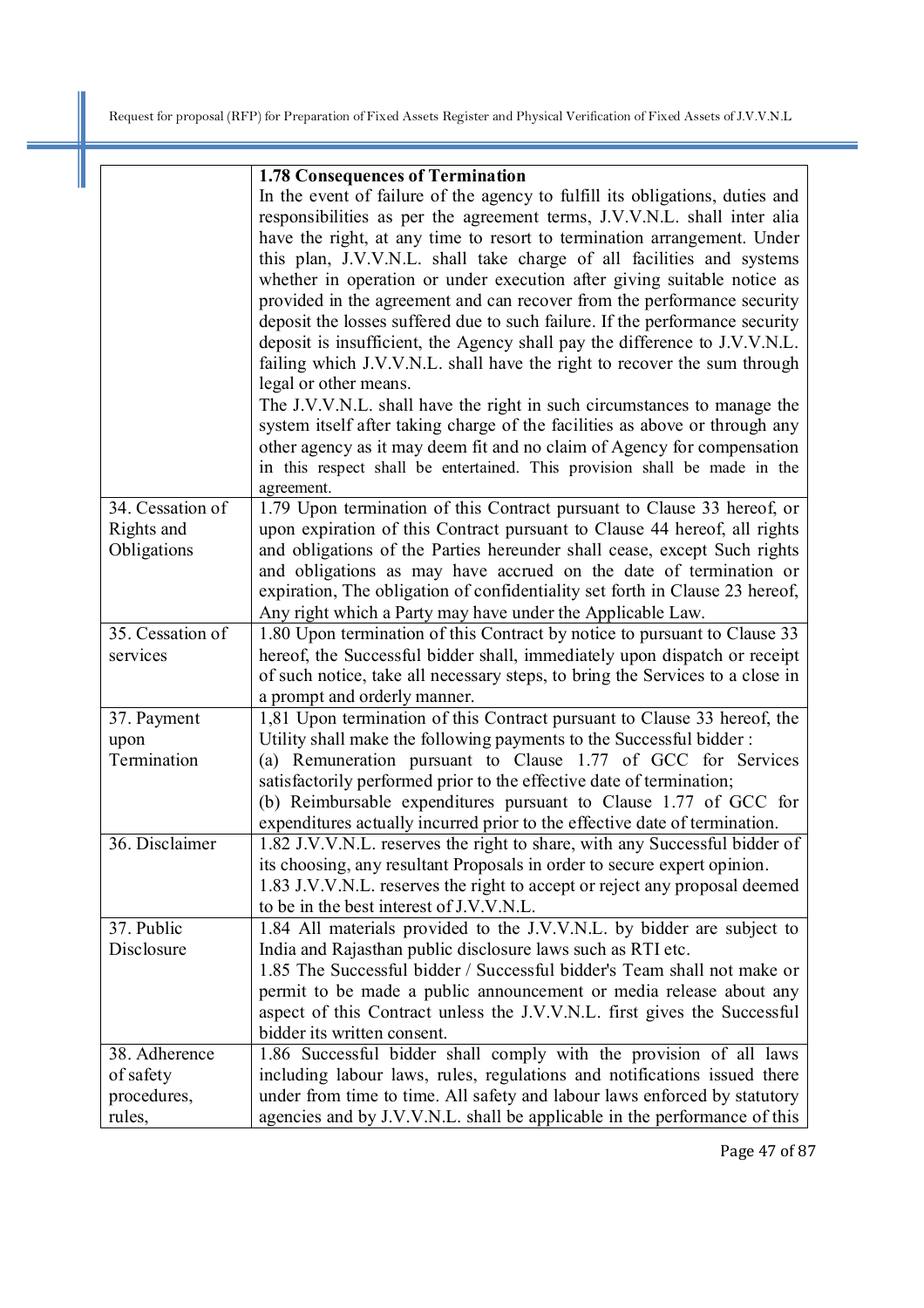| regulations and | Contract and Successful bidder's Team shall abide by these laws.             |
|-----------------|------------------------------------------------------------------------------|
| restriction     | 1.87 The Successful bidder shall take all measures necessary or proper to    |
|                 | protect the personnel, work and facilities and shall observe all reasonable  |
|                 | safety rules and instructions. Successful bidder's Team shall adhere to all  |
|                 | security requirement/regulations of the J.V.V.N.L. during the execution of   |
|                 | the work. J.V.V.N.L.'s employee also shall comply with safety                |
|                 |                                                                              |
|                 | procedures/policy.                                                           |
|                 | 1.88 The Successful bidder shall report as soon as possible any evidence,    |
|                 | which may indicate or is likely to lead to an abnormal or dangerous          |
|                 | situation and shall take all necessary emergency control steps to avoid      |
|                 | such abnormal situations.                                                    |
|                 | 1.89 The J.V.V.N.L. will be indemnified for all the situations mentioned     |
|                 | in this clause in the similar way as defined in GCC clause 27.               |
| 39. Removal     | 1.90 Except as the appropriate J.V.V.N.L. may otherwise agree, no            |
| and $/$ or      | changes shall be made in the Personnel. If, for any reason beyond the        |
|                 |                                                                              |
| Replacement of  | reasonable control of the Successful bidders, it becomes necessary to        |
| Personal        | replace any of the Personnel, the Successful bidder shall forthwith          |
|                 | provide as a replacement a person of equivalent or better qualifications.    |
|                 | $(i)$ If J.V.V.N.L.:                                                         |
|                 | (a) Finds that any of the Personnel has committed serious misconduct or      |
|                 | has been charged with having committed a criminal action, or                 |
|                 | (b) Has reasonable cause to be dissatisfied with the performance of any of   |
|                 | the Personnel, then the Successful bidder shall, at the J.V.V.N.L.'s written |
|                 | request specifying the grounds therefore, forthwith provide as a             |
|                 | replacement a person with qualifications and experience acceptable to the    |
|                 | J.V.V.N.L.                                                                   |
|                 | (c) Any of the Personnel provided as a replacement under Clauses (a) and     |
|                 |                                                                              |
|                 | (b) above, the rate of remuneration applicable to such person as well as     |
|                 | any reimbursable expenditure the Successful bidder may wish to claim as      |
|                 | a result of such replacement, shall be subject to the prior written approval |
|                 | by J.V.V.N.L. Except as J.V.V.N.L. may otherwise agree,                      |
|                 | 1.91 The Successful bidder shall bear all additional travel and other costs  |
|                 | arising out of or incidental to any removal and/or replacement.              |
| 40. Fairness    | 1.92 The Parties undertake to act in good faith with respect to each other's |
| and             | rights under this Contract and to adopt all reasonable measures to ensure    |
| Good Faith      | the realization of the objectives of this Contract.                          |
|                 | 1.93 Operation of the Contract: The Parties recognize that it is impractical |
|                 | in this Contract to provide for every contingency which may arise during     |
|                 |                                                                              |
|                 | the life of the Contract, and the Parties hereby agree that it is their      |
|                 | intention that this Contract shall operate fairly as between them, and       |
|                 | without detriment to the interest of either of them, and that, if during the |
|                 | term of this Contract either Party believes that this Contract is operating  |
|                 | unfairly, the Parties will use their best efforts to agree on such action as |
|                 | may be necessary to remove the cause or causes of such unfairness, but no    |
|                 | failure to agree on any action pursuant to this Clause shall give rise to a  |
|                 | dispute subject to Settlement in accordance with Clause 13 hereof.           |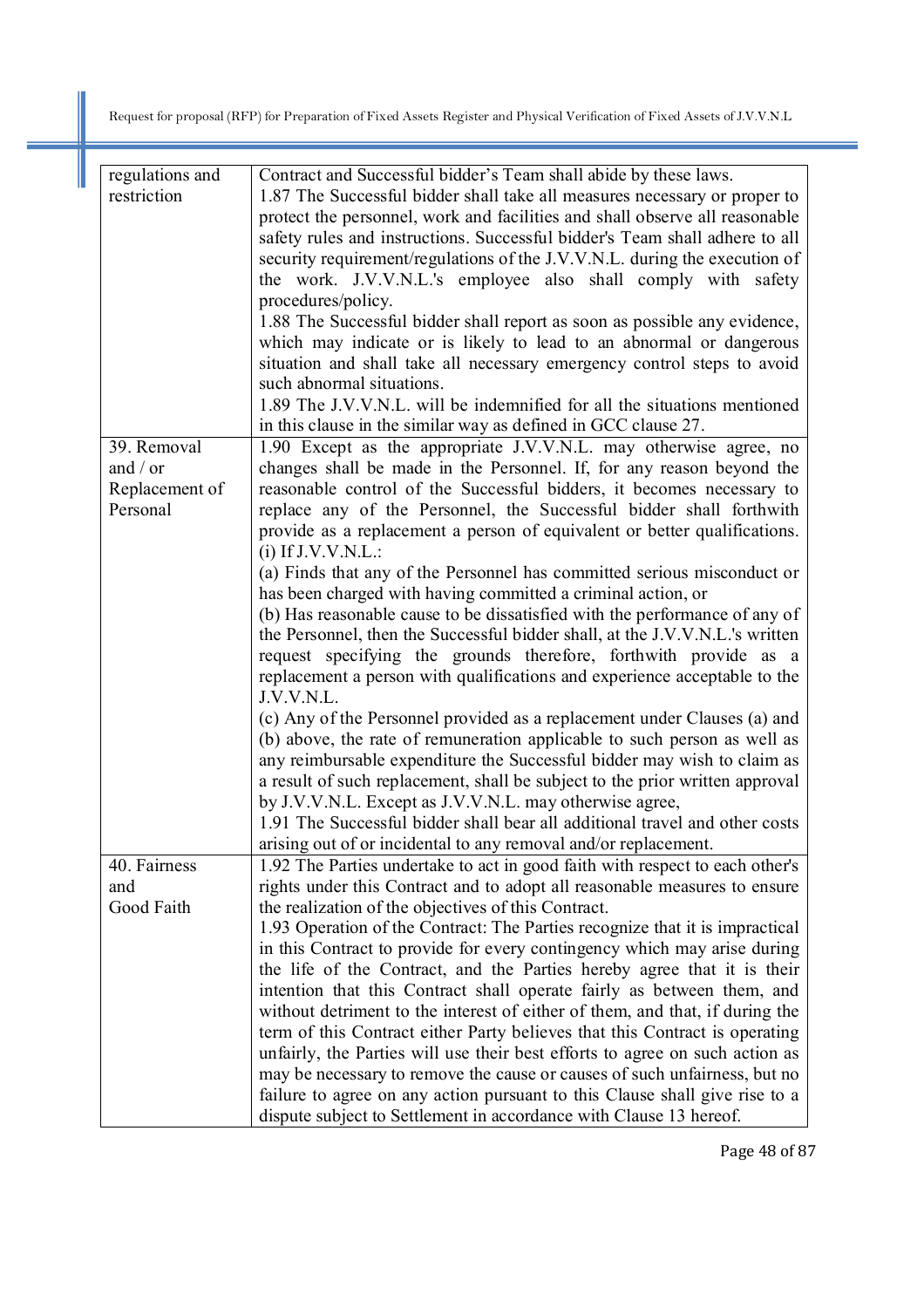| 41. Insurance   | 1.94 The Successful bidder shall take and maintain at their own cost,         |
|-----------------|-------------------------------------------------------------------------------|
|                 | insurance coverage against the risks of their personnel and properties        |
|                 | relating to this assignment.                                                  |
| 42. Conflict of | 1.95 J.V.V.N.L. considers a conflict of interest to be a situation in which a |
| Interest        | party has interests that could improperly influence that party's              |
|                 | performance of official duties or responsibilities, contractual obligations,  |
|                 | or compliance with applicable laws and regulations, and that such conflict    |
|                 | of interest may contribute to or constitute a prohibited corrupt practice.    |
| 43. Standard of | 1.96 The Successful bidder shall perform the Services and carry out their     |
| Performance     | obligations here under with all due diligence, efficiency and economy, in     |
|                 | accordance with generally accepted techniques and practices used with         |
|                 | professional engineering and consulting standards recognized by               |
|                 | professional bodies, and shall observe sound management, and technical        |
|                 | and engineering practices, and employ appropriate advanced technology         |
|                 | and safe and effective equipment, machinery, materials and methods. The       |
|                 | Successful bidder shall always act, in respect of any matter relating to this |
|                 | Contract or to the Services, as faithful advisers to the Owner.               |
| 44. Expiration  | 1.97 Unless terminated earlier pursuant to Clause 33 hereof, this Contract    |
| of Contract     | shall terminate when, pursuant to the provisions hereof, the Services have    |
|                 | been completed and the payments of remuneration and reimbursable              |
|                 | expenditures have been made.                                                  |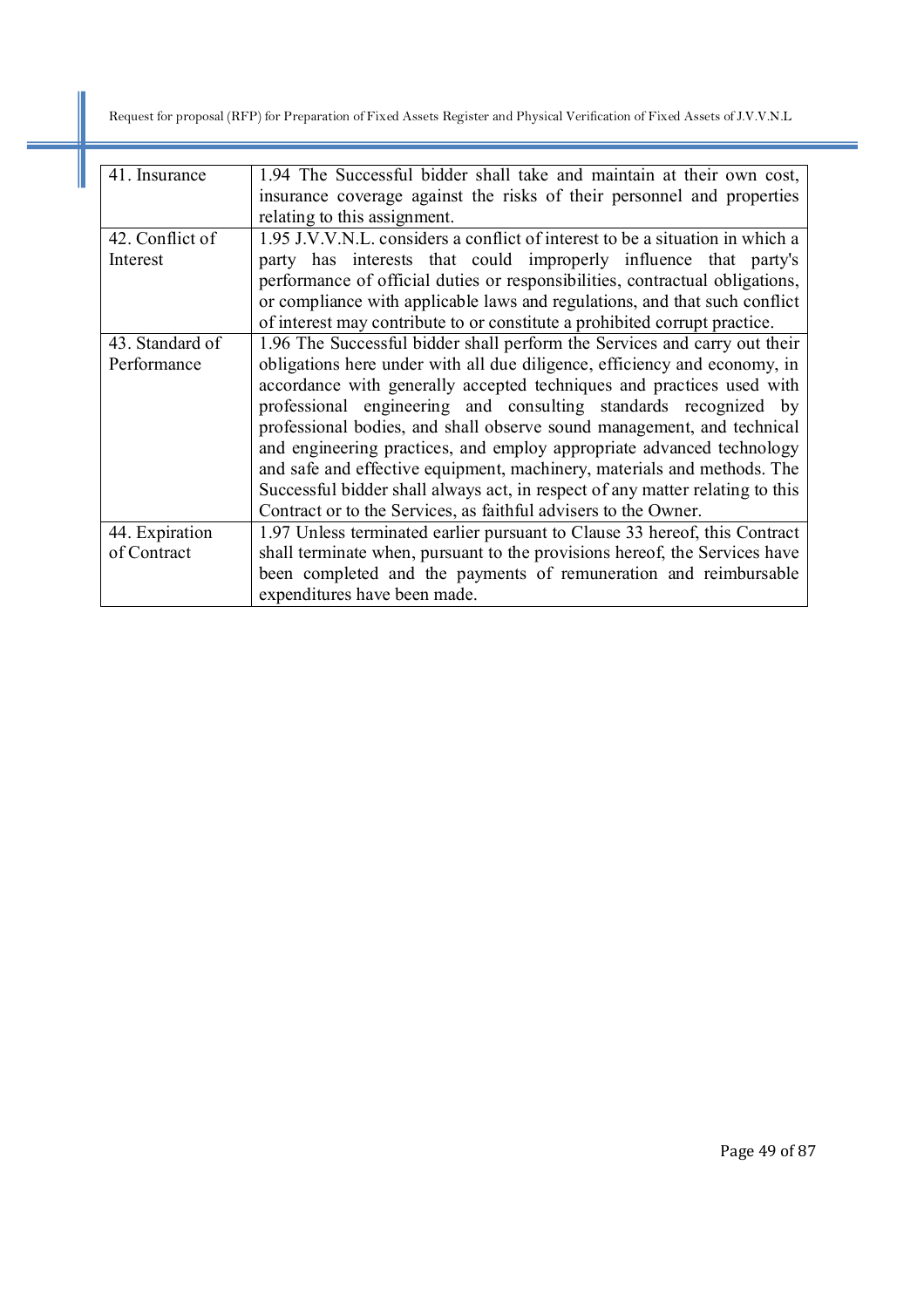# **SECTION VI Special Conditions of Contract (SCC)**

| Conditions of Contract (GCC). Whenever there is a conflict, the provisions herein<br>shall prevail over those in the GCC.<br><b>SCC</b> 1.1<br>The Purchaser's country is: India<br>$SCC$ 1.2<br>The Purchaser is Jaipur Vidyut Vitran Nigam Ltd.<br><b>SCC 1.3</b><br>The web-site of J.V.V.N.L. is: www.jaipurdiscom.com<br>Relevant information may be posted on the web-site. All details uploaded on the<br>website from time to time shall be deemed to have been provided to all the bidders.<br>$SCC$ 1.4<br>For notices, the Purchaser's contact details shall be:<br>Chief Accounts Officer (FM-W&M)<br>Jaipur Vidyut Vitran Nigam Ltd.,<br>Vidyut Bhawan, Jyoti Nagar,<br>Jaipur- 302005.<br>Phone 0141-2740264<br>e-mail: $\frac{caoatr(\hat{a})vvn \cdot ln}{snq}$ sraojvvnl123 $\hat{a}$ gmail.com<br><b>SCC</b> 1.5<br>The governing law shall be: Laws applicable in exclusive jurisdiction of competent<br>Court in Jaipur, Rajasthan.<br>$SCC$ 1.6<br>The Successful Bidder shall provide Performance Security of ten (10) percent of the<br>total Contract Price. The amount of Performance Security shall be specified at the<br>time of awarding the contract to the successful bidder.<br>The Performance Securities will be deposited in form of cheque/ DD with the<br>Accounts Officer (Cash), J.V.V.N.L., Jaipur or in the form of Bank Guarantee from<br>date of completion of the work.<br><b>SCC 1.7</b><br>In case of successful bidder the Earnest Money will be taken into account for<br>arriving at the amount of the Performance Security Deposit if the Successful bidder<br>desires to furnish Performance Security in form of cheque. However, if the<br>Performance Security is furnished through bank guarantee (BG), the EMD will be<br>released after acceptance of such BG.<br>The bidders may please note that the prices are Firm. The prices quoted should be<br><b>SCC 1.8</b><br>inclusive of Service tax and all other taxes. The milestone based payment terms <i>i.e.</i><br>payments as per milestones are defined below.<br>$SCC$ 1.9<br>(SCC 1.8 defined.)<br><b>S.No.</b><br><b>Milestone</b><br>Payment | The following Special Conditions of Contract (SCC) shall supplement the General   |  |  |  |  |
|-----------------------------------------------------------------------------------------------------------------------------------------------------------------------------------------------------------------------------------------------------------------------------------------------------------------------------------------------------------------------------------------------------------------------------------------------------------------------------------------------------------------------------------------------------------------------------------------------------------------------------------------------------------------------------------------------------------------------------------------------------------------------------------------------------------------------------------------------------------------------------------------------------------------------------------------------------------------------------------------------------------------------------------------------------------------------------------------------------------------------------------------------------------------------------------------------------------------------------------------------------------------------------------------------------------------------------------------------------------------------------------------------------------------------------------------------------------------------------------------------------------------------------------------------------------------------------------------------------------------------------------------------------------------------------------------------------------------------------------------------------------------------------------------------------------------------------------------------------------------------------------------------------------------------------------------------------------------------------------------------------------------------------------------------------------------------------------------------------------------------------------------------------------------|-----------------------------------------------------------------------------------|--|--|--|--|
|                                                                                                                                                                                                                                                                                                                                                                                                                                                                                                                                                                                                                                                                                                                                                                                                                                                                                                                                                                                                                                                                                                                                                                                                                                                                                                                                                                                                                                                                                                                                                                                                                                                                                                                                                                                                                                                                                                                                                                                                                                                                                                                                                                 |                                                                                   |  |  |  |  |
|                                                                                                                                                                                                                                                                                                                                                                                                                                                                                                                                                                                                                                                                                                                                                                                                                                                                                                                                                                                                                                                                                                                                                                                                                                                                                                                                                                                                                                                                                                                                                                                                                                                                                                                                                                                                                                                                                                                                                                                                                                                                                                                                                                 |                                                                                   |  |  |  |  |
|                                                                                                                                                                                                                                                                                                                                                                                                                                                                                                                                                                                                                                                                                                                                                                                                                                                                                                                                                                                                                                                                                                                                                                                                                                                                                                                                                                                                                                                                                                                                                                                                                                                                                                                                                                                                                                                                                                                                                                                                                                                                                                                                                                 |                                                                                   |  |  |  |  |
|                                                                                                                                                                                                                                                                                                                                                                                                                                                                                                                                                                                                                                                                                                                                                                                                                                                                                                                                                                                                                                                                                                                                                                                                                                                                                                                                                                                                                                                                                                                                                                                                                                                                                                                                                                                                                                                                                                                                                                                                                                                                                                                                                                 |                                                                                   |  |  |  |  |
|                                                                                                                                                                                                                                                                                                                                                                                                                                                                                                                                                                                                                                                                                                                                                                                                                                                                                                                                                                                                                                                                                                                                                                                                                                                                                                                                                                                                                                                                                                                                                                                                                                                                                                                                                                                                                                                                                                                                                                                                                                                                                                                                                                 |                                                                                   |  |  |  |  |
|                                                                                                                                                                                                                                                                                                                                                                                                                                                                                                                                                                                                                                                                                                                                                                                                                                                                                                                                                                                                                                                                                                                                                                                                                                                                                                                                                                                                                                                                                                                                                                                                                                                                                                                                                                                                                                                                                                                                                                                                                                                                                                                                                                 |                                                                                   |  |  |  |  |
|                                                                                                                                                                                                                                                                                                                                                                                                                                                                                                                                                                                                                                                                                                                                                                                                                                                                                                                                                                                                                                                                                                                                                                                                                                                                                                                                                                                                                                                                                                                                                                                                                                                                                                                                                                                                                                                                                                                                                                                                                                                                                                                                                                 |                                                                                   |  |  |  |  |
|                                                                                                                                                                                                                                                                                                                                                                                                                                                                                                                                                                                                                                                                                                                                                                                                                                                                                                                                                                                                                                                                                                                                                                                                                                                                                                                                                                                                                                                                                                                                                                                                                                                                                                                                                                                                                                                                                                                                                                                                                                                                                                                                                                 |                                                                                   |  |  |  |  |
|                                                                                                                                                                                                                                                                                                                                                                                                                                                                                                                                                                                                                                                                                                                                                                                                                                                                                                                                                                                                                                                                                                                                                                                                                                                                                                                                                                                                                                                                                                                                                                                                                                                                                                                                                                                                                                                                                                                                                                                                                                                                                                                                                                 |                                                                                   |  |  |  |  |
|                                                                                                                                                                                                                                                                                                                                                                                                                                                                                                                                                                                                                                                                                                                                                                                                                                                                                                                                                                                                                                                                                                                                                                                                                                                                                                                                                                                                                                                                                                                                                                                                                                                                                                                                                                                                                                                                                                                                                                                                                                                                                                                                                                 |                                                                                   |  |  |  |  |
|                                                                                                                                                                                                                                                                                                                                                                                                                                                                                                                                                                                                                                                                                                                                                                                                                                                                                                                                                                                                                                                                                                                                                                                                                                                                                                                                                                                                                                                                                                                                                                                                                                                                                                                                                                                                                                                                                                                                                                                                                                                                                                                                                                 |                                                                                   |  |  |  |  |
|                                                                                                                                                                                                                                                                                                                                                                                                                                                                                                                                                                                                                                                                                                                                                                                                                                                                                                                                                                                                                                                                                                                                                                                                                                                                                                                                                                                                                                                                                                                                                                                                                                                                                                                                                                                                                                                                                                                                                                                                                                                                                                                                                                 |                                                                                   |  |  |  |  |
|                                                                                                                                                                                                                                                                                                                                                                                                                                                                                                                                                                                                                                                                                                                                                                                                                                                                                                                                                                                                                                                                                                                                                                                                                                                                                                                                                                                                                                                                                                                                                                                                                                                                                                                                                                                                                                                                                                                                                                                                                                                                                                                                                                 |                                                                                   |  |  |  |  |
|                                                                                                                                                                                                                                                                                                                                                                                                                                                                                                                                                                                                                                                                                                                                                                                                                                                                                                                                                                                                                                                                                                                                                                                                                                                                                                                                                                                                                                                                                                                                                                                                                                                                                                                                                                                                                                                                                                                                                                                                                                                                                                                                                                 |                                                                                   |  |  |  |  |
|                                                                                                                                                                                                                                                                                                                                                                                                                                                                                                                                                                                                                                                                                                                                                                                                                                                                                                                                                                                                                                                                                                                                                                                                                                                                                                                                                                                                                                                                                                                                                                                                                                                                                                                                                                                                                                                                                                                                                                                                                                                                                                                                                                 |                                                                                   |  |  |  |  |
|                                                                                                                                                                                                                                                                                                                                                                                                                                                                                                                                                                                                                                                                                                                                                                                                                                                                                                                                                                                                                                                                                                                                                                                                                                                                                                                                                                                                                                                                                                                                                                                                                                                                                                                                                                                                                                                                                                                                                                                                                                                                                                                                                                 |                                                                                   |  |  |  |  |
|                                                                                                                                                                                                                                                                                                                                                                                                                                                                                                                                                                                                                                                                                                                                                                                                                                                                                                                                                                                                                                                                                                                                                                                                                                                                                                                                                                                                                                                                                                                                                                                                                                                                                                                                                                                                                                                                                                                                                                                                                                                                                                                                                                 |                                                                                   |  |  |  |  |
|                                                                                                                                                                                                                                                                                                                                                                                                                                                                                                                                                                                                                                                                                                                                                                                                                                                                                                                                                                                                                                                                                                                                                                                                                                                                                                                                                                                                                                                                                                                                                                                                                                                                                                                                                                                                                                                                                                                                                                                                                                                                                                                                                                 |                                                                                   |  |  |  |  |
|                                                                                                                                                                                                                                                                                                                                                                                                                                                                                                                                                                                                                                                                                                                                                                                                                                                                                                                                                                                                                                                                                                                                                                                                                                                                                                                                                                                                                                                                                                                                                                                                                                                                                                                                                                                                                                                                                                                                                                                                                                                                                                                                                                 |                                                                                   |  |  |  |  |
|                                                                                                                                                                                                                                                                                                                                                                                                                                                                                                                                                                                                                                                                                                                                                                                                                                                                                                                                                                                                                                                                                                                                                                                                                                                                                                                                                                                                                                                                                                                                                                                                                                                                                                                                                                                                                                                                                                                                                                                                                                                                                                                                                                 |                                                                                   |  |  |  |  |
|                                                                                                                                                                                                                                                                                                                                                                                                                                                                                                                                                                                                                                                                                                                                                                                                                                                                                                                                                                                                                                                                                                                                                                                                                                                                                                                                                                                                                                                                                                                                                                                                                                                                                                                                                                                                                                                                                                                                                                                                                                                                                                                                                                 |                                                                                   |  |  |  |  |
|                                                                                                                                                                                                                                                                                                                                                                                                                                                                                                                                                                                                                                                                                                                                                                                                                                                                                                                                                                                                                                                                                                                                                                                                                                                                                                                                                                                                                                                                                                                                                                                                                                                                                                                                                                                                                                                                                                                                                                                                                                                                                                                                                                 | a scheduled Bank on non-judicial stamp paper(s) of appropriate value as intimated |  |  |  |  |
|                                                                                                                                                                                                                                                                                                                                                                                                                                                                                                                                                                                                                                                                                                                                                                                                                                                                                                                                                                                                                                                                                                                                                                                                                                                                                                                                                                                                                                                                                                                                                                                                                                                                                                                                                                                                                                                                                                                                                                                                                                                                                                                                                                 | by J.V.V.N.L. in the prescribed format addressed to the Chief Accounts Officer    |  |  |  |  |
|                                                                                                                                                                                                                                                                                                                                                                                                                                                                                                                                                                                                                                                                                                                                                                                                                                                                                                                                                                                                                                                                                                                                                                                                                                                                                                                                                                                                                                                                                                                                                                                                                                                                                                                                                                                                                                                                                                                                                                                                                                                                                                                                                                 | (FM-W&M), J.V.V.N.L., Jaipur for satisfactory completion of work within 15 days   |  |  |  |  |
|                                                                                                                                                                                                                                                                                                                                                                                                                                                                                                                                                                                                                                                                                                                                                                                                                                                                                                                                                                                                                                                                                                                                                                                                                                                                                                                                                                                                                                                                                                                                                                                                                                                                                                                                                                                                                                                                                                                                                                                                                                                                                                                                                                 | of receipt of the letter of award/Detailed work order. The deposit or the Bank    |  |  |  |  |
|                                                                                                                                                                                                                                                                                                                                                                                                                                                                                                                                                                                                                                                                                                                                                                                                                                                                                                                                                                                                                                                                                                                                                                                                                                                                                                                                                                                                                                                                                                                                                                                                                                                                                                                                                                                                                                                                                                                                                                                                                                                                                                                                                                 | Guarantee as the case may be is to remain valid for a period of 6 months from the |  |  |  |  |
|                                                                                                                                                                                                                                                                                                                                                                                                                                                                                                                                                                                                                                                                                                                                                                                                                                                                                                                                                                                                                                                                                                                                                                                                                                                                                                                                                                                                                                                                                                                                                                                                                                                                                                                                                                                                                                                                                                                                                                                                                                                                                                                                                                 |                                                                                   |  |  |  |  |
|                                                                                                                                                                                                                                                                                                                                                                                                                                                                                                                                                                                                                                                                                                                                                                                                                                                                                                                                                                                                                                                                                                                                                                                                                                                                                                                                                                                                                                                                                                                                                                                                                                                                                                                                                                                                                                                                                                                                                                                                                                                                                                                                                                 |                                                                                   |  |  |  |  |
|                                                                                                                                                                                                                                                                                                                                                                                                                                                                                                                                                                                                                                                                                                                                                                                                                                                                                                                                                                                                                                                                                                                                                                                                                                                                                                                                                                                                                                                                                                                                                                                                                                                                                                                                                                                                                                                                                                                                                                                                                                                                                                                                                                 |                                                                                   |  |  |  |  |
|                                                                                                                                                                                                                                                                                                                                                                                                                                                                                                                                                                                                                                                                                                                                                                                                                                                                                                                                                                                                                                                                                                                                                                                                                                                                                                                                                                                                                                                                                                                                                                                                                                                                                                                                                                                                                                                                                                                                                                                                                                                                                                                                                                 |                                                                                   |  |  |  |  |
|                                                                                                                                                                                                                                                                                                                                                                                                                                                                                                                                                                                                                                                                                                                                                                                                                                                                                                                                                                                                                                                                                                                                                                                                                                                                                                                                                                                                                                                                                                                                                                                                                                                                                                                                                                                                                                                                                                                                                                                                                                                                                                                                                                 |                                                                                   |  |  |  |  |
|                                                                                                                                                                                                                                                                                                                                                                                                                                                                                                                                                                                                                                                                                                                                                                                                                                                                                                                                                                                                                                                                                                                                                                                                                                                                                                                                                                                                                                                                                                                                                                                                                                                                                                                                                                                                                                                                                                                                                                                                                                                                                                                                                                 |                                                                                   |  |  |  |  |
|                                                                                                                                                                                                                                                                                                                                                                                                                                                                                                                                                                                                                                                                                                                                                                                                                                                                                                                                                                                                                                                                                                                                                                                                                                                                                                                                                                                                                                                                                                                                                                                                                                                                                                                                                                                                                                                                                                                                                                                                                                                                                                                                                                 |                                                                                   |  |  |  |  |
|                                                                                                                                                                                                                                                                                                                                                                                                                                                                                                                                                                                                                                                                                                                                                                                                                                                                                                                                                                                                                                                                                                                                                                                                                                                                                                                                                                                                                                                                                                                                                                                                                                                                                                                                                                                                                                                                                                                                                                                                                                                                                                                                                                 |                                                                                   |  |  |  |  |
|                                                                                                                                                                                                                                                                                                                                                                                                                                                                                                                                                                                                                                                                                                                                                                                                                                                                                                                                                                                                                                                                                                                                                                                                                                                                                                                                                                                                                                                                                                                                                                                                                                                                                                                                                                                                                                                                                                                                                                                                                                                                                                                                                                 |                                                                                   |  |  |  |  |
|                                                                                                                                                                                                                                                                                                                                                                                                                                                                                                                                                                                                                                                                                                                                                                                                                                                                                                                                                                                                                                                                                                                                                                                                                                                                                                                                                                                                                                                                                                                                                                                                                                                                                                                                                                                                                                                                                                                                                                                                                                                                                                                                                                 |                                                                                   |  |  |  |  |
|                                                                                                                                                                                                                                                                                                                                                                                                                                                                                                                                                                                                                                                                                                                                                                                                                                                                                                                                                                                                                                                                                                                                                                                                                                                                                                                                                                                                                                                                                                                                                                                                                                                                                                                                                                                                                                                                                                                                                                                                                                                                                                                                                                 |                                                                                   |  |  |  |  |

Page 50 of 87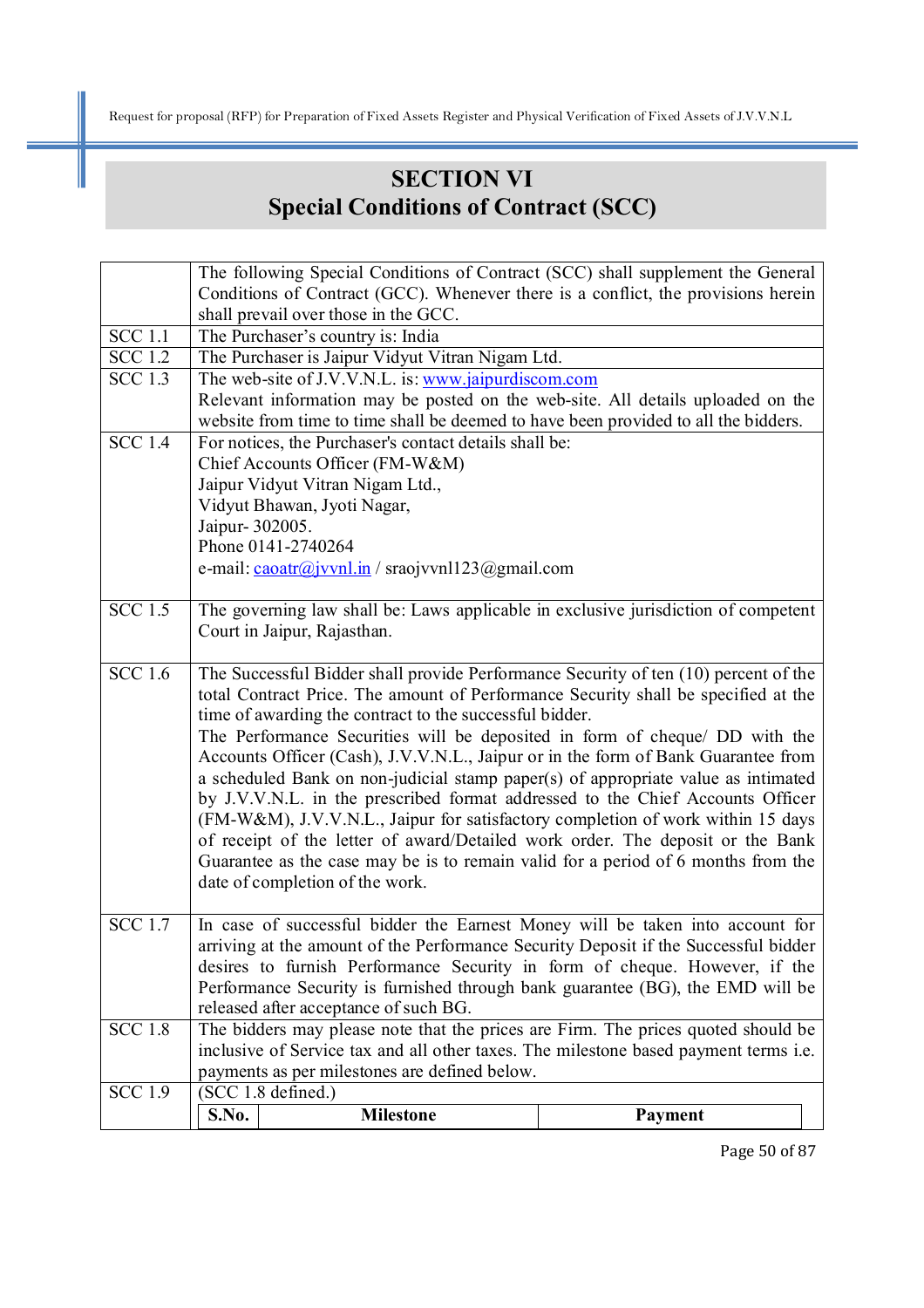I

| $\mathbf{1}$ | <b>Milestones under Module-I</b>                                                                                                                                                                                                                                             |                                                                                                                                                                                                                                                                                                        |
|--------------|------------------------------------------------------------------------------------------------------------------------------------------------------------------------------------------------------------------------------------------------------------------------------|--------------------------------------------------------------------------------------------------------------------------------------------------------------------------------------------------------------------------------------------------------------------------------------------------------|
| 1.1          | Submission<br>of<br>draft physical<br>verification report and draft fixed<br>register<br>covering<br>all<br>assets<br>parameters and details as specified<br>in the scope of work for each A-<br>Category circle (O&M and Non-<br>O&M units).                                | 1% of the total contract value for<br>Module-I against each circle.<br>[There are <b>total 5 nos. of <math>A</math>-</b><br>category circle therefore maximum<br>of 5% of the total contract value for<br>Module-I shall be released on<br>achieving this milestone, subject to<br>LD, if any $\lceil$ |
| 1.2          | Upon approval, by the JVVNL<br>committee, of draft physical<br>verification report and draft fixed<br>register<br>covering<br>all<br>assets<br>parameters and details as specified<br>in the scope of work for each A-<br>Category circle (O&M and Non-<br>O&M units).       | 2 % of the total contract value for<br>Module-I against each circle.<br>[There are total 5 nos. of $A$ -<br>category circle therefore maximum<br>of 10% of the total contract value<br>for Module-I shall be released on<br>achieving this milestone, subject to<br>LD, if any                         |
| 1.3          | Submission of draft<br>physical<br>verification report and draft fixed<br>register covering<br>all<br>assets<br>parameters and details as specified<br>in the scope of work for each B-<br>Category circle (O&M and Non-<br>O&M units).                                      | 2% of the total contract value for<br>Module-I against each circle.<br>[There are total 5 nos. of $B$ -<br>category circle therefore maximum<br>of 10% of the total contract value<br>for Module-I shall be released on<br>achieving this milestone, subject to<br>LD, if any $\vert$                  |
| 1.4          | Upon approval, by the JVVNL<br>committee,<br>draft<br>physical<br>of<br>verification report and draft fixed<br>register covering<br>all<br>assets<br>parameters and details as specified<br>in the scope of work for each B-<br>Category circle (O&M and Non-<br>O&M units). | 5 % of the total contract value for<br>Module-I against each circle.<br>[There are total 5 nos. of $B$ -<br>category circle therefore maximum<br>of 25% of the total contract value<br>for Module-I shall be released on<br>achieving this milestone, subject to<br><i>LD</i> , <i>if any</i> $\vert$  |
| 1.5          | Submission<br>of draft<br>physical<br>verification report and draft fixed<br>register<br>covering<br>assets<br>all<br>parameters and details as specified<br>in the scope of work for each C-<br>Category circle (O&M and Non-<br>O&M units).                                | 3 % of the total contract value for<br>Module-I against each circle.<br>[There are total $\beta$ nos. of $C$ -<br>category circle therefore maximum<br>of 9% of the total contract value for<br>Module-I shall be released on<br>achieving this milestone, subject to<br>LD, if any $\lceil$           |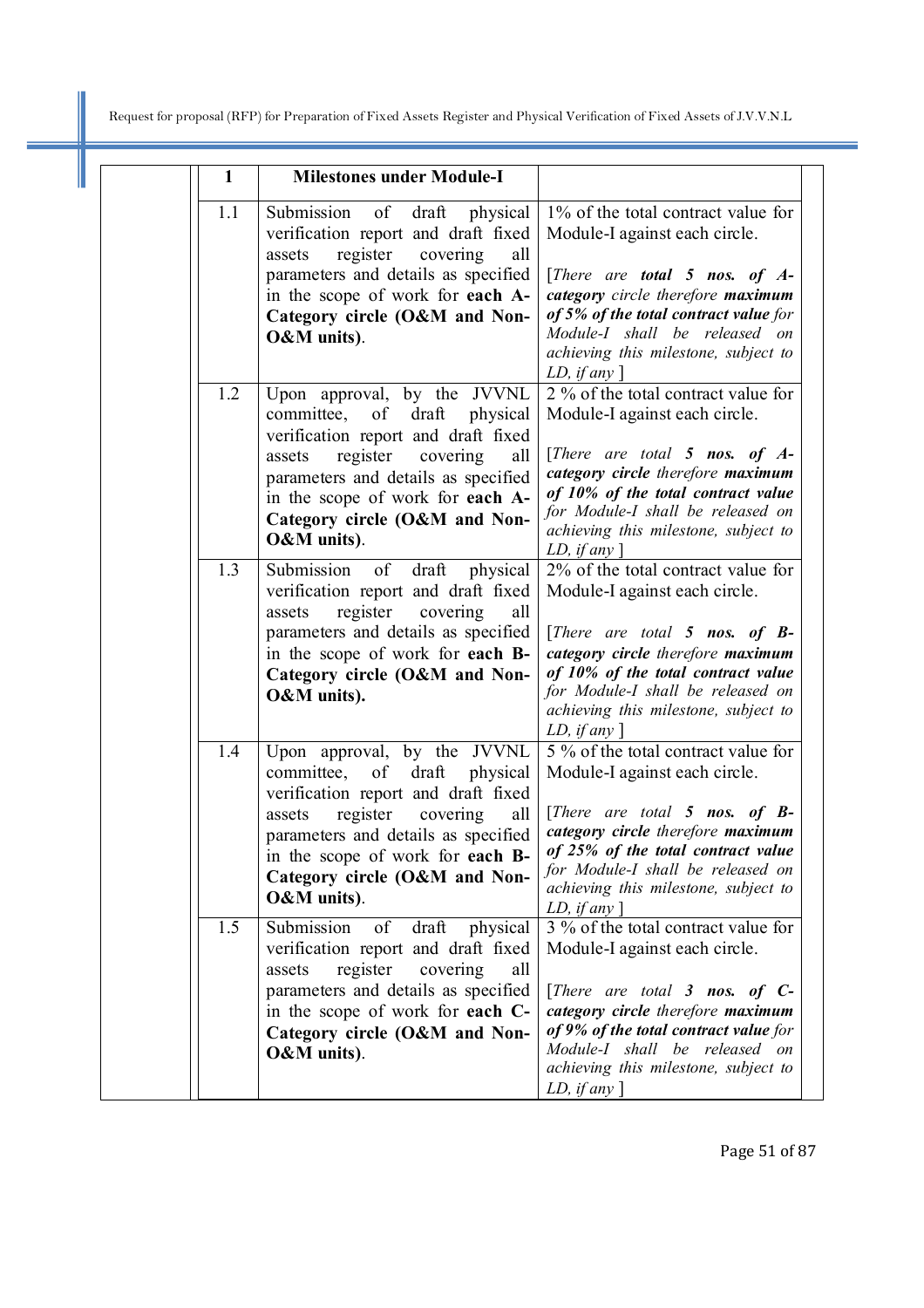I

| 1.6            | Upon approval, by the JVVNL<br>committee, of draft physical<br>verification report and draft fixed<br>register covering<br>assets<br>all<br>parameters and details as specified<br>in the scope of work for each C-<br>Category circle (O&M and Non-<br>O&M units). | 6 % of the total contract value for<br>Module-I against each circle.<br>[There are total 3 nos. of $C$ -<br>category circle therefore maximum<br>of 18% of the total contract value<br>for Module-I shall be released on<br>achieving this milestone, subject to |
|----------------|---------------------------------------------------------------------------------------------------------------------------------------------------------------------------------------------------------------------------------------------------------------------|------------------------------------------------------------------------------------------------------------------------------------------------------------------------------------------------------------------------------------------------------------------|
| 1.7            | Upon approval, by the JVVNL                                                                                                                                                                                                                                         | <i>LD</i> , <i>if</i> any $\left]$<br>3 % of the total contract value for                                                                                                                                                                                        |
|                | committee, of draft physical<br>verification report and draft fixed<br>register covering<br>assets<br>all<br>parameters and details as specified<br>in the scope of work for Head                                                                                   | Module-I.                                                                                                                                                                                                                                                        |
|                | office, AO (Cash), AO (Budget),                                                                                                                                                                                                                                     |                                                                                                                                                                                                                                                                  |
|                | CPC, AO (TW), MM and CE                                                                                                                                                                                                                                             |                                                                                                                                                                                                                                                                  |
|                | Jaipur Zone office.                                                                                                                                                                                                                                                 |                                                                                                                                                                                                                                                                  |
| 1.8            | Upon approval, by the JVVNL                                                                                                                                                                                                                                         | 20 % of the total contract value                                                                                                                                                                                                                                 |
|                | committee, of draft physical                                                                                                                                                                                                                                        | for Module-I.                                                                                                                                                                                                                                                    |
|                | verification report and draft fixed                                                                                                                                                                                                                                 |                                                                                                                                                                                                                                                                  |
|                | register<br>covering<br>assets<br>all                                                                                                                                                                                                                               | [Maximum of 20% of the total                                                                                                                                                                                                                                     |
|                | parameters and details as specified                                                                                                                                                                                                                                 | contract value for Module-I shall be                                                                                                                                                                                                                             |
|                | in the scope of work for JVVNL as                                                                                                                                                                                                                                   | released on achieving this milestone,<br>subject to LD, if any $\vert$                                                                                                                                                                                           |
|                | a whole.                                                                                                                                                                                                                                                            |                                                                                                                                                                                                                                                                  |
| $\overline{2}$ | <b>Milestones under Module-II</b>                                                                                                                                                                                                                                   |                                                                                                                                                                                                                                                                  |
| 2.1            | Upon approval of updated SLD,                                                                                                                                                                                                                                       | 40% equivalent value of the                                                                                                                                                                                                                                      |
|                | Physical verification report and                                                                                                                                                                                                                                    | Module-II as per the contract,                                                                                                                                                                                                                                   |
|                | duly reconciled FAR for FY 2017-                                                                                                                                                                                                                                    | subject to LD, if any.                                                                                                                                                                                                                                           |
|                | 18 i.e. as on $31st$ March 2018 of                                                                                                                                                                                                                                  |                                                                                                                                                                                                                                                                  |
|                | J.V.V.N.L. as a whole.                                                                                                                                                                                                                                              |                                                                                                                                                                                                                                                                  |
| 2.2            | Submission of half yearly physical<br>verification report for JVVNL for                                                                                                                                                                                             | 20% equivalent value of the<br>Module-II as per the contract,                                                                                                                                                                                                    |
|                | FY 2018-19 i.e. JVVNL as a whole                                                                                                                                                                                                                                    | subject to LD, if any.                                                                                                                                                                                                                                           |
|                | for FY 2018-19                                                                                                                                                                                                                                                      |                                                                                                                                                                                                                                                                  |
| 2.3            | Upon approval of updated SLD,                                                                                                                                                                                                                                       | 40% equivalent value of the                                                                                                                                                                                                                                      |
|                | Physical verification report and                                                                                                                                                                                                                                    | Module-II as per the contract,                                                                                                                                                                                                                                   |
|                | duly reconciled FAR for FY 2018-                                                                                                                                                                                                                                    | subject to LD, if any.                                                                                                                                                                                                                                           |
|                | 19 i.e. as on $31st$ March 2019 of                                                                                                                                                                                                                                  |                                                                                                                                                                                                                                                                  |
|                | J.V.V.N.L. as a whole.                                                                                                                                                                                                                                              |                                                                                                                                                                                                                                                                  |
| Note:          |                                                                                                                                                                                                                                                                     |                                                                                                                                                                                                                                                                  |
| Ι.             | The currencies for payments shall be in Indian Rupees (INR).                                                                                                                                                                                                        |                                                                                                                                                                                                                                                                  |
| Ш.             |                                                                                                                                                                                                                                                                     | Payment will be a made proportionately to the percentage defined for that                                                                                                                                                                                        |
|                | particular milestone.                                                                                                                                                                                                                                               |                                                                                                                                                                                                                                                                  |
| milestones.    |                                                                                                                                                                                                                                                                     | III. Successful bidder can raise invoice after successful completion of the                                                                                                                                                                                      |
|                |                                                                                                                                                                                                                                                                     |                                                                                                                                                                                                                                                                  |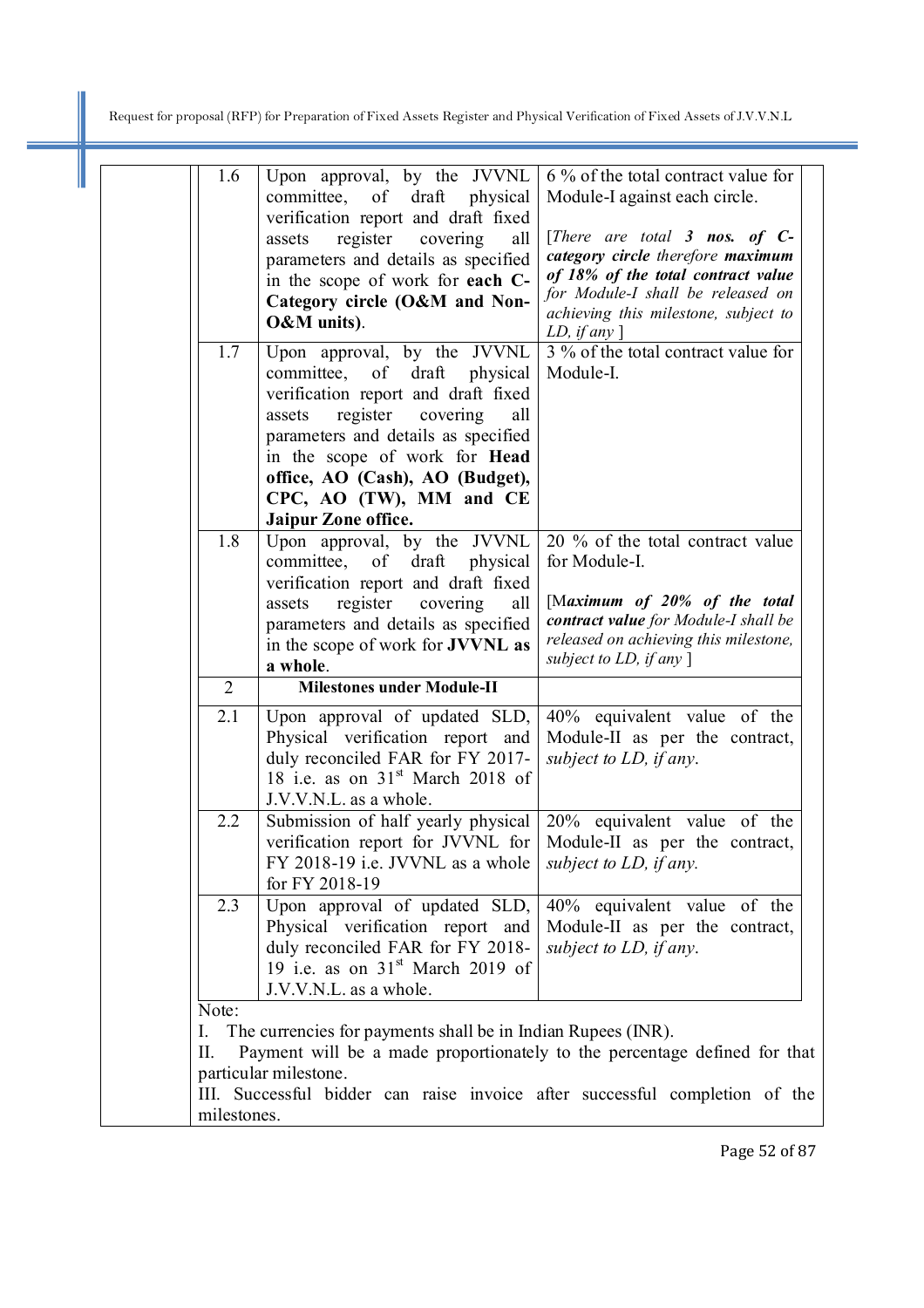|                 | IV. In case scope of work is reduced on increased due to deletion or addition of any  |                                                                                                                                                                          |  |  |  |
|-----------------|---------------------------------------------------------------------------------------|--------------------------------------------------------------------------------------------------------------------------------------------------------------------------|--|--|--|
|                 | new sub-division (reorganization of existing sub-division shall be excluded) then the |                                                                                                                                                                          |  |  |  |
|                 |                                                                                       | contract value shall be adjusted on $pro - rata$ basis of number of $sub - divisions$                                                                                    |  |  |  |
|                 |                                                                                       | covered in the actual scope of work at the time of signing of the contract.                                                                                              |  |  |  |
| <b>SCC</b> 1.10 |                                                                                       | Fixed Assets Register preparation and Physical Verification Team:                                                                                                        |  |  |  |
|                 |                                                                                       | The successful bidder shall form a team (the "Team") for undertaking this                                                                                                |  |  |  |
|                 |                                                                                       | assignment. The Team shall consist of experts who have the requisite qualifications                                                                                      |  |  |  |
|                 |                                                                                       | and experience. Financial Expert shall be the leader of the Team. The following Key                                                                                      |  |  |  |
|                 |                                                                                       | Personnel whose experience and responsibilities are briefly described herein would                                                                                       |  |  |  |
|                 |                                                                                       | be considered for evaluation of the Technical Proposal. Other expertise as required<br>for the services to be rendered by the successful bidder shall be included in the |  |  |  |
|                 |                                                                                       |                                                                                                                                                                          |  |  |  |
|                 | Professional Personnel, as necessary.                                                 | Team either through the Key Personnel specified below or through other                                                                                                   |  |  |  |
|                 |                                                                                       |                                                                                                                                                                          |  |  |  |
|                 |                                                                                       | Financial Expert-cum-Team Leader (the "Financial Expert") – 01 No.                                                                                                       |  |  |  |
|                 | Educational                                                                           | <b>Chartered Accountant</b>                                                                                                                                              |  |  |  |
|                 | Qualification<br><b>Essential Experience</b>                                          |                                                                                                                                                                          |  |  |  |
|                 |                                                                                       | 10 (Ten) years' experience in financial services. He<br>should have worked in at least 1 (One) fixed assets                                                              |  |  |  |
|                 |                                                                                       | management project in public sector utilities.                                                                                                                           |  |  |  |
|                 | Job                                                                                   | He/ She will lead, co-ordinate and supervise the work                                                                                                                    |  |  |  |
|                 | Responsibility                                                                        | of the team for delivering the service in a timely                                                                                                                       |  |  |  |
|                 |                                                                                       | manner as envisaged in this RFP. He/ She shall not                                                                                                                       |  |  |  |
|                 |                                                                                       | delegate his/ her responsibilities except with the prior                                                                                                                 |  |  |  |
|                 |                                                                                       | written approval of the J.V.V.N.L.                                                                                                                                       |  |  |  |
|                 | Technical Expert: $-01$ No.                                                           |                                                                                                                                                                          |  |  |  |
|                 | Educational                                                                           | BE/B. Tech. in Electrical Engineering                                                                                                                                    |  |  |  |
|                 | Qualification                                                                         |                                                                                                                                                                          |  |  |  |
|                 | <b>Essential Experience</b>                                                           | 8<br>years' experience<br>in<br>Power<br>(Eight)                                                                                                                         |  |  |  |
|                 |                                                                                       | Distribution/Transmission Sector.                                                                                                                                        |  |  |  |
|                 | Job Responsibility                                                                    | He/ She will assist the successful bidder's Team for                                                                                                                     |  |  |  |
|                 |                                                                                       | delivering the services in his/ her core areas as                                                                                                                        |  |  |  |
|                 |                                                                                       | envisaged in this RFP.                                                                                                                                                   |  |  |  |
|                 |                                                                                       | Associate Member (Finance & Accounts) – at least 03 Nos.                                                                                                                 |  |  |  |
|                 | Educational                                                                           | <b>Chartered Accountant</b>                                                                                                                                              |  |  |  |
|                 | Qualification                                                                         |                                                                                                                                                                          |  |  |  |
|                 | <b>Essential Experience</b>                                                           | 3 (three) years in financial services.                                                                                                                                   |  |  |  |
|                 | Job Responsibility                                                                    | He/ She will assist the successful bidder's Team for                                                                                                                     |  |  |  |
|                 |                                                                                       | delivering the services in his/ her core areas as                                                                                                                        |  |  |  |
|                 |                                                                                       | envisaged in this RFP.                                                                                                                                                   |  |  |  |
|                 |                                                                                       | Associate Member (Technical-Electrical) – at least 03 Nos.                                                                                                               |  |  |  |
|                 | Educational                                                                           | BE/B. Tech. in Electrical Engineering                                                                                                                                    |  |  |  |
|                 | Qualification                                                                         |                                                                                                                                                                          |  |  |  |
|                 | <b>Essential Experience</b>                                                           | 3 (three) years' experience in Power Sector.                                                                                                                             |  |  |  |
|                 | Job Responsibility                                                                    | He/ She will assist the successful bidder's Team for                                                                                                                     |  |  |  |

Page 53 of 87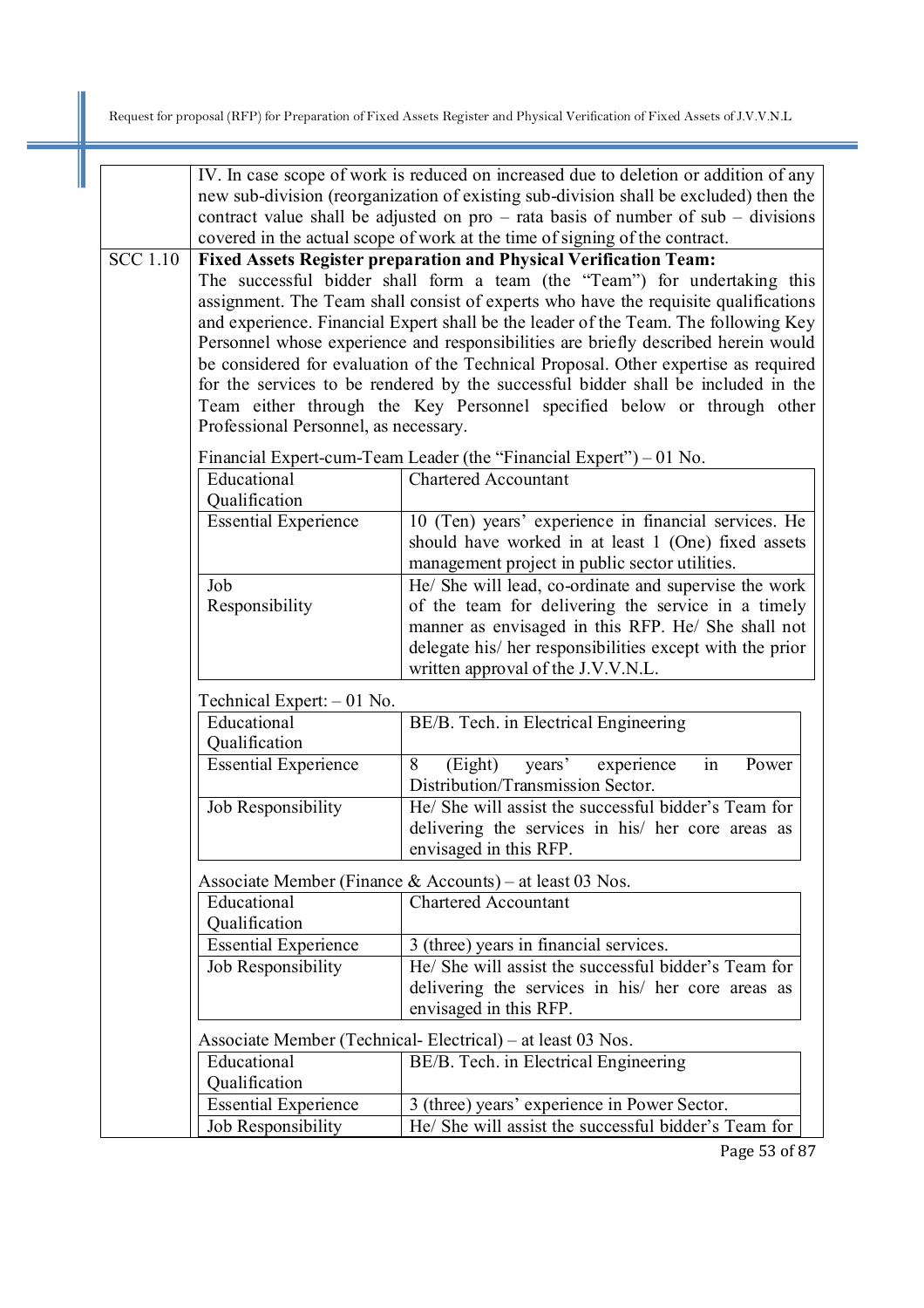|                 | delivering the services in his/ her core areas as<br>envisaged in this RFP.                                                                                                                                            |                                      |                                                                        |                                                                                                            |
|-----------------|------------------------------------------------------------------------------------------------------------------------------------------------------------------------------------------------------------------------|--------------------------------------|------------------------------------------------------------------------|------------------------------------------------------------------------------------------------------------|
|                 | Associate Member (Technical-Civil) – at least 01 Nos.                                                                                                                                                                  |                                      |                                                                        |                                                                                                            |
|                 | Educational<br>BE/B. Tech./Diploma in Civil Engineering                                                                                                                                                                |                                      |                                                                        |                                                                                                            |
|                 | Qualification                                                                                                                                                                                                          |                                      |                                                                        |                                                                                                            |
|                 | <b>Essential Experience</b><br>3 (three) years' experience in Power Sector.                                                                                                                                            |                                      |                                                                        |                                                                                                            |
|                 | Job Responsibility                                                                                                                                                                                                     |                                      |                                                                        | He/ She will follow up with the SE (Civil) to get the<br>asset details for Non O&M offices. He shall also  |
|                 |                                                                                                                                                                                                                        |                                      |                                                                        | cross-verify the data provided by Discom on sample<br>basis, for consistency, accuracy and completeness of |
|                 | data.<br>He shall also do the assessment of historical cost of                                                                                                                                                         |                                      |                                                                        |                                                                                                            |
|                 |                                                                                                                                                                                                                        |                                      |                                                                        | the fixed assets of which details provided by the SE                                                       |
|                 |                                                                                                                                                                                                                        |                                      | (civil)/Discom.                                                        |                                                                                                            |
|                 | The bidder shall deploy required no. personnel of suitable qualification and<br>experience as specified in the table above. It shall be construed as the contractual<br>obligation of the qualified successful bidder. |                                      |                                                                        |                                                                                                            |
|                 |                                                                                                                                                                                                                        |                                      |                                                                        |                                                                                                            |
| <b>SCC</b> 1.11 |                                                                                                                                                                                                                        | <b>WORK COMPLETION PERIOD:</b>       |                                                                        | The Successful Bidder shall be allowed the following time period for completing the                        |
|                 |                                                                                                                                                                                                                        |                                      |                                                                        |                                                                                                            |
|                 | whole contracted work of preparation of Assets Registers and Physical Verification<br>of Assets.                                                                                                                       |                                      |                                                                        |                                                                                                            |
|                 | Time Schedule for completion of Module-I as per the scope of work: -                                                                                                                                                   |                                      |                                                                        |                                                                                                            |
|                 | S. No.                                                                                                                                                                                                                 | Particular                           |                                                                        | Timeline                                                                                                   |
|                 | $1_{-}$                                                                                                                                                                                                                | Effective start date of the contract |                                                                        | Date of acceptance<br>of<br>LOA (Zero date for the<br>assignment)                                          |
|                 | 2.                                                                                                                                                                                                                     | Approval of JVVNL                    | Submission of Asset Coding Scheme for                                  | Within 15 days                                                                                             |
|                 | 3.                                                                                                                                                                                                                     | Submission<br>of                     | methodology                                                            | for Within 15 days                                                                                         |
|                 |                                                                                                                                                                                                                        |                                      | determination of historical cost of the                                |                                                                                                            |
|                 |                                                                                                                                                                                                                        | for depreciation                     | asset along with the accounting treatment                              |                                                                                                            |
|                 | 4.                                                                                                                                                                                                                     |                                      | Providing comments/Approval of Asset<br>Coding Scheme by the JVVNL and | Within 1 month                                                                                             |
|                 |                                                                                                                                                                                                                        |                                      | methodology for determination<br>of                                    |                                                                                                            |
|                 |                                                                                                                                                                                                                        |                                      | historical cost of the asset along with the                            |                                                                                                            |
|                 |                                                                                                                                                                                                                        |                                      | accounting treatment for depreciation                                  |                                                                                                            |
|                 | 5.                                                                                                                                                                                                                     |                                      | Submission of draft report on physical                                 | Within 2.5 months                                                                                          |
|                 |                                                                                                                                                                                                                        |                                      | verification of assets for A-category                                  |                                                                                                            |
|                 |                                                                                                                                                                                                                        |                                      | Circles (O&M and Non $-$ O&M units)                                    |                                                                                                            |
|                 |                                                                                                                                                                                                                        | along with SLD                       |                                                                        |                                                                                                            |
|                 | 6.                                                                                                                                                                                                                     | report by JVVNL                      | Providing comments/Approval of draft                                   | Within 3.0 months                                                                                          |

Page 54 of 87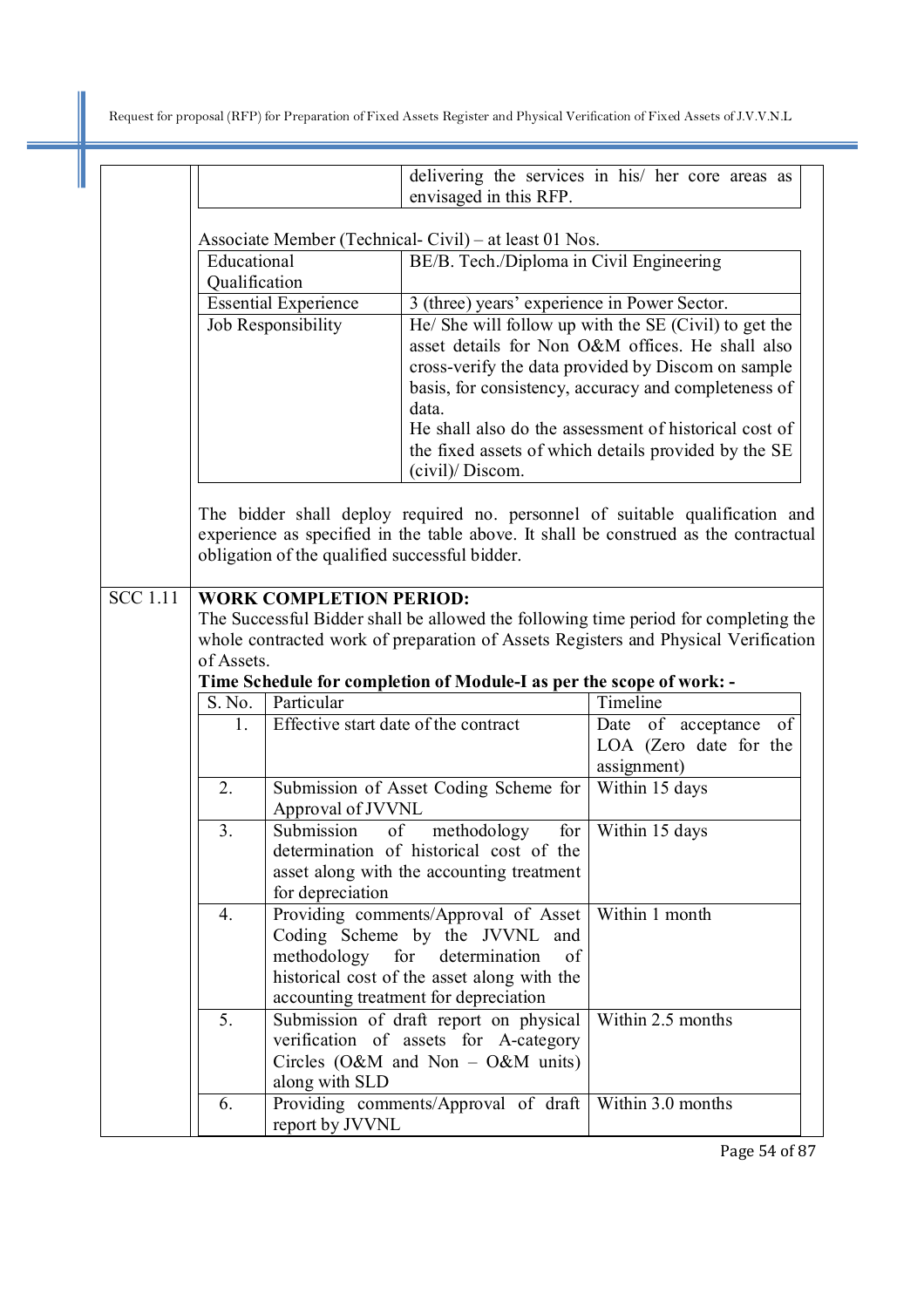I

| 7.  | Submission of draft FAR for A- Category<br>circles $(O\&M$ and Non – $O\&M$ units)<br>along with the historical cost of assets and<br>depreciation register                             | Within 3.5 months |
|-----|-----------------------------------------------------------------------------------------------------------------------------------------------------------------------------------------|-------------------|
| 8.  | for<br>Submission<br>of<br>methodology<br>reconciliation/write-off the value of asset<br>to match it with the books of accounts                                                         | Within 3.5 months |
| 9.  | Providing comments/Approval of draft<br>report for FAR and methodology for<br>reconciliation/ write-off the value of asset<br>to match it with the books of accounts by<br><b>JVVNL</b> | Within 4.0 months |
| 10. | Submission of draft report on physical<br>verification of assets for B-category<br>Circles (O&M and Non $-$ O&M units)<br>along with SLD                                                | Within 5.5 months |
| 11. | Submission of draft FAR for B- Category<br>circles $(O&M$ and Non – $O&M$ units)<br>along with the historical cost of assets and<br>depreciation register                               | Within 5.5 months |
| 12. | Providing comments/Approval of draft<br>report for FAR and methodology for<br>reconciliation/write-off the value of asset<br>to match it with the books of accounts by<br><b>JVVNL</b>  | Within 6.0 months |
| 13. | Submission of draft report on physical<br>verification of assets for C-category<br>Circles (O&M and Non $-$ O&M units)<br>along with SLD                                                | Within 8.5 months |
| 14. | Submission of draft FAR for C- Category<br>circles $(O\&M$ and Non – $O\&M$ units)<br>along with the historical cost of assets and<br>depreciation register                             | Within 8.5 months |
| 15. | Submission of draft FAR for Head office,<br>AO (Cash), AO (Budget), CPC, AO (TW),<br>MM and CE Jaipur Zone office.                                                                      | Within 8.5 months |
| 16. | Submission of draft report on physical<br>verification of assets for Discom as a<br>whole                                                                                               | Within 8.5 months |
| 17. | Submission of draft FAR for Discom as a<br>whole along with the historical cost of<br>assets and depreciation register                                                                  | Within 8.5 months |
| 18. | Providing comments/Approval of draft<br>report for FAR and methodology for<br>reconciliation/write-off the value of asset<br>to match it with the books of accounts by                  | Within 9.0 months |

Page 55 of 87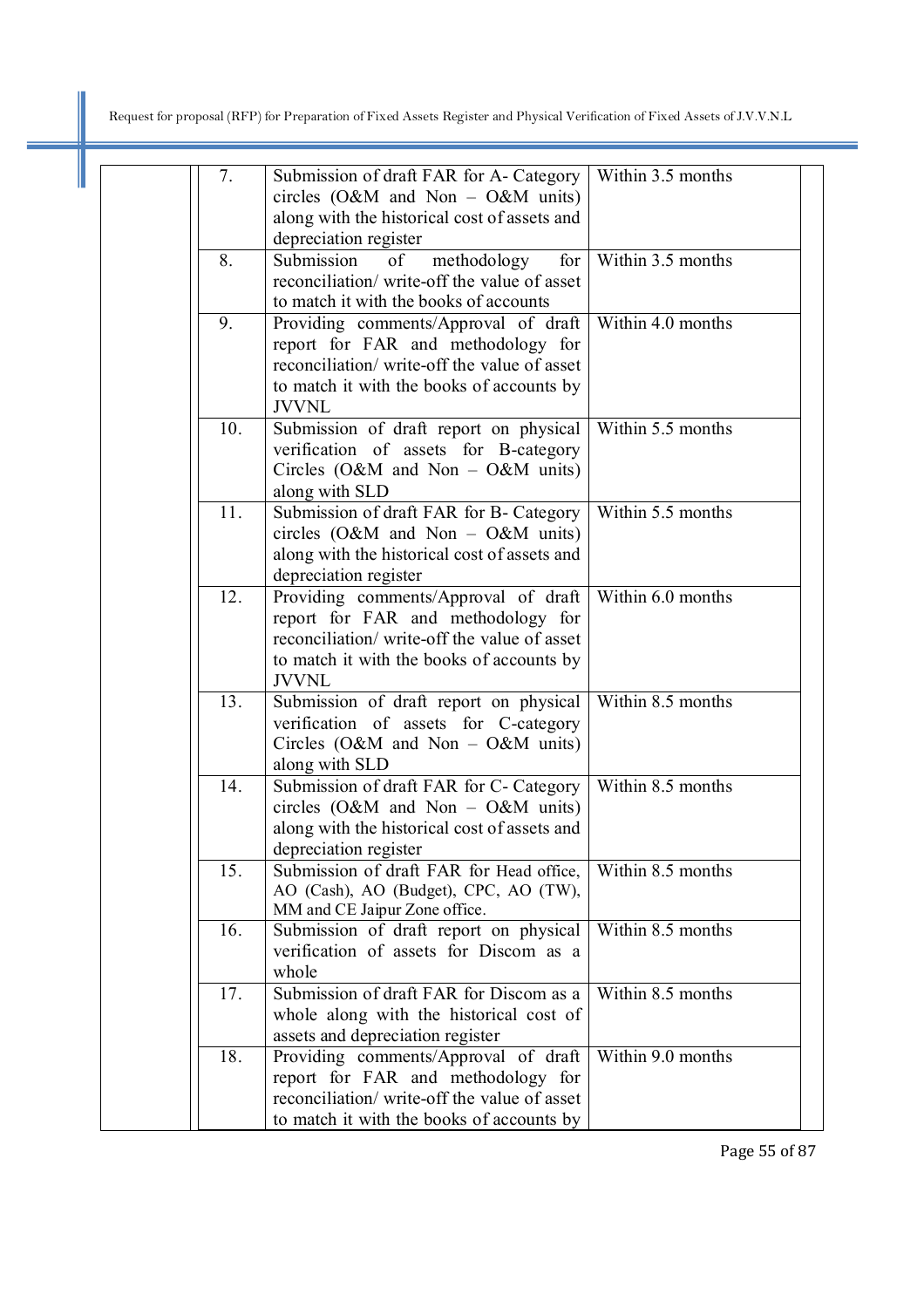I

|                 |                     | <b>JVVNL</b>                                                                                                                                                                                                                                                                                                                                                                                                                                                                                  |                                                                                                                               |
|-----------------|---------------------|-----------------------------------------------------------------------------------------------------------------------------------------------------------------------------------------------------------------------------------------------------------------------------------------------------------------------------------------------------------------------------------------------------------------------------------------------------------------------------------------------|-------------------------------------------------------------------------------------------------------------------------------|
|                 |                     |                                                                                                                                                                                                                                                                                                                                                                                                                                                                                               |                                                                                                                               |
|                 |                     |                                                                                                                                                                                                                                                                                                                                                                                                                                                                                               |                                                                                                                               |
|                 |                     | Time Schedule for completion of Module-II as per the scope of work: -                                                                                                                                                                                                                                                                                                                                                                                                                         |                                                                                                                               |
|                 | S. No.              | Particular                                                                                                                                                                                                                                                                                                                                                                                                                                                                                    | Timeline                                                                                                                      |
|                 | 1.                  | Effective start date of the contract                                                                                                                                                                                                                                                                                                                                                                                                                                                          | Approval of formats for<br>updation of FAR on half -<br>yearly basis for JVVNL<br>(Zero)<br>date<br>for<br>the<br>assignment) |
|                 | 2.                  | Submission of updated SLD, physical<br>verification report, updated and reconciled<br>FAR as on 31 <sup>st</sup> March 2018                                                                                                                                                                                                                                                                                                                                                                   | By $30th$ June 2018                                                                                                           |
|                 | 3 <sub>1</sub>      | Providing Comments/ Approval<br>of<br>updated SLD, physical verification report,<br>updated and reconciled FAR as on 31 <sup>st</sup><br>March 2018                                                                                                                                                                                                                                                                                                                                           | By $15^{th}$ July 2018                                                                                                        |
|                 | $\overline{4}$ .    | Submission of half - yearly physical<br>verification report, updated and reconciled<br>FAR For FY 2018-19                                                                                                                                                                                                                                                                                                                                                                                     | By $31st$ October 2019                                                                                                        |
|                 | 5 <sub>1</sub>      | Providing Comments/ Approval of half -<br>yearly physical verification<br>report,<br>updated and reconciled FAR For FY<br>2018-19                                                                                                                                                                                                                                                                                                                                                             | By 15 <sup>th</sup> November 2019                                                                                             |
|                 | 6.                  | Submission of updated SLD, physical<br>verification report, updated and reconciled<br>FAR as on 31 <sup>st</sup> March 2019                                                                                                                                                                                                                                                                                                                                                                   | By $30th$ April 2019                                                                                                          |
|                 | 7.                  | Providing Comments/ Approval<br>of<br>updated SLD, physical verification report,<br>updated and reconciled FAR as on 31 <sup>st</sup><br>March 2019                                                                                                                                                                                                                                                                                                                                           | By $15^{th}$ May 2019                                                                                                         |
| $SCC$ 1.12      | Meeting:<br>Office. | J.V.V.N.L. may review with the successful bidder along with the project<br>implementation team, any or all of the documents and advice forming part of the<br>work, in meetings and conferences which will be held at the J.V.V.N.L's Head                                                                                                                                                                                                                                                    |                                                                                                                               |
| <b>SCC</b> 1.13 |                     | Mode of Billing and Payment:<br>Billing and payments in respect of the Services shall be made as follows:-<br>(a) The Successful bidder shall be paid for its services as per the Payment Schedule<br>at S.C.C 1.9 of this RFP.<br>(i) No payment shall be due for the next stage till the Successful bidder completes to<br>the satisfaction of J.V.V.N.L. of the work pertaining to the preceding stage.<br>(ii) J.V.V.N.L. shall pay to the Successful bidder, only the undisputed amount. |                                                                                                                               |
|                 |                     | (b) The invoice shall be submitted by hand in THREE copies, one marked as<br>Original and other two as Copy. JVVNL shall retain the Original invoice and One                                                                                                                                                                                                                                                                                                                                  |                                                                                                                               |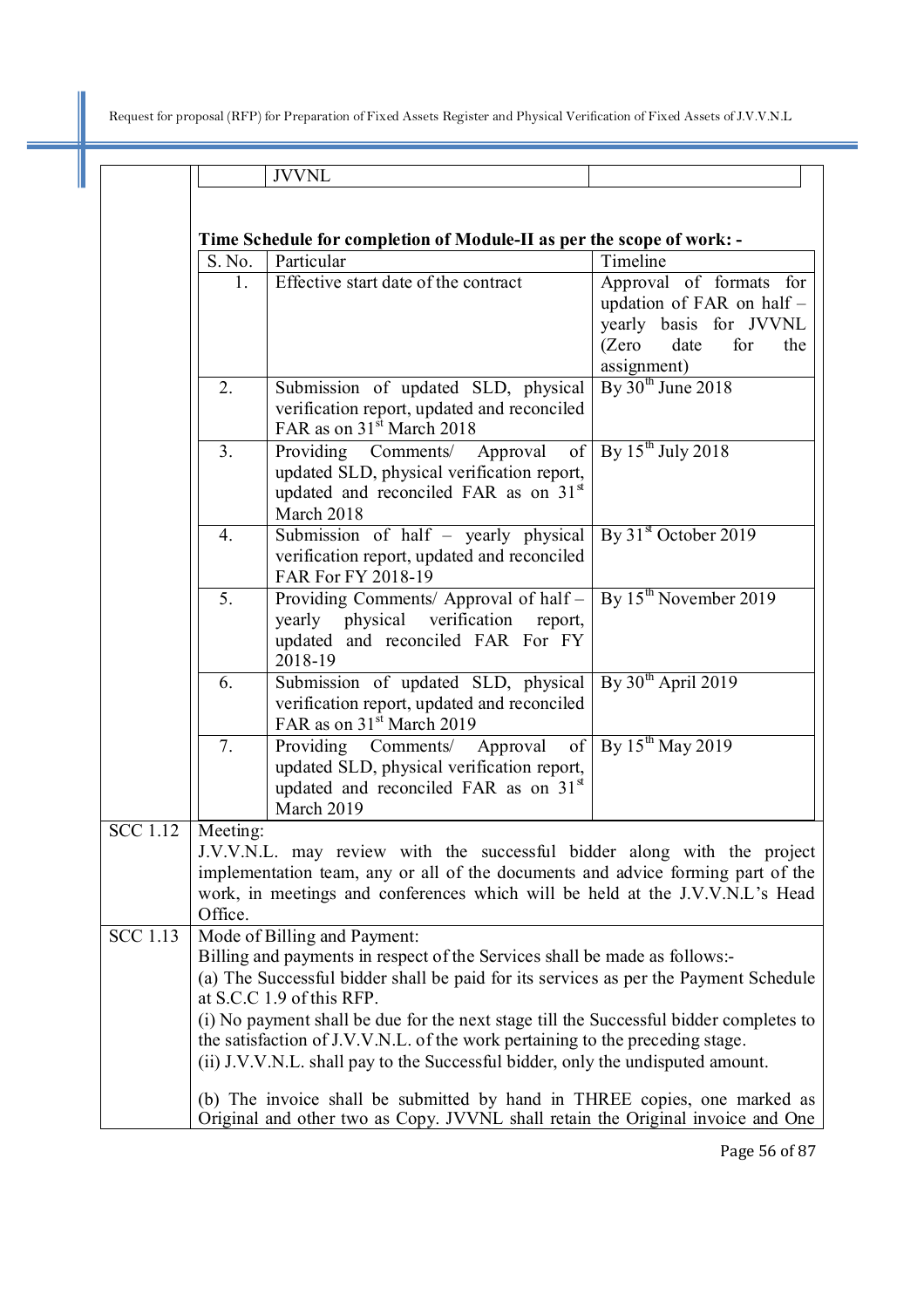I

| copy of invoice and return the contractor copy after acknowledging the receipt by<br>signing, dating and stamping the contractor copy.                                                                                       |
|------------------------------------------------------------------------------------------------------------------------------------------------------------------------------------------------------------------------------|
| (c) The Discom, upon receipt of the invoice and accompanying documentation, shall<br>verify the invoice within 15 (Fifteen) Working Days and send it to accounts or other<br>concerned department for processing of payment. |
| (d) The payment shall be released within 30 working days post verification of the<br>invoice.                                                                                                                                |
| (e) In case of JV, payment shall be released in the name of lead partner only.                                                                                                                                               |
| (f) Payment shall be made to the contractor through online mode <i>i.e.</i> , NEFT/RTGS                                                                                                                                      |
| (g) Milestones shall have to achieved as per satisfaction of J.V.V.N.L. This shall be<br>the pre-requisite for release of payments.                                                                                          |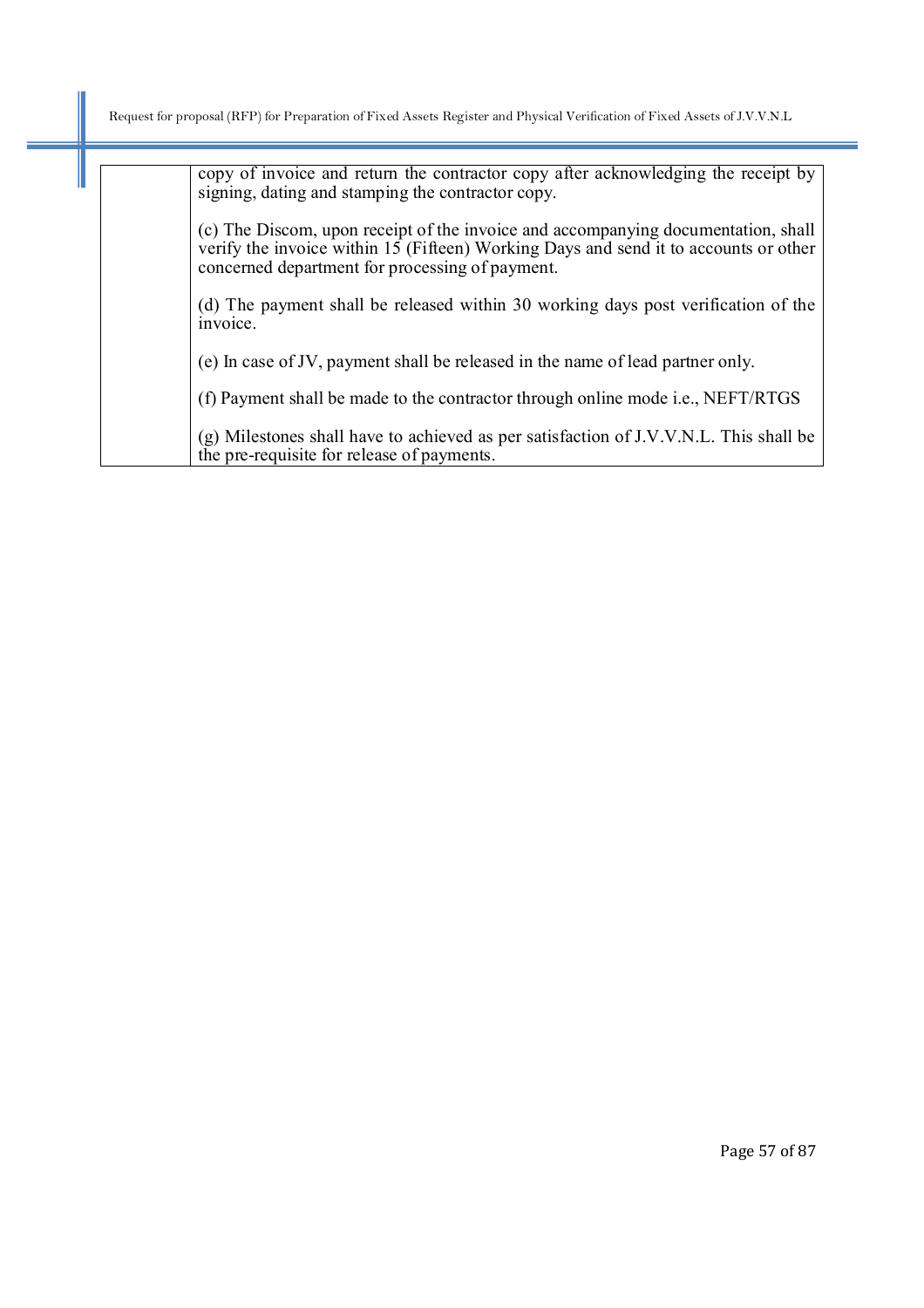# **SECTION VII TECHNICAL BID**

- 1. BIDDER TECHNICAL OFFER COVER LETTER
- 2. FORM NO F-1: CERTIFICATE AS TO CORPORATE PRINCIPAL
- 3. FORM NO F-2: COMPANY/ FIRM INFORMATION
- 3. FORM NO F-3: ELIGIBLE PROJECT EXPERIENCE
- 4. FORM NO F-4: PERFORMANCE CERTIFICATE
- 5. FORM NO F-5: CURRICULUM VITAE
- 6. FORM NO F-6: POWER OF ATTORNEY
- 7. FORM NO F-7: CONFIRMATION FOR "NO DEVIATION" IN COMMERCIAL TERMS & CONDITIONS
- 8. FORM NO F-8: CONFIRMATION FOR "NO DEVIATION" IN TECHNICAL TERMS & CONDITIONS
- 9. FORM NO F-9: JOINT VENTURE SUBMISSION FORM
- 10. FORM NO F-10: JOINT VENTURE AGREEMENT
- 11. FORM NO F-11: POWER OF ATTORNEY FOR JOINT VENTURE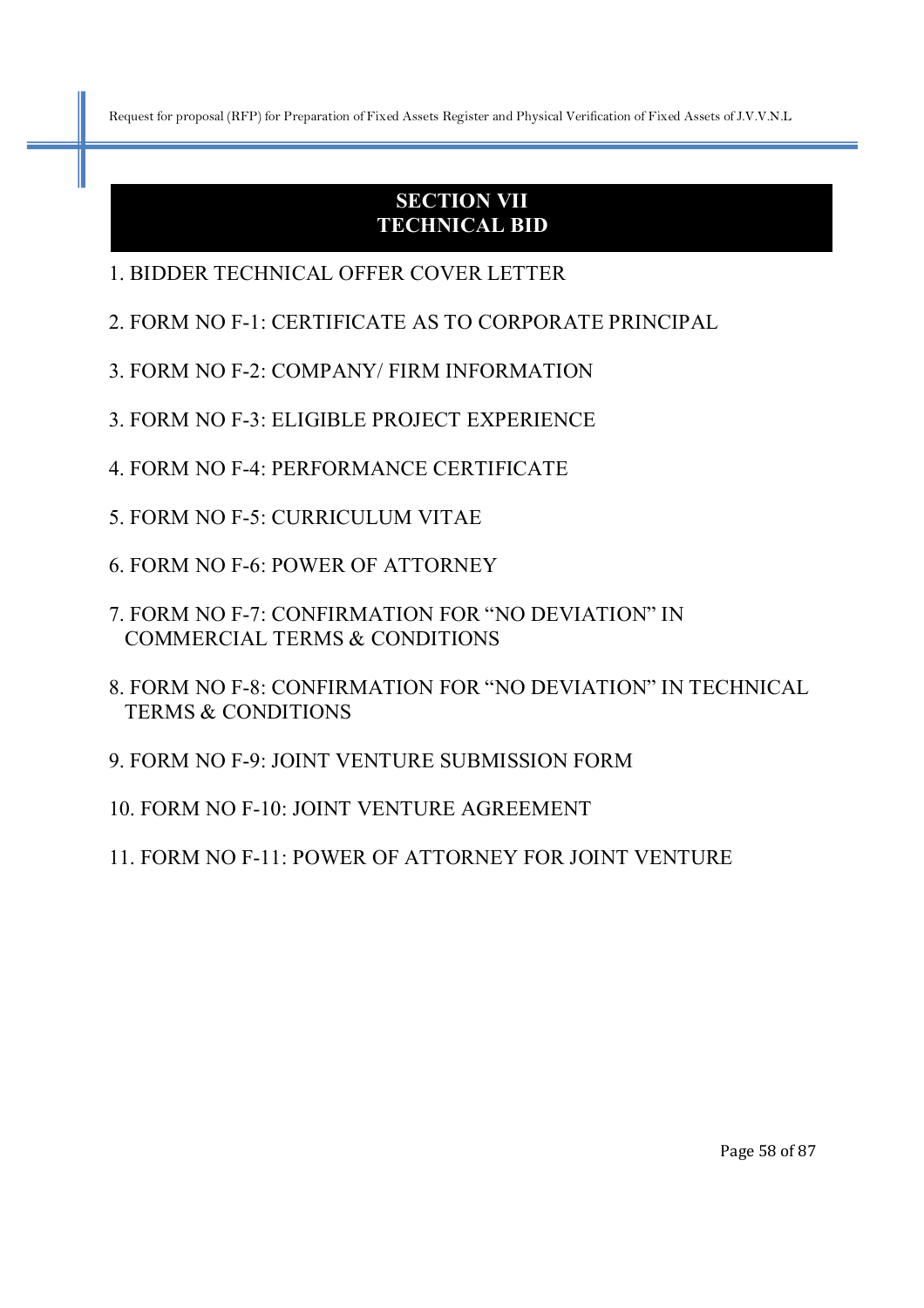# SECTION-VII: BIDDER TECHNICAL OFFER

#### JAIPUR VIDYUT VITRAN NIGAM LIMITED Chief Accounts Officer (FM-W&M) TENDER SPECIFICATION NO.TN-

To be submitted complete with all enclosures

Date

The Chief Accounts Officer (FM-W&M), Jaipur Vidyut Vitran Nigam Limited, Vidyut Bhawan, Jyoti Nagar, Jaipur-302005

#### **Subject: For Fixed Assets Register Preparation and Physical Verification of Fixed Assets of J.V.V.N.L. situated in different districts of Rajasthan.**

Dear Sir,

We have procured tender specification TN- for Fixed Assets Register Preparation and Physical Verification of Fixed Assets of J.V.V.N.L.

We agree to provide the services as per the scope of work given under this tender specification. We also agree that:-

1. The prices as mentioned in "Financial offer" are firm in all respect.

2. The prices quoted are valid for a period of 120 days from the date of opening of technical bid.

3. We also understand that the quantities mentioned in the price schedule shall be meant for bid evaluation and payment shall be made to us on the basis of actual number of items supplied / services delivered.

4. We have understood the terms of payment and undertake to abide by the same.

5. We understand that conditional offers are likely to be rejected.

6. The execution of work shall strictly be in accordance with the work completion schedule as given by J.V.V.N.L. In case we fail to complete the work as indicated therein we shall pay penalty as per relevant GCC clause of the specification.

7. The services provided/material supplied by us shall conform to the specifications.

8. We confirm that we agree to adhere to all the commercial terms and conditions as well as the technical stipulation of your specification and there is no deviation. Such acceptance has also been confirmed in prescribed schedules.

9. Until a formal contract is prepared and executed, this is in acceptance and support of award which shall constitute a binding contract between us. We also understand that the J.V.V.N.L. reserves its right to reject any or all of the bids without assigning any reason.

We agree to abide by all the conditions governing the proposals and decisions of the J.V.V.N.L.

Enclosed:

1. Form No F-1: Certificate as to corporate principal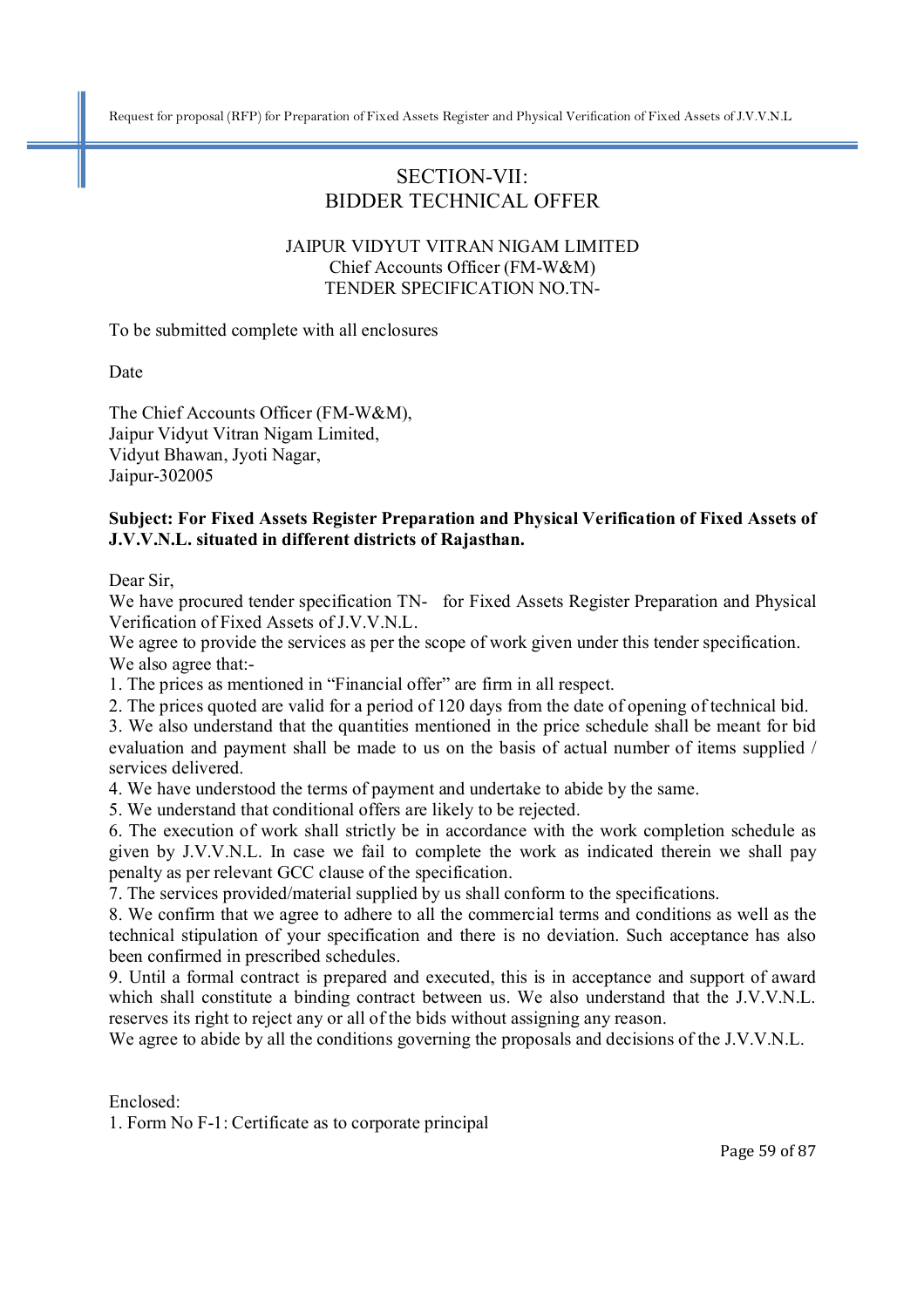- 2. Form No F-2: Company/ Firm Information
- 3. Form No F-3: Eligible Project Experience
- 4. Form No F-4: Performance Certificate
- 5. Form No F-5: CURRICULUM VITAE
- 6. Form No F-6: Power of Attorney *(Not Applicable for JV only)*
- 7. Form No F-7: Confirmation for "No Deviation" in Commercial terms & conditions
- 8. Form No F-8: Confirmation for "No Deviation" in Technical terms & conditions
- 9. Form No F-9: Joint Venture Submission Form *(Applicable for JV only)*
- 10. Form No F-10: Joint Venture Agreement *(Applicable for JV only)*

11. Form No F-11: Power of Attorney for Joint Venture *(Applicable for JV only)*

Thanking you.

Yours faithfully,

(Signature)

Name & Designation

Place Date

Seal of the Company/ Firm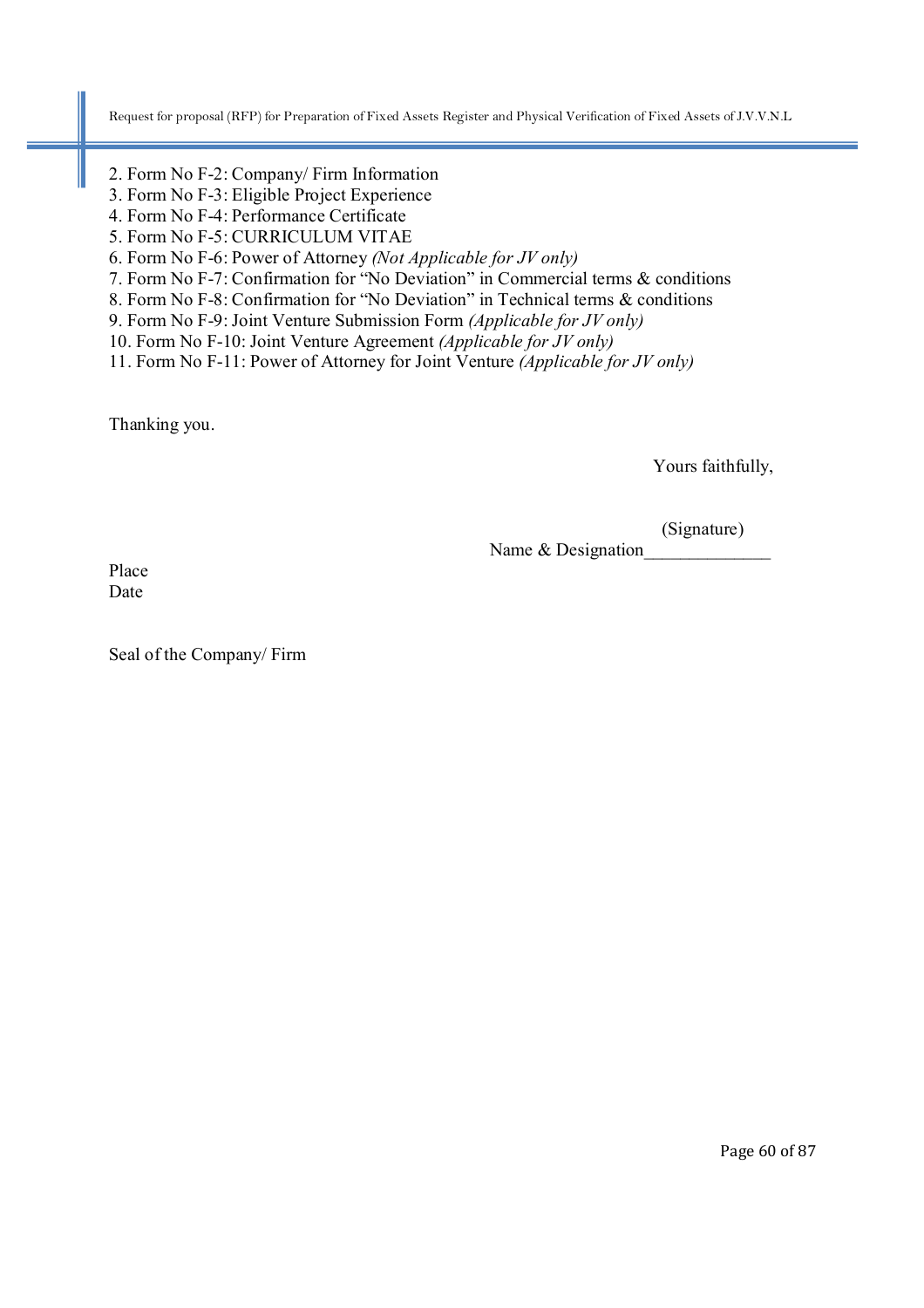# SECTION-VII BIDDER RESPONSE FORMS TECHNICAL BID

### **Form No F-1: CERTIFICATE AS TO CORPORATE PRINCIPAL (to be filled by a body corporate)**

(To be signed by any of Board Directors or Company Secretary)

I \_\_\_\_\_\_\_\_\_\_\_\_\_\_\_\_\_\_\_\_certify that I am \_\_\_\_\_\_\_\_\_\_\_\_ of the Company under the laws of and that who signed the above tender is authorized to bind the Company / Firm by authority of its governing body.

 **Signature Seal:** 

**Full Name of Company: Address:** 

Page 61 of 87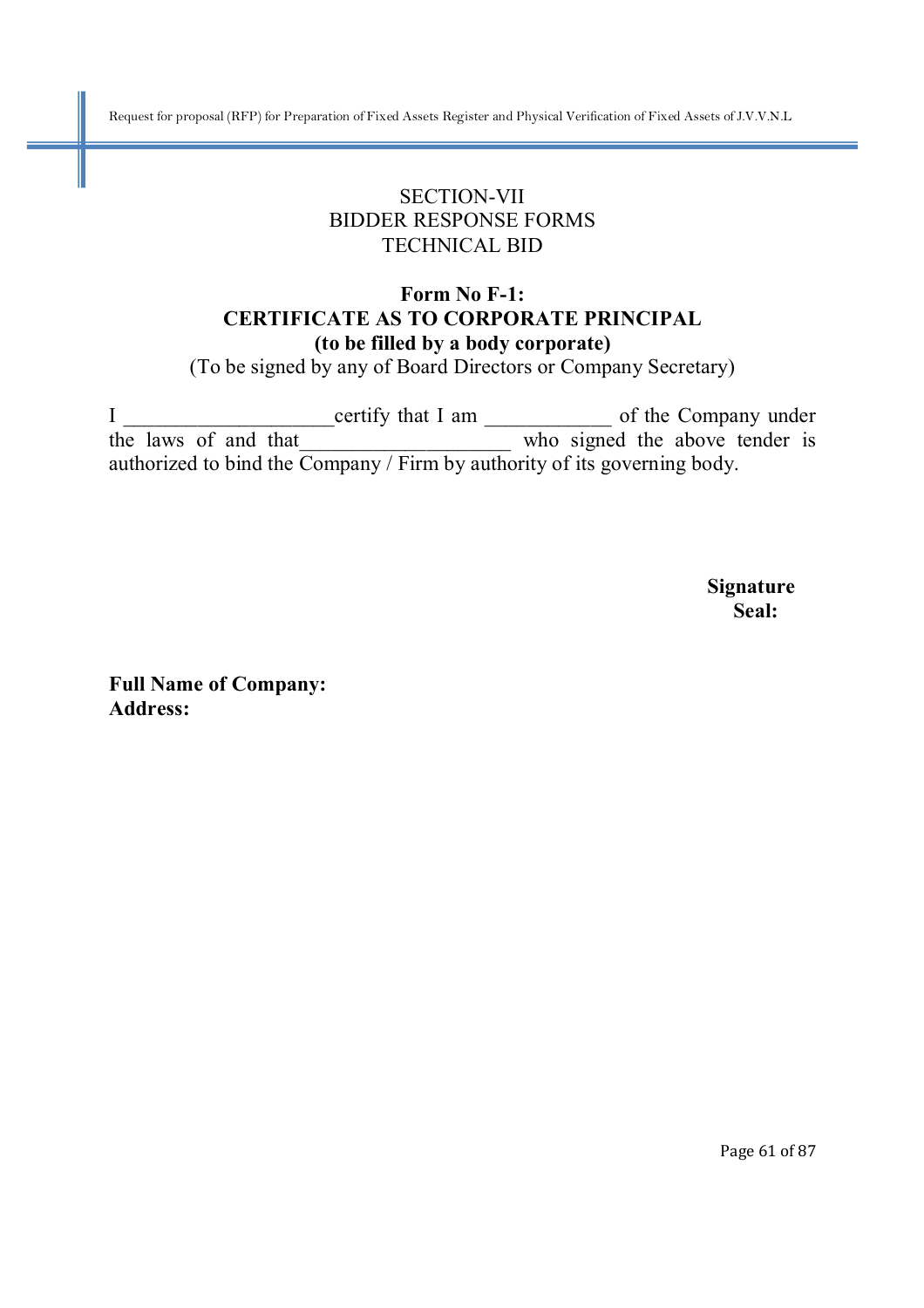# SECTION-VII BIDDER RESPONSE FORMS TECHNICAL BID

### **Form No F-2: Company/ Firm Information**

Kindly provide the following details for the Firm

1. Name of the Firm: ………………………………

2. Date of incorporation/Registration with appropriate authority. (Please provide documentary evidence)\_\_\_\_\_\_\_\_\_\_\_\_\_\_\_\_\_\_\_\_\_\_\_\_\_\_\_\_\_\_\_\_\_\_\_\_

3. Individual and Cumulative Turnover in the Last three audited financial years (in Rupees):-

| S.No. | <b>Financial Year</b> | Turnover (in Rs.) |
|-------|-----------------------|-------------------|
|       | 2014-15               |                   |
|       | 2015-16               |                   |
|       | 2016-17               |                   |
|       | <b>Total</b>          |                   |

(Please provide a copy certified by Chartered Accountant or a published report for Annual Account having Balance Sheet and Profit and Loss Statements as Proof)

 **Signature Seal** 

**Full Name: Address:**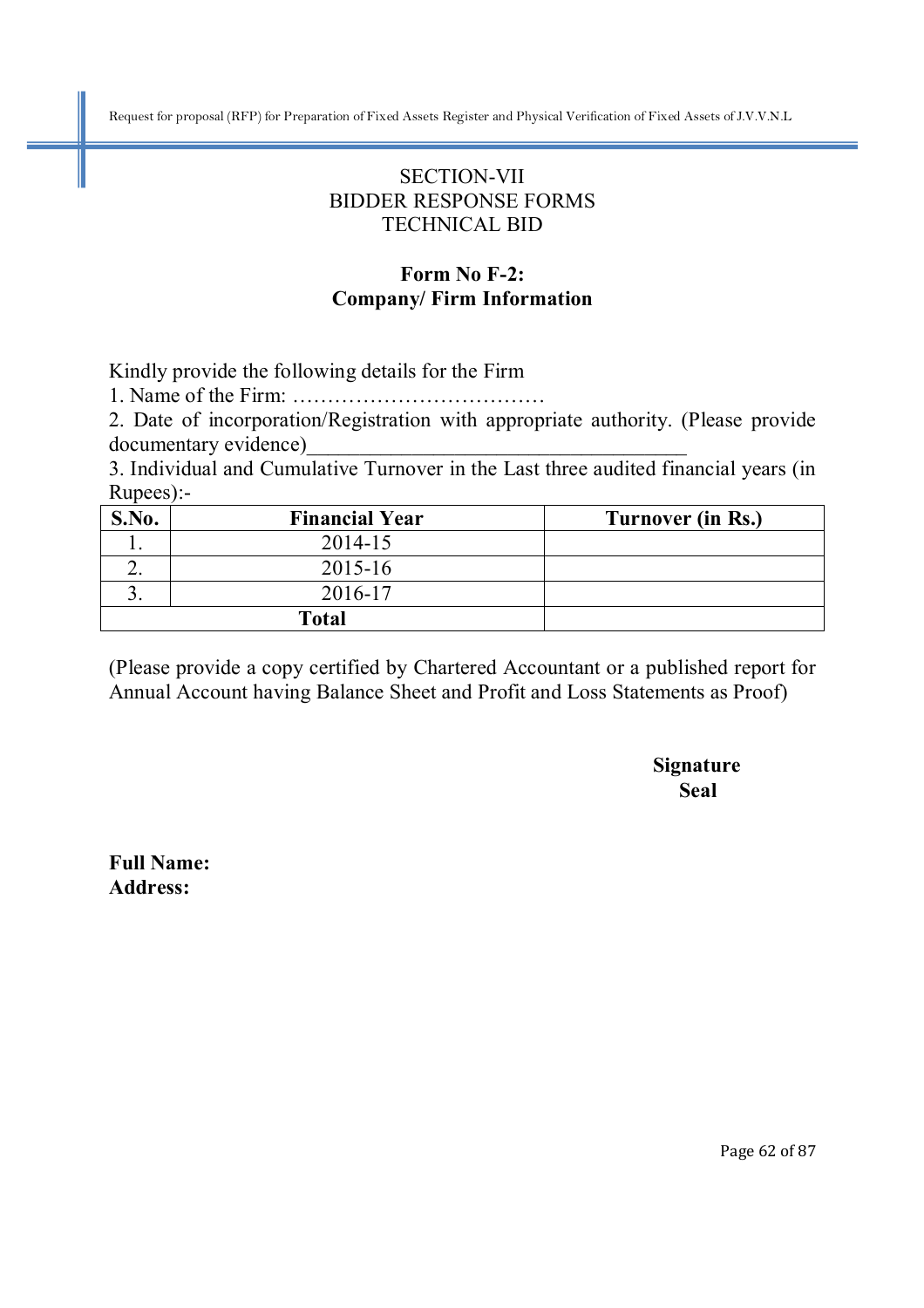# SECTION-VII BIDDER RESPONSE FORMS TECHNICAL BID

### **Form No F-3: Eligible Project Experience**  (To be duly attested by the authorized official)

Kindly provide eligible Project Experience of the Firm's relevant past experience as below:

| $\overline{1}$ . | Name of the Bidder                                     |                      |
|------------------|--------------------------------------------------------|----------------------|
| $\overline{2}$ . | Description of service/work performed by the Bidder    |                      |
| $\overline{3}$ . | Name of the Client and Address (i.e. Name $\&$         |                      |
|                  | Address of the Electricity Distribution / Transmission |                      |
|                  | Utility)                                               |                      |
| $\overline{4}$ . | Telephone no. / fax no. of client or official          |                      |
|                  | representative of client.                              |                      |
| $\overline{5}$ . | Year of work Awarded                                   |                      |
| 6.               | Year of its Completion                                 |                      |
| $\overline{7}$ . | Value of the work (In Rs.)                             |                      |
| 8.               | Documentary evidence required                          | (i) Letter of Award, |
|                  |                                                        | (ii) Work completion |
|                  |                                                        | certificate.         |

Note: Please use separate sheets for each project. The Applicant should provide details of only those assignments that have been undertaken by it under its own name.

 **Signature Seal** 

**Full Name Address:**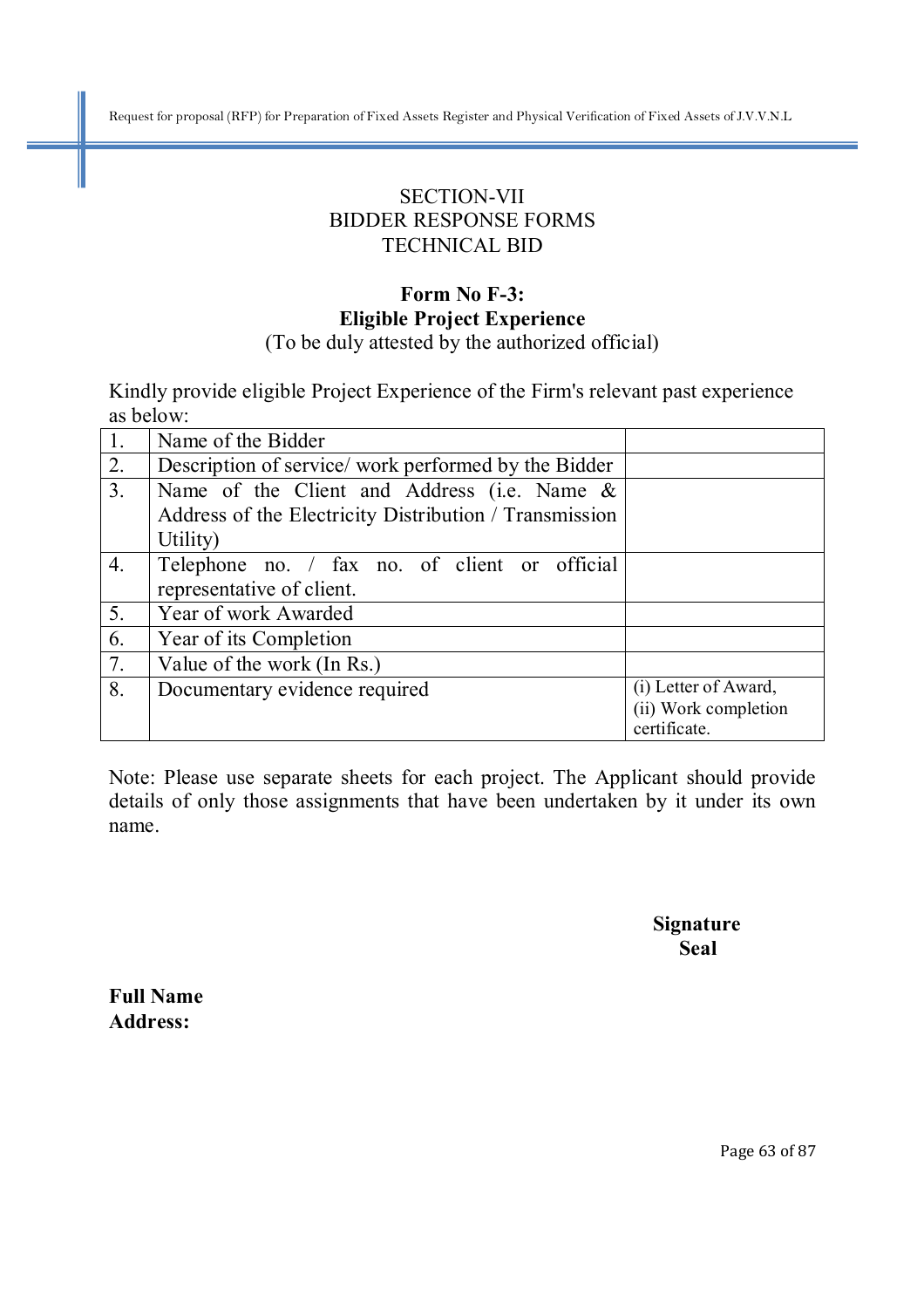# SECTION-VII BIDDER RESPONSE FORMS TECHNICAL BID **Form No F-4: Performance Certificate**

Kindly provide particulars for the completed projects **except the projects mentioned under Form No F-3**, stating name of assignment, Year of award/ completion and broad scope of work of the engaged firm, value and attaching documentary evidence of successful completion of the work.

| S.  | Name   | Name of    | Year  | Year of    | <b>Broad</b> | Value   | Documentary                                                                                                                                                                                                                      |
|-----|--------|------------|-------|------------|--------------|---------|----------------------------------------------------------------------------------------------------------------------------------------------------------------------------------------------------------------------------------|
| No. | of the | Assignment | of    | completion | Scope        | of      | evidence                                                                                                                                                                                                                         |
|     | client |            | award |            | of           | the     |                                                                                                                                                                                                                                  |
|     |        |            |       |            | work         | work    |                                                                                                                                                                                                                                  |
|     |        |            |       |            |              | (In     |                                                                                                                                                                                                                                  |
|     |        |            |       |            |              | $Rs.$ ) |                                                                                                                                                                                                                                  |
|     |        |            |       |            |              |         |                                                                                                                                                                                                                                  |
|     |        |            |       |            |              |         | (i) Letter of Award,<br>(ii) Work completion<br>certificate or Details<br>of complete payment<br>received towards the<br>said awarded project<br>duly certified by the<br>Independent<br>Chartered<br>Accountant in<br>Practice. |
|     |        |            |       |            |              |         |                                                                                                                                                                                                                                  |

Note: The Applicant should provide details of only those assignments that have been undertaken by it under its own name.

 Signature Seal

Full Name: Address

Page 64 of 87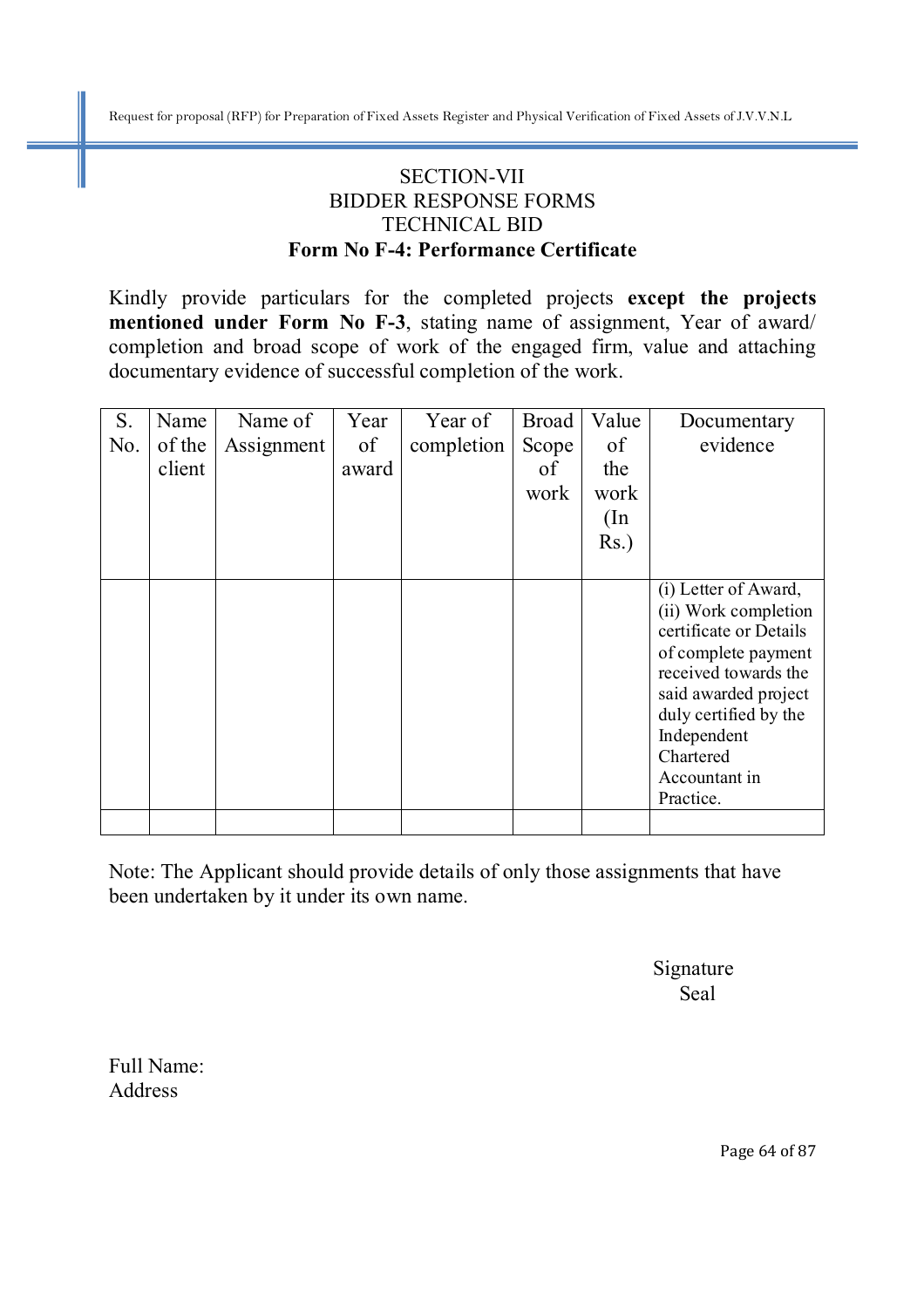# SECTION-VII BIDDER RESPONSE FORMS TECHNICAL BID

#### **Form No F-5: CURRICULUM VITAE**

The Sample format for submission of CVs is the following:

**1. Name: \_\_\_\_\_\_\_\_\_\_\_\_\_\_\_\_\_\_\_\_\_\_\_\_\_\_\_\_\_\_\_\_\_\_\_\_\_\_\_\_\_\_\_\_\_\_\_\_** 

**2. Profession / Present Designation: \_\_\_\_\_\_\_\_\_\_\_\_\_\_\_\_\_\_\_\_\_\_\_\_\_** 

**3. Years with firm:** Nationality:

**4. Area of Specialization: \_\_\_\_\_\_\_\_\_\_\_\_\_\_\_\_\_\_\_\_\_\_\_\_\_\_\_\_\_\_\_\_** 

### **5. Proposed Position on Team:**

### **6. Key Qualification/Experience:**

(Under this heading give outline of staff members experience and training most pertinent to assigned work on proposed team. Describe degree of responsibility held by staff member on relevant previous assignments and give dates and locations. Use up to half-a page.)

### **7. Education:**

(Under this heading, summarize college/ university and other specialized education of staff member, giving names of colleges, dates and degrees obtained. Use up to quarter page.)

### **8. Experience:**

(Under this heading, list of positions held by staff member since graduation, giving dates, names of employing organization, title of positions held and location of assignments. Also give types of activities performed and Employer references, where appropriate. Use up to three quarters of a page. Kindly ensure that the relevant work experience and its applicability to the present assignment are clearly articulated.)

Certification:

I, the undersigned, certify that to the best of my knowledge and belief, these data correctly describe me, my qualifications, and my experience.

Date:

[**Signature of staff member** and **authorized representative of the Firm**] Day/Month/Year

Full name of staff member:

Full name of authorized representative: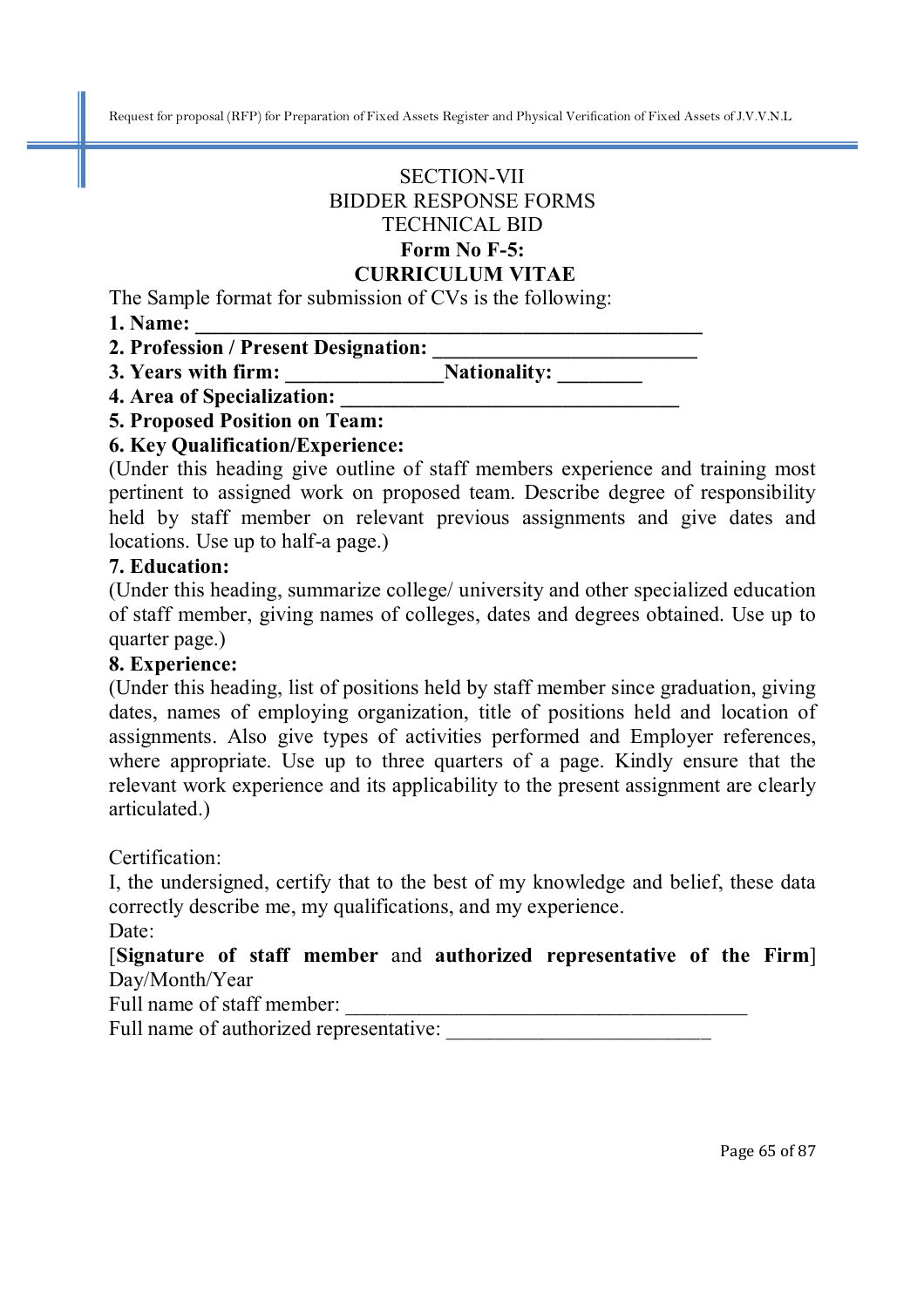## SECTION-VII BIDDER RESPONSE FORMS TECHNICAL BID **Form No F-6: Power of Attorney**

Know all men by these presents, We, ......................................... (name of Firm and address of the registered office) do hereby constitute, nominate, appoint and authorise Mr / Ms........................................ son/daughter/wife and presently residing at ........................................, who is presently employed with/ retained by us and holding the position of .................... as our true and lawful attorney (hereinafter referred to as the "Authorized Representative") to do in our name and on our behalf, all such acts, deeds and things as are necessary or required in connection with or incidental to submission of our Proposal for and selection as the Consultant for Financial & Technical Services for proposed RFP Ref.  $No$ 

of Jaipur Vidyut Vitran Nigam Ltd.(J.V.V.N.L.) including but not limited to signing and submission of all applications, proposals and other documents and writings, participating in prebid and other conferences and providing information/ responses to the Authority, representing us in all matters before the Authority, signing and execution of all contracts and undertakings consequent to acceptance of our proposal and generally dealing with the Authority in all matters in connection with or relating to or arising out of our Proposal for the said Project and/or upon award thereof to us till the entering into of the Agreement with J.V.V.N.L .

AND, we do hereby agree to ratify and confirm all acts, deeds and things lawfully done or caused to be done by our said Authorized Representative pursuant to and in exercise of the powers conferred by this Power of Attorney and that all acts, deeds and things done by our said Authorized Representative in exercise of the powers hereby conferred shall and shall always be deemed to have been done by us.

IN WITNESS WHEREOF WE, ..................... THE ABOVE NAMED PRINCIPAL HAVE EXECUTED THIS POWER OF ATTORNEY ON THIS ..................... DAY OF ..................... 20\*\*

For ....................................... (Signature, name, designation and address) Witnesses: 1.

2.

Notarized Accepted

........................................

(Signature, name, designation and address of the Attorney)

Notes:

The mode of execution of the Power of Attorney should be in accordance with the procedure laid down by the applicable law.

Page 66 of 87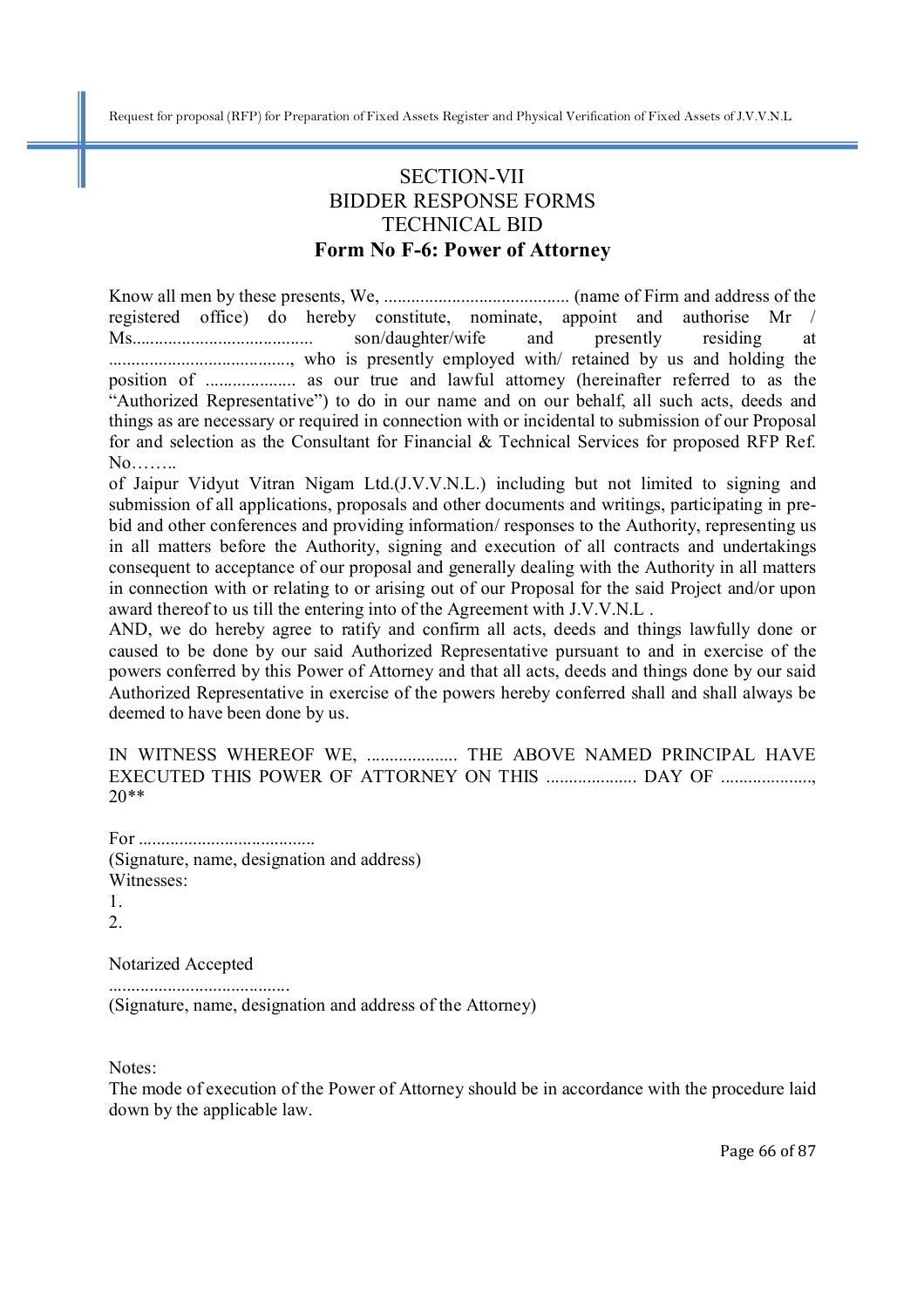# SECTION-VII

### BIDDER RESPONSE FORMS TECHNICAL BID **Form No F-7: Confirmation for "No Deviation" in Commercial terms & conditions**

Bidder's Name & Address:

To The Chief Accounts Officer(FM-W&M), Jaipur Vidyut Vitran Nigam Limited, Vidyut Bhawan, Jyoti Nagar, Jaipur-302005

Dear Sir,

Sub: Confirmation for "No Deviation" in Commercial terms & conditions under NIT No.

We hereby confirm that there is no deviation in commercial terms  $\&$  conditions stipulated in the bidding documents and we agree to adhere by the same strictly.

Date:- Place:-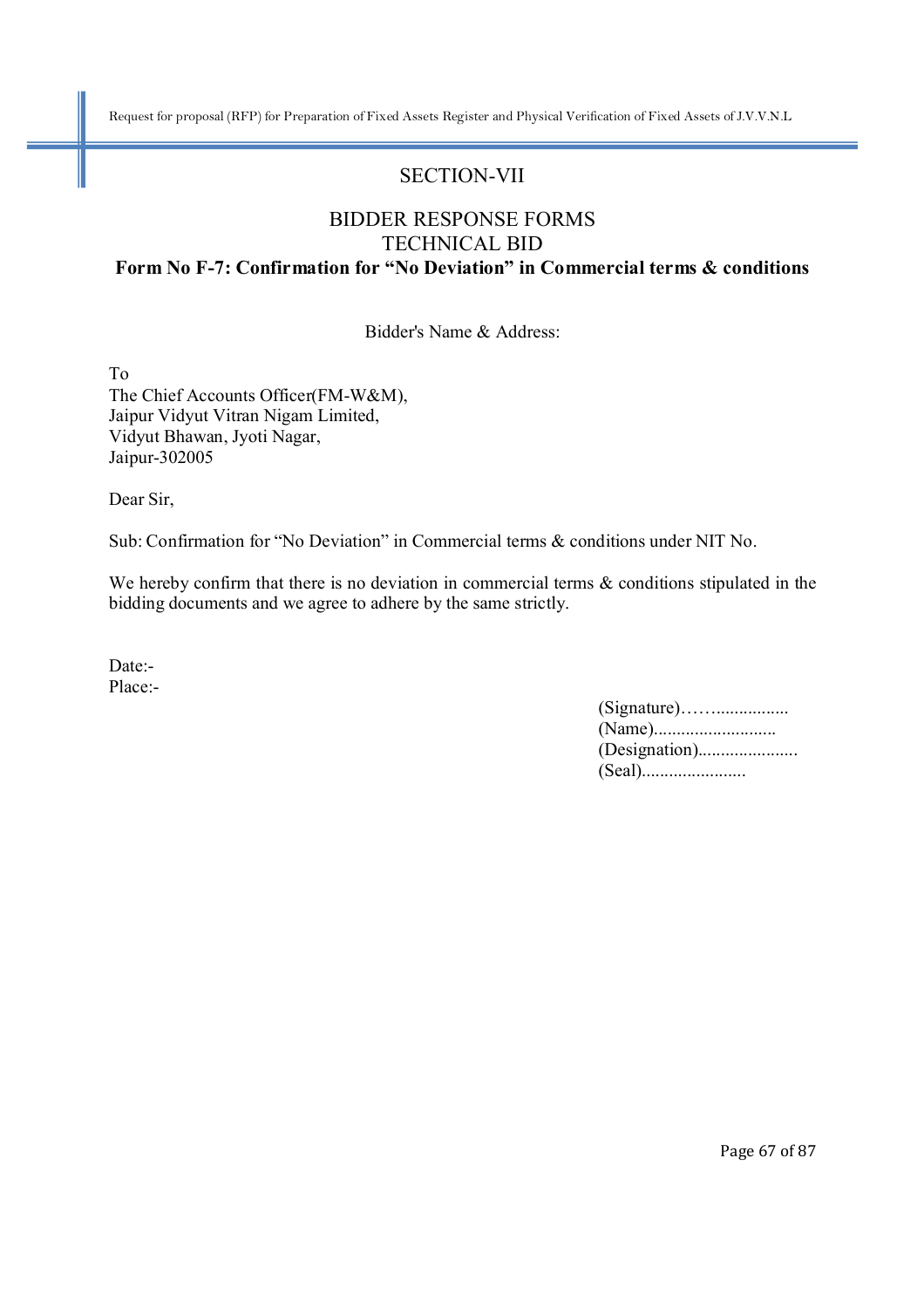# SECTION-VII BIDDER RESPONSE FORMS TECHNICAL BID

**Form No F-8: Confirmation for "No Deviation" in Technical terms & conditions**

Bidder's Name & Address:

To The Chief Accounts Officer(FM-W&M), Jaipur Vidyut Vitran Nigam Limited, Vidyut Bhawan, Jyoti Nagar, Jaipur-302005

Dear Sir,

Sub: Confirmation for "No Deviation" in Technical terms & conditions under NIT No.

We hereby confirm that there is no deviation in technical terms & conditions stipulated in the bidding documents and we agree to adhere the same strictly.

We also confirm that tendered services shall be conforming to the various requirements and relevant Specification /orders as per design and drawing approved by J.V.V.N.L.

(Signature)……...........................

Date:

Place : (Name)........................... (Designation).............................. (Common Seal)...................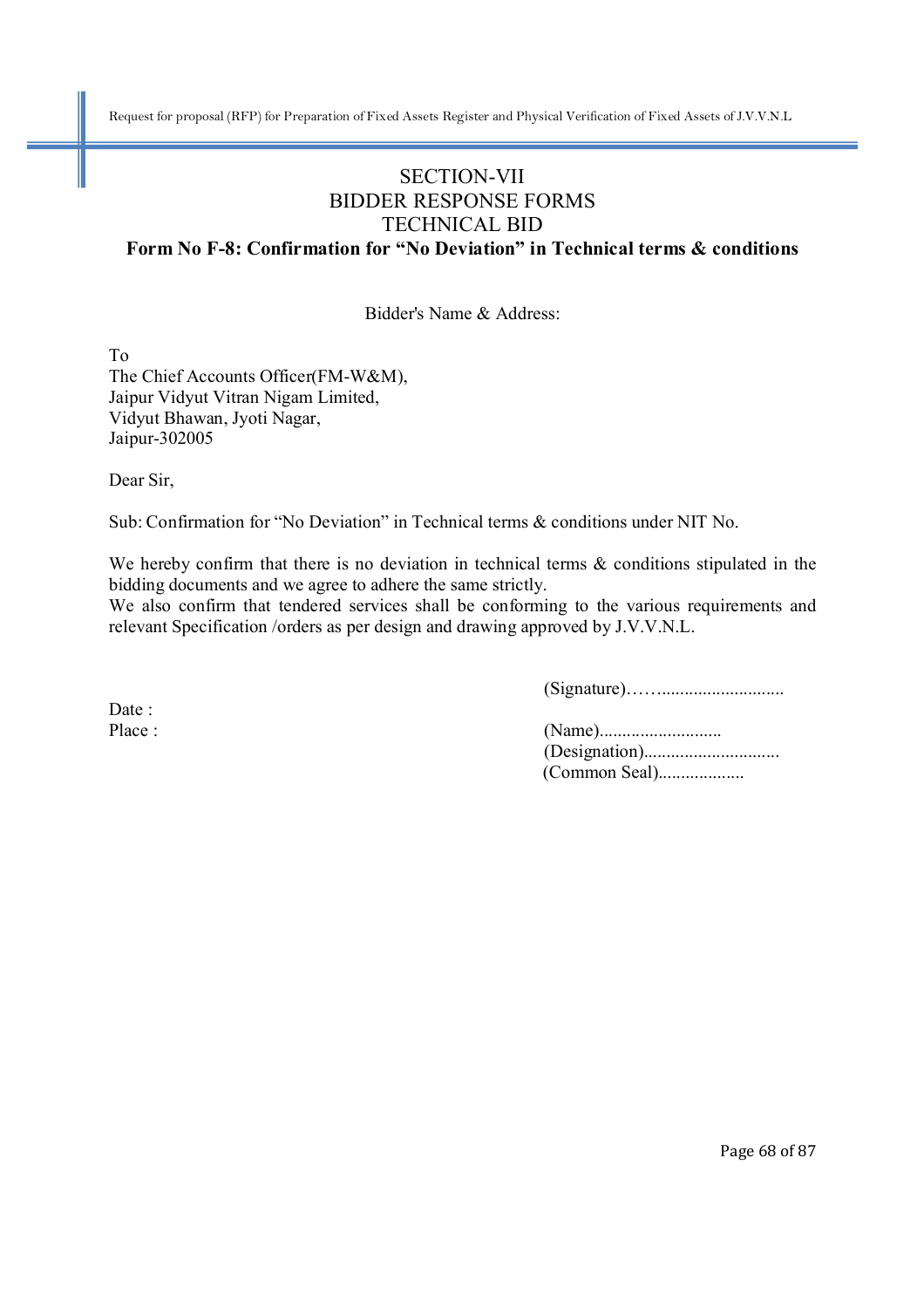### SECTION-VII BIDDER RESPONSE FORMS TECHNICAL BID **Form No F-9: Joint Venture Submission Form**

Bidder's Name & Address:

To The Chief Accounts Officer(FM-W&M), Jaipur Vidyut Vitran Nigam Limited, Vidyut Bhawan, Jyoti Nagar, Jaipur-302005

Dear Sir,

The Joint Venture Agreement (as per the Form No F-10) and Power of Attorney for Joint Venture (as per the Form No F-11) are enclosed herewith.

| Place: |  |
|--------|--|
|        |  |
|        |  |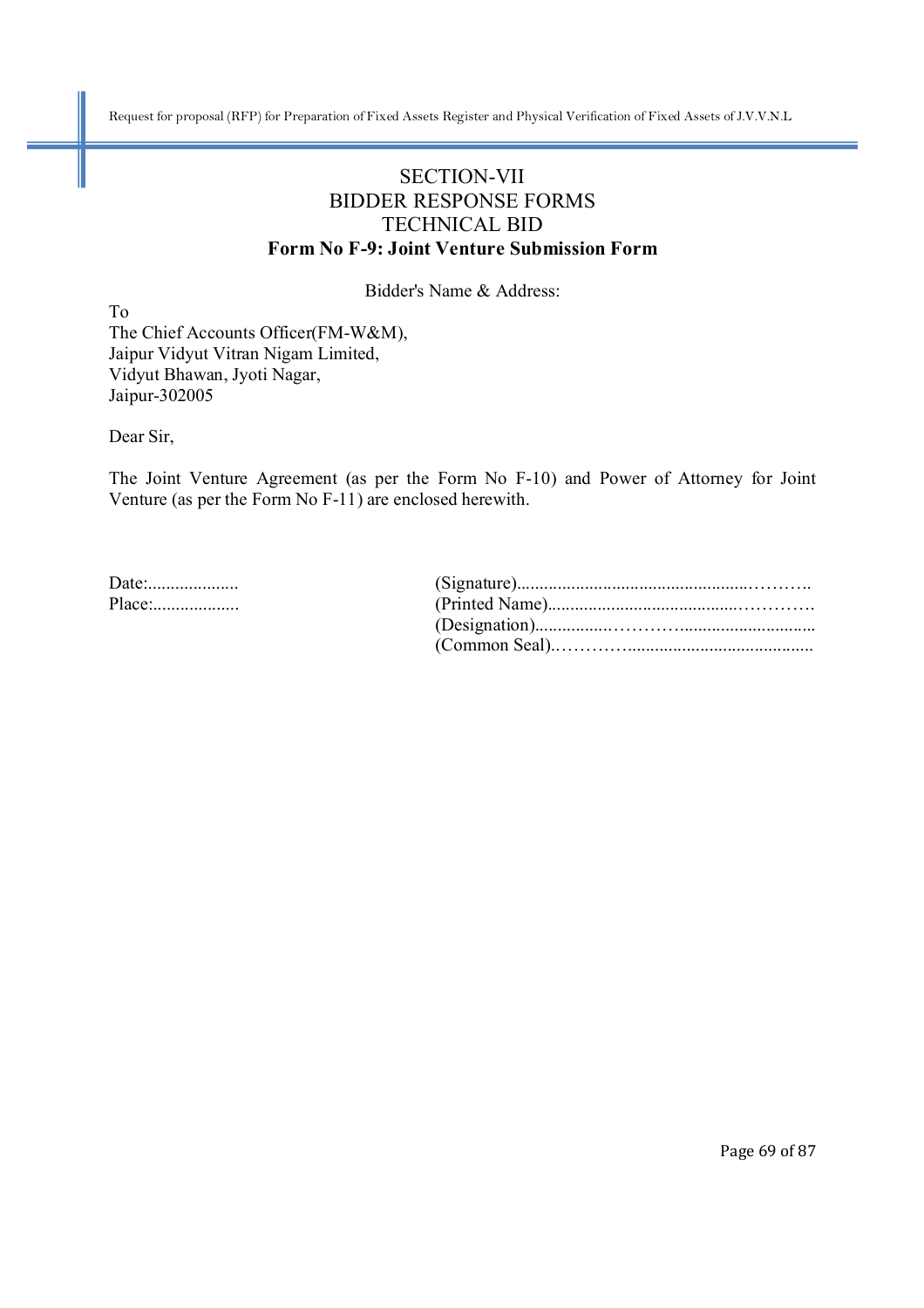### SECTION-VII BIDDER RESPONSE FORMS TECHNICAL BID **Form No F-10: Joint Venture Agreement**

THIS JOINT DEED OF UNDERTAKING executed on this………. day of……….. Two Thousand and………....... by …………………………………………….. a company incorporated under the laws of ………………… and having its Registered Office at ........................(hereinafter called the "Party No.1" which expression shall include its successors, executors and permitted assigns) and M/s……………a company incorporated under the laws of ………..…………… and having its Registered Office at ………..………… (hereinafter called the "Party No.2" which expression shall include its successors, executors and permitted assigns ) and M/s.. .. .. .. . .. . . . . .. . .. .. .... .. a Company incorporated under the laws of ……………….. and having its Registered Office at ……………. (hereinafter called the "Party No.3" which expression shall include its successors, executors and permitted assigns) for the purpose of making a bid and entering into a contract [hereinafter called the "Contract" {in case of award)] against the RfP for …………………….. *(insert name of the project along with TN)* of Jaipur Vidyut Vitaran Nigam Limited, a Company incorporated under the Companies Act of 1956/2013 (with amendment from time to time) having its registered office at Vidyut Bhawan, Jaipur *(insert registered address of the Employer)*…………… (hereinafter called the "Employer").

WHEREAS the Party No.1, Party No.2 and Party No.3 have entered into an Agreement dated................

AND WHEREAS the Employer invited bids as per the above mentioned RFP for …… *(insert name of the project along with TN)* ……………

AND WHEREAS Qualification Criteria in Clause 2 of Section –III forming part of the Bidding Documents, inter-alia stipulates that an Undertaking of two or more qualified firms as partners, meeting the requirements of Qualification Criteria in Clause 2 of Section –III , as applicable may bid, provided, the Joint Venture fulfills all other requirements specified under Section – III forming part of the Bidding Documents and in such a case, the Bid Forms shall be signed by all the partners so as to legally bind all the Partners of the Joint Venture, who will be jointly and severally liable to perform the Contract and all obligations hereunder.

WHEREAS the clause 1.11 (vi) of Section -I further states that this JV Agreement shall be attached to the bid and the Contract performance guarantee will be as per the format enclosed with the Bidding Documents without any restrictions or liability for either party.

#### NOW THIS UNDERTAKING WITNESSETH AS UNDER:

In consideration of the above premises and agreements all the parties of this Deed of Undertaking do hereby declare and undertake:

1. In requirement of the award of the Contract by the Employer to the Joint Venture Partners, we, the Parties do hereby undertake that M/s……… the Party No.1, shall act as Lead Partner and further declare and confirm that we the parties to the Joint Venture shall jointly and severally be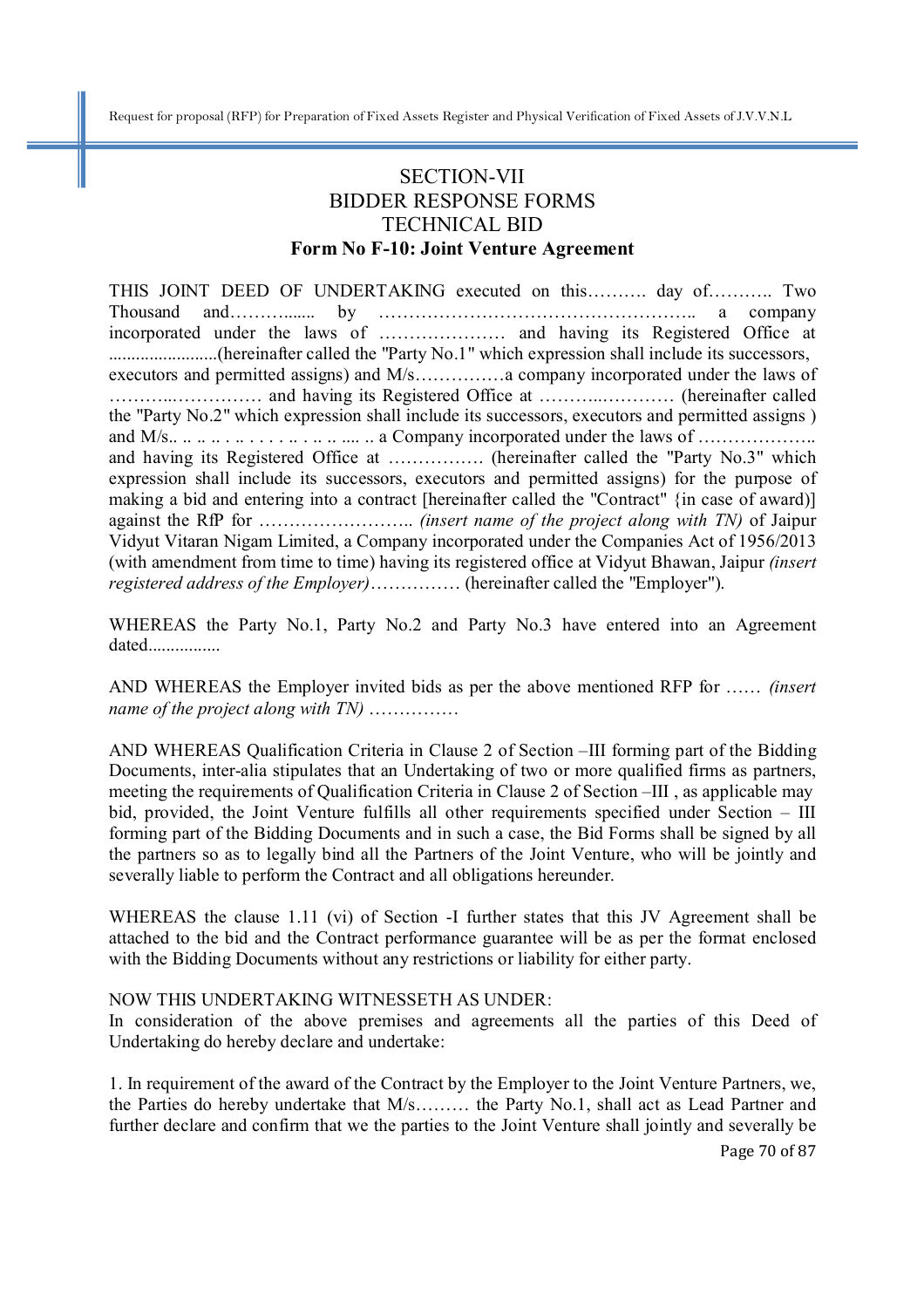bound unto the Employer for the successful performance of the Contract and shall be fully responsible for the design, manufacture, supply and successful performance of the equipment in accordance with the Contract:

2. In case of any breach or default of the said Contract by any of the parties to the Joint Venture, the party(s) do hereby undertake to be fully responsible for the successful performance of the Contract and to carry out all the obligations and responsibilities under the Contract in accordance with the requirements of the Contract.

3. Further, if the Employer suffers any loss or damage on account of any breach in the Contract or any shortfall in the performance of the equipment in meeting the performances guaranteed as per the specification in terms of the Contract, the Party(s) of these presents undertake to promptly make good such loss or damages caused to the Employer, on its demand without any demur. It shall not be necessary or obligatory for the Employer to proceed against Lead Partner to these presents before proceeding against or dealing with the other Party(s), the Employer can proceed against any of the parties who shall be jointly and severally liable for the performance and all other liabilities/obligations under the Contract to the Employer.

4. The financial liability of the Parties of this Deed of Undertaking to the Employer, with respect to any of the claims rising out of the performance or non-performance of the obligations set forth in this Deed of Undertaking, read in conjunction with the relevant conditions of the Contract shall, however not be limited in any way so as to restrict or limit the liabilities or obligations of any of the Parties of this Deed of Undertaking.

5. It is expressly understood and agreed between the Parties to this Undertaking that the responsibilities and obligations of each of the Parties shall be as delineated in Appendix – I *(to be suitably appended by the Parties alongwith this Undertaking in its bid)* to this Deed of Undertaking. It is further undertaken by the parties that the above sharing of responsibilities and obligations shall not in any way be a limitation of joint and several responsibilities of the Parties under the Contract.

6. It is also understood that this Undertaking is provided for the purposes of undertaking joint and several liabilities of the partners to the Joint Venture for submission of the bid and performance of the Contract and that this Undertaking shall not be deemed to give rise to any additional liabilities or obligations, in any manner or any law, on any of the Parties to this Undertaking or on the Joint Venture, other than the express provisions of the Contract.

7. This Undertaking shall be construed and interpreted in accordance with the provisions of the Contract.

8. In case of an award of a Contract, we the parties to this Deed of Undertaking do hereby agree that we shall be jointly and severally responsible for furnishing a Contract performance security from a bank in favour of the Employer in the currency/currencies of the Contract.

9. It is further agreed that this Deed of Undertaking shall be irrevocable and shall form an integral part of the bid and shall continue to be enforceable till the Employer discharges the same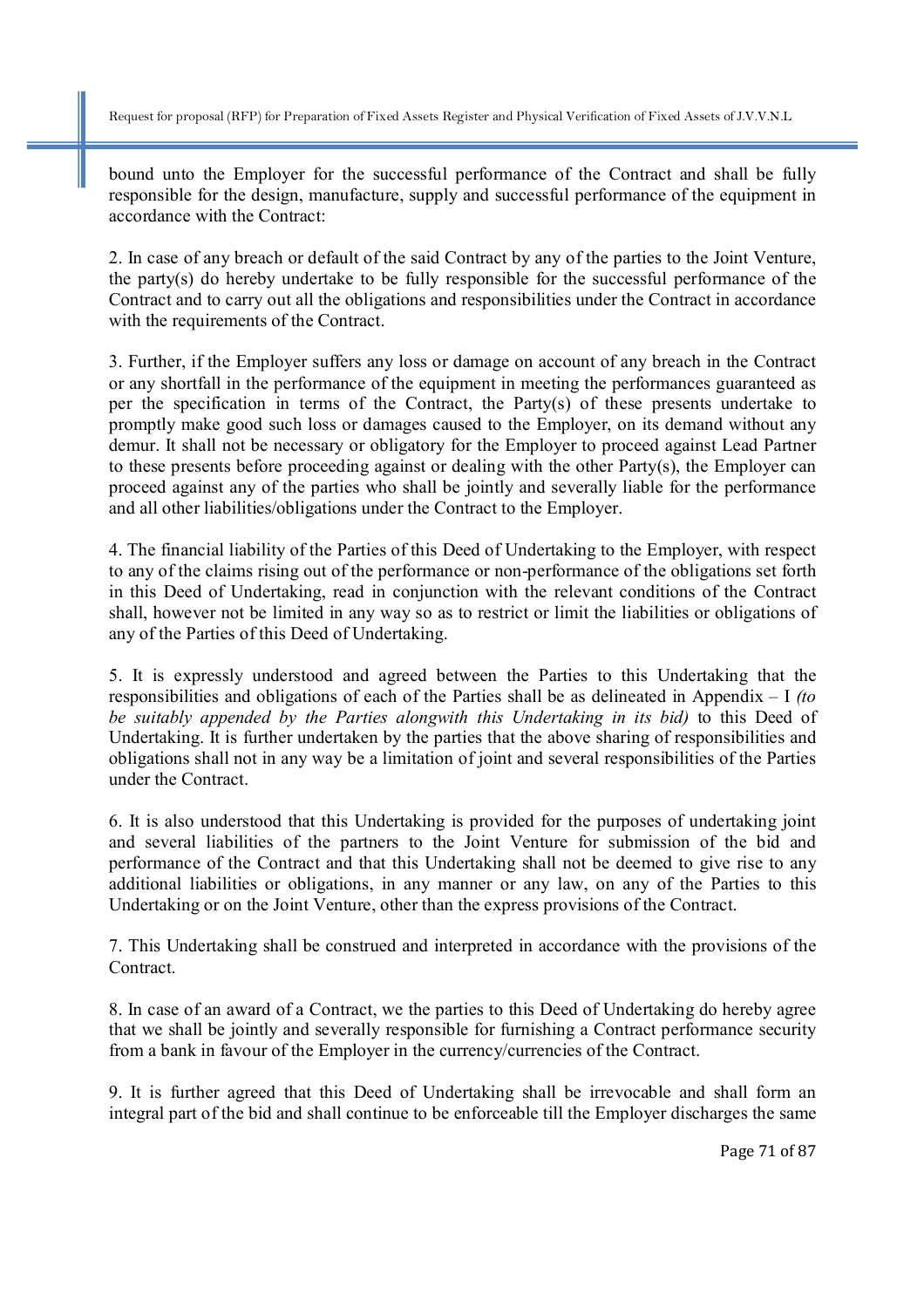or upon the completion of the Contract in accordance with its provisions, whichever is earlier. It shall be effective from the date first mentioned above for all purposes and intents.

IN WITNESS WHEREOF, the Parties to this Deed of Undertaking have through their authorised representatives executed these presents and affixed Common Seals of their companies, on the day, month and year first mentioned above.

|                               | For Lead Partner (Party No.-1)                  |
|-------------------------------|-------------------------------------------------|
| has been affixed in my/ our   | For and on behalf of M/s                        |
| presence pursuant to Board of | .                                               |
| Director's Resolution dated   |                                                 |
|                               | (Signature of the authorized                    |
| Designation                   | representative)                                 |
| Signature                     |                                                 |
| WITNESS:                      |                                                 |
|                               |                                                 |
|                               |                                                 |
|                               | For Party No.-2                                 |
| has been affixed in my/ our   | For<br>behalf<br>of<br>and<br>on                |
| presence pursuant to Board of |                                                 |
| Director's Resolution dated   |                                                 |
|                               | (Signature of the authorized<br>representative) |
| Designation                   |                                                 |
|                               |                                                 |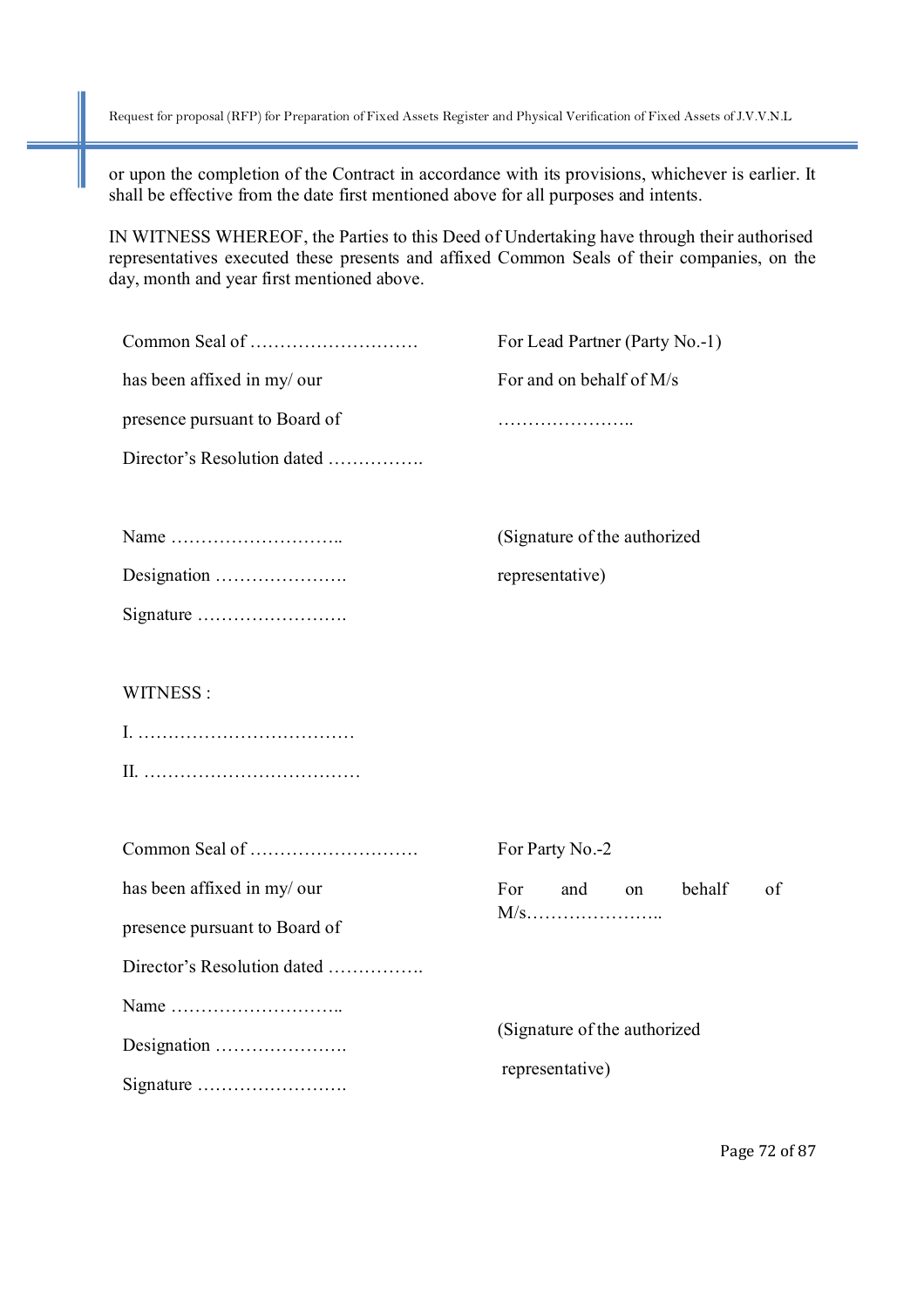| WITNESS:                      |                              |
|-------------------------------|------------------------------|
|                               |                              |
|                               |                              |
|                               |                              |
|                               | For Party No.-3              |
| has been affixed in my/ our   | For and on behalf of M/s.    |
| presence pursuant to Board of |                              |
| Director's Resolution dated   |                              |
|                               |                              |
|                               | (Signature of the authorized |
| Designation                   | representative)              |
|                               |                              |
|                               |                              |
| WITNESS:                      |                              |
|                               |                              |
|                               |                              |

### **Note:**

1. For the purpose of executing the Joint Deed of Undertaking, the non-judicial stamp papers of appropriate value shall be purchased in the name of Joint Venture.

2. The Undertaking shall be signed on all the pages by the authorised representatives of each of the partners and should invariably be witnessed.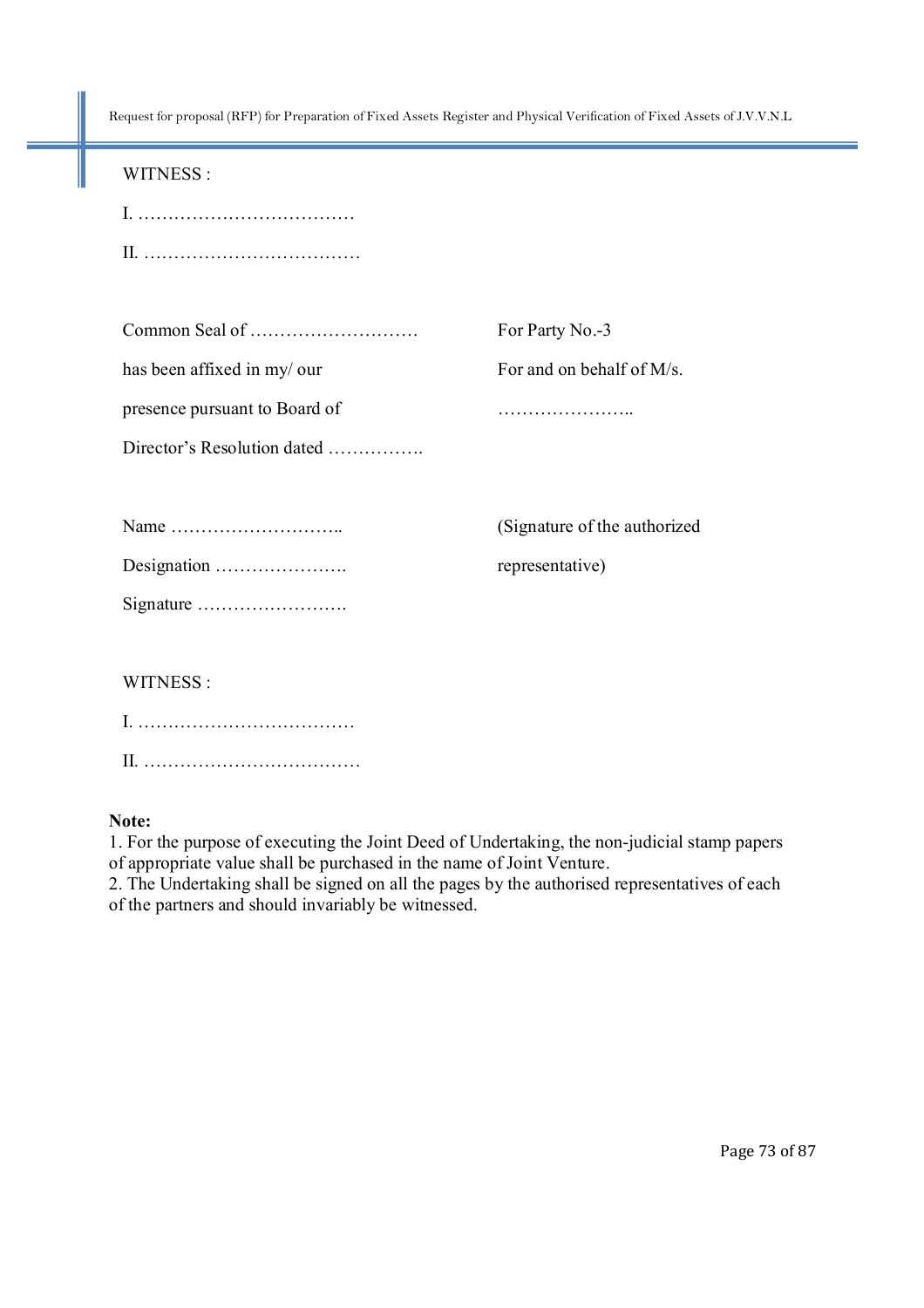## SECTION-VII BIDDER RESPONSE FORMS TECHNICAL BID

### **Form No F-11: Power of Attorney in case of Joint Venture**

KNOW ALL MEN BY THESE PRESENTS THAT WE , the Partners whose details are given hereunder ................................................................................. have formed a Joint Venture under the laws of ............................................ and having our Registered Office(s)/Head Office(s) at ............................................... (hereinafter called the 'Joint Venture' which expression shall unless repugnant to the context or meaning thereof, include its successors, administrators and assigns) acting through M/s ................................................................................. being the Partner incharge do hereby constitute, nominate and appoint M/s................................................... a Company incorporated under the laws of .............................…………………….... and having its Registered/Head Office at ........................................... as our duly constituted lawful Attorney (hereinafter called "Attorney" or "Authorised Representative" or "Partner In-charge") to exercise all or any of the powers for and on behalf of the Joint Venture in regard to RfP for ............................ (*specify the name of tender along with TN no.*) the bids for which have been invited by Jaipur Vidyut Vitaran Nigam Limited, Vidyut Bhawan, Jaipur (insert name of the Employer alongwith address) ………… (hereinafter called the 'Employer') to undertake the following acts :

i) To submit proposal and participate in the aforesaid Bid Specification of the Employer on behalf of the "Joint Venture".

ii) To negotiate with the Employer the terms and conditions for award of the Contract pursuant to the aforesaid Bid and to sign the Contract with the Employer for and on behalf of the "Joint Venture".

iii) To do any other act or submit any document related to the above.

iv) To receive, accept and execute the Contract for and on behalf of the "Joint Venture".

v) It is clearly understood that the Partner In-charge (Lead Partner) shall ensure performance of the Contract(s) and if one or more Partner fail to perform their respective portions of the Contract(s), the same shall be deemed to be a default by all the Partners.

vi) It is expressly understood that this Power of Attorney shall remain valid binding and irrevocable till 120 days post completion of the Contract.

vii) The Joint Venture hereby agrees and undertakes to ratify and confirm all the whatsoever the said Attorney/Authorised Representatives/Partner in-charge quotes in the bid, negotiates and signs the Contract with the Employer and/or proposes to act on behalf of the Joint Venture by virtue of this Power of Attorney and the same shall bind the Joint Venture as if done by itself.

IN WITNESS THEREOF the Partners Constituting the Joint Venture as aforesaid have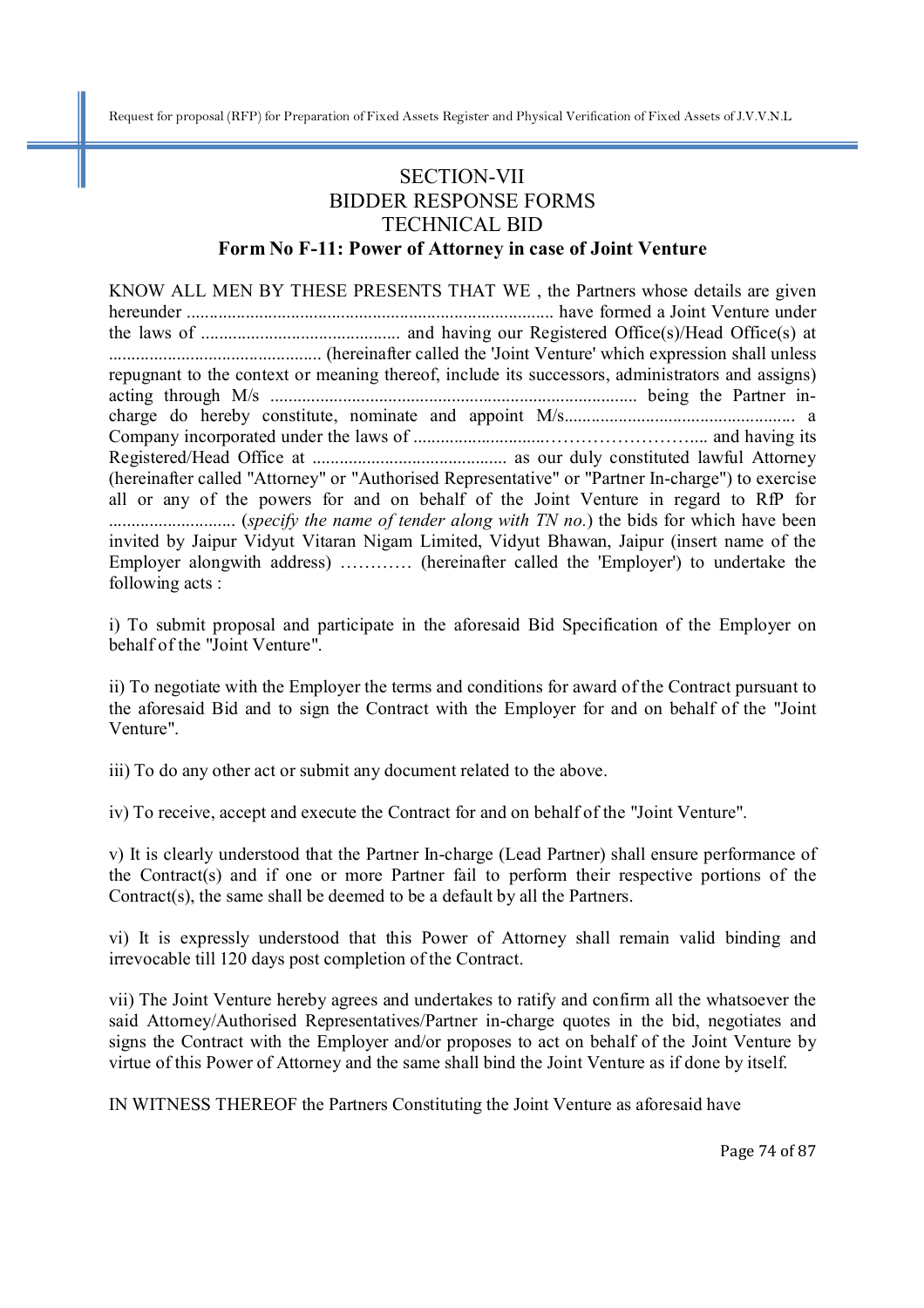executed these presents on this ........... day of …………........... under the Common Seal(s) of their Companies.

for and on behalf of the Partners of Joint Venture ............................................. .............................................

.............................................

The Common Seal of the above Partners of the Joint Venture: The Common Seal has been affixed there unto in the presence of:

#### **WITNESS**

### **Note:**

1. For the purpose of executing the Power of Attorney, the non-judicial stamp papers of appropriate value shall be purchased in the name of Joint Venture.

2. The Agreement shall be signed on all the pages by the authorized representatives of each of the partners and should invariably be witnessed.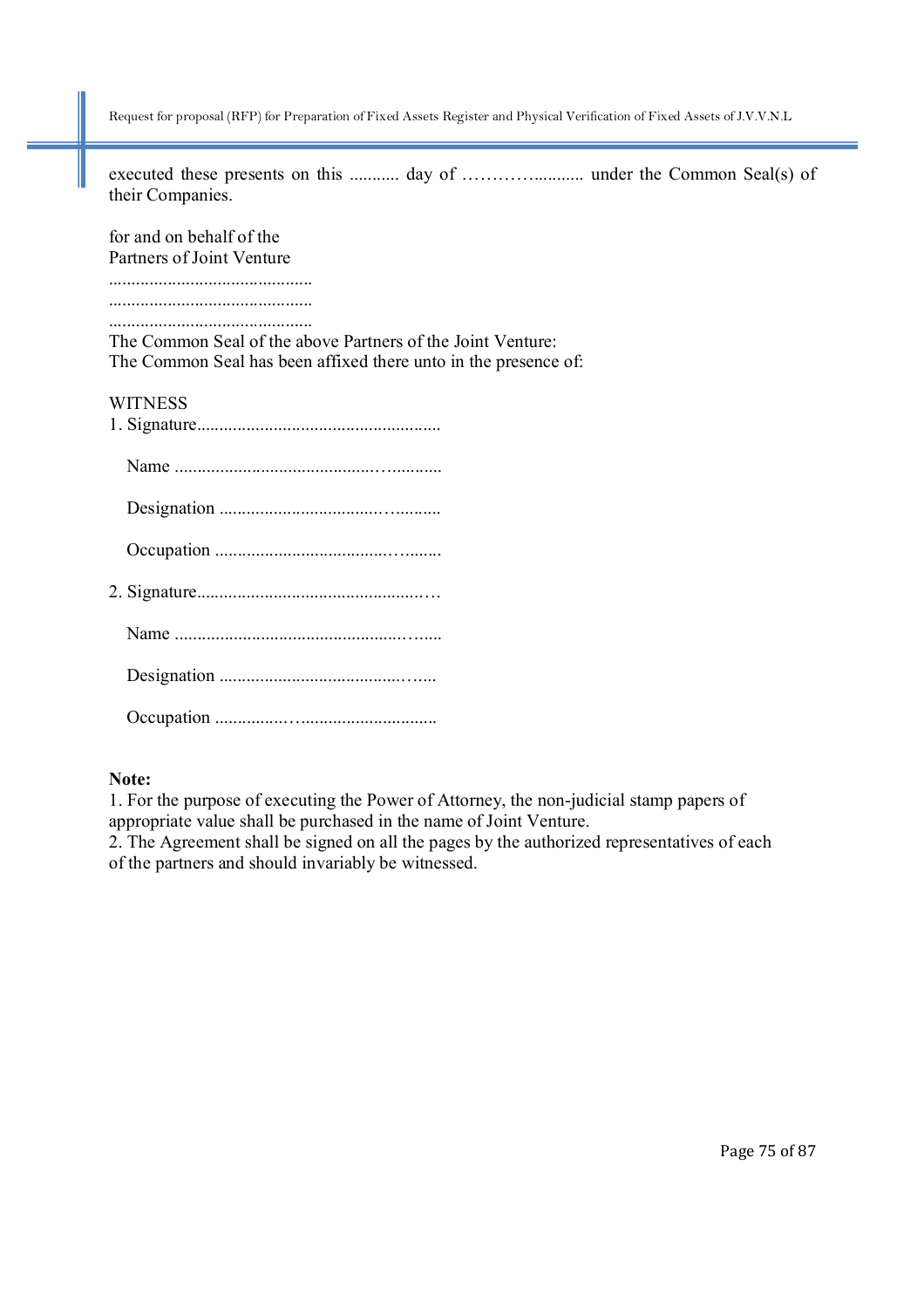### **SECTION-VIII FINANCIAL OFFER DECLARATION**

### JAIPUR VIDYUT VITRAN NIGAM LIMITED

To

The Chief Accounts Officer(FM-W&M), Jaipur Vidyut Vitran Nigam Limited, Vidyut Bhawan, Jyoti Nagar, Jaipur-302005

I/We have submitted my/our financial proposal in excel file of BOQ through e-procurement website of GoR.

#### **Condition:**

(i). Selection of lowest price offer:

a) For calculation of lowest price offer, the bidder with least value of *"Total Contract Price"* which is the sum of the total price of both the assignments as mentioned in BOQ shall be declared as Lowest offer.

b) If the bidder quotes zero or null value against any of the item(s) in column "A" of the financial offer i.e. "BOQ", the same offer shall be rejected. In this case the Lowest offer evaluated by e-proc system shall deviate and shall not be considered to be valid.

We declare the following:

a) The rates mentioned in the price bid are valid up-to ninety days from the opening of the price bid.

b) We understand that evaluation of lowest bids will be based upon the financial offer prices. These prices are inclusive of all taxes & duties and any statuary variation due to imposition of new tax or any increase in existing taxes by the government subsequently during the currency of the contract shall be on the part of the J.V.V.N.L. Similarly, any waiver or reduction in the existing taxes shall also be passable to the J.V.V.N.L.

c) We understand that the order for the entire work including all activities would be awarded to one or more vendors and it is discretion of the J.V.V.N.L. to allow single vendor or more than one service provider to operate. We also understand that in case rate is not quoted for any activity our offer shall be rejected.

d) We also understand that the rates quoted for the work shall be applicable for entire jurisdiction of J.V.V.N.L. and not limited to any specific area or location.

e) The rates have been quoted unconditionally, since conditional offers are liable to be rejected.

f) PAN No. of the Company/ Firm……………………………………………………………….

g) Service Tax Registration No. of the Company/ Firm…………………………………………. Date:

Place:

Page 76 of 87 Signature Signature (Name & Designation) With the seal of the Company/ Firm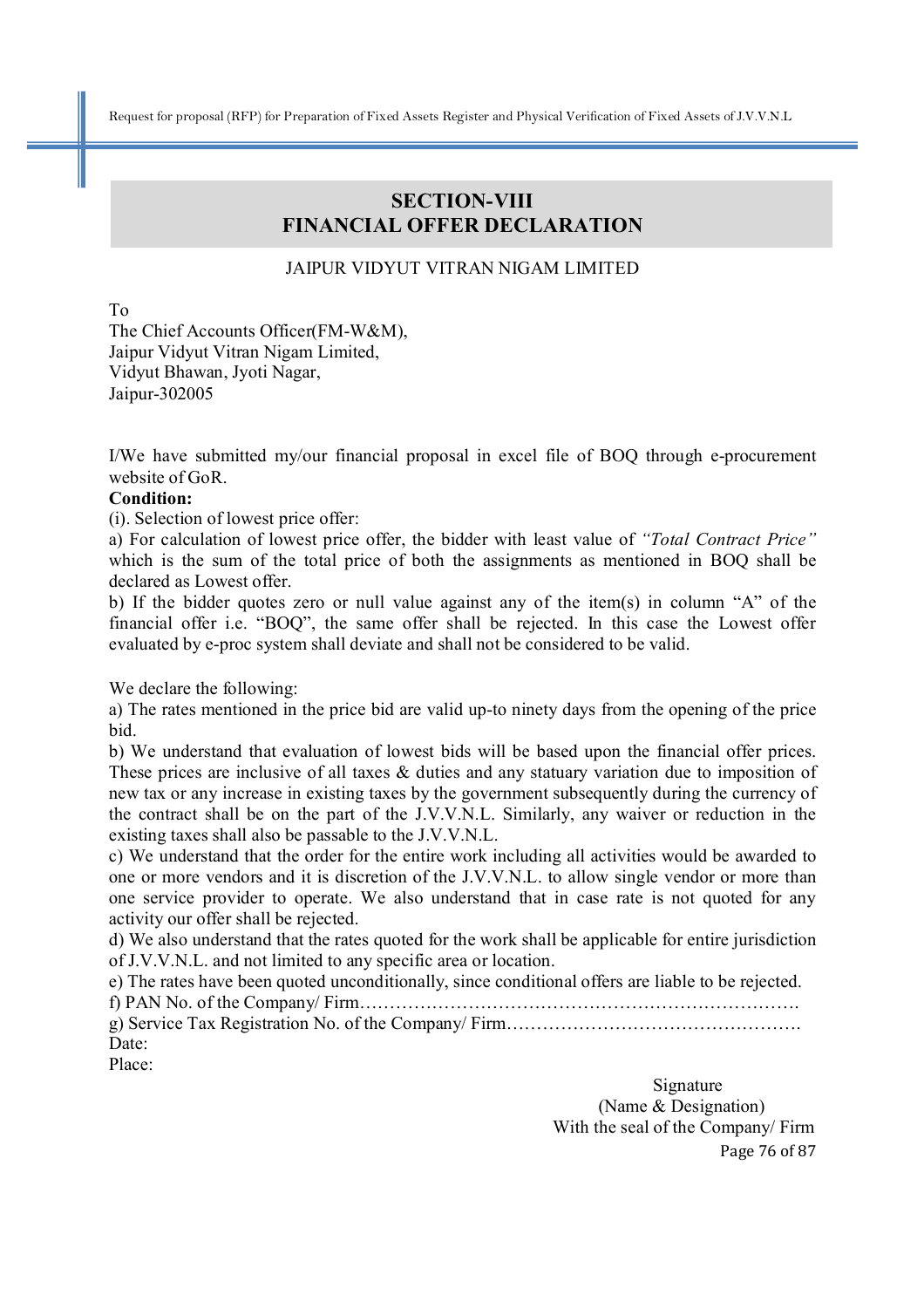# **Financial Offer Format in Excel "BOQ"**

## **Jaipur Vidyut Vitran Nigam Ltd. "BOQ"**

Tender Inviting Authority: The Chief Accounts Officer (Revenue & Control), J.V.V.N.L., Jaipur Name of Work: Preparation of Fixed Assets Register and Physical Verification of Fixed Assets of J.V.V.N.L.

Contract No:

/ Company :

Name of the Bidder/ Bidding Firm

#### **Financial Offer**

a) This BOQ template must not be modified/ replaced by the bidder and the same should be uploaded after filling the relevant columns, else the bidder is liable to be rejected for this tender. Bidders are allowed to enter the Bidder Name and Values under highlighted columns only.

b) For calculation of lowest financial offer, the bidder with least value of "Quoted Rate" which is the sum of the total amount with taxes for all the items as mentioned in BOQ shall be declared as L1.

c) If the bidder quotes zero or null value in "Total Amount" column against any of the item(s) of the financial offer i.e. "BOQ", the same offer shall be rejected. In this case the L1 evaluated by e-proc system shall deviate and shall not be considered to be valid.

| S.No. | <b>Item Description</b>                                                                                                                                                                                                                                                                     | Total<br>Amount<br>(Excluding<br>Taxes/<br>Duties/<br>Levies)<br>(In Rupees) | <b>GST</b><br>(In<br>Rupees) | Other<br>Applicable<br>Taxes/<br>Duties/<br>Levies<br>(In Rupees) | <b>TOTAL</b><br><b>AMOUNT</b><br>With<br><b>Taxes</b> | <b>TOTAL</b><br><b>AMOUNT</b><br>In Words |
|-------|---------------------------------------------------------------------------------------------------------------------------------------------------------------------------------------------------------------------------------------------------------------------------------------------|------------------------------------------------------------------------------|------------------------------|-------------------------------------------------------------------|-------------------------------------------------------|-------------------------------------------|
|       |                                                                                                                                                                                                                                                                                             | 3                                                                            | 4                            | 5                                                                 | 6                                                     | 7                                         |
| 1.1   | <b>Module-I of RFP: Preparation</b><br>of Fixed Assets Register and<br>physical verification with Single<br>Diagram<br>(SLD)<br>Line<br>considering cut-off date as<br>31.03.2017. Also<br>assign<br>calculate<br>historical cost,<br>depreciation and reconcile with<br>books of accounts. |                                                                              |                              |                                                                   |                                                       |                                           |
| 1.2   | Module-II of RFP; Updation of<br>Fixed Assets Register with<br>verification<br>physical<br>and<br>reconciliation with books of<br>accounts for the FY 2017-18<br>and 2018-19                                                                                                                |                                                                              |                              |                                                                   |                                                       |                                           |
|       | <b>Quoted Rate in Figures</b>                                                                                                                                                                                                                                                               |                                                                              |                              |                                                                   |                                                       |                                           |
|       | <b>Quoted Rate in Words</b>                                                                                                                                                                                                                                                                 |                                                                              |                              |                                                                   |                                                       |                                           |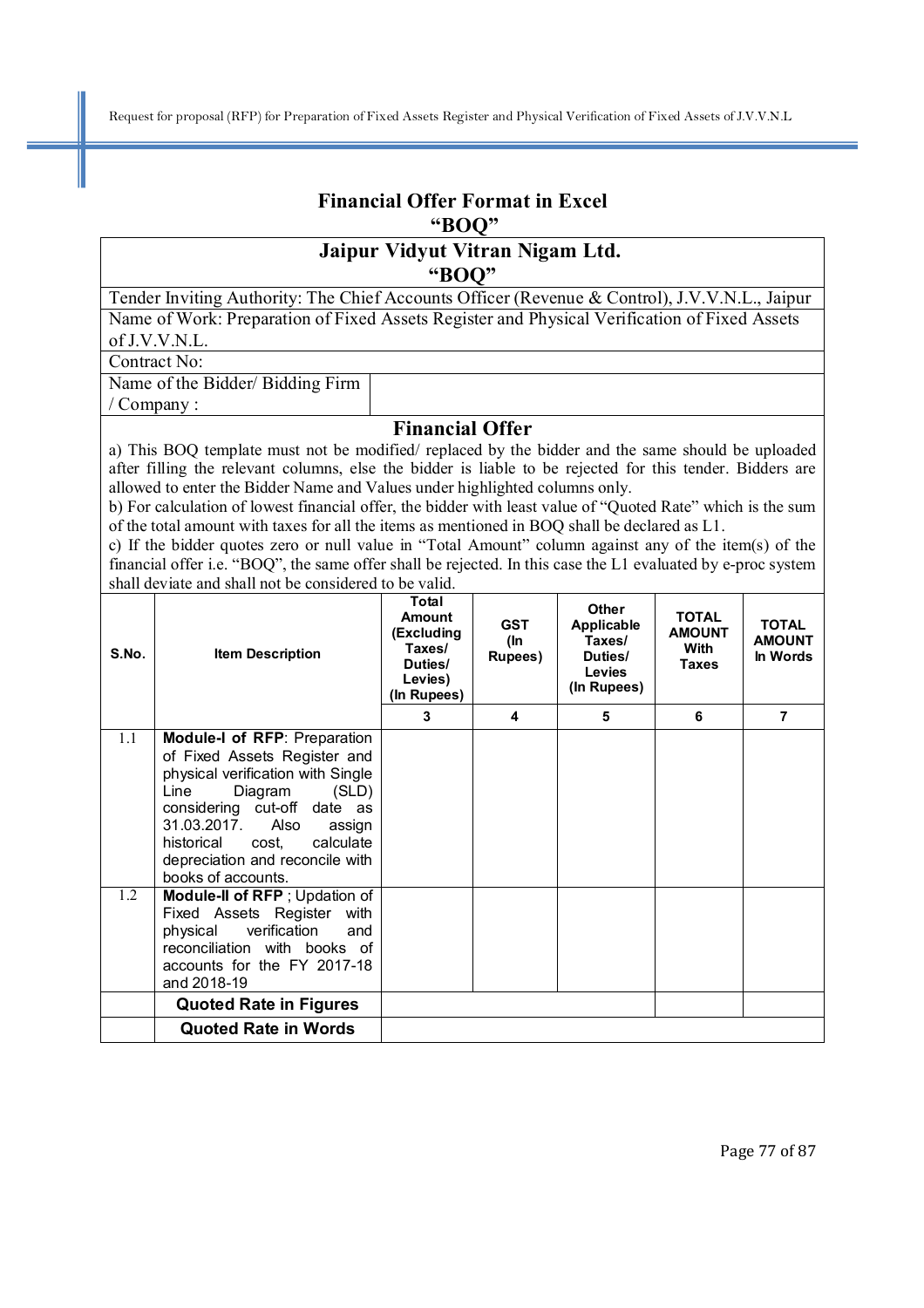# **Annexure-I Sample Template for Assets Verification**

Physical Verification Report as on ………. Location detail GSS/ Feeder Sub-Division Division Circle

|    | Asset | Asset       | Additional  | Asset | Unit of | Procurement |
|----|-------|-------------|-------------|-------|---------|-------------|
| No | `ode  | Description | Description | Group | measure | type        |
|    |       |             |             |       |         |             |

| Date of<br>Installation/<br>Commissioning/<br>put to use | Suppliers/<br>Manufacturer<br>name and<br>address | <b>Physical Records</b> |            |          |               |       |
|----------------------------------------------------------|---------------------------------------------------|-------------------------|------------|----------|---------------|-------|
|                                                          |                                                   | Good                    | Repairable | Obsolete | Unserviceable | Total |
|                                                          |                                                   | 10                      |            |          |               | 14    |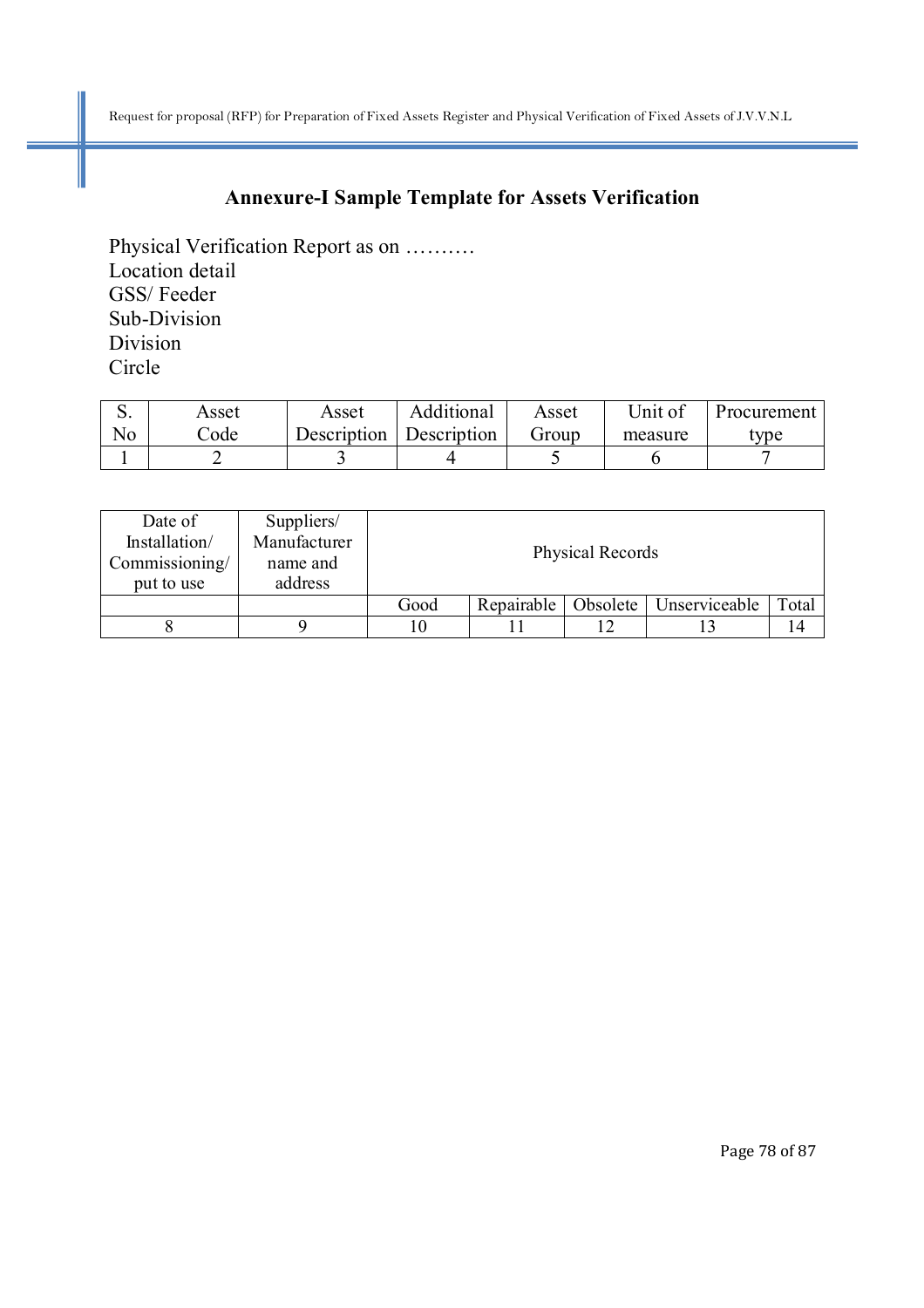## **Annexure-II Sample Template for Discrepancies between FAR and Financial Records**

Physical Verification Report as on ………. Location detail GSS/ Feeder Sub-Division Division Circle

|    | Asset | Asset       | Additional  | Asset | Unit of | Procurement      |
|----|-------|-------------|-------------|-------|---------|------------------|
| No | `ode  | Description | Description | Group | measure | vpe <sup>-</sup> |
|    |       |             |             |       |         |                  |

| Date of<br>Installation/<br>Commissioning/<br>put to use | Suppliers/<br>Manufacturer<br>name and<br>address | Physical Records |            |          |               |       |
|----------------------------------------------------------|---------------------------------------------------|------------------|------------|----------|---------------|-------|
|                                                          |                                                   | Good             | Repairable | Obsolete | Unserviceable | Total |
|                                                          |                                                   | 10               |            |          |               | 14    |

| Value as Per Books of Accounts |                                                  |        |        |    |  |  |  |
|--------------------------------|--------------------------------------------------|--------|--------|----|--|--|--|
| Good                           | Repairable<br>Unserviceable<br>Obsolete<br>Total |        |        |    |  |  |  |
| Assets                         | Assets                                           | Assets | Assets |    |  |  |  |
|                                |                                                  |        |        | 19 |  |  |  |

| Financial |                 | Difference with Financial | Suggestive adjustment accounting |
|-----------|-----------------|---------------------------|----------------------------------|
| Record    | Records (Value) |                           | entries for such Excess/Shortage |
| Value     | Excess          | Shortage                  |                                  |
|           |                 |                           |                                  |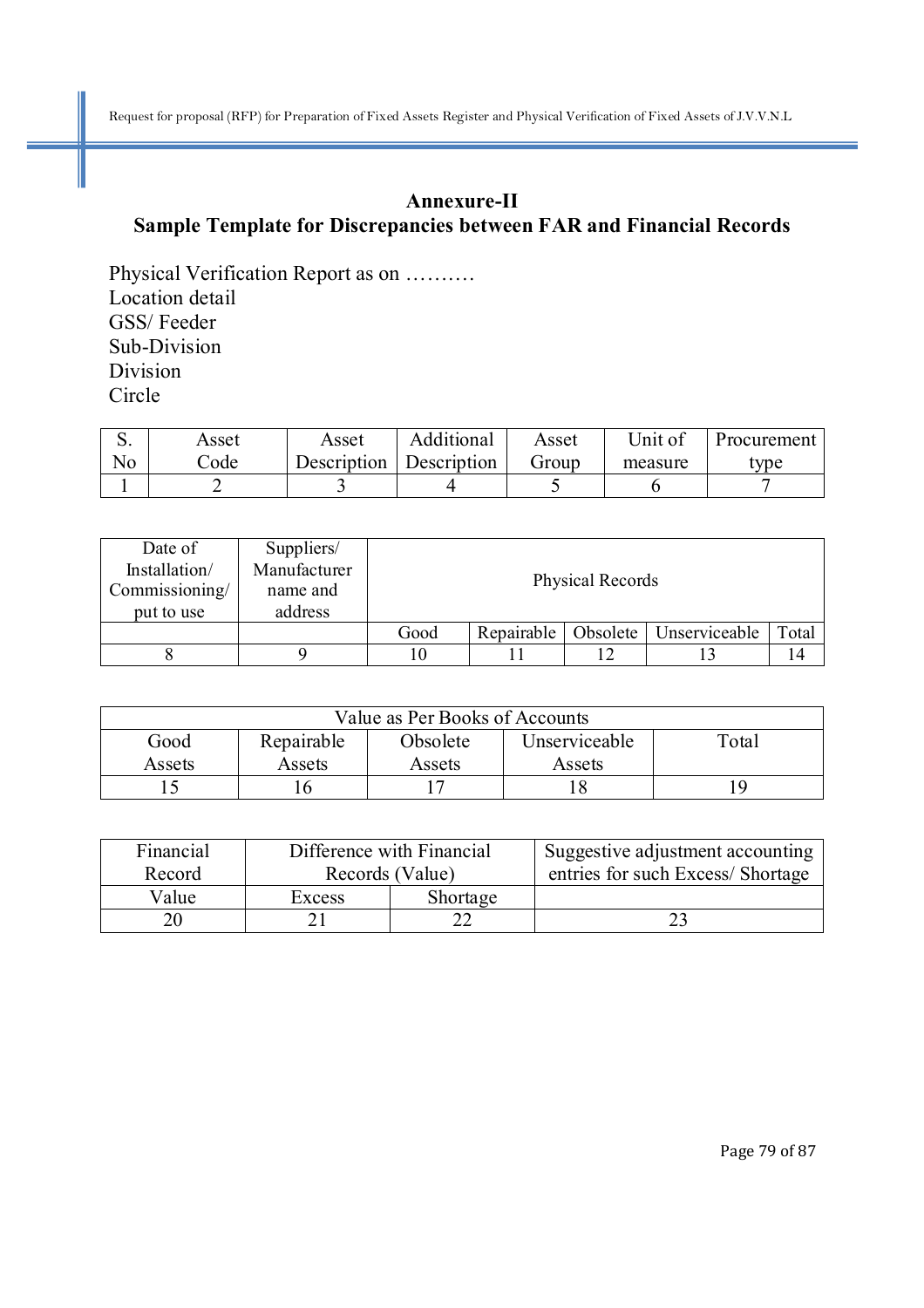### **Annexure-III BID SECURITY FORM**

*(To be stamped in accordance with value specified in this bidding document, the Non-Judicial Stamp Paper of Rajasthan should be in the name of the issuing Bank)* 

Bank Guarantee No.: ........................…

Date: ............................

To:

Chief Accounts Officer (FM-W&M) Jaipur Vidyut Vitran Nigam Ltd., Vidyut Bhawan, Jyoti Nagar, Jaipur- 302005. e-mail: caoatr@jvvnl.in

WHEREAS M/s. …. (insert name of Bidder)…… having its Registered/Head Office at ….. (insert address of the Bidder) ……….. (hereinafter called "the Bidder") has submitted its Bid for the performance of the Contract for………….(insert name of the Package)……………under………….(insert Specification No)…………… (hereinafter called "the Bid")

KNOW ALL PERSONS by these present that WE …….. *(insert name & address of the issuing bank)* ……… having its Registered/Head Office at …..…….*(insert address of registered office of the bank)*…….. (hereinafter called "the Bank"), are bound unto Jaipur Vidyut Vitaran Nigam Limited (hereinafter called "the Employer") in the sum of ....................*(insert amount of Bid Security in figures & words)*.......................... ............................……………. for which payment well and truly to be made to the said Employer, the Bank binds itself, its successors and assigns by these presents.

Sealed with the Common Seal of the said Bank this ................ day of ............... 20....

THE CONDITIONS of this obligation are:

- (1) If the Bidder withdraws its bid during the period of bid validity specified by the Bidder in the Bid Form; or
- (2) In case the Bidder does not withdraw the deviations proposed by him, if any, at the cost of withdrawal stated by him in the bid and/or accept the withdrawals/rectifications pursuant to the declaration/confirmation made by him in Attachment – Declaration of the Bid; or
- (3) If the Bidder does not accept the corrections to arithmetical errors identified during preliminary evaluation of his bid; or
- (4) In the case of a successful Bidder, if the Bidder fails within the specified time limit
	- (i) to sign the Contract Agreement, or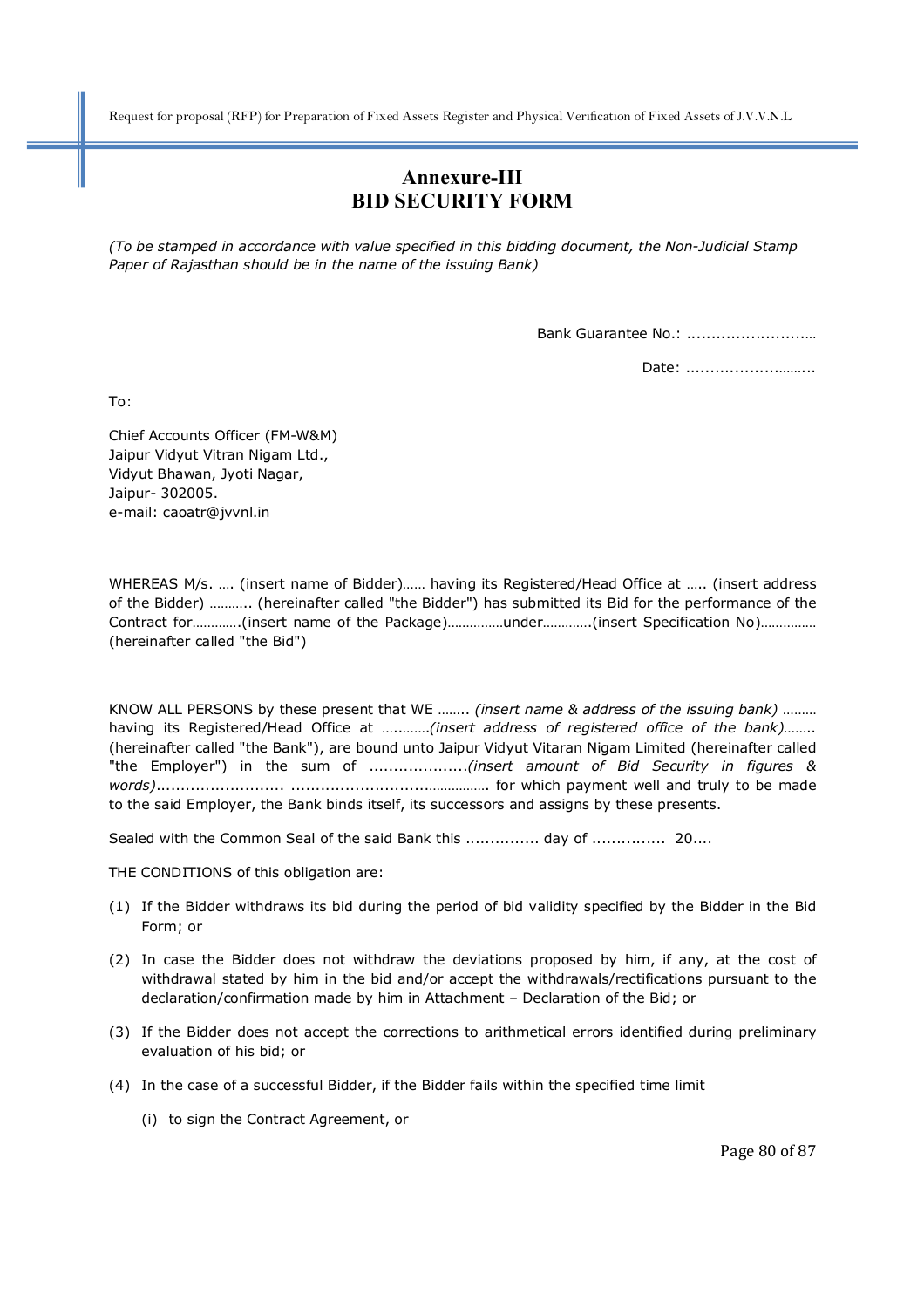- (ii) to furnish the required performance security, or
- (6) In any other case specifically provided for in the bidding document.

We undertake to pay to the Employer up to the above amount upon receipt of its first written demand, without the Employer having to substantiate its demand, provided that in its demand the Employer will note that the amount claimed by it is due to it, owing to the occurrence of any of the abovenamed CONDITIONS or their combination, and specifying the occurred condition or conditions.

This guarantee will remain in full force up to and including ……….. *(insert date, which shall be the date 30 days after the period of bid validity)……..*, and any demand in respect thereof must reach the Bank not later than the above date.

For and on behalf of the Bank

[*Signature of the authorised signatory(ies)*]

Signature

Name was a set of the set of the set of the set of the set of the set of the set of the set of the set of the set of the set of the set of the set of the set of the set of the set of the set of the set of the set of the se

Designation\_\_\_\_\_\_\_\_\_\_\_\_\_\_\_\_\_\_\_\_\_\_\_

POA Number\_\_\_\_\_\_\_\_\_\_\_\_\_\_\_\_\_\_\_\_\_\_\_

Contact Number(s): Tel.\_\_\_\_\_\_\_\_\_\_\_\_\_\_Mobile\_\_\_\_\_\_\_\_\_\_\_\_\_\_

Fax Number

email and the state of the state of the state of the state of the state of the state of the state of the state

Common Seal of the Bank\_\_\_\_\_\_\_\_\_\_\_\_\_\_\_\_\_\_\_\_\_\_

Witness:

Page 81 of 87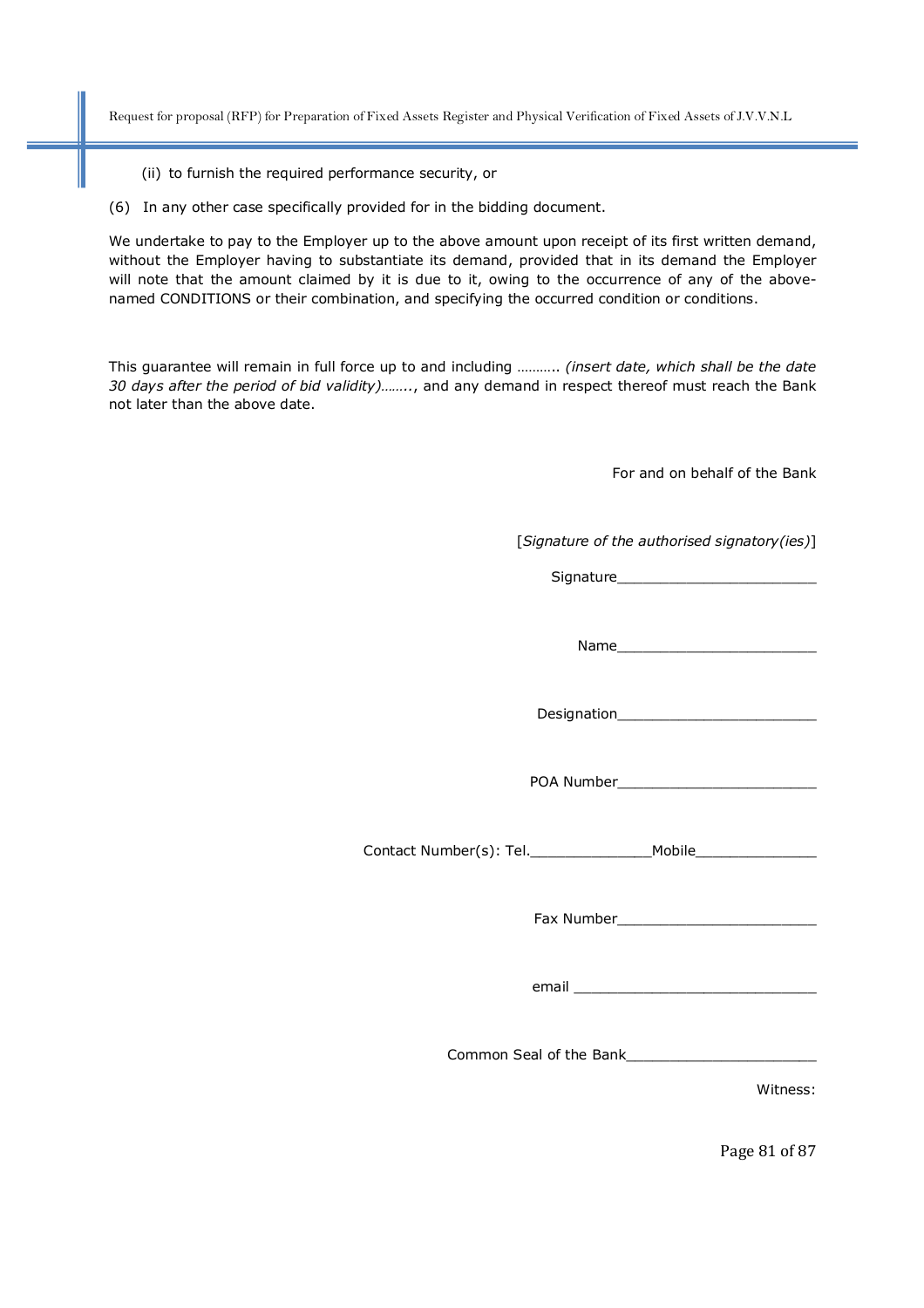| Contact Number(s): Tel.________________________Mobile___________________________ |
|----------------------------------------------------------------------------------|
|                                                                                  |

Note:

1. The Bank Guarantee should be in accordance with the proforma as provided. However, in case the issuing bank insists for additional paragraph for limitation of liability, the following may be added at the end of the proforma of the Bank Guarantee [*i.e., end paragraph of the Bank Guarantee preceding the signature(s) of the issuing authority(ies) of the Bank Guarantee*]:

**Quote** 

*"Notwithstanding anything contained herein:* 

- *1. Our liability under this Bank Guarantee shall not exceed \_\_\_\_\_\_\_\_\_ (value in figures)\_\_\_\_\_\_\_\_\_\_\_\_ [\_\_\_\_\_\_\_\_\_\_\_\_\_\_\_\_\_\_\_\_\_ (value in words)\_\_\_\_\_\_\_\_\_\_\_\_].*
- *2. This Bank Guarantee shall be valid upto \_\_\_\_\_\_\_\_(validity date)\_\_\_\_\_\_\_\_\_\_.*
- *3. We are liable to pay the guaranteed amount or any part thereof under this Bank Guarantee only & only if we receive a written claim or demand on or before \_\_\_\_\_\_\_\_ (validity date) \_\_\_\_\_\_\_\_\_\_."*

**Unquote** 

Page 82 of 87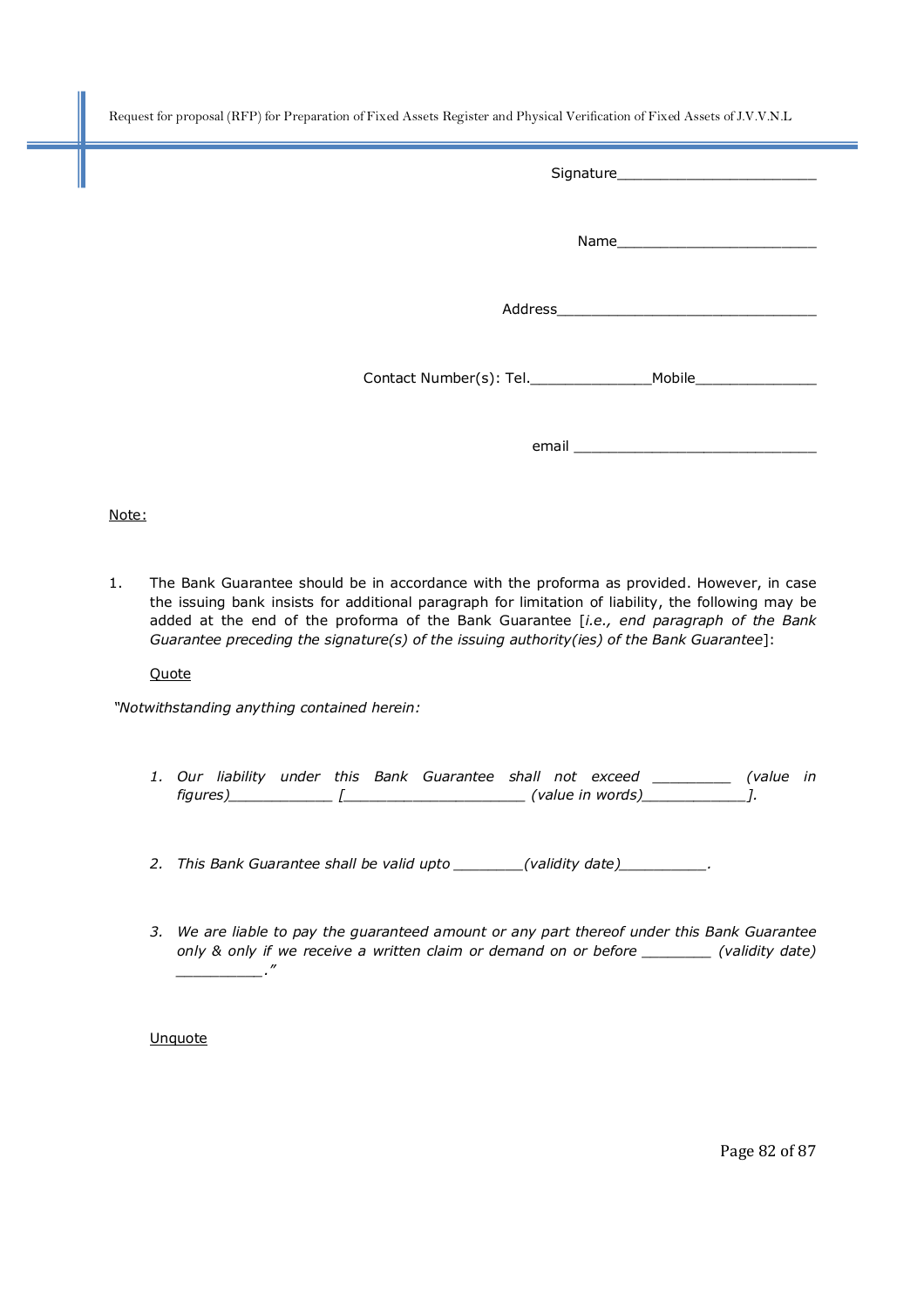### **Annexure-IV PERFORMANCE SECURITY FORM**

*(To be stamped in accordance with value specified in this bidding document, the Non-Judicial Stamp Paper of Rajasthan should be in the name of the issuing Bank)* 

Bank Guarantee No. …………………… Date...................

Contract No.....................................

*…………..[Name of Contract]…………………….* 

To:

Chief Accounts Officer (FM-W&M) Jaipur Vidyut Vitran Nigam Ltd., Vidyut Bhawan, Jyoti Nagar, Jaipur- 302005. e-mail: caoatr@jvvnl.in

Dear Ladies and/or Gentlemen,

We refer to the Contract ("the Contract") signed on ……….…*(insert date of the Contract)…*..... between M/s. XXXXX *(Name of Employer)*, having its Registered Office at XXXXX *(Registered Address of employer)* ("the Employer"/" XXXXX *(Name of Employer)***") on behalf of XXXX** *(Name of owner)* **(hereinafter referred to as 'XXXX** *(Short Name of Owner)***' / 'Owner')**, and M/s ................. *(Name of Contractor)* .................., having its Principal place of business at ………....*(Address of Contractor)* ............................... and Registered Office at ………....*(Registered address of Contractor)* ........................................................................................ ("the Contractor") concerning …….................….. *(Indicate brief scope of work)* ............................... for the complete execution of the …… *(insert name of Package alongwith name of the Project)……*.. *[Applicable for Bank Guarantees issued by Contractor/Associate for those Contracts awarded to them]*

*Or* 

Page 83 of 87 We refer to the Contract signed on ..............*(insert date of the Contract)…*..... between M/s. XXXXX *(Name of Employer)*, having its Registered Office at XXXXX *(Registered Address of employer)* ("the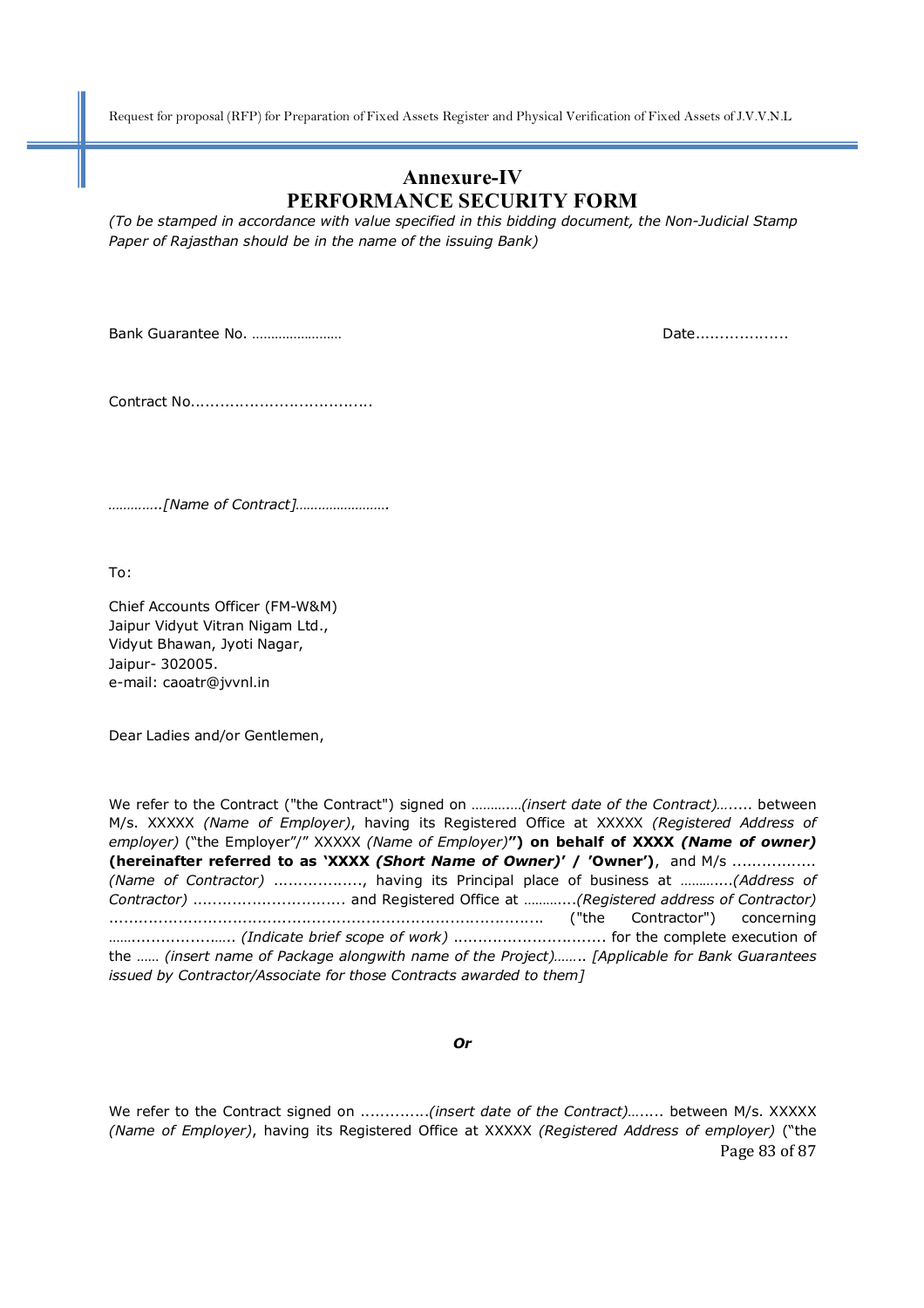Employer"/" XXXXX *(Name of Employer)*") **on behalf of XXXX** *(Name of owner)* **(hereinafter referred to as 'XXXX** *(Short Name of Owner)***' / 'Owner'),** and M/s ................. *(Name of Contractor)* .................., having its Principal place of business at ………....*(Address of Contractor)*  ............................... and Registered Office at ………....*(Registered address of Contractor)* ........................................................................................ ("the Contractor") and the Contract ("the Contract") signed on ..............*(insert date of the Contract)…*..... between Jaipur Vidyut Vitaran Nigam Limited *(Name of Employer)* **on behalf of Owner** and M/s ................. *(Name of Associate)* .................., having its Principal place of business at ………....*(Address of Associate)*  ............................... and Registered Office at ………....*(Registered address of Associate)* ........................................................................................, the Associate of the Contractor for executing the Facilities concerning …….................….. *(Indicate brief scope of work)* ............................... for the complete execution of the …… *(insert name of Package alongwith name of the Project)……*.. *[Applicable for Bank Guarantees to be issued by Contractor against those Contracts awarded to their Associate]*

By this letter we, the undersigned, ………*(insert name & address of the issuing bank)* ………, a Bank (which expression shall include its successors, administrators, executors and assigns) organized under the laws of .................................... and having its Registered/Head Office at …..…….*(insert address of registered office of the bank)*……..... do hereby irrevocably guarantee payment to the Employer up to ………………………….. i.e., Ten percent (10%) of the Contract Price until ninety (90) days beyond the Contract Period i.e., upto and inclusive of ……………. *(dd/mm/yy)*.

We undertake to make payment under this Letter of Guarantee upon receipt by us of your first written demand signed by the Employer duly authorized officer or the authorized officer of **Owner** declaring the Contractor to be in default under the Contract and without cavil or argument any sum or sums within the above named limits, without your need to prove or show grounds or reasons for your demand and without the right of the Contractor to dispute or question such demand.

Our liability under this Letter of Guarantee shall be to pay to the Employer whichever is the lesser of the sum so requested or the amount then guaranteed hereunder in respect of any demand duly made hereunder prior to expiry of the Letter of Guarantee, without being entitled to inquire whether or not this payment is lawfully demanded.

This letter of Guarantee shall remain in full force and shall be valid from the date of issue until ninety (90) days beyond the Contract Period of the Facilities i.e. upto and inclusive of ……………. *(dd/mm/yy)* and shall be extended from time to time as may be desired by the employer.

Except for the documents herein specified, no other documents or other action shall be required, notwithstanding any applicable law or regulation.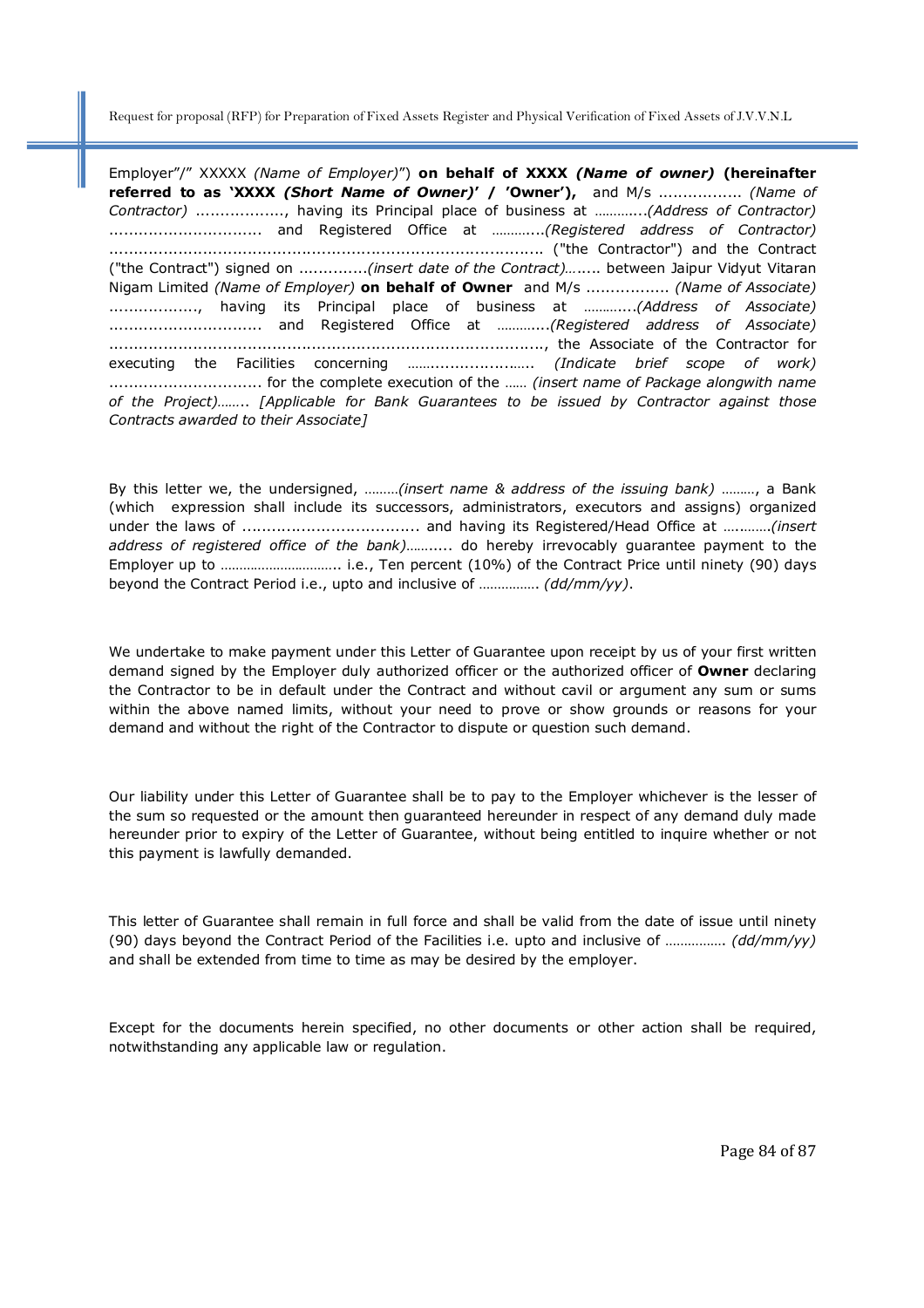Our liability under this Letter of Guarantee shall become null and void immediately upon its expiry, whether it is returned or not, and no claim may be made hereunder after such expiry or after the aggregate of the sums paid by us to the Employer shall equal the sums guaranteed hereunder, whichever is the earlier.

All notices to be given under shall be given by registered (airmail) posts to the addressee at the address herein set out or as otherwise advised by and between the parties hereto.

We hereby agree that any part of the Contract may be amended, renewed, extended, modified, compromised, released or discharged by mutual agreement between you and the Contractor, and this security may be exchanged or surrendered without in any way impairing or affecting our liabilities hereunder without notices to us and without the necessity for any additional endorsement, consent or guarantee by us, provided, however, that the sum guaranteed shall not be increased or decreased.

No action, event or condition which by any applicable law should operate to discharge us from liability hereunder shall have any effect and we hereby waive any right we may have to apply such law so that in all respects our liability hereunder shall be irrevocable and, except as stated herein, unconditional in all respects.

For and on behalf of the Bank

[*Signature of the authorised signatory(ies)*]

Signature

Name\_\_\_\_\_\_\_\_\_\_\_\_\_\_\_\_\_\_\_\_\_\_\_

Designation

POA Number\_\_\_\_\_\_\_\_\_\_\_\_\_\_\_\_\_\_\_\_\_\_\_

Contact Number(s): Tel. The Mobile

Fax Number\_\_\_\_\_\_\_\_\_\_\_\_\_\_\_\_\_\_\_\_\_\_\_

Page 85 of 87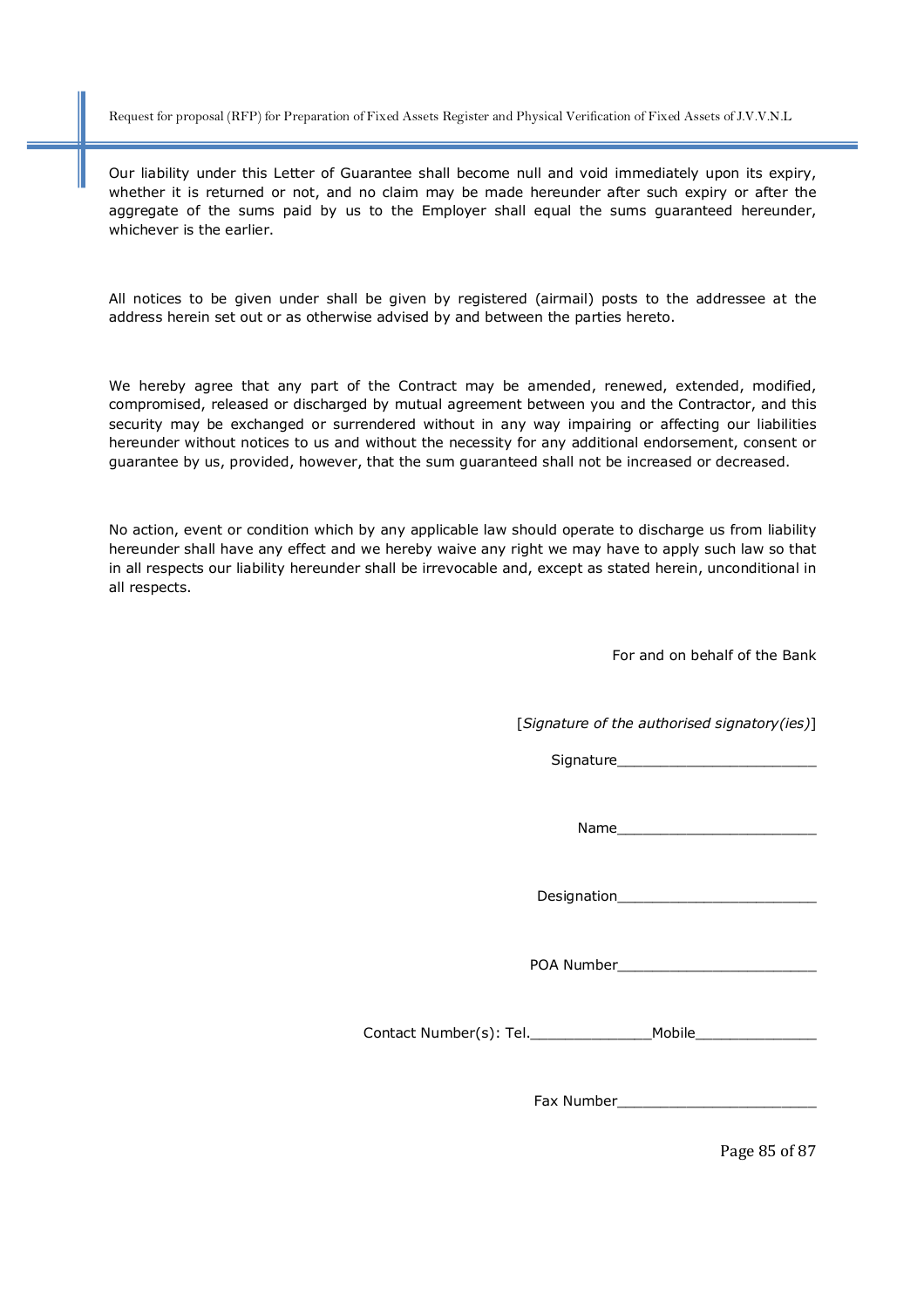|                                                                                                                 | Witness: |
|-----------------------------------------------------------------------------------------------------------------|----------|
|                                                                                                                 |          |
|                                                                                                                 |          |
|                                                                                                                 |          |
|                                                                                                                 |          |
| email email and the contract of the contract of the contract of the contract of the contract of the contract of |          |

#### **Note:**

- 1. For the purpose of executing the Bank Guarantee, the non-judicial stamp papers of appropriate value shall be purchased in the name of Bank who issues the 'Bank Guarantee'.
- 2. The Bank Guarantee shall be signed on all the pages by the Bank Authorities indicating their POA nos. and should invariably be witnessed.
- 3. The Bank Guarantee should be in accordance with the proforma as provided. However, in case the issuing bank insists for additional paragraph for limitation of liability, the following may be added at the end of the proforma of the Bank Guarantee [*i.e., end paragraph of the Bank Guarantee preceding the signature(s) of the issuing authority(ies) of the Bank Guarantee*]:

#### **Quote**

"Notwithstanding anything contained herein: